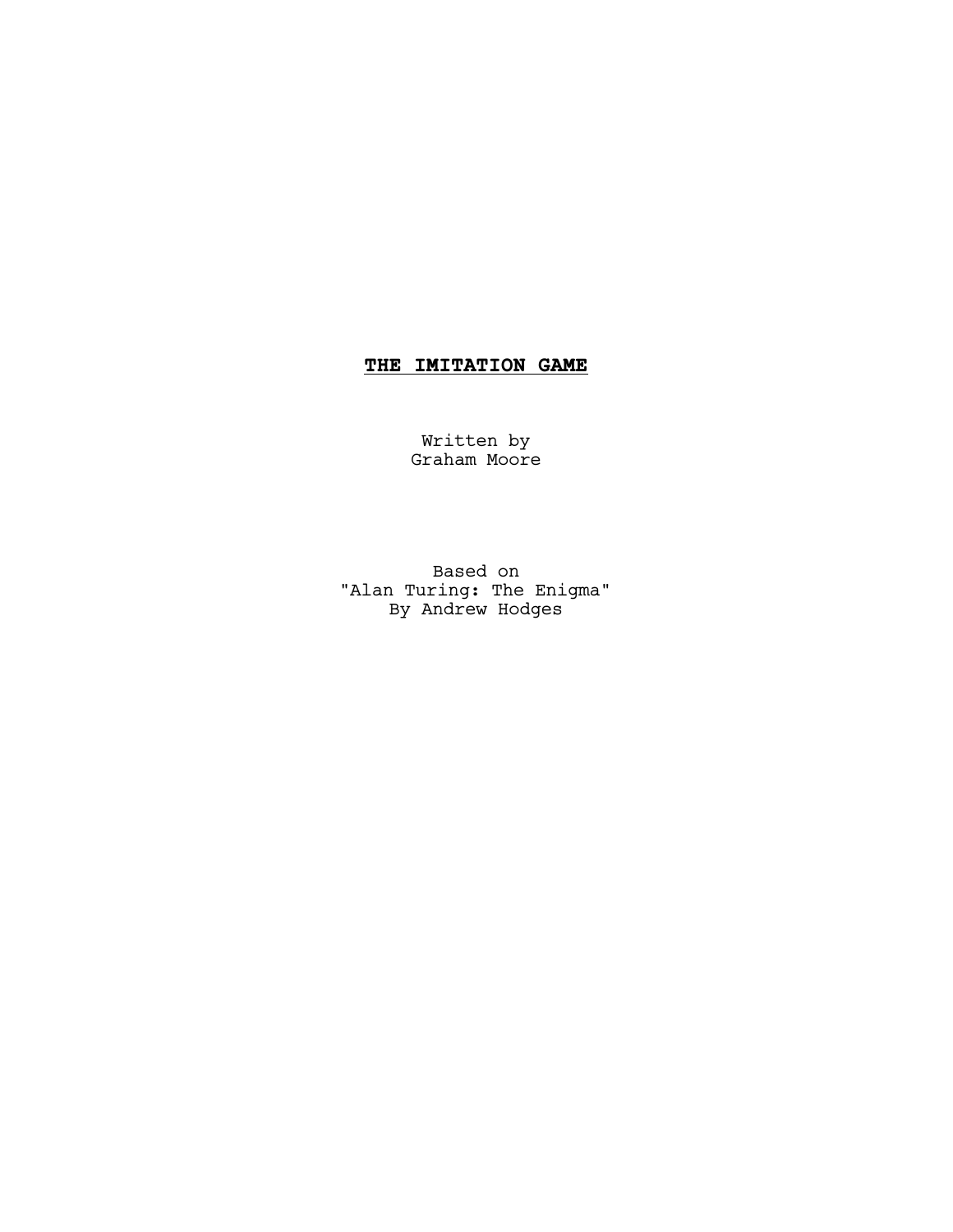BLACK.

ALAN TURING (V.O.) Are you paying attention?

# **INT. ALAN TURING'S HOUSE - DAY - 1951**

A HALF-DOZEN POLICE OFFICERS swarm the Manchester home of mathematics professor Alan Turing.

> ALAN TURING (V.O.) Good. This is going to go very quickly now. If you are not listening carefully, you will miss things. Important things. You're writing some of this down? That's good.

INSIDE ALAN'S HOUSE: There's been a break-in, and the house is a mess - someone has given it a pretty thorough once-over.

> ALAN TURING (V.O.) I will not pause, I will not repeat myself, and you will not interrupt me. If you ask me a question, I will ignore it. You think that because you're sitting where you are, and I am sitting where I am, that you are in control of what is about to happen. You're mistaken. I am in control, because I know things that you do not know.

PAPERS inked black with mathematical symbols litter the floor. The test tubes and beakers of Turing's chemical work are shattered in the study, CYANIDE and POTASSIUM NITRATE DRIPPING ACROSS THE UGLY CARPET.

> ALAN TURING (V.O.) What I will need from you now is a commitment. You will listen closely, and you will not judge me.

And, in the corner: A MACHINE. It's the size of a dresser, tall, sprouting VACUUM TUBES and WIRES. It looks anachronistic here, too futuristic for its time.

The CONSTABLES LOOK AT THE MACHINE, CONFUSED: What is that thing?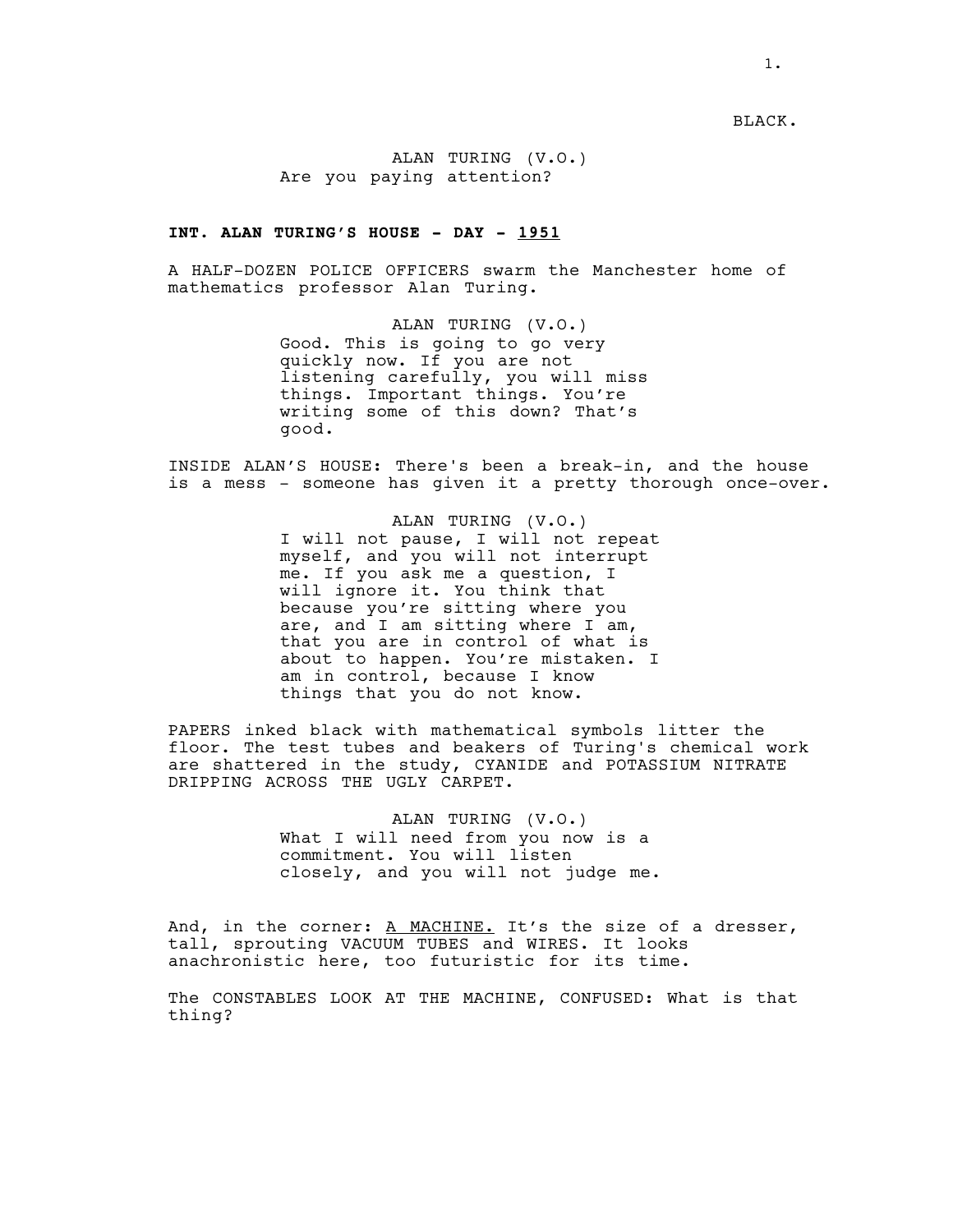ALAN TURING (V.O.) When I am finished — when I have *told you* that I am finished — you are free to think whatever you like. But until then, you will trust that while this story will be hard for you to understand, everything I am saying I am saying for a reason.

A CONSTABLE PHONES IN the robbery to police headquarters —

#### **INT. POLICE HEADQUATERS - DAY**

— At headquarters, a RADIO GIRL RECEIVES the information and passes it to an assistant for delivery to the detectives on duty —

# **INT. MI-6 - RADIO OPERATORS' ROOM/HALLWAYS - DAY**

— While in London, a RADIO OPERATOR in a dark room far below Victoria Street INTERCEPTS THE MESSAGE —

> ALAN TURING (V.O.) If you cannot commit to this, then please leave the room. That's right, you're the one who's free to go. But if you choose to stay, if you choose to listen, remember this: If things happen that you do not like, you chose to be here.

— The MESSAGE is HANDED OFF and WHISKED through the dim hallways —

# **INT. MI-6 - MENZIES OFFICE - DAY**

— Until it's finally deposited on the desk of STEWART MENZIES, the Director of MI-6. British Secret Intelligence Services.

> ALAN TURING (V.O.) What happens from this moment forward is not my responsibility: It's yours.

Menzies picks up the message: "Alan Turing has been robbed."

ALAN TURING (V.O.) This will go quite fast now. (laughs) And that is the *last* time I will repeat myself. Pay attention.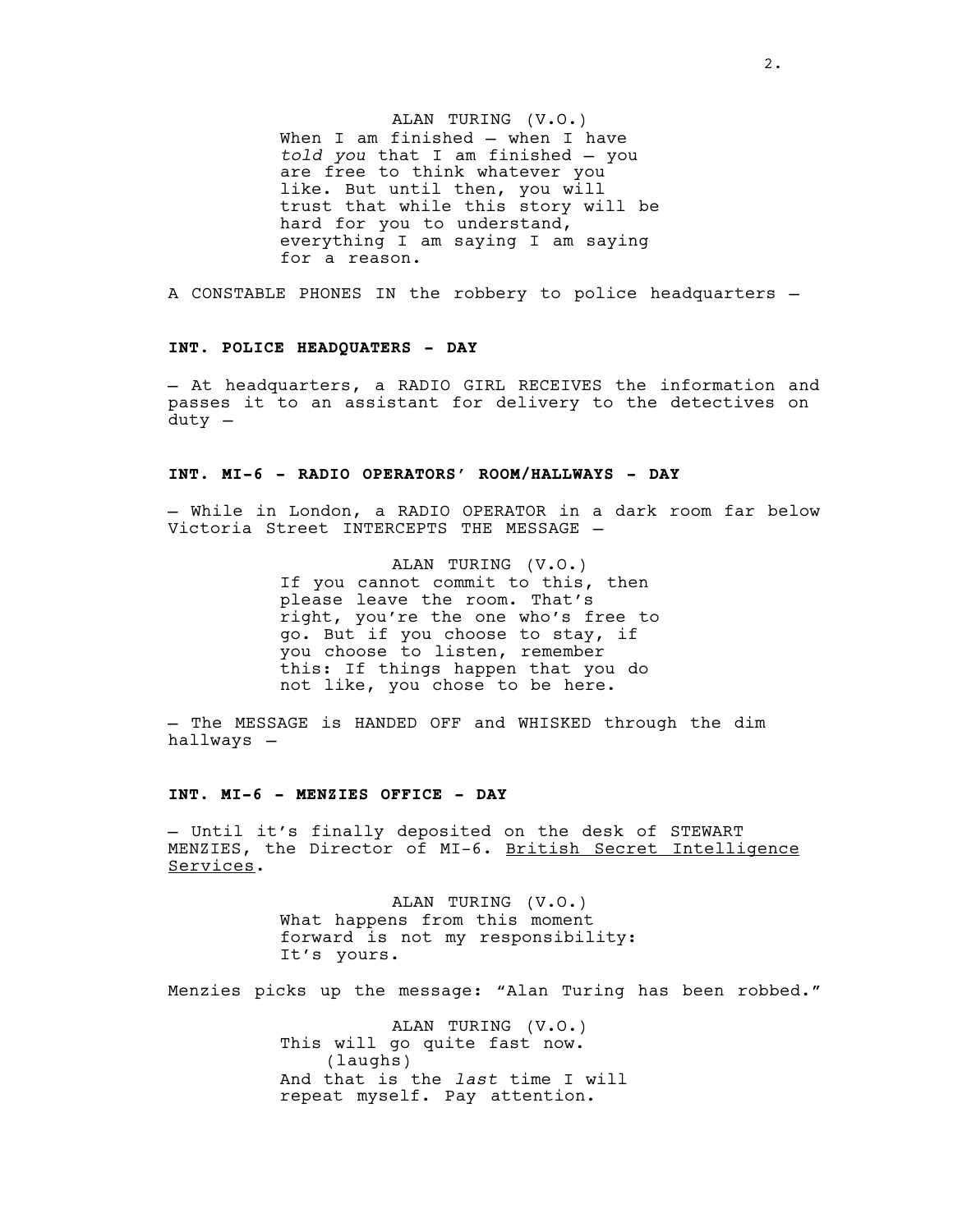# **EXT. ALAN TURNING'S HOUSE - MORNING**

DETECTIVE ROBERT NOCK, 40s, athletic, more interested in football than being a detective, hustles past a few doubleparked police cars and up the steps and into:

# **INT. ALAN TURNING'S HOUSE - CONTINUOUS**

Detective Nock enters to find the same messy crime scene we just saw. He's addressed by SERGEANT STAEHL.

> SGT. STAEHL Bit late, don't you think?

DETECTIVE NOCK The baby. Up all night, hollering and crying. June says it's collick. (re: the mess) What's all this, then?

SGT. STAEHL Turing, Alan. Professor at King's. Seems there's been a robbery.

DETECTIVE NOCK What of?

SGT. STAEHL That's just it. Nothing's missing, really.

DETECTIVE NOCK No, what's he a professor of?

SGT. STAEHL (consulting notes) Maths. Or, as he put it, "ordinal logic, with a dose of number theory."

ON NOCK: What on earth does that mean? Staehl shrugs.

> DETECTIVE NOCK What's he doing in Manchester?

Sergeant Staehl shows Nock the MACHINE in the corner. ON NOCK: What the hell is that?

> SGT. STAEHL Something with machines. Project at the NPL, I checked, but he won't say what it's on.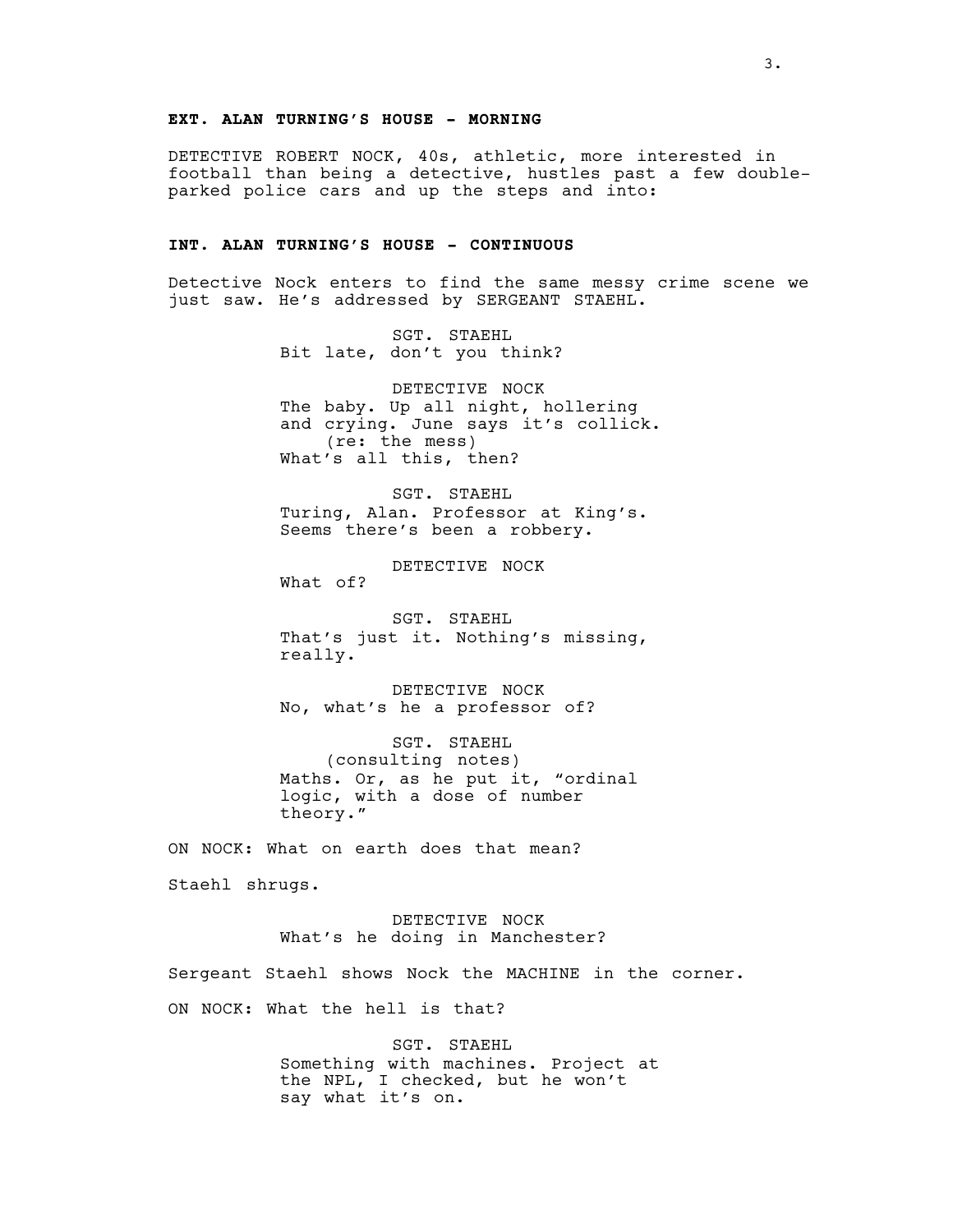DETECTIVE NOCK He's a bit squirrely then, our Professor Turing?

SGT. STAEHL That's putting it mildly.

Sergeant Staehl motions to the next room, and he follows Nock in...

... Where they find ALAN TURING, 38. He's the smartest man in the room, and he knows it. But he doesn't really care if you do.

Turing is VERY CAREFULLY sweeping up a pile of WHITE POWDER.

He's doing it with a PAINTBRUSH, his mouth covered in a scarf.

He's totally oblivious to the detectives as they enter.

DETECTIVE NOCK Professor Turing? (beat) Professor Turing? My name is Detective Nock. Manchester Police. Sergeant Staehl here tells me you've had a robbery last night. (still nothing) Professor Turing?

Detective Nock steps closer, peering over Turing's shoulder at the white powder.

> DETECTIVE NOCK (CONT'D) Professor —

ALAN TURING - I would step back, if I were you.

DETECTIVE NOCK Pardon me?

ALAN TURING Step back, and don't breathe so much.

DETECTIVE NOCK

Breathe?

ALAN TURING

You're breathing heavily and you're going to inhale this junk and you're going to leave your collicky son without a father.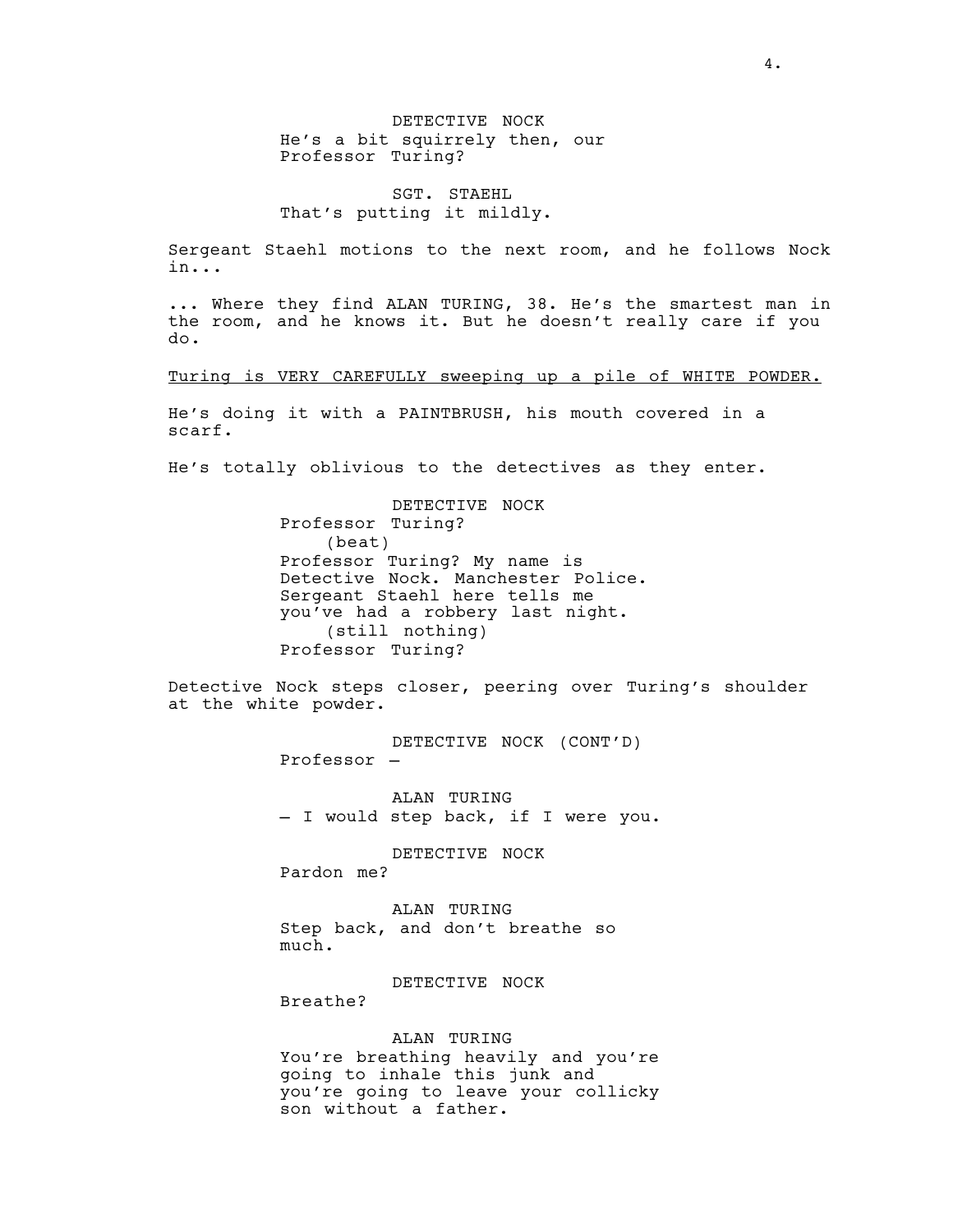Detective Nock stops, and steps back. What in the world?

ALAN TURING (CONT'D) Sound carries in this house.

DETECTIVE NOCK What is all that?

ALAN TURING Cyanide. Undiluted. Wouldn't take more than a thimbleful to kill you.

Turing finishes sweeping the cyanide into a jar, before safely CAPPING IT.

Turing stands, removes his scarf, and for the first time takes a look at Detective Nock. Sizes him up.

> ALAN TURING (CONT'D) Oh. Disappointing.

Detective Knock and Sergeant Staehl exchange a look.

DETECTIVE NOCK

Pardon?

ALAN TURING I'd hoped for a bit more.

DETECTIVE NOCK Sergeant Staehl, is it just me, or do you get the sense that we're being insulted?

### ALAN TURING

(to Nock) You lied to your friend here about your son, which is just unseemly. Collick didn't keep you up all night. Drink did. You've bags under your eyes the size of strawberries. Your topcoat reeks of whiskey. You're short of breath after walking 30 paces. And I believe Manchester United had a match yesterday, yes? I could hear the shouting from Simpson's on my way home.

DETECTIVE NOCK (caught) ... We won by four. Would've been unseemly *not* to celebrate.

Sergeant Staehl SIGHS, embarrassed.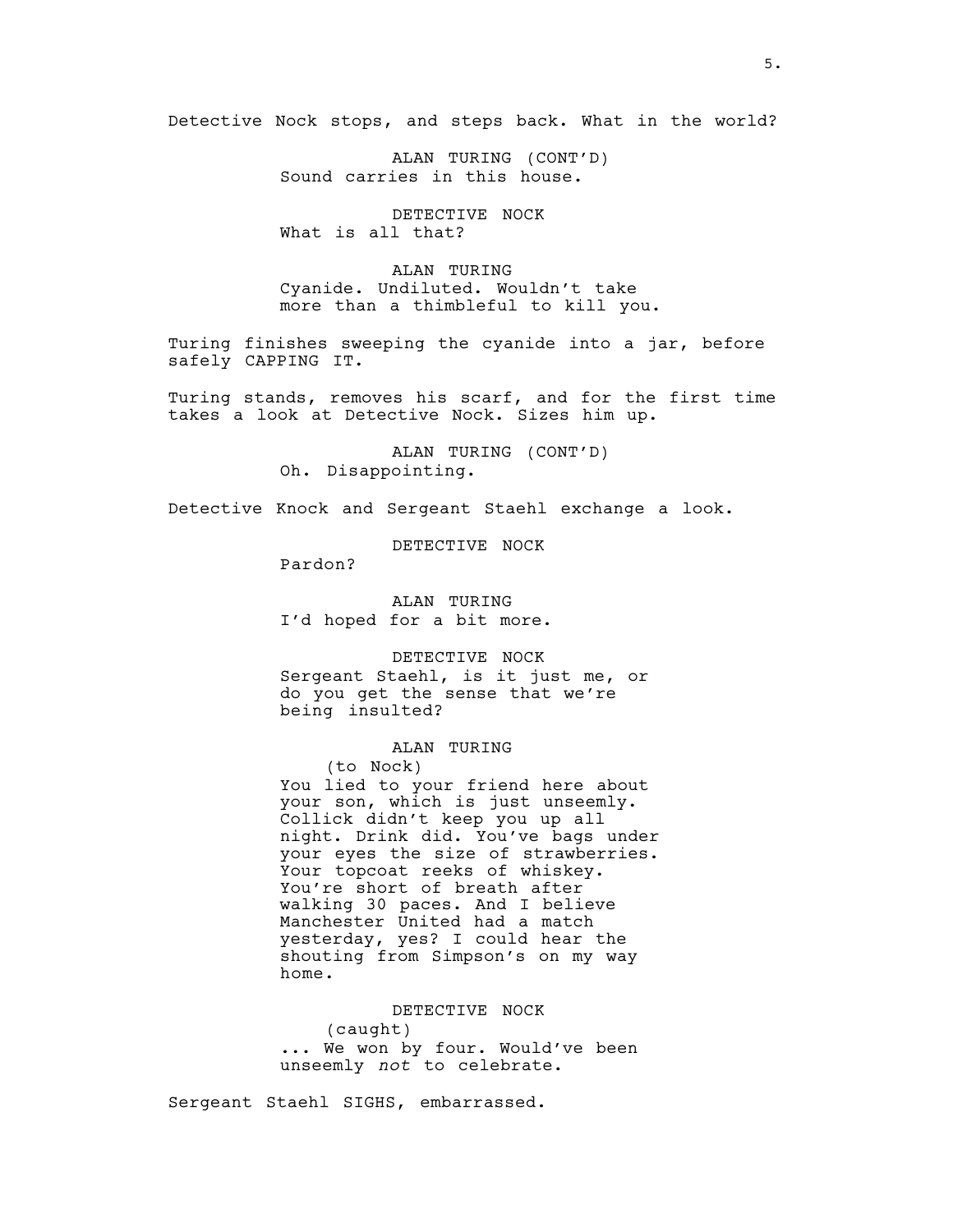# SGT. STAEHL

You had a break in last night. Your neighbor, a Mr. Springborn, called to report the noise. Only you say there's nothing missing. Odd. So how about it — You tell us what happened, and we find the chap who did this.

# ALAN TURING

Gentlemen, I don't think you could figure out who broke into my house if he walked up and spat in your face. What I could really use at the moment is not a bobby but a good cleaning lady. So unless one of you has an apron in your car, I'd suggest that you file your reports and leave me alone.

Staehl is about to say something — and probably something aggressive, by the look of his face — but Nock stops him.

> DETECTIVE NOCK ... As you say, Professor Turing. Best of luck with your cyanide.

### **EXT. ALAN TURNING'S HOUSE - MOMENTS LATER**

Detective Nock and Sergeant Staehl walk away from Turing's house.

> SGT. STAEHL I'll give you a bob if you can name me a more insufferable sod.

DETECTIVE NOCK Curious, isn't he?

SGT. STAEHL Oh, you've a soft spot for the bastard 'cause he called you on your drink? Which, while we're on the subject —

DETECTIVE NOCK — Seemed a bit forced though, didn't it?

SGT. STAEHL Don't know what you mean.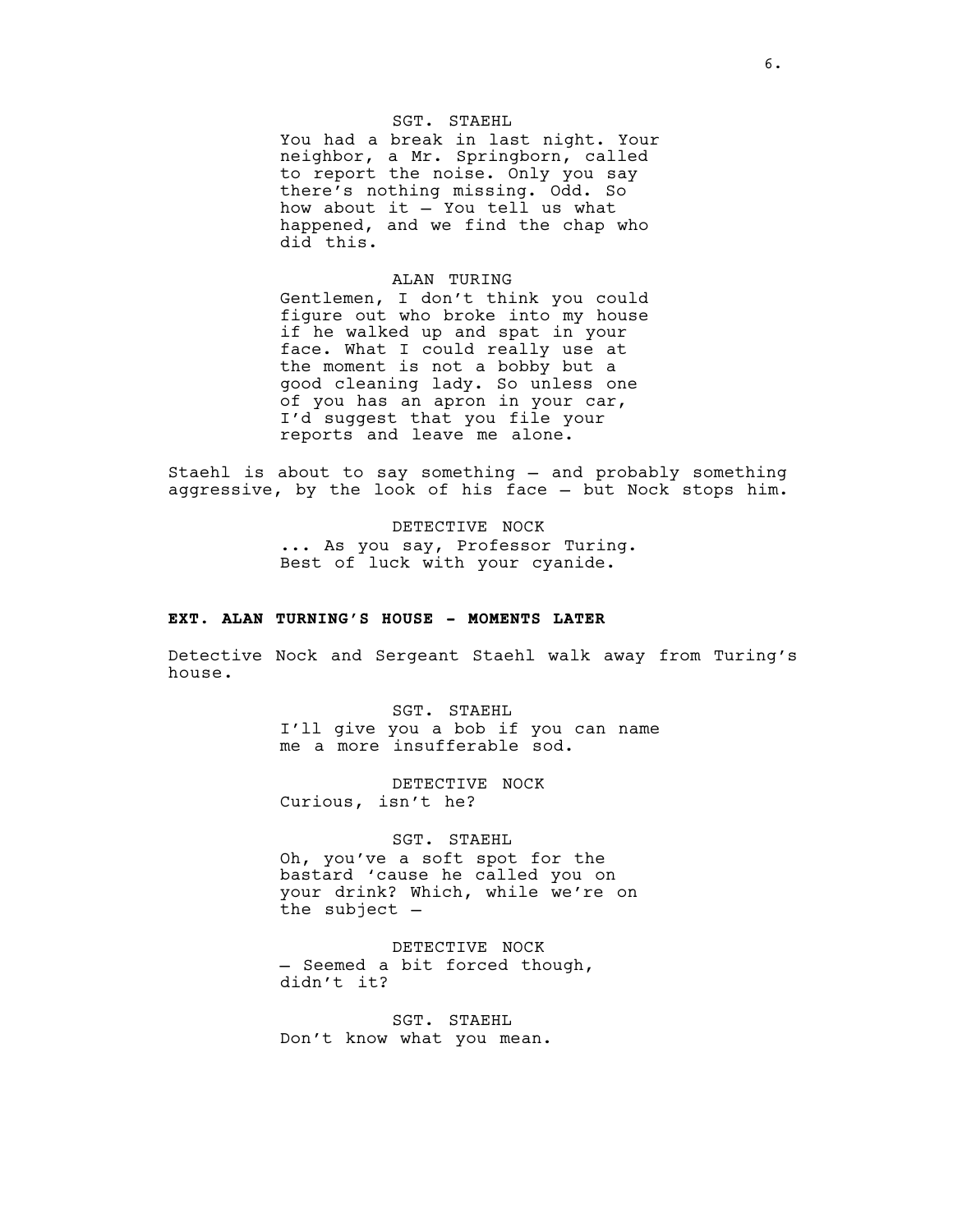### DETECTIVE NOCK

If you didn't want a pair of bobbies digging around in your personal affairs, well, that would have been a stellar way to see that they don't. Tell me you don't think this is suspicious.

SGT. STAEHL I don't think this is suspicious.

DETECTIVE NOCK A mysterious professor who won't admit he's had something stolen from his flat?

SGT. STAEHL What're you suggesting?

DETECTIVE NOCK I'm suggesting that Alan Turing is hiding something.

CUT TO:

#### **INT. EUSTON STATION - LONDON - DAY - 1939**

Alan Turing — 11 years younger — HURRIES through Euston Station on the day that Britain declares war on Germany.

The station is preparing for war:

PAPERBOYS SCREAM the headlines: "800,000 CHILDREN EVACUATED!" "GERMAN BOMBS COMING!" "FOOD SUPPLIES RATIONED!"

MILITARY PERSONNEL herd PACKS OF CHILDREN like cattle onto rumbling trains.

The children, born with stiff upper lips, hold back their tears. A FATHER shakes the hand of his 8-YEAR-OLD SON goodbye, almost business-like. Neither knows if they'll ever see one another again.

Alan moves through this determinedly, methodically, and unemotionally — it's like he doesn't even notice anyone is there.

### **INT/EXT. TRAIN - DAY - LATER**

Alan Turing walks down the aisle of a train bound for Bletchley Park — his is the only adult face amidst the sea of children.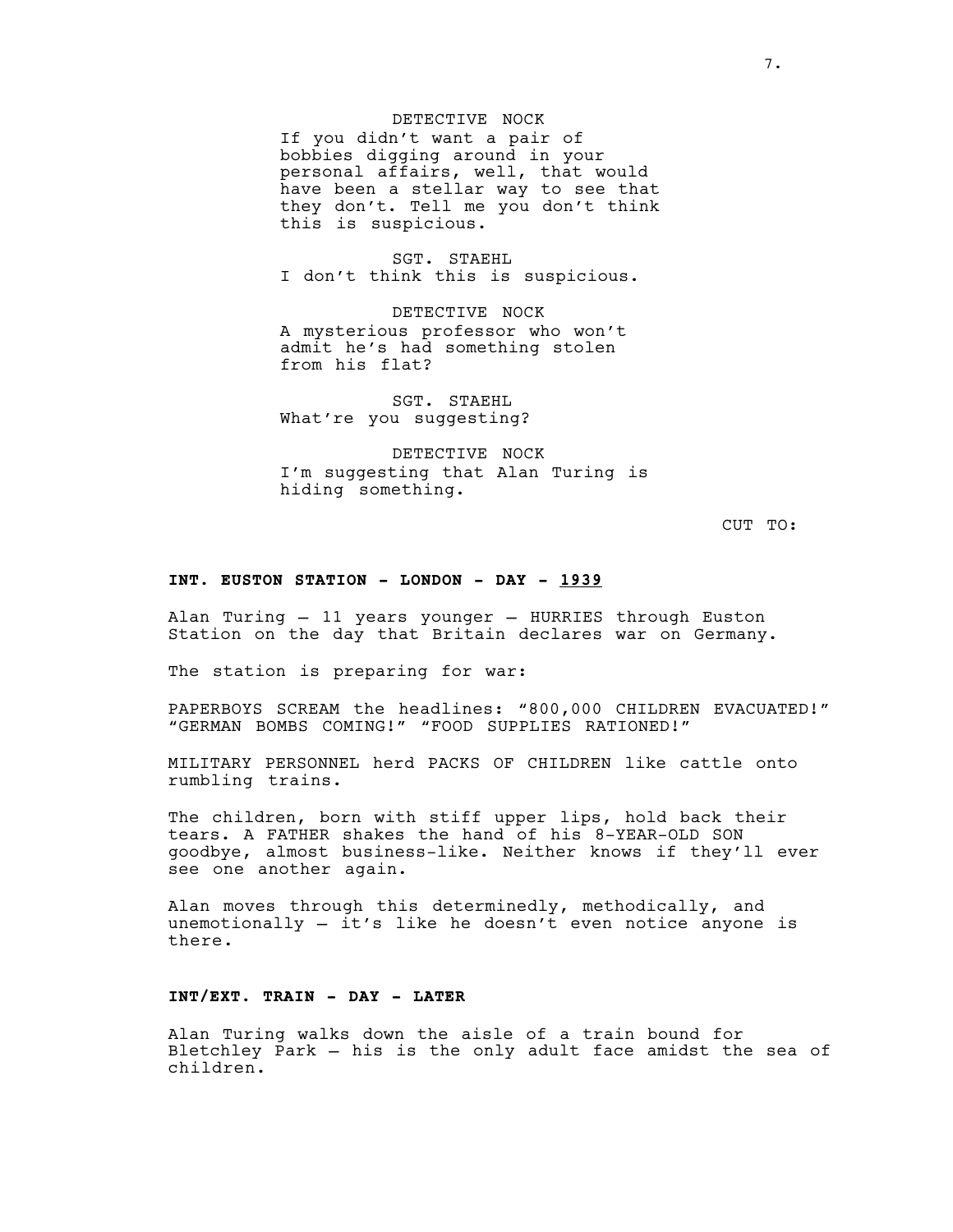He watches a SMALL BOY pour over a PUZZLE BOOK. OLDER KIDS, loud and rowdy, TAUNT the Small Boy, who doesn't look up, he's so focused on his puzzles.

Alan watches. Maybe he smiles. Maybe he understands.

### **EXT. BLETCHLEY VILLAGE - STREET - A FEW HOURS LATER**

Alan walks through the small village of Bletchley. He passes a sign that reads "BLETCHLEY RADIO MANUFACTURING" as he heads  $t \circ$ 

# **EXT. BLETCHLEY PARK - AN HOUR LATER**

Alan arrives at the imposing front gates of Bletchley Park. An enormous Victorian mansion lies in the center of the grounds, surrounded by empty gardens and tall iron fences.

As Alan approaches, two NAVAL OFFICERS with MACHINE GUNS step out from behind the BARRICADES.

Whatever this place is, it's housing something very secret inside.

#### **INT. BLETCHLEY PARK - COMMANDER DENNISTON'S OFFICE - LATER**

A few minutes later, Alan sits alone in a cluttered office. He stares ahead blankly at the empty chair behind the desk. Waits.

> COMMANDER DENNISTON (O.S.) — What are you doing here?

Alan turns with a start.

ALAN TURING The girl told me to wait -

COMMANDER DENNISTON In my office? She tell you to help yourself to a cup of tea while you were here?

ALAN TURING No. She didn't.

COMMANDER DENNISTON She didn't tell you what a joke is then either, I gather.

ALAN TURING Was she supposed to?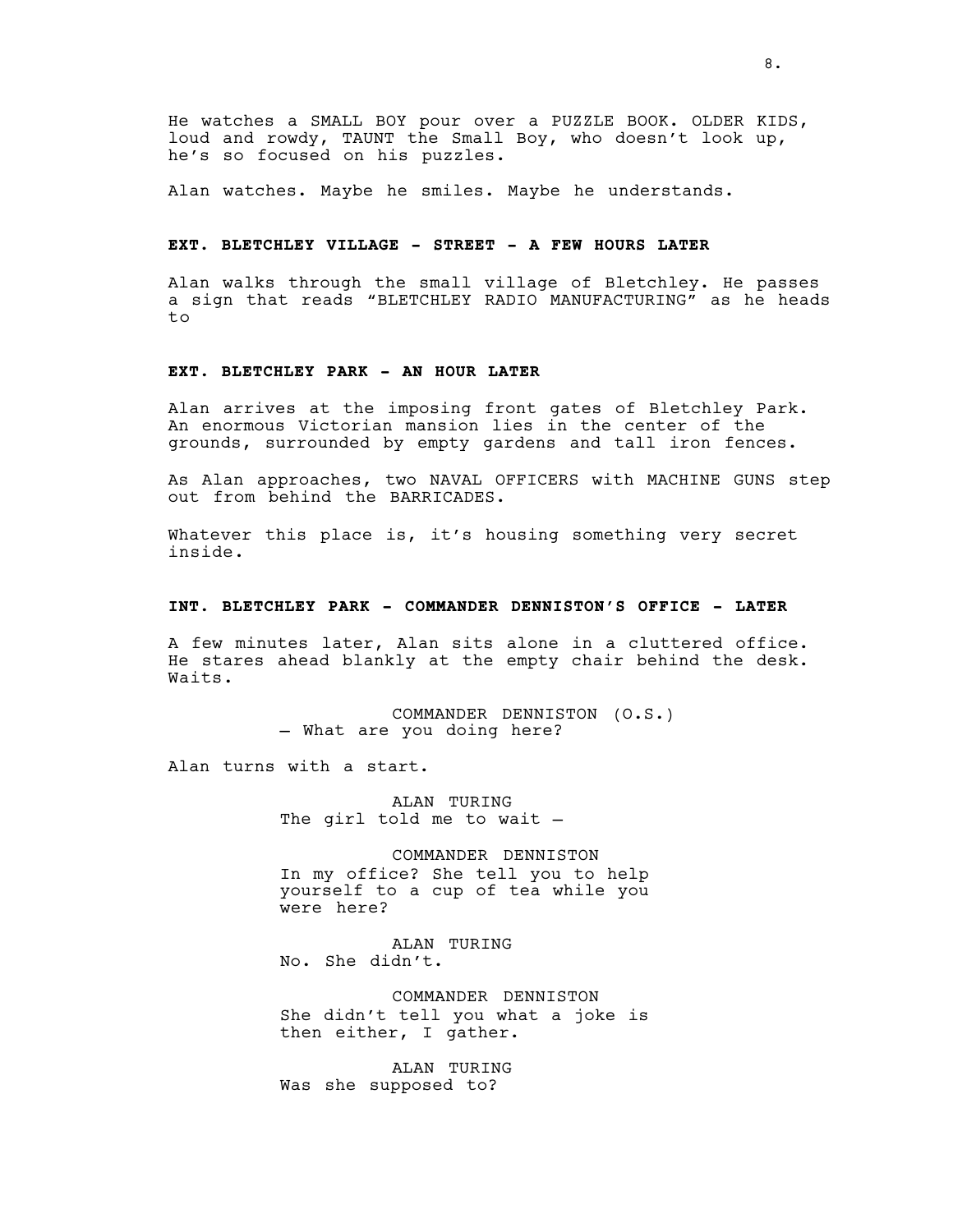COMMANDER DENNISTON For Christ's sake — who are you?

ALAN TURING Alan Turing.

COMMANDER DENNISTON (looking at papers on his desk) Turing... Let me see... Oh, Turing. The mathematician.

ALAN TURING

Correct.

COMMANDER DENNISTON How ever could I have guessed?

ALAN TURING You didn't. It was written on your paper.

COMMANDER DENNISTON ... King's College, Cambridge. Says here you were a bit of a prodigy in the maths department.

ALAN TURING I'm not sure I can evaluate that, Mr... ?

COMMANDER DENNISTON How old are you, Mr. Turing?

ALAN TURING

27.

COMMANDER DENNISTON How old were you when you became a fellow at Cambridge?

ALAN TURING

24.

COMMANDER DENNISTON And how old were you when you published this paper here, that has a title I can barely understand, which apparently got you this fellowship?

ALAN TURING

23.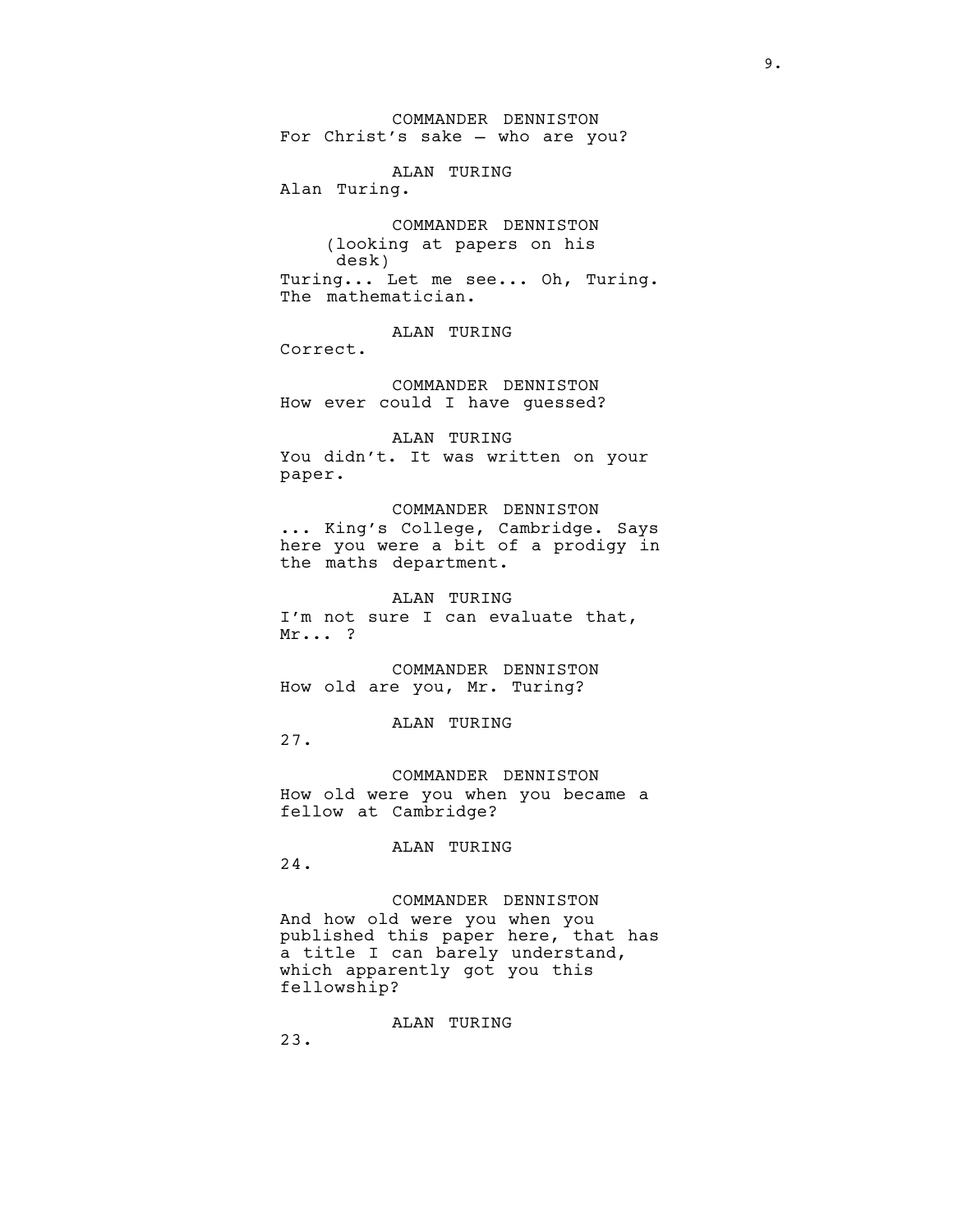# COMMANDER DENNISTON

And you don't think that qualifies you as a certified prodigy?

ALAN TURING Rather depends on how old my peers were when they did comparable work, doesn't it?

COMMANDER DENNISTON And how old were they?

ALAN TURING Newton discovered the binomial theorem at 22. Einstein published four papers that changed the world at 26. As far as I can tell I've barely made par.

COMMANDER DENNISTON You're serious, aren't you?

ALAN TURING Would you prefer I make a joke?

COMMANDER DENNISTON Not sure you know what those are.

# ALAN TURING

It hardly seems fair that that would be a requirement for employment here, Mr...?

# COMMANDER DENNISTON

*Commander* Denniston, of the Royal Navy. All right, Mr. Turing, I'll bite. Why do you want to work for His Majesty's government?

ALAN TURING Oh, I don't, really.

COMMANDER DENNISTON (suspicious) Are you a bleeding pacifist, Turing?

ALAN TURING I'm agnostic about violence.

COMMANDER DENNISTON But you realize that 600 miles from London there's this nasty chap named Hitler who's looking to engulf Europe in tyranny?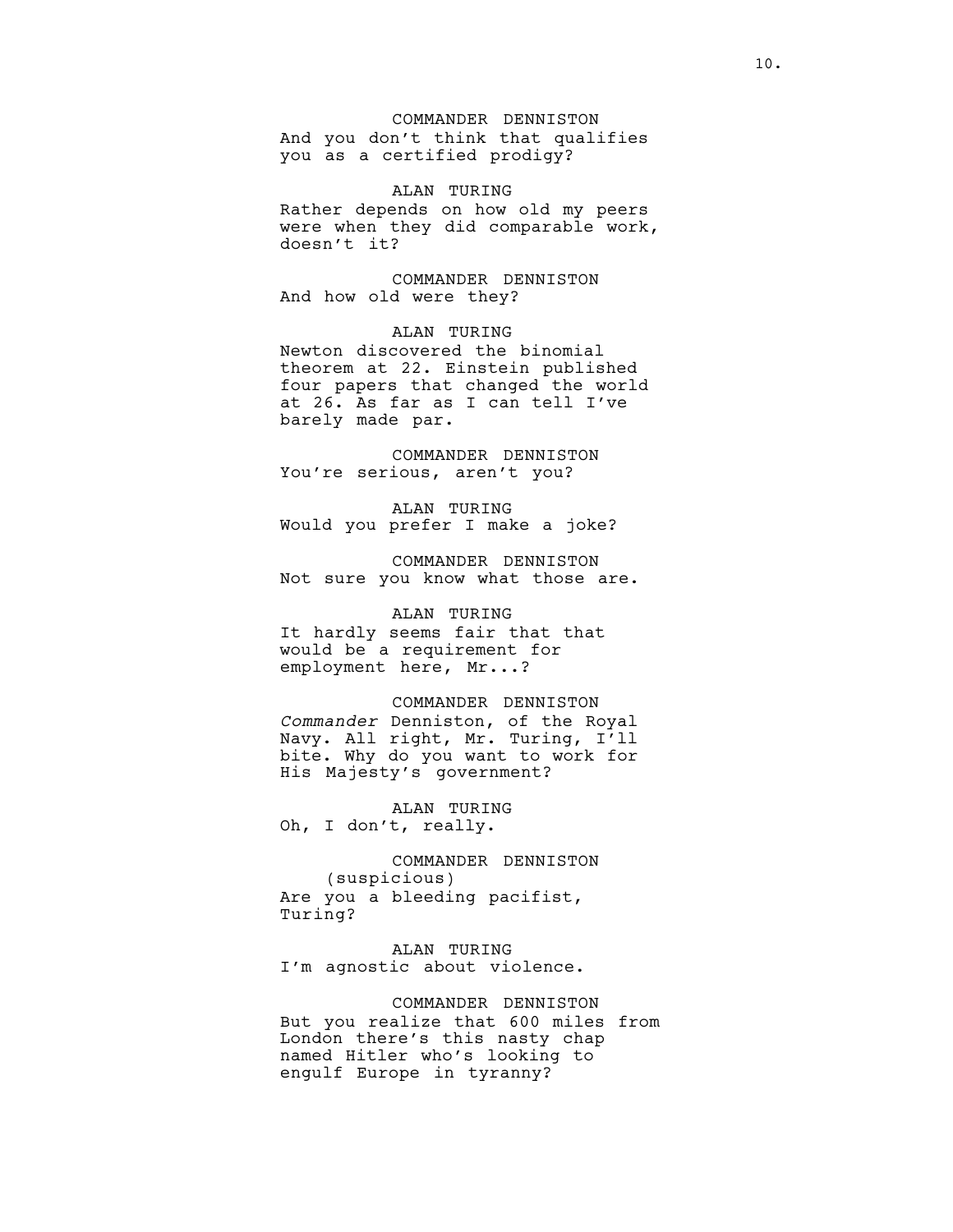# ALAN TURING

Politics is not my area of expertise.

COMMANDER DENNISTON I believe you've just set a record for the shortest job interview in British military history.

#### ALAN TURING

Mother says that I can be offputting sometimes. On account of being the best mathematician in the world.

COMMANDER DENNISTON You're the best mathematician in the world?

# ALAN TURING

Oh. Yes.

COMMANDER DENNISTON ... Do you know how many people I've rejected for this program?

# ALAN TURING

No.

# COMMANDER DENNISTON That's right. Because we're a top secret program. But I'll tell you, just because we're friends, that last week I rejected one of our great nation's top linguists, knows German better than Bertolt Brecht.

ALAN TURING I don't speak German.

COMMANDER DENNISTON What?

ALAN TURING I don't. Speak German.

# COMMANDER DENNISTON How the bloody hell are you supposed to decrypt German communications if you don't, oh, I don't know, *speak German*?

#### ALAN TURING

I'm quite excellent at crossword puzzles.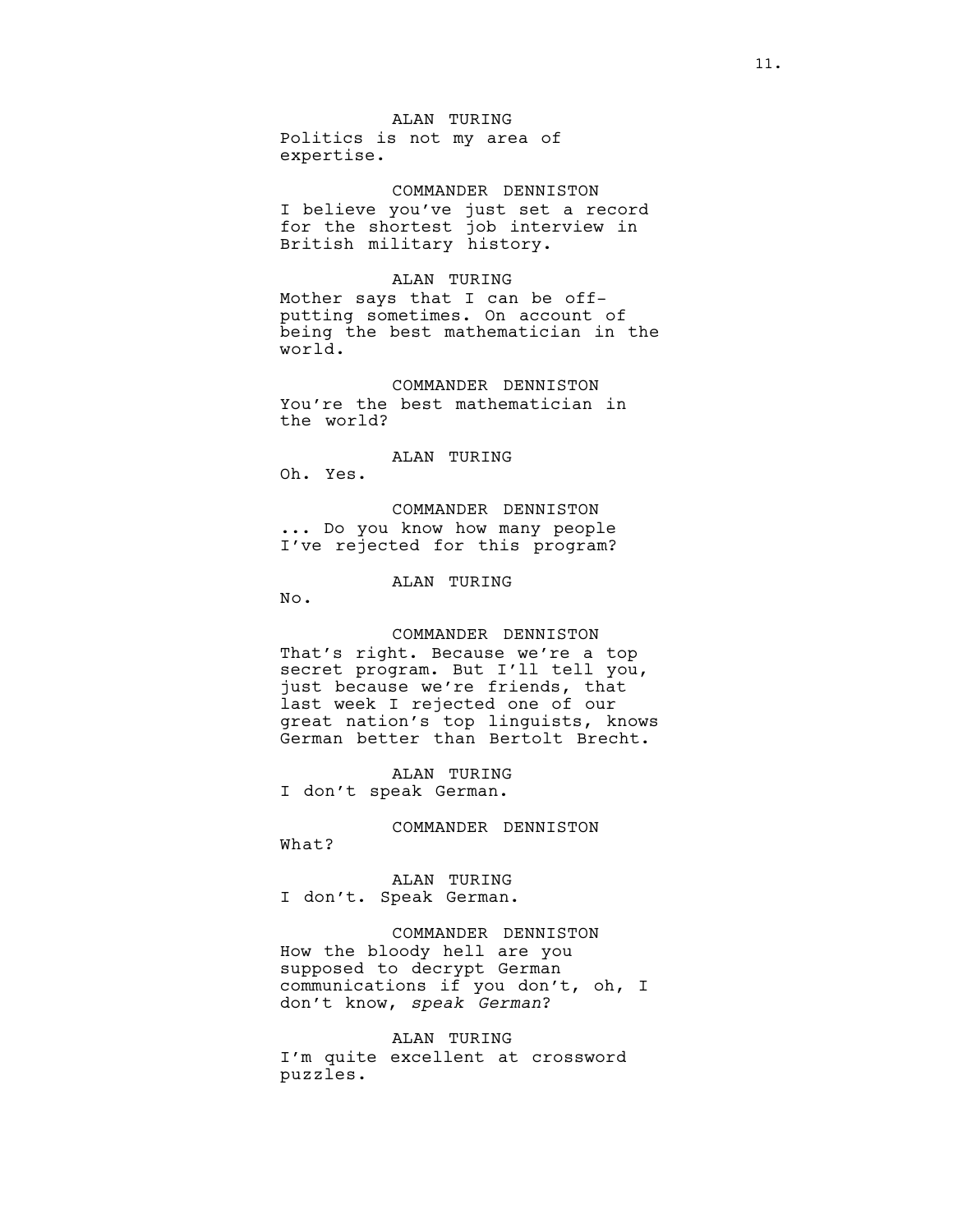COMMANDER DENNISTON (calling off) MARGARET!

ALAN TURING The German codes are a puzzle. A game. Just like any other game.

COMMANDER DENNISTON MARGARET! Where are you?!

ALAN TURING I'm *very* good at games. Puzzles. And I think this is the hardest puzzle in the world.

COMMANDER DENNISTON MARGARET!?! (beat) For the love of... This is a joke, obviously.

ALAN TURING I'm afraid I can't make jokes, Commander Denniston.

And for a split second, Denniston actually smiles.

COMMANDER DENNISTON Have a pleasant trip back to Cambridge, Professor.

ALAN TURING

Enigma.

At the mention of this word Denniston looks suddenly serious.

SECRETARY ("MARGARET") (popping head in) You called for me?

He WAVES HER AWAY, entirely focused on what Alan just said.

ALAN TURING (after she leaves) ... That's what you're doing here. The top secret program at Bletchley. You're trying to break the German Enigma machine.

COMMANDER DENNISTON What makes you think that?

ALAN TURING It's the greatest encryption device in history, and the Germans use it for all major communications. (MORE)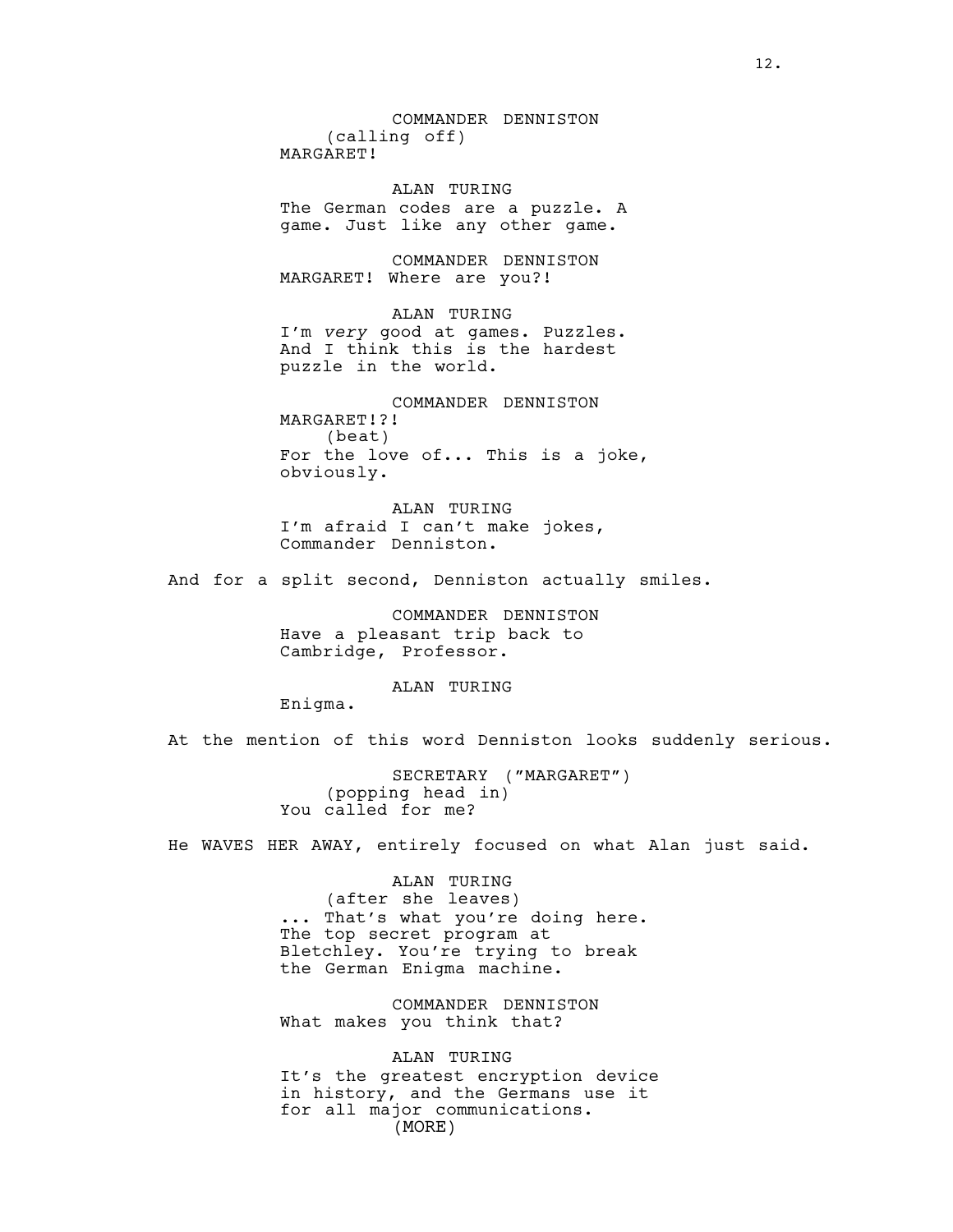If the Allies broke Enigma — well, this would turn into a very short war indeed. Of course you're working on it. But you also haven't got anywhere. If you had, you wouldn't be hiring cryptographers out of University. You need me a lot more than I need you. I'd just as easily go work for the Germans, frankly, but they simply don't have anything this good to work on. Our mathematicians aren't as impressive as theirs. With one significant exception. I like solving problems, Commander. And Enigma is the most difficult problem in the world. ALAN TURING (CONT'D)

#### COMMANDER DENNISTON

Enigma isn't difficult. It's impossible. The Americans. The French. The Russians. The *Germans*. Everyone thinks Enigma is unbreakable.

ALAN TURING Goody! Let me try and we'll know for sure.

The men stare at each other. Neither blinks.

# **INT. BLETCHLEY PARK - DAY - LATER**

ANGLE ON: A machine. It looks like a typewriter that got left on the set of Blade Runner. Wires running all over it. Extra gears sticking out of the sides. Blinking lights that reveal German characters. Half electrical, half mechanical.

> COMMANDER DENNISTON (O.S.) Welcome to Enigma.

SLOWLY REVEAL: COMMANDER DENNISTON, 50s, is showing the ENIGMA MACHINE to the NEW RECRUITS.

They are:

HUGH ALEXANDER, 30s, loves women and chess in equal measure.

JOHN CAIRNCROSS, 30s, Scottish, not the prodigy his compatriots are and knows it.

PETER HILTON, 20s, a precocious undergrad from Oxford.

KEITH FURMAN and CHARLES RICHARDS, 40s, both stodgy linguists.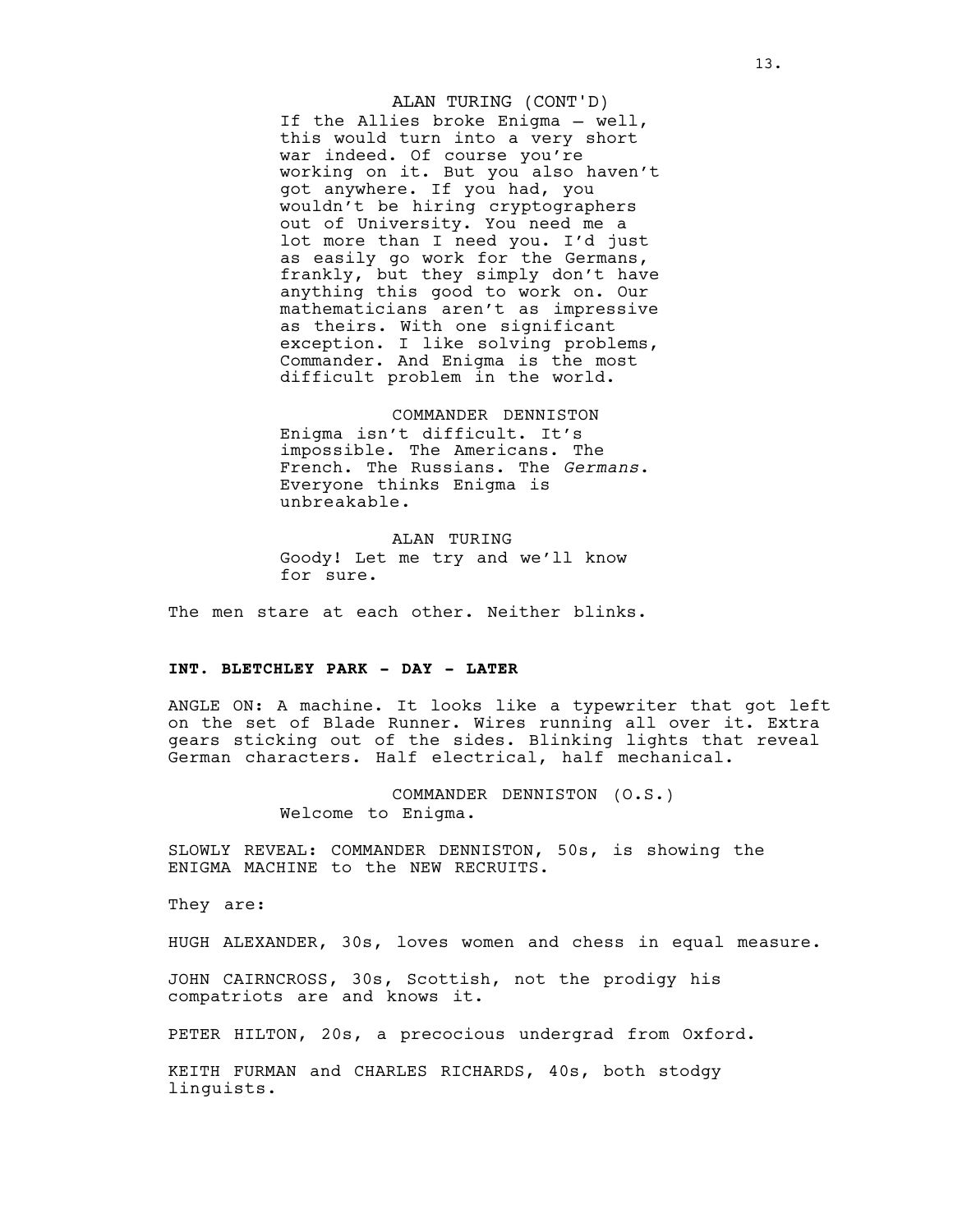Stewart Menzies — head of MI-6, who we briefly glimpsed in the opening — stands in the corner, silent and observing. Charming and inscrutable, he didn't become the head of British Secret Intelligence Services by accident.

> COMMANDER DENNISTON (CONT'D) The German navy encodes every message they send using the Enigma machine. The details of every surprise attack, of every secret convoy, of every U-Boat in the bloody Atlantic go into that thing, and out comes... Gibberish.

FINALLY REVEAL: ... Alan stands with them, staring at the machine like it's the Sistine Chapel.

He reaches out and touches it lovingly.

ALAN TURING It's beautiful.

COMMANDER DENNISTON It's the crooked hand of death itself.

Denniston shows Alan sheets of Enigma messages: PAGE AFTER PAGE OF RANDOM LETTERS.

> COMMANDER DENNISTON (CONT'D) Our WRENs intercept thousands of radio messages a day. But to the lovely young ladies of the Women's Royal Navy, they're nonsense. It's only when you feed them back into Enigma that they make sense.

JOHN CAIRNCROSS But we have an Enigma machine.

COMMANDER DENNISTON Yes. Polish intelligence smuggled this out of Berlin.

JOHN CAIRNCROSS So what's the problem? Just put the intercepted messages back in to Enigma and —

ALAN TURING — It's not that simple, is it? Just having an Enigma machine doesn't help you decode the messages.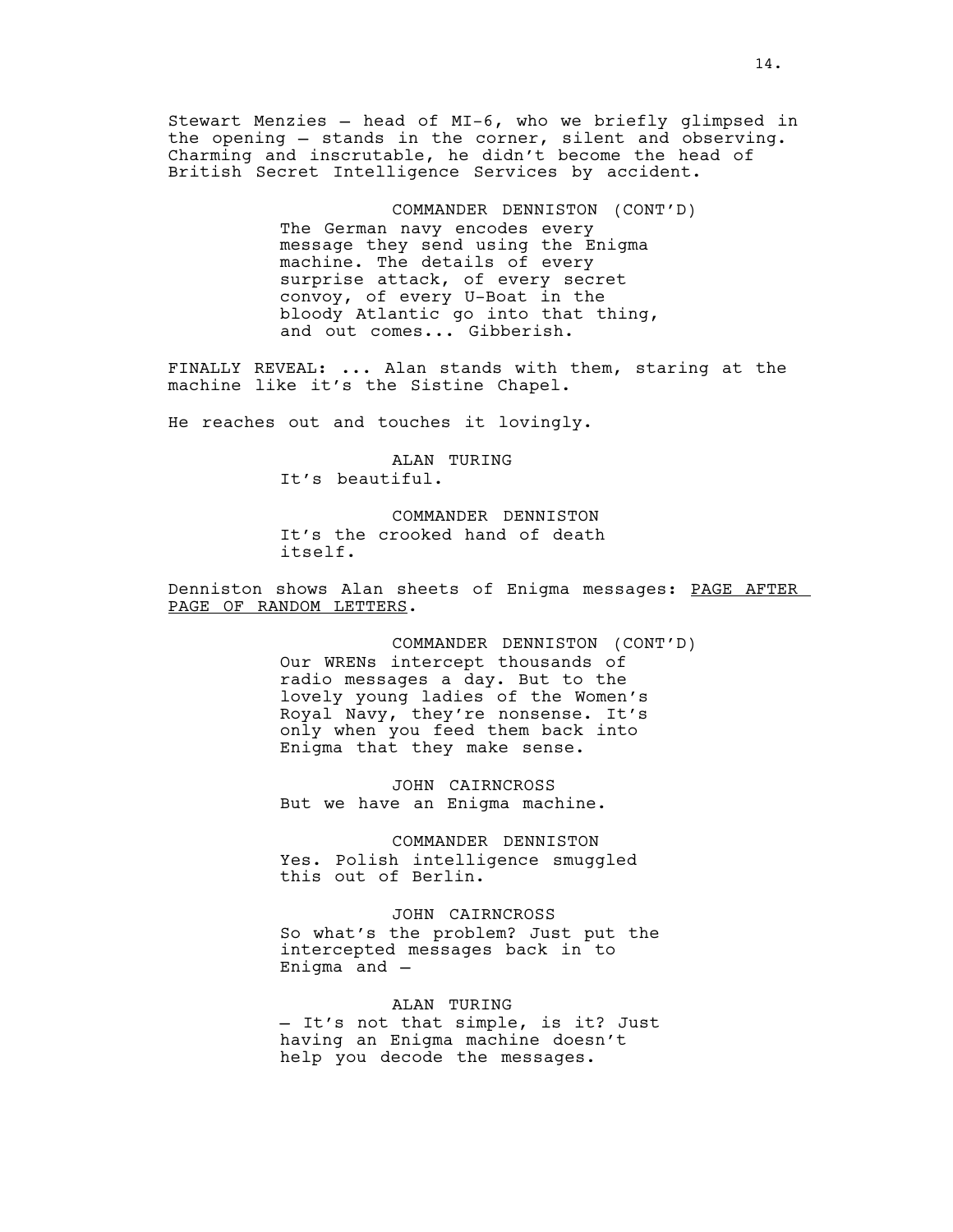### COMMANDER DENNISTON

Very good, Mr. Turing. To decode a message, you need to know the machine's settings. The Germans switch settings every day, promptly at midnight. We usually intercept our first message around 6am. Which gives you exactly 18 hours every day to crack the code before it changes, and you start again.

Alan looks at the machine carefully.

ALAN TURING Five rotors. Six plugboard cables. That's...

CHARLES RICHARDS Five —

JOHN CAIRNCROSS — thousand million —

PETER HILTON<br>- No no it's - I've got it -

CHARLES RICHARDS — Million, million —

KEITH FURMAN — In the millions, obviously —

CHARLES RICHARDS — Obviously —

ALAN TURING — Over one hundred and fifty million million million possible settings.

All eyes turn to Turing: Wow.

COMMANDER DENNISTON ... *Very* good.

HUGH ALEXANDER One hundred fifty nine, if you'd rather be exact about it.

Everyone looks at Hugh now.

HUGH ALEXANDER (CONT'D) One five nine with eighteen zeroes behind it. Possibilities. Every single day.

Jesus Christ. Who is this guy?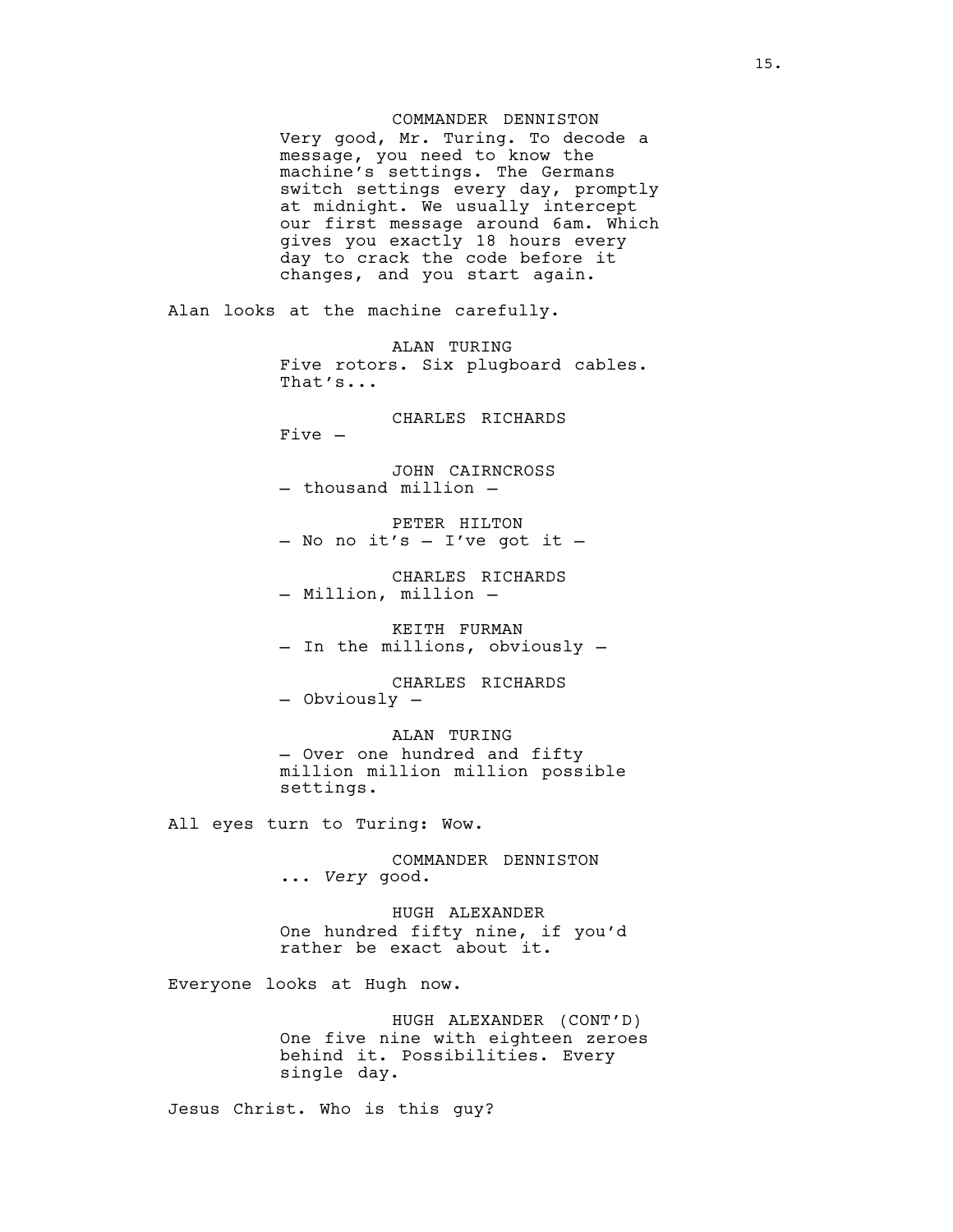COMMANDER DENNISTON Gentlemen, meet Hugh Alexander. I've personally selected him to run this unit.

JOHN CAIRNCROSS Didn't you...?

COMMANDER DENNISTON Mr. Alexander won Britain's national chess championship.

HUGH ALEXANDER

Twice.

JOHN CAIRNCROSS (extending a hand to Hugh) John Cairncross.

COMMANDER DENNISTON (to Alan) You're not the only one who's good at games around here.

ALAN TURING Are we all to work together then? I prefer to have my own office.

COMMANDER DENNISTON You're a team, and you'll work as one.

ALAN TURING I don't have time to explain myself as I go along, and I'm afraid these men will only slow me down.

STEWART MENZIES (piping up from the corner) - If you can't play together, then I'm afraid we can't let you play at all.

They all stare at him.

COMMANDER DENNISTON This is Stuart Menzies. MI-6.

The team ACKNOWLEDGES Menzies.

CHARLES RICHARDS There are only five divisions of military intelligence. There is no  $"MI-6."$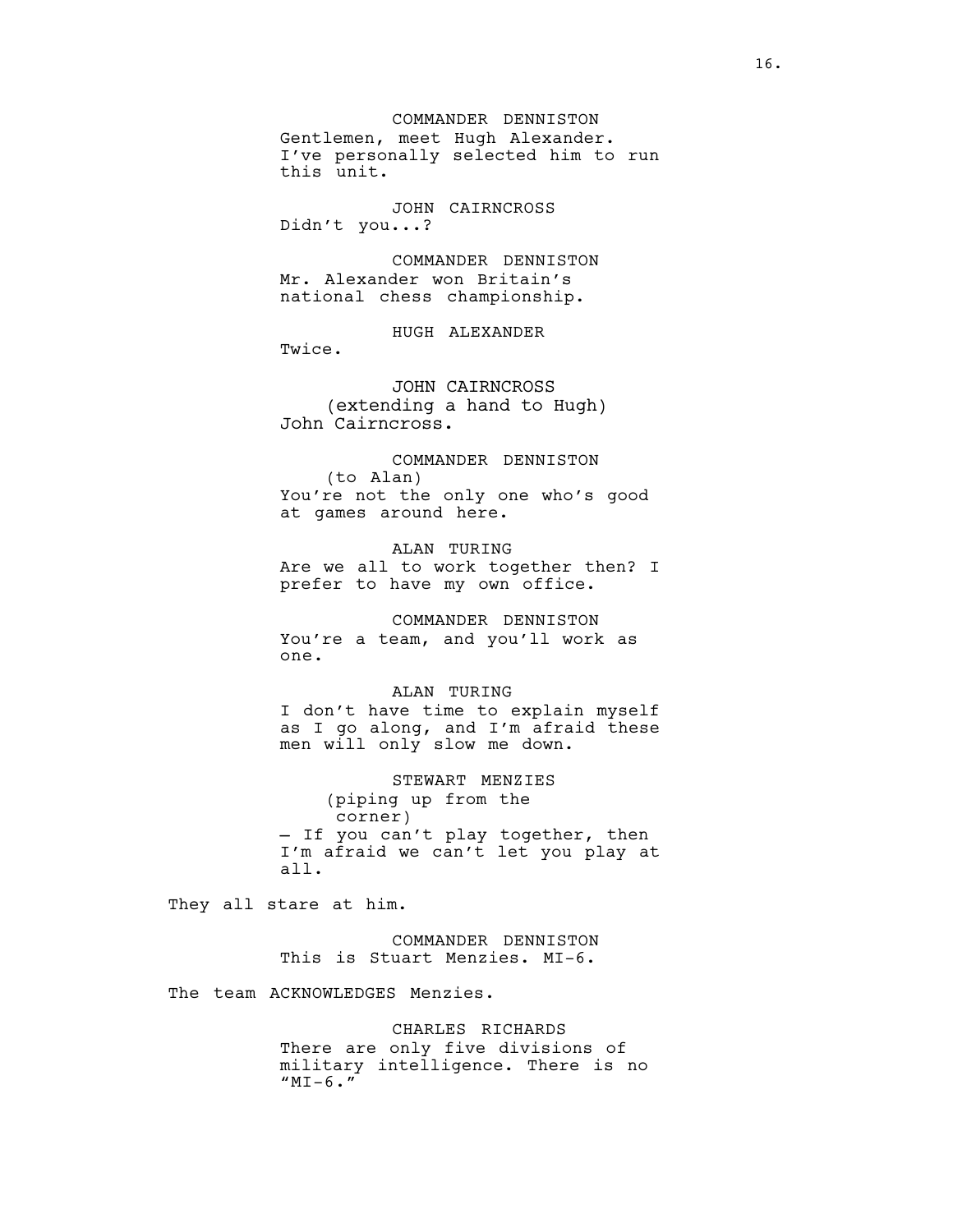STEWART MENZIES Exactly. That's the spirit. (to Alan) Mr. Turing. Do you know how many British servicemen have died because of Enigma?

ALAN TURING

I don't.

STEWART MENZIES

Three.

They all stare at Menzies: That doesn't sound like very many.

STEWART MENZIES (CONT'D) ... *While we've been having this conversation.* (checks his watch) Oh look. There's another. Rather hope he didn't have a family. This war that Commander Denniston's been going on about? We're not winning it. Break the code and at least we might have a chance. (to Denniston) Shall we leave the children alone with their new toy?

Menzies and Commander Denniston LEAVE.

The team stands there. With Enigma.

HUGH ALEXANDER Alright boys. Let's play.

CUT TO:

### **EXT. SHERBORNE SCHOOL FOR BOYS - DAY - 1927**

TEENAGE BOYS play cricket in the green front gardens of a boys boarding school. Behind them looms the school's stately central manor house.

> ALAN TURING (V.O.) The problem began, of course, with the carrots.

# **INT. SHERBORNE SCHOOL FOR BOYS - DAY**

YOUNG ALAN TURING, 15, sits alone in the dining hall. Other BOYS joke and laugh and tell animated stories at nearby tables, but Alan sits alone, staring intently at his food.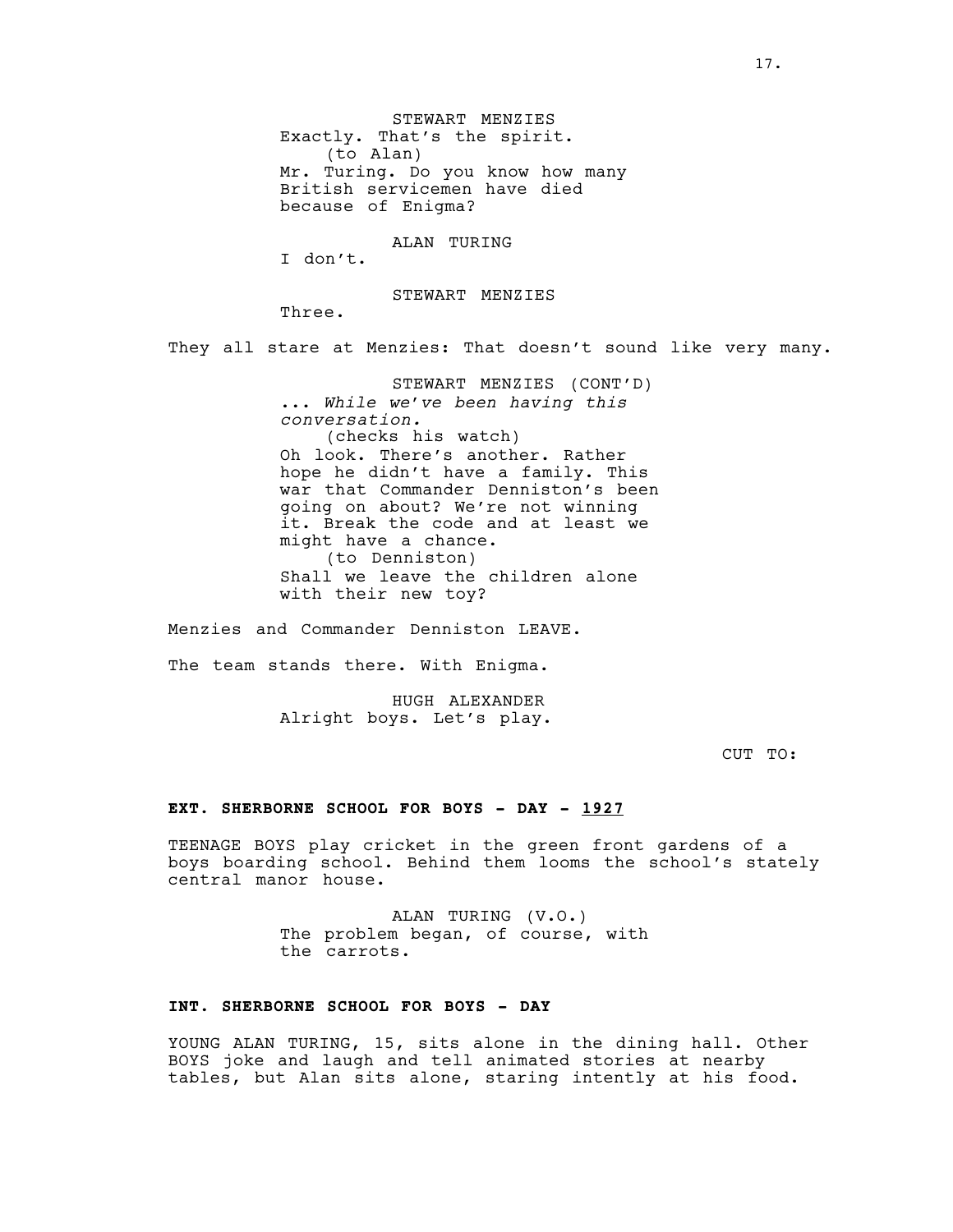ON ALAN'S PLATE: Boiled steak. Potatoes. Peas. And carrots.

ALAN TURING (V.O.) Carrots are orange. Peas are green. They mustn't touch.

Alan carefully tries to separate the carrots from the peas. It's like he's performing brain surgery.

BEHIND ALAN, a group of BIGGER BOYS approach quietly. One of them holds a TRAY OF BOILED VEGETABLES —

— The Boys try to MUFFLE THEIR GIGGLES so Alan can't hear them approach —

— The Boys DUMP THE TRAY OF VEGETABLES ALL OVER ALAN.

Alan SCREAMS.

The Boys LAUGH as Alan SCREAMS and SHAKES and tries to get the peas and carrots and everything else off of him. He's in hell.

Alan FALLS DOWN. Still shaking, still screaming.

YOUNG ALAN Carrots are orange! Carrots are orange! Carrots are orange!

BOY  $#1$ What a bloody weirdo!

Alan CURLS UP INTO A BALL as he shivers.

CUT TO:

### **INT. COFFIN - A FEW MINUTES LATER**

... Alan is now inside a coffin.

He's KICKING AT THE WOODEN BOARDS ABOVE and SCREAMING TO BE RELEASED.

It's not helping.

From above, we hear the familiar LAUGHTER OF THE SCHOOLBOYS.

REVEAL: The "coffin" is make-shift; the Boys have constructed it out of the broken floorboards of a half-finished class room. Alan is buried underground, and they're nailing him in.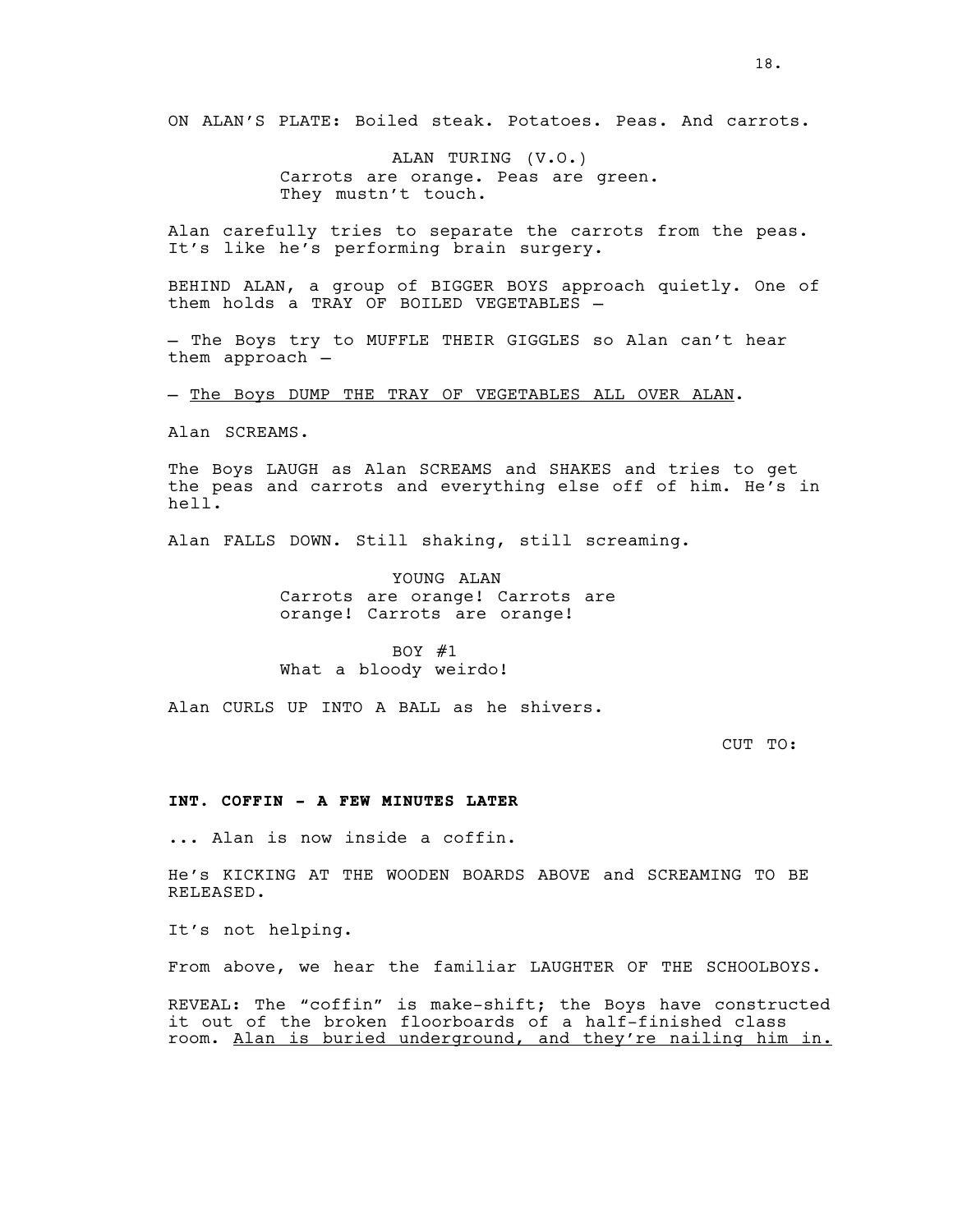ALAN TURING (V.O.) Do you know why people like violence? Because it *feels good*. The THUMP THUMP of nails entering the boards. ALAN TURING (V.O.) Humans find violence deeply satisfying. But remove the satisfaction, and the act becomes... Hollow. FROM INSIDE THE COFFIN: Alan goes silent. The Boys pound away, but the silence unnerves them. BOY  $#1$ Alan? Alan? BOY #2 C'mon don't be such a kike about it... BOY #3 Leave him to bloody rot. The Boys LEAVE. There's still only SILENCE from inside Alan's coffin. Alan breathes slowly. Quietly. Controls his shivering to barely a tremor. He waits. ALAN TURING (V.O.) I didn't learn this on my own though. I had help. Suddenly, the boards above him CREAK. Then BEND. Then SNAP. Then an ARM REACHES DOWN and PULLS Alan out of the coffin. REVEAL: CHRISTOPHER MORCOM, 16, tall, pretty, and charming in ways that Alan will never, ever be. CHRISTOPHER Christ, I thought they were going to kill you. Christopher PULLS Alan from the floorboard coffin and they — **EXT. SHERBORNE SCHOOL FOR BOYS - SECONDS LATER** Walking away from the half-finished school room, Christopher helps Alan as he hobbles.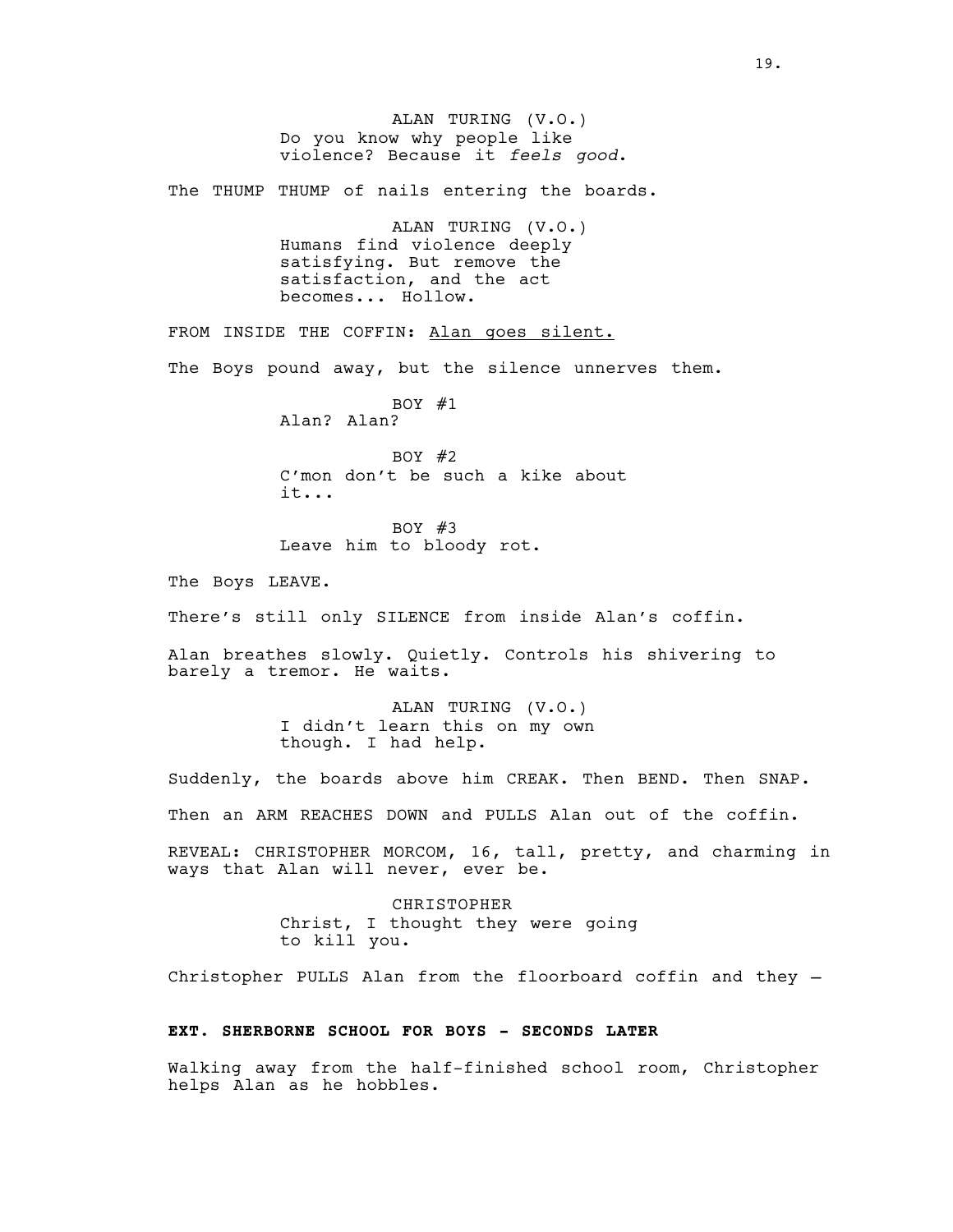YOUNG ALAN ... It's not my fault. The carrots got in with the peas. (off Christopher's look) I'm sorry. I won't let them do it again.

CHRISTOPHER They're getting worse.

YOUNG ALAN They only beat me up because I'm smarter than they are.

CHRISTOPHER No. They beat you up because you're *different*. So you'll have to try a little harder to blend in.

YOUNG ALAN Mother says I'm just an odd duck.

CHRISTOPHER And she's right.

Alan STUMBLES and Christopher grabs his hand, steadying him.

CHRISTOPHER (CONT'D) But you know, sometimes it is the very people who no one imagines anything of who do the things that no one can imagine.

ALAN TURING (V.O.) Christopher helped.

CUT TO:

#### **INT. POLICE STATION - MANCHESTER - DAY - 1951**

Detective Nock sits at his desk, yelling incredulously into his telephone.

> DETECTIVE NOCK ... What do you mean, "classified"? (beat) ... Yes, I am aware of the literal meaning of the word "classified," what I'm asking is why would a maths professor have his military records classified? (beat) ... Well then I will come down there and...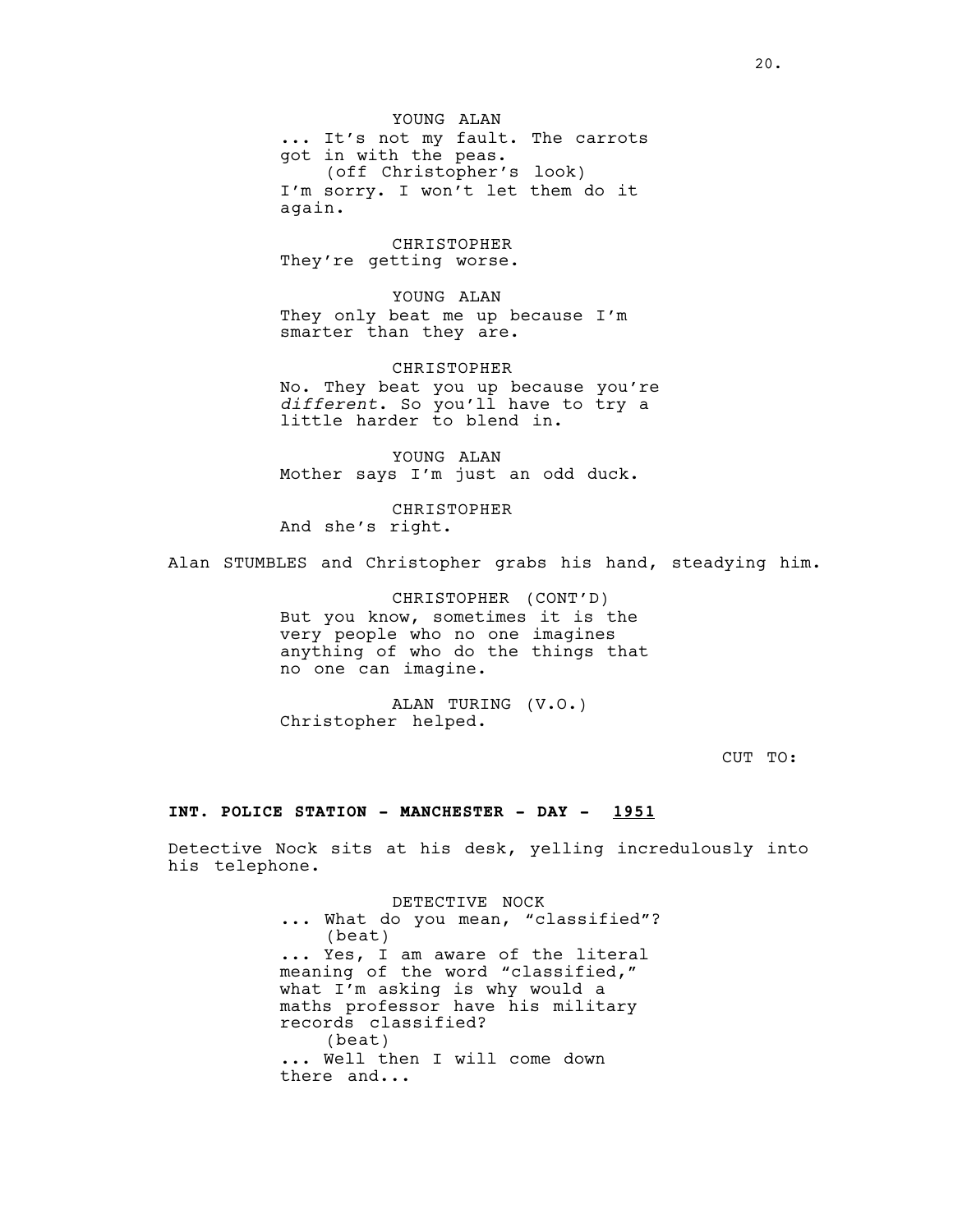Nock HANGS UP, frustrated.

He notices Sergeant Staehl walking past.

DETECTIVE NOCK (CONT'D) Come with me.

# **EXT. MANCHESTER STREETS - LATER**

Detective Nock and Sergeant Staehl walk through Manchester, away from the police station.

> SGT. STAEHL ... So are you going to catch this mysterious thief who hasn't actually stolen anything?

DETECTIVE NOCK Alan Turing is a suspect in a robbery but they won't share a thing with the police?

SGT. STAEHL "Suspect"? I distinctly recall writing his name next to the word "victim."

Nock looks around, paying no attention to Staehl. He sees something (which we don't) in the reflection of a shop window.

DETECTIVE NOCK

Will?

SGT. STAEHL

Yes?

DETECTIVE NOCK I'm terribly sorry about this.

Suddenly, Nock PUSHES Staehl, hard.

Staehl, reeling, is very, very confused.

SGT. STAEHL

What?

Nock responds by PUNCHING Staehl across the jaw, sending him to the ground.

People on the street TURN and STARE.

Nock RUNS away down the street —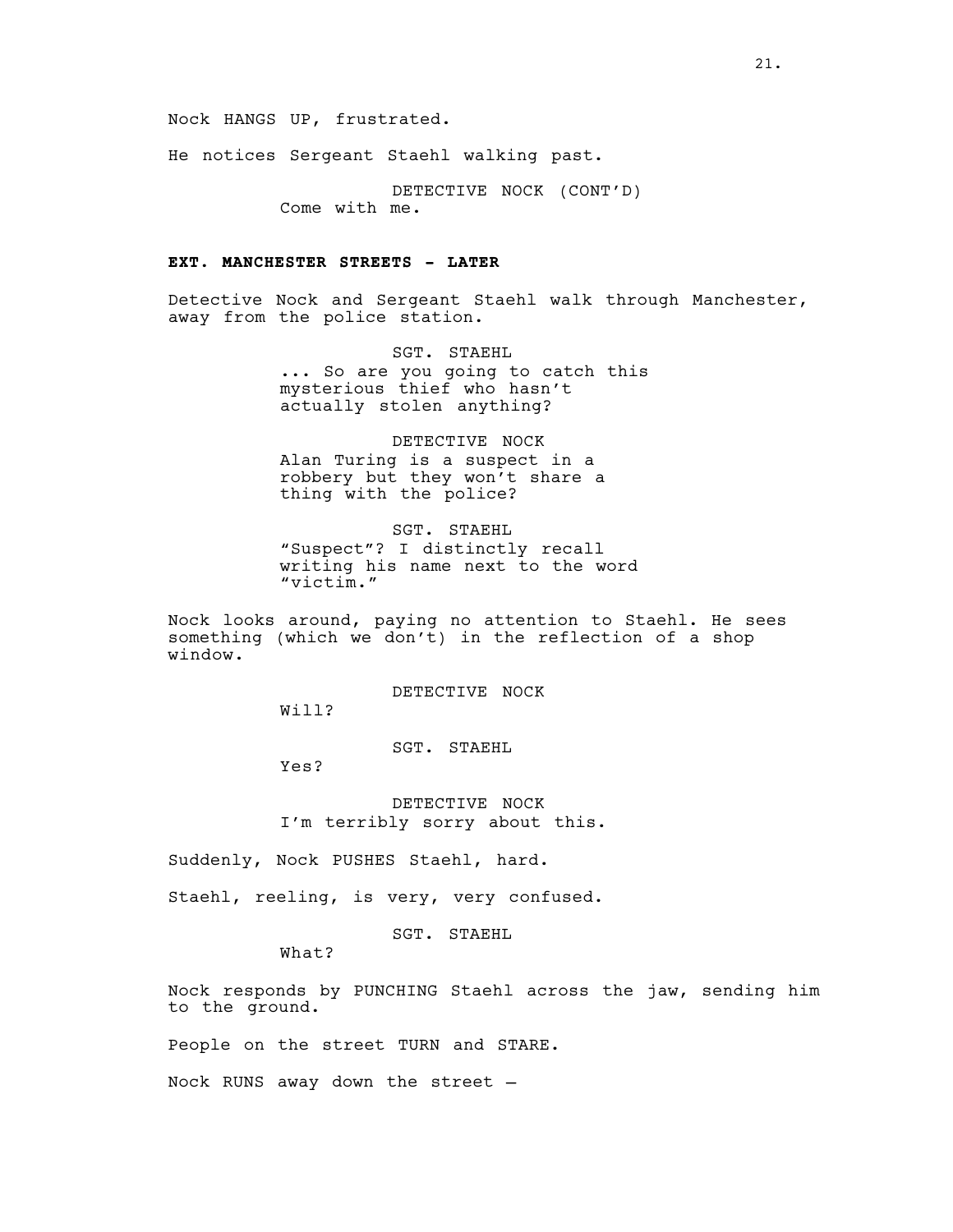Staehl starts CHASING AFTER HIM —

— They each DODGE PASSERSBY, who are all staring —

— Until Nock suddenly CHANGES DIRECTIONS and SLAMS INTO A PEDESTRIAN —

— The Pedestrian and Nock TUMBLE TO THE GROUND.

The two SCRAMBLE, and then exchange a look: The Pedestrian is... Concerned.

The Pedestrian STRUGGLES TO HIS FEET and RUNS OFF.

Nock stands dusting himself off as Staehl catches up to him —

— And PUNCHES NOCK IN THE JAW.

DETECTIVE NOCK Oww! Would you stop it?

SGT. STAEHL What is wrong with you?

DETECTIVE NOCK

Here.

Nock hands a BILLFOLD back to Staehl.

SGT. STAEHL ... Whose is this?

Very confused, Staehl LOOKS THROUGH the billfold.

SGT. STAEHL (CONT'D) ... That man you knocked over! You stole his billfold.

Nock shrugs.

SGT. STAEHL (CONT'D) ... Oh. Bob?

DETECTIVE NOCK

Yes?

SGT. STAEHL There's a photograph of you.

Staehl shows Nock the billfold's contents: A PHOTO OF NOCK, PAPERS WITH NOCK'S ADDRESS, PERSONAL DATA.

> SGT. STAEHL (CONT'D) That man was following you.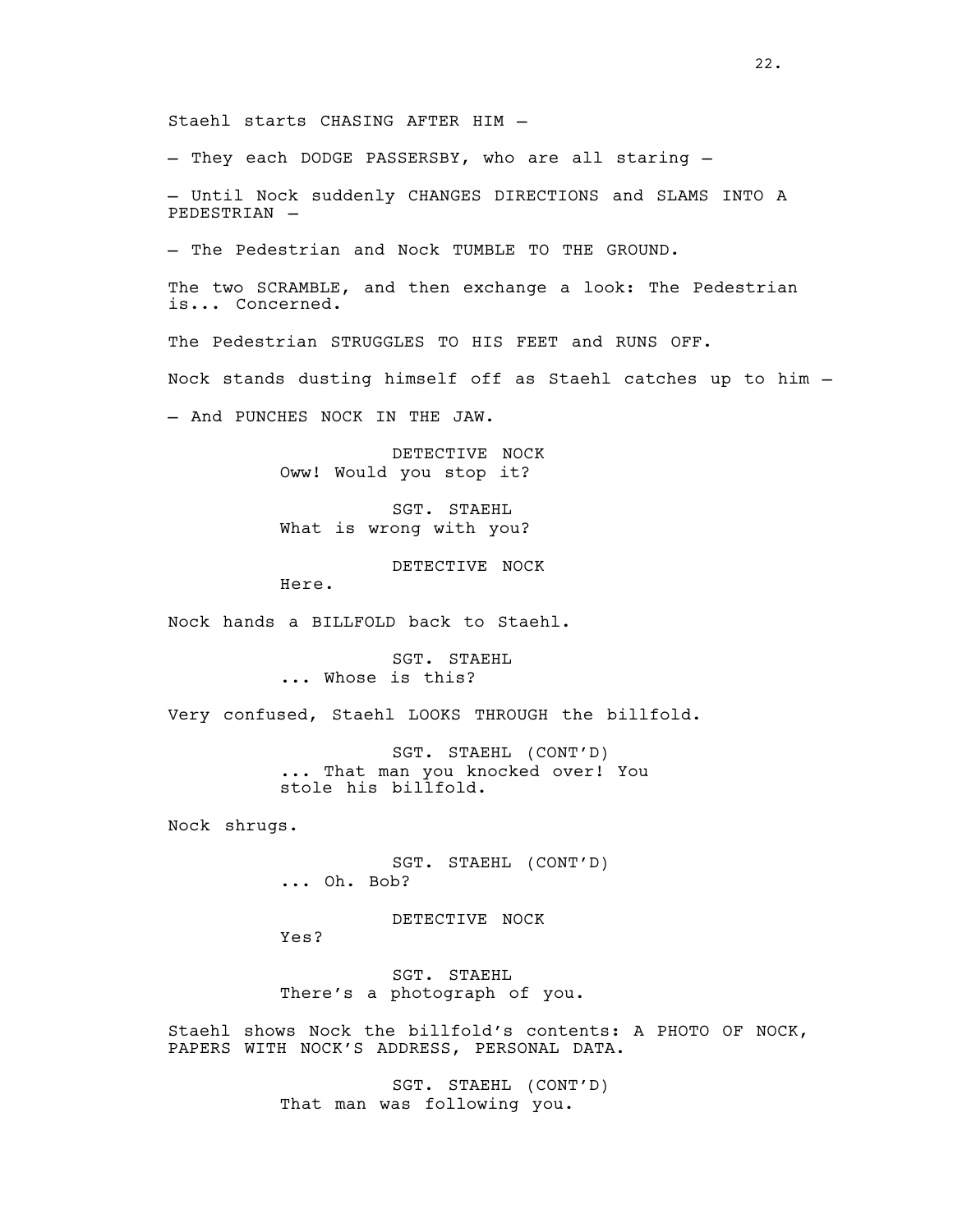DETECTIVE NOCK Has been for awhile now.

SGT. STAEHL Good God... Your home address, your district, your... Bob, there is a letter here from the Foreign Office.

Staehl shows him: The letter, stamped with the Foreign Office seal, instructs that the bearer be granted access to all records concerning one "ROBERT NOCK".

> FEMALE PEDESTRIAN (approaching them) — Are you two all right?

SGT. STAEHL (to Pedestrian) Bugger off.

She LEAVES, offended.

SGT. STAEHL (CONT'D) Why are you being followed? We have to call this in.

DETECTIVE NOCK (looking at the letter) I think I might have a better idea.

CUT TO:

# **INT. POLICE STATION - MANCHESTER - LATER**

QUICK SHOTS: Nock PAINTS TIPP-EX over his own name on the letter he just stole, and TYPES IN A NEW ONE — "ALAN TURING"

# **INT. ADMIRALTY RECORDS OFFICE - DAY - LATER**

Detective Nock walks up to a SECRETARY.

DETECTIVE NOCK (to Secretary) Pardon me. I'd like to see some documents, if I may. Service records of a Mr. Turing. Alan.

He FLASHES THE FORGED LETTER.

DETECTIVE NOCK (CONT'D) Foreign Office sent me.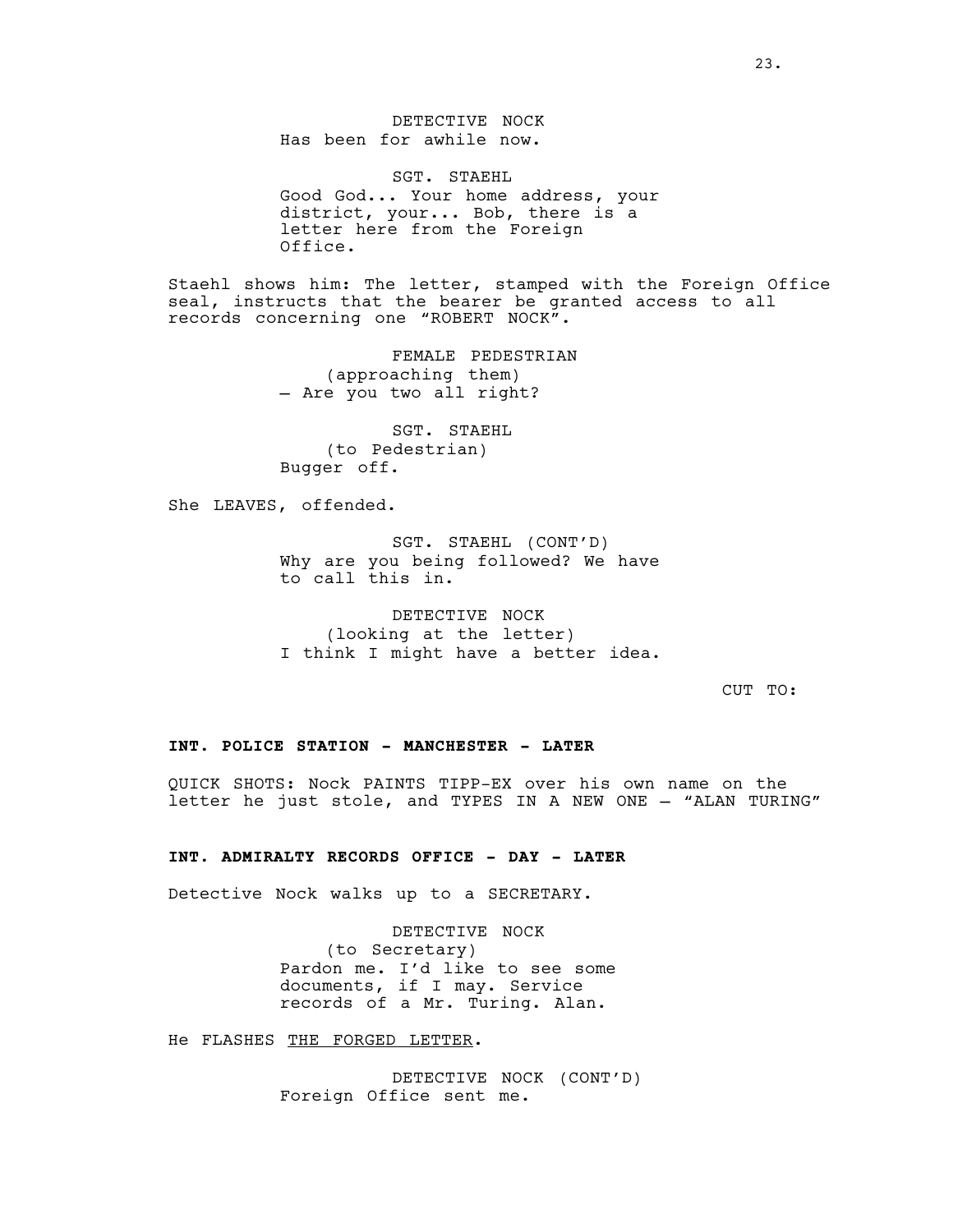CUT TO:

# **EXT. ATLANTIC OCEAN - GERMAN PLANE - DAY — 1940**

ALAN TURING (V.O.) The game was quite a simple one.

ON THE ATLANTIC:

— A GERMAN SPYPLANE spots a BRITISH CONVOY travelling across the ocean, far away. We hear the BEEP BEEP of Morse Code as the SPYPLANE SENDS OUT AN ENCRYPTED MESSAGE and we cut to —

### **EXT. BRITISH SHIP - ON DECK - DAY**

— The DECK of one of the British ships. A SEAMAN smokes a cigarette as waves crash against the side. He's approached by two FRIENDS. He looks: He's only got one smoke left. In a kind gesture, he SNAPS his cigarette in half, sharing it  $-$ 

#### **INT/EXT. GERMAN SUBMARINE - DAY**

- As underwater, a GERMAN SUBMARINE receives the BEEP BEEP of the Morse message about the convoy's location. The sub CHANGES COURSE —

> ALAN TURING (V.O.) Every single German message. Every surprise attack. Every bombing run. Every imminent U-boat assault. They were all floating through the air, radio signals that any schoolboy with an AM kit could intercept.

# **INT. BLETCHLEY PARK - HUT 14 - DAY**

AT BLETCHLEY PARK:

— Inside HUT 14: ROW after ROW of RADIO STATIONS, all staffed by the smartly dressed young ladies of the Women's Royal Navy. One WREN, listening to Morse code on her headphones, intercepts the very same BEEP BEEP of the MESSAGE —

> ALAN TURING (V.O.) The trick was that they were encrypted.

- She takes it down by hand: It's GIBBERISH. Encrypted. She places the messages in a PILE —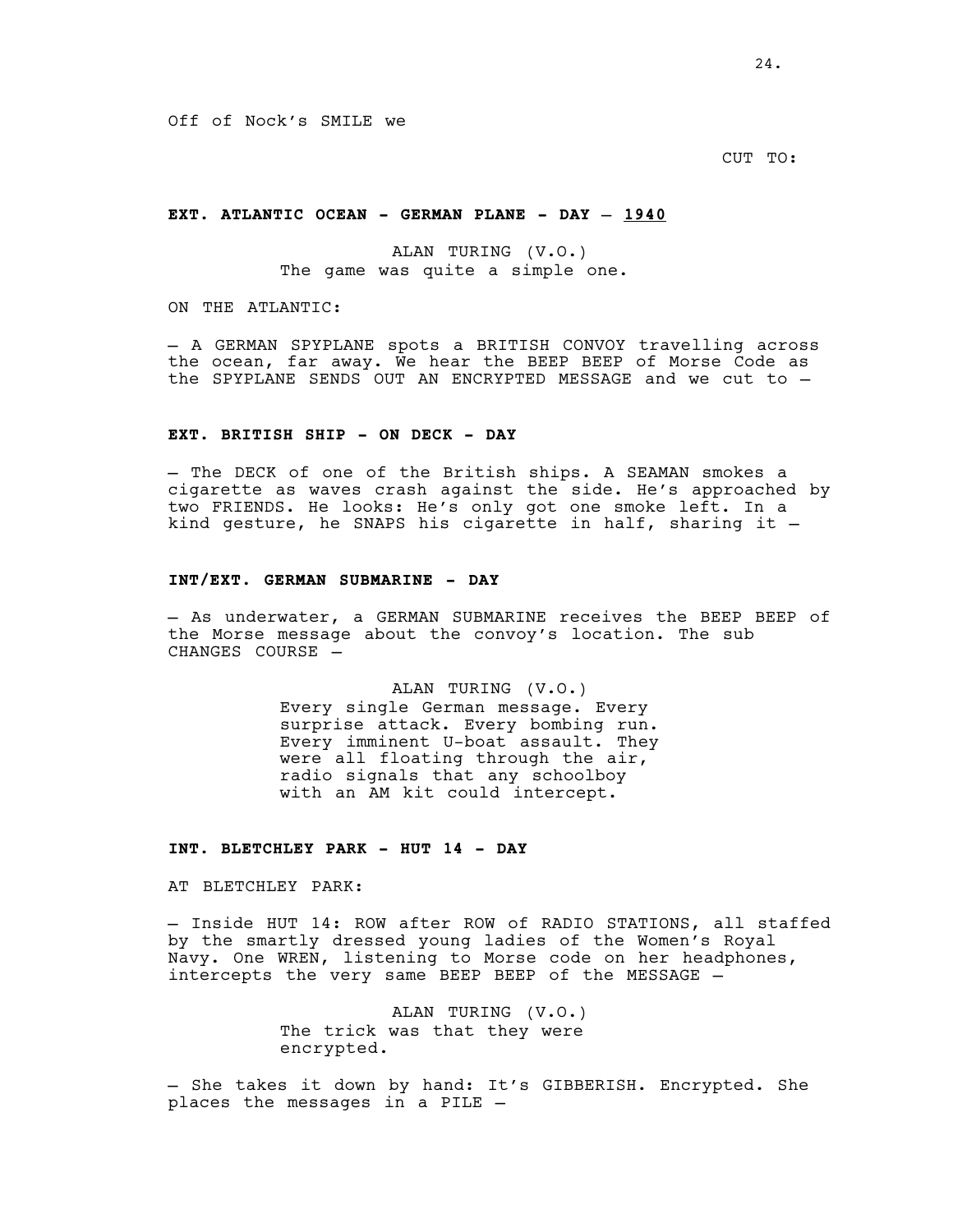— A FEMALE ASSISTANT picks up the pile of encrypted messages-

#### **EXT. BLETCHLEY PARK - HUT 14 - DAY**

— And carries it through Bletchley —

— The grounds surrounding the mansion at Bletchley Park are now littered with 18 WOODEN "HUTS" — hastily constructed structures that contain all of Britain's top secret cryptography operations —

> ALAN TURING (V.O.) One hundred and fifty nine million million million possible Enigma settings. All we had to do was try each one.

# **EXT. BLETCHLEY PARK - HUT 8 - DAY**

— The Female Assistant hurries past ARMED GUARDS and SECURITY CHECKPOINTS into —

# **INT. BLETCHLEY PARK - HUT 8 - DAY**

— HUT 8: Where the Enigma cryptanalysis team does their work.

ALAN TURING (V.O.) But if we had 10 men checking one setting a minute, for 24 hours every day and seven days every week, it would take... Well, you tell me. How many days would it take to check each of the settings?

— John Cairncross, Peter Hilton, Keith Furman, and Charles Richards use PERFORATED SHEETS to analyze Enigma messages as the Female Assistant deposits the pile onto Hugh Alexander's desk.

All around Hut 8, we see STACK after STACK of encrypted messages, just like the one that was just delivered.

> ALAN TURING (V.O.) ... Would you like a hint? It's not days. It's *years*.

The team does their best to decrypt these stacks of messages, but they're getting nowhere. There are thousands of messages, and only four cryptographers.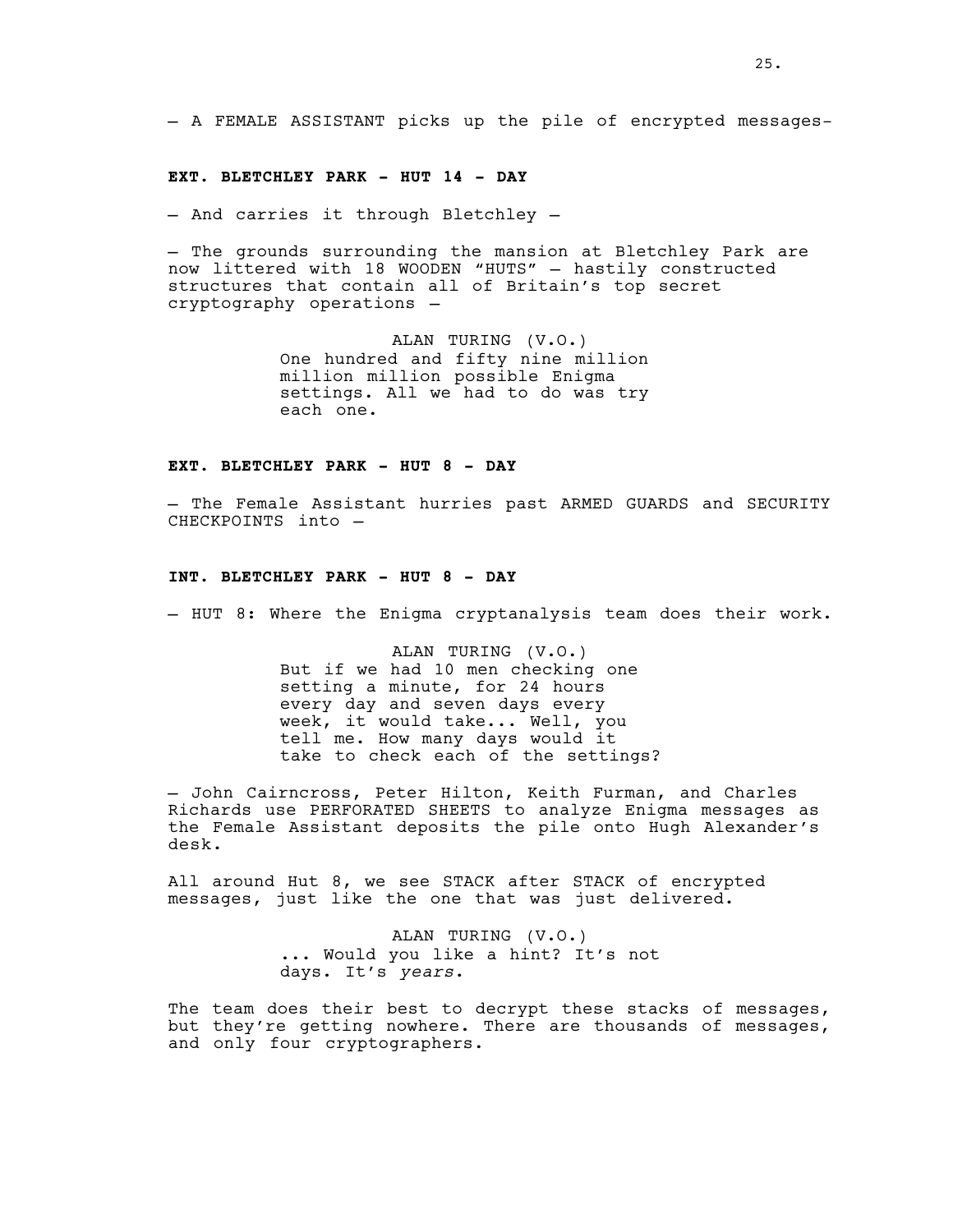ALAN TURING (V.O.) (sighs) Oh dear, you still haven't worked it out, have you? Pity you didn't pay more attention in school. (beat) It's *20 million* years.

MOVE IN on the urgent message about the attack, which is untouched as —

# **EXT. ATLANTIC OCEAN - BRITISH SHIP - DECK - DAY**

BACK IN THE ATLANTIC:

— The deck of the British ship. The sailors SMOKE as we —

ALAN TURING (V.O.) To stop a coming attack, we would have to check 20 million years worth of settings... In 20 minutes.

— Move DOWN INTO THE WATER to see that the German submarine has arrived. It FIRES A TORPEDO at the helpless convoy and we cut—

#### **INT. BLETCHLEY PARK - HUT 8 - DAY**

BACK TO HUT 8:

The team is still buried in pile after pile of undecrypted messages. Another convoy has been lost because they couldn't move fast enough, and they're so far behind they don't even know it yet.

> PETER HILTON ... I'm famished.

Hugh stretches, staring out the window, where he sees a WREN passing by.

> HUGH ALEXANDER (re: the WREN) Good God, what is it with women in little hats?

John, Peter, Keith and Charles all look as well — there is in fact something strangely sexy about women in little hats.

John Cairncross gets up and walks into the next room, where he finds Alan, working alone.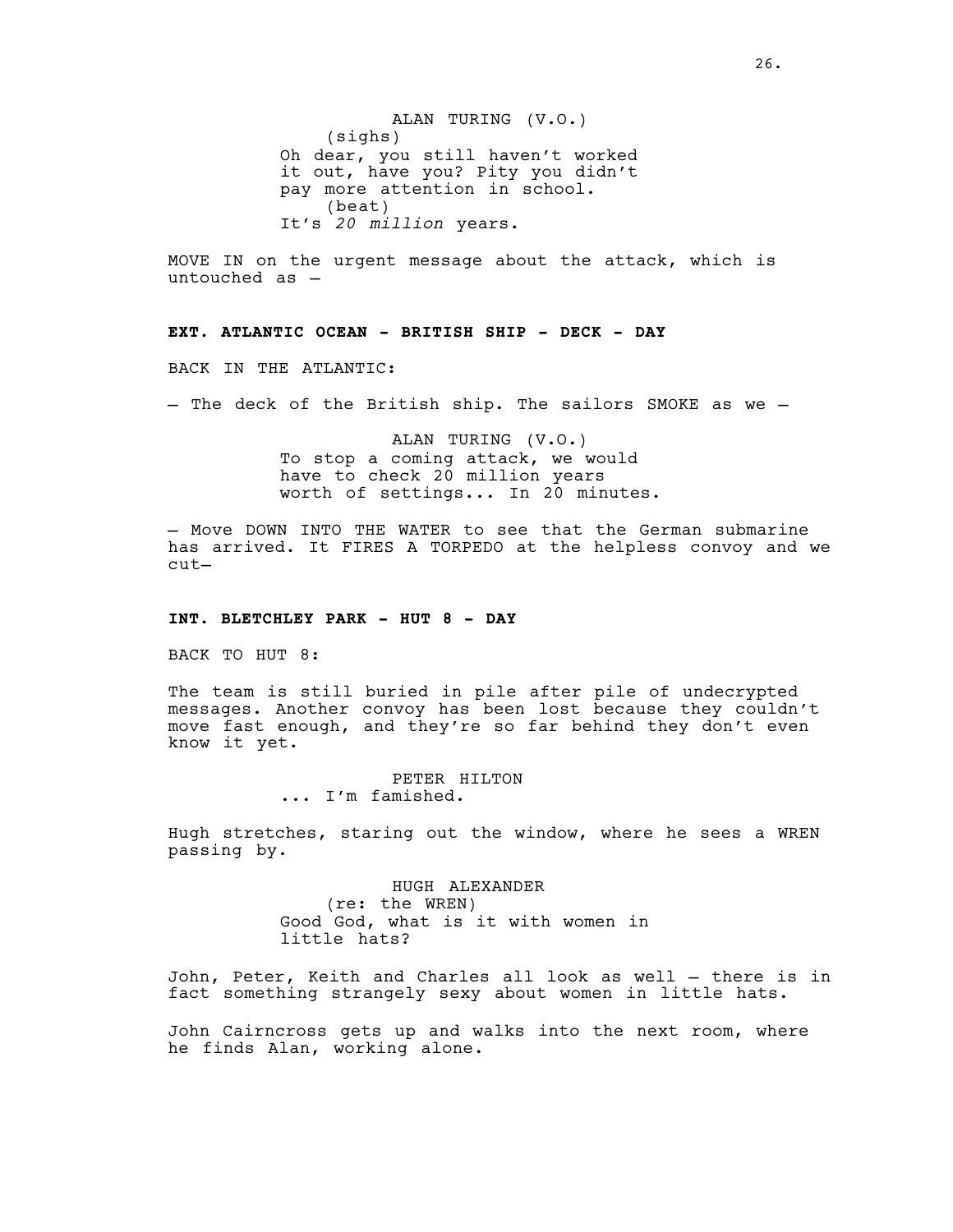JOHN CAIRNCROSS The boys... We were going to get some lunch? (Alan ignores him) Alan? ALAN TURING Yes. JOHN CAIRNCROSS I said we were going to get some lunch? (Alan keeps ignoring him) Alan? ALAN TURING Yes. JOHN CAIRNCROSS Can you hear me? ALAN TURING Yes. JOHN CAIRNCROSS I said we're off to get some lunch. (silence) This is starting to get a bit repetitive. ALAN TURING What is? JOHN CAIRNCROSS I had asked if you wanted to have lunch with us. ALAN TURING No you didn't. You told me you were getting lunch. JOHN CAIRNCROSS Have I offended you in some way? ALAN TURING Why would you think that? JOHN CAIRNCROSS Would you like to come to lunch with us?

ALAN TURING When is lunchtime?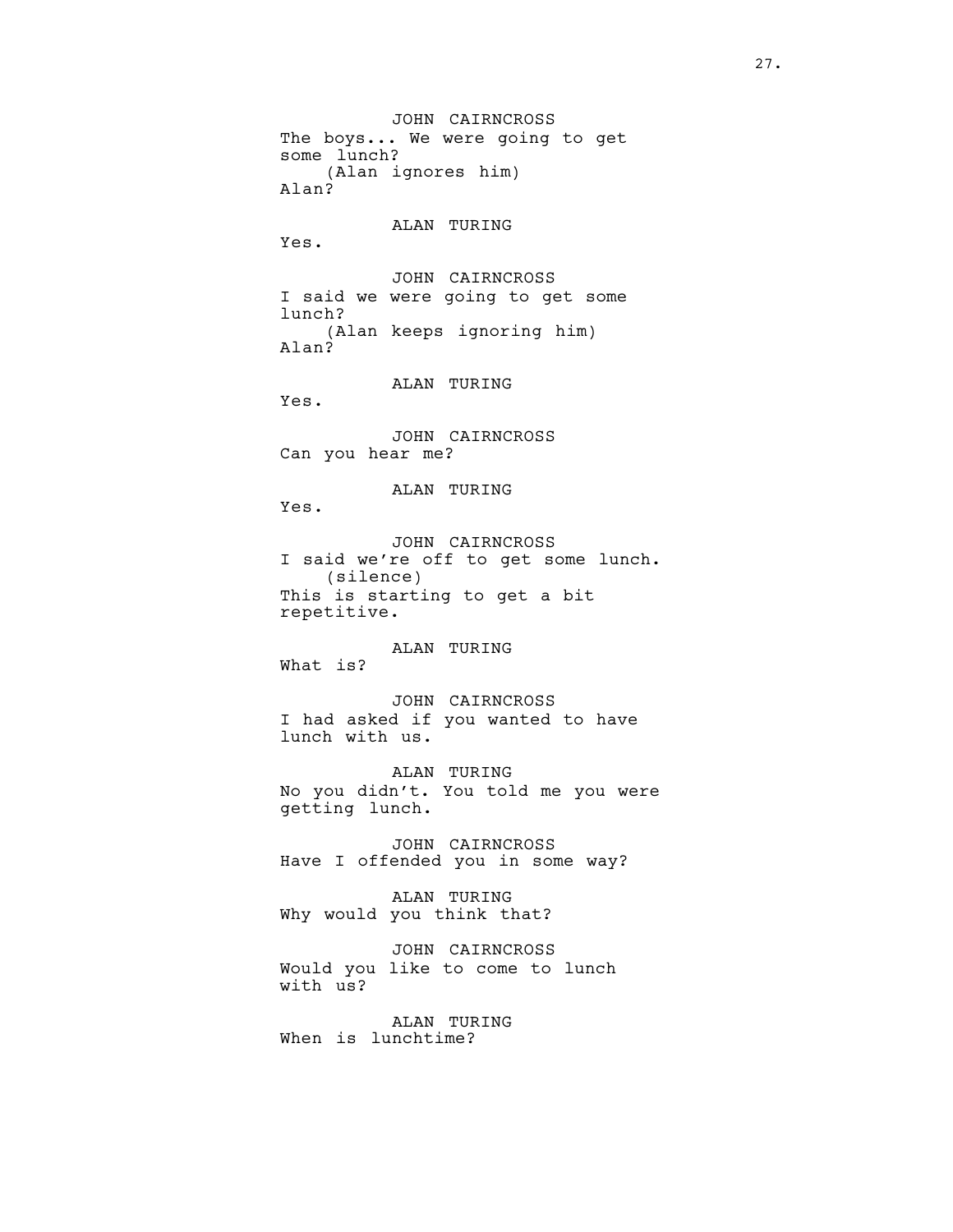HUGH ALEXANDER (calling out) Christ, Alan, it's a bleeding sandwich. ALAN TURING What is? HUGH ALEXANDER *Lunch*. ALAN TURING I don't like sandwiches. JOHN CAIRNCROSS Nevermind. HUGH ALEXANDER John was trying to be nice.

ALAN TURING

How?

JOHN CAIRNCROSS Let it go.

HUGH ALEXANDER You know to pull off this irascible genius routine, one has to actually be a genius. Yet we're the ones making progress here, aren't we?

ALAN TURING

You have?

HUGH ALEXANDER We've decrypted a number of German messages by analyzing the frequency of letter distribution.

# ALAN TURING

Oh. Even a broken clock is right twice a day. That's not progress at all, that's just blind luck. I'm designing a machine that will allow us to break every message, every day, instantly.

We see his work: ELECTRICAL SCHEMATICS. He's designing a STRANGE NEW MACHINE.

ON THE TEAM: A machine? That's ridiculous.

PETER HILTON Who's hungry? Let's go.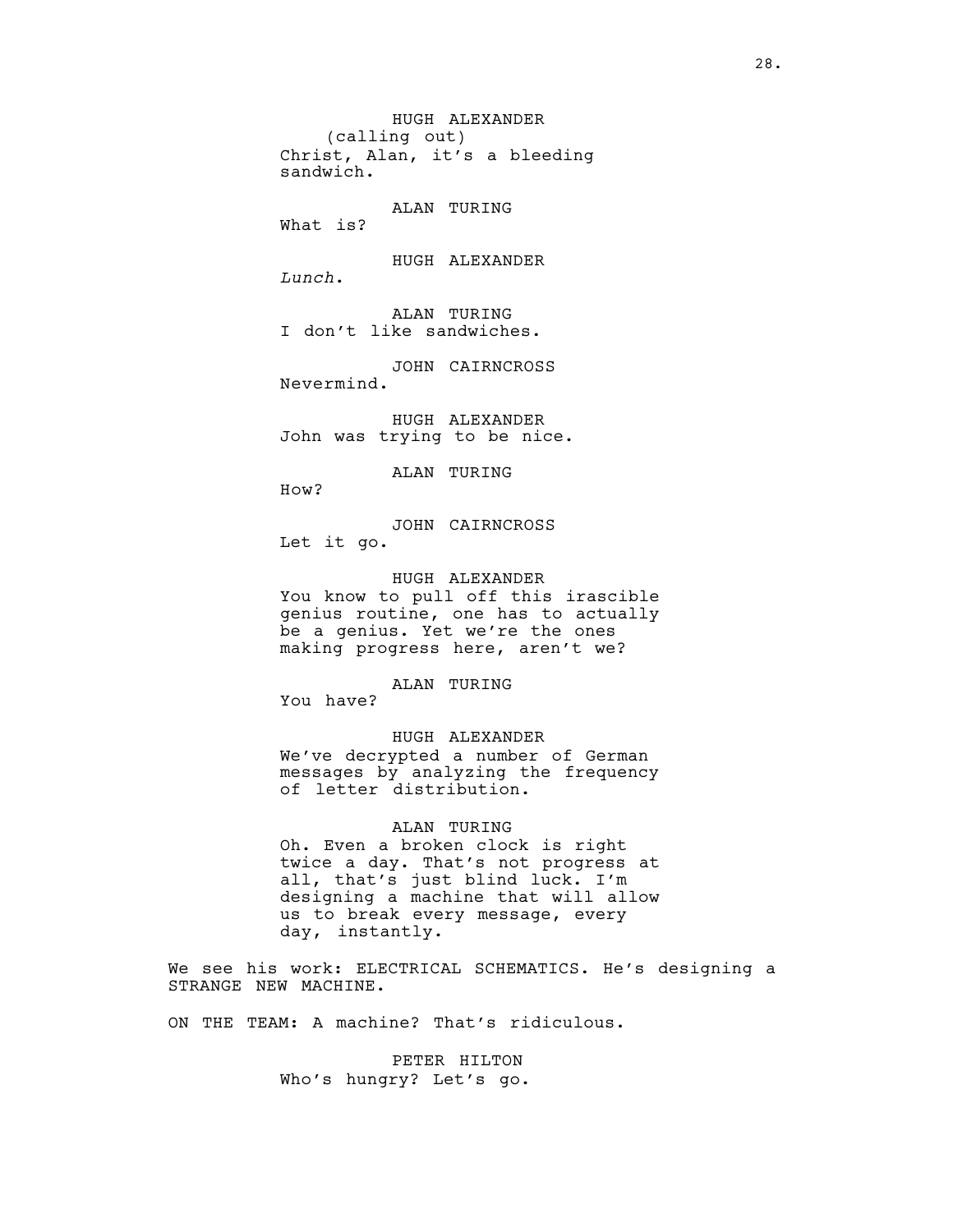Bye, Alan.

The guys gather their things and walk out...

ALAN TURING

I'm hungry.

... They turn.

JOHN CAIRNCROSS

What?

ALAN TURING Peter asked if anyone was hungry. I am. (they stare at him) May I have some soup, please?

# **EXT. BLETCHLEY PARK - HUT 8 - MOMENTS LATER**

Hugh, John, Peter, Keith and Charles all exit Hut 8, shaking their heads and laughing at what an impossible weirdo Alan is.

In the window, we see Alan's face, alone with his work.

ON ALAN: He looks out at the team, a slight longing to be among them, and yet the resolution that he never can be.

# **EXT. OUTSKIRTS OF BLETCHLEY - DAY - SEQUENCE**

Alan runs for miles and miles along the outskirts of Bletchley.

He thinks when he runs. It focuses him. He looks intent, deeply concentrating as he presses his legs as hard as they'll go.

INTERCUT WITH:

# **INT. BLETCHLEY PARK - HUT 8 - DAY - SEQUENCE**

Alan obsessively works on something in Hut 8, filling sheet after sheet of paper with his designs. He's drawing SCHEMATICS... As it fills out, we see what it is:

It's a HUGE MACHINE.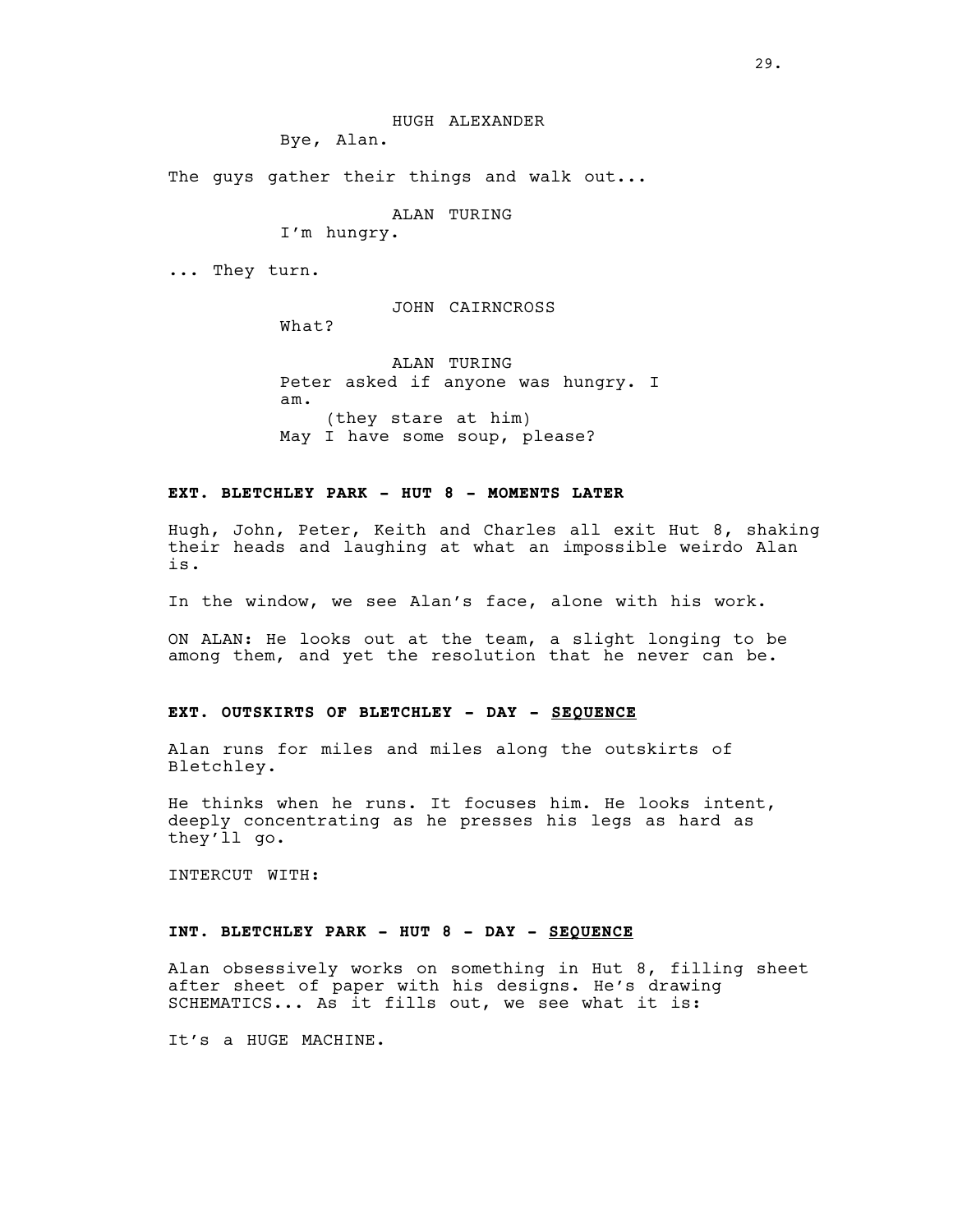# **EXT. BLETCHLEY PARK - DAY**

Alan walks through the camp brandishing a PIECE OF PAPER. He's a fish out of water amidst all of the MILITARY MEN moving supplies around him.

He finds what he's looking for:

Commander Denniston stands before a SUPPLY TRUCK, checking the manifest as supplies are UNLOADED.

> ALAN TURING This is unacceptable.

COMMANDER DENNISTON Turing. If you'd like to discuss the complaint, I'd suggest making a proper appointment with my office.

### ALAN TURING

Complaint? Hugh Alexander has denied my requisition. Parts and equipment, to build the machine I've designed.

# COMMANDER DENNISTON

Your fellow codebreakers are refusing to work with you. They've filed a *formal* complaint.

#### ALAN TURING

It's inspired by an old Polish code machine, only infinitely more advanced.

# COMMANDER DENNISTON

If you don't respond to the complaint, I'll have to take it up with the Home Office.

### ALAN TURING

Fine. My response is, they are all idiots. Fire them and use the savings to fund my machine. I'll only need about a hundred thousand pounds.

# COMMANDER DENNISTON

A hundred thousand — Why are you building a machine?

# ALAN TURING

It's highly technical. You wouldn't understand.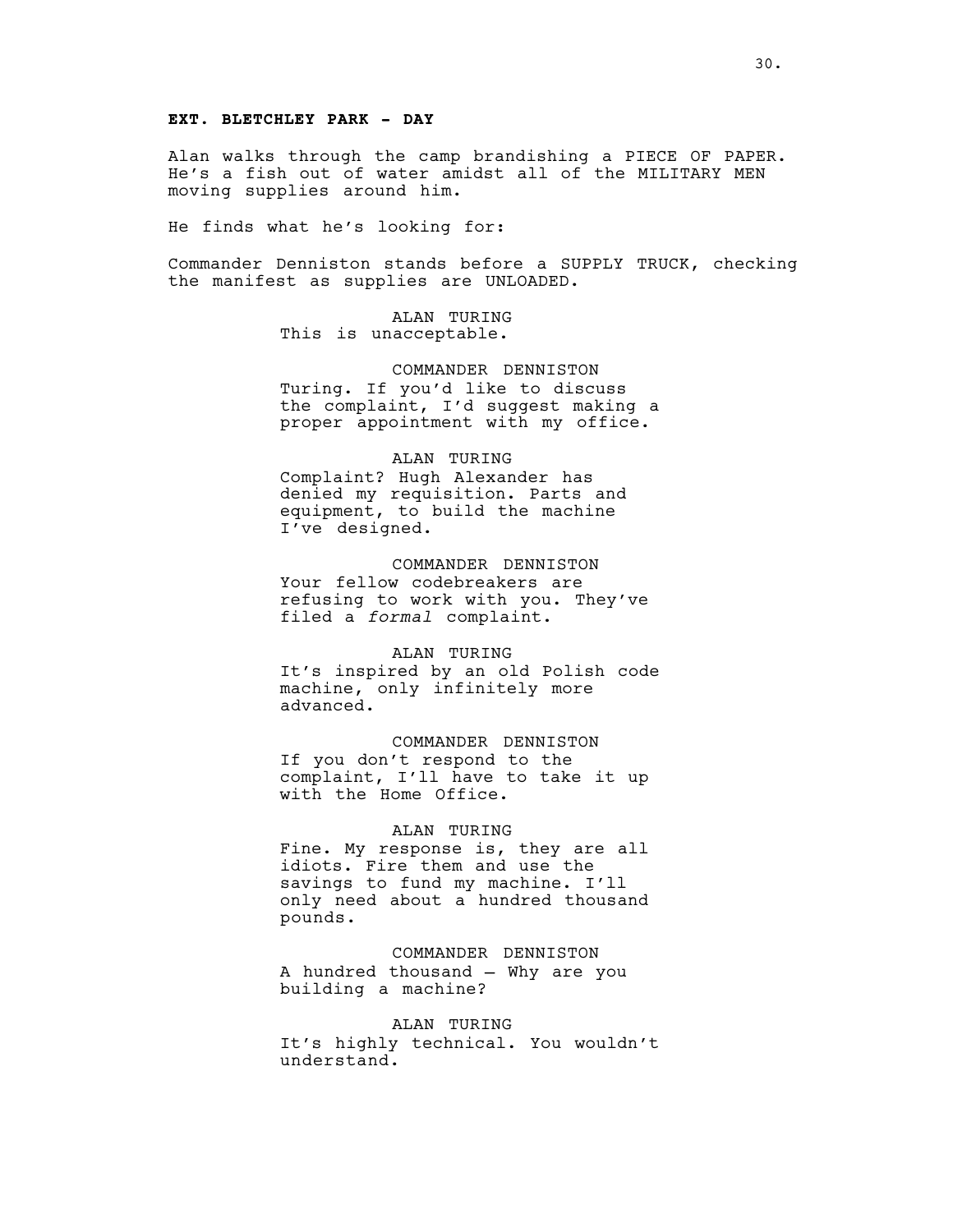#### COMMANDER DENNISTON

I suggest you make an effort to try.

ALAN TURING ... Enigma is a machine. A very well-designed machine. Our problem is that we're trying to beat it with men. What if only a machine can defeat another machine?

Denniston stares at him.

COMMANDER DENNISTON ... Hugh Alexander is in charge of your unit and if he's said no, that's that.

ALAN TURING I do not have time for this —

# COMMANDER DENNISTON

— Have you ever won a war before, Turing? I have. Do you know how it's done? Order. Discipline. Chain of command. You're not at University any longer. You are a very small cog in a very large system and you'll do as your commanding officer instructs.

ALAN TURING Who is your commanding officer?

#### COMMANDER DENNISTON

Winston Churchill. 10 Downing Street, London. You have a problem with my decision you can take it up with him.

And with that, Denniston walks away, furious.

ON ALAN: Well alright, if you say so...

# **EXT. BLETCHLEY PARK - MAIN GATE - LATER**

Stewart Menzies walks out of the Bletchley's MAIN GATE, through security, when's he's approached by:

> ALAN TURING Mr. Menzies! You're headed back to London, yes?

STEWART MENZIES Possibly.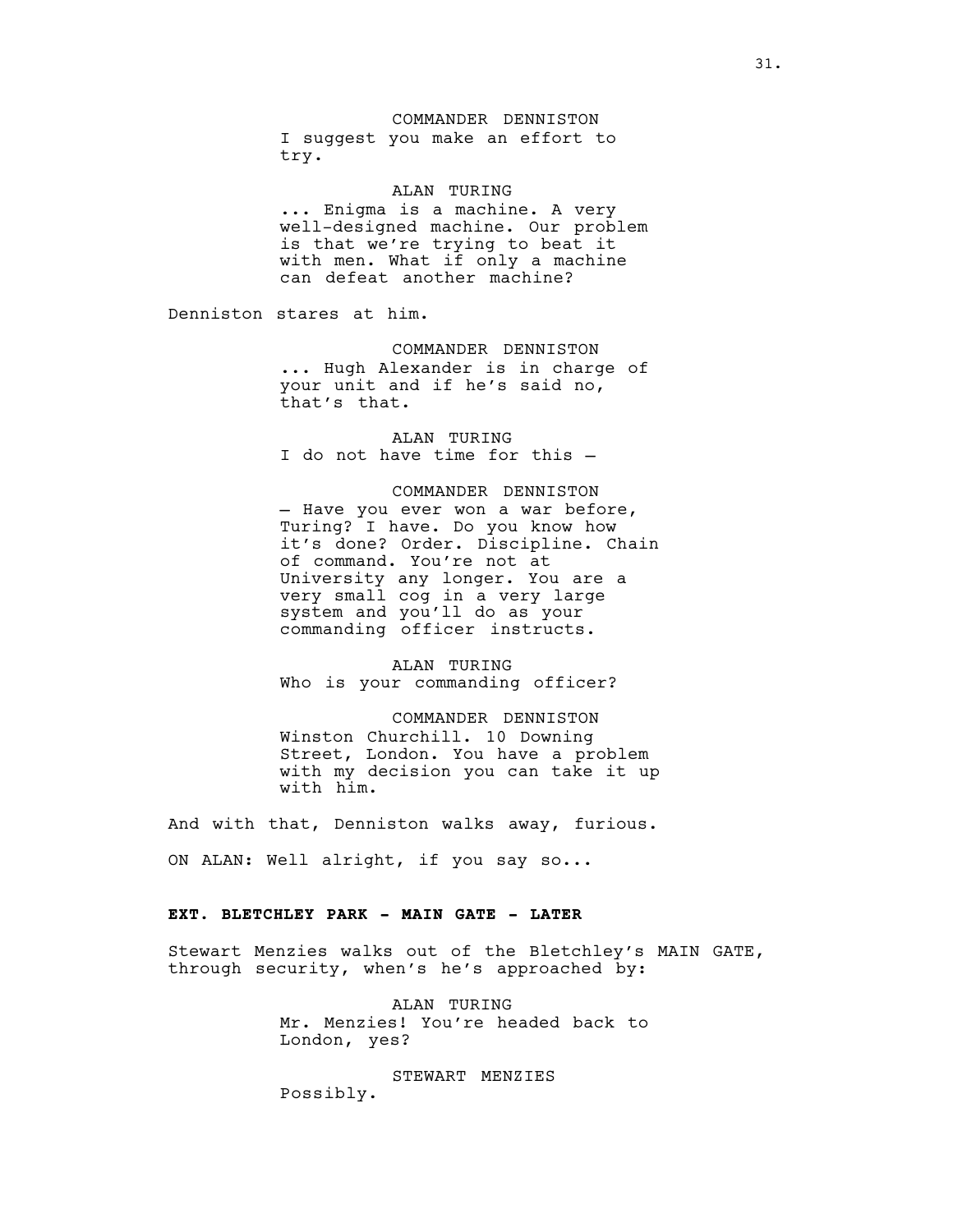# ALAN TURING Will you deliver a letter for me?

Alan hands Menzies a letter:

It's addressed to "WINSTON CHURCHILL. 10 DOWNING ST. LONDON." ON MENZIES: Well, this should be interesting...

# **INT. BLETCHLEY PARK - DENNISTON'S OFFICE - DAY**

The team — Alan, Hugh, John, Peter, Keith, and Charles — are assembled in Commander Denniston's office for a meeting. Stewart Menzies watches quietly from the corner, as is his way.

> HUGH ALEXANDER You must be joking. Churchill put *Alan in charge*?!?!?!

KEITH FURMAN — This is a terrible plan —

PETER HILTON — No no no no no no —

ALAN TURING — Really? I can give these men orders now?

COMMANDER DENNISTON Though I hate to say it... Yes.

ALAN TURING

Fantastic. (to Keith and Charles) Keith and Charles. You're both fired.

KEITH FURMAN Excuse me?

What?

CHARLES RICHARDS

ALAN TURING You're mediocre linguists and positively poor codebreakers.

HUGH ALEXANDER Alan, you can't just fire Keith and Charles.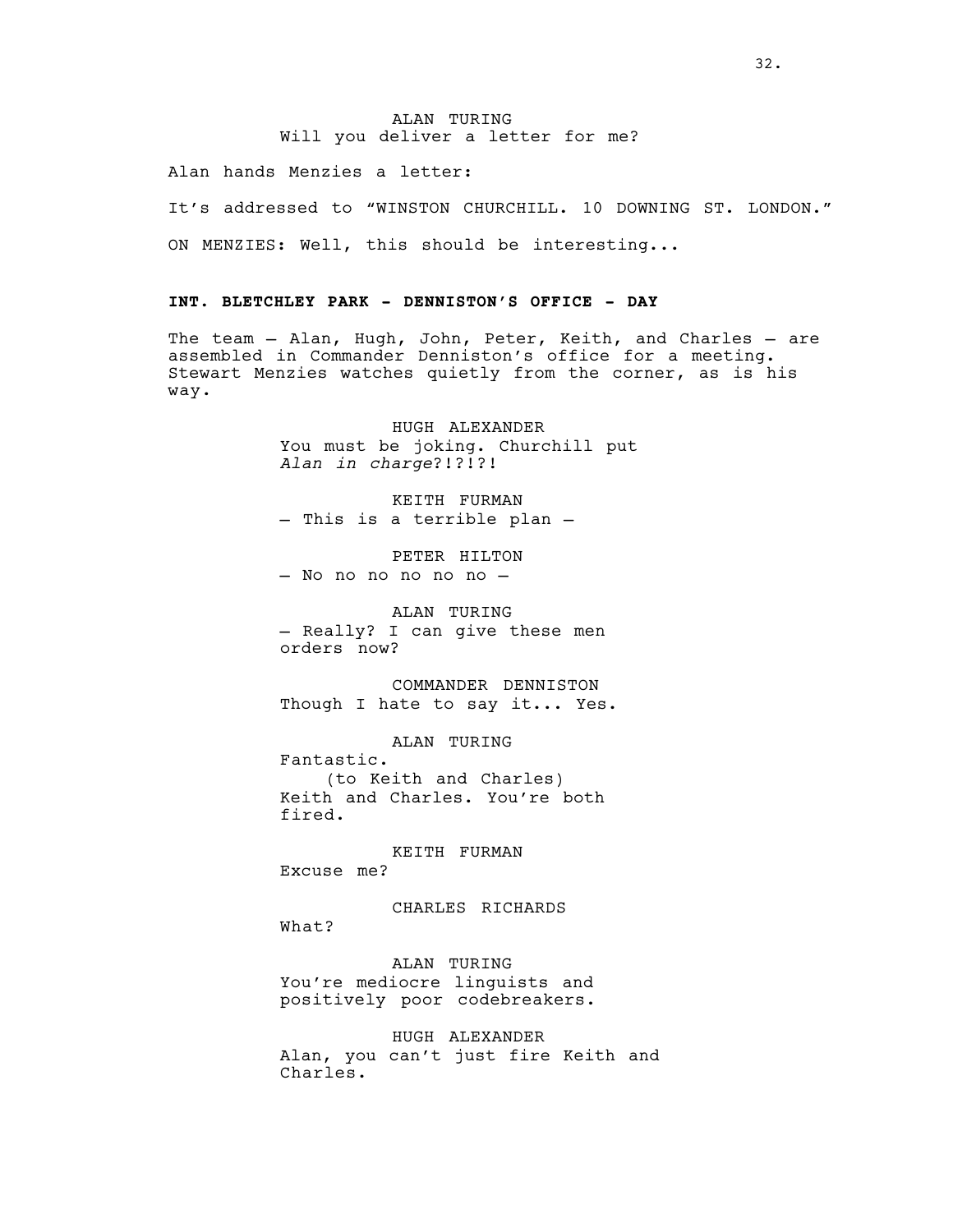ALAN TURING He just said I could.

COMMANDER DENNISTON (furious) I did no such thing.

STEWART MENZIES But Churchill did.

Denniston looks at Menzies, stewing, but Menzies just shrugs back: "What would you have me do?"

> CHARLES RICHARDS (to Alan) Go to hell.

Charles and Keith leave, pissed.

JOHN CAIRNCROSS This is inhuman. Even for you.

ON DENNISTON: He looks at Alan with a withering, simmering glare.

ON ALAN: He doesn't budge an inch, or feel the slightest need to explain himself.

As everyone stares at him, angry, the tension is brutal.

STEWART MENZIES (to Alan) ... Popular at school, were you?

CUT TO:

# **INT. BLETCHLEY PARK - HUT 8 - MINUTES LATER**

Alan, Hugh, John and Peter walk back into Hut 8 after the meeting — resigned, unhappily, to their fate.

> JOHN CAIRNCROSS ... So what do we do now?

PETER HILTON We're short on staff.

ALAN TURING We get more staff.

HUGH ALEXANDER And how are you going to do that?

Alan takes a paper from his desk and TACKS IT UP ON THE WALL.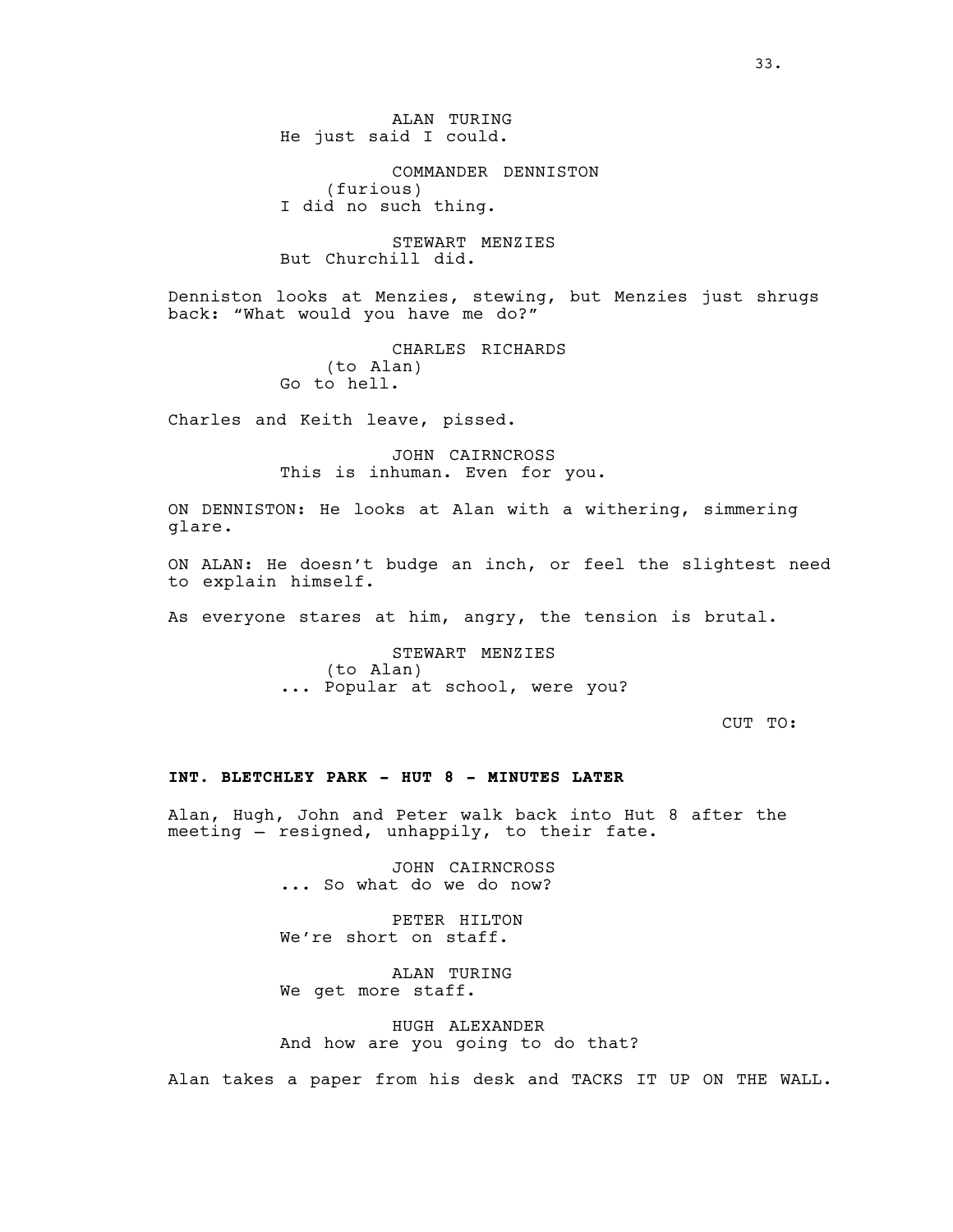ON THE PAPER: It's a CROSSWORD PUZZLE.

### **INT. FAMILY HOME - MORNING - 1940**

A MAN opens up that morning's Daily Telegraph, and flipping through the paper, he sees an advertisement.

ON THE AD: It's a crossword puzzle. Below it, the ad copy says — "If you can solve this puzzle in under ten minutes please call STO-6264 for an exciting career opportunity."

# **INT. OTHER LOCATIONS - SAME TIME**

SERIES OF SHOTS: Other people — MEN, WOMEN, STUDENTS, RETIREES — open up their papers and see Alan's ad. They all try solving the puzzle.

It's really, really hard.

# **INT. FAMILY HOME - SAME TIME**

Back in the first house, the Man is trying to complete the puzzle when —

— The AIR RAID SIREN goes off.

Quickly, the Man gathers his FAMILY and they rush down into

### **INT. BOMB SHELTER - CONTINUOUS**

The Man and his WIFE light candles in the safety of their underground BOMB SHELTER.

As BOMBS EXPLODE on the street above them, the Man passes TOYS and GAMES to his children, to keep them distracted during the assault.

He returns to Alan's crossword puzzle, trying to solve it as just a few yards above him a city burnt to rubble.

# **INT. TUBE STATION - LONDON - SAME TIME**

CIVILIANS run down into an old TUBE TUNNEL to get away from the bombing.

Inside the tightly crowded station, some people read books, some play games, some lay on the train tracks to sleep as dust POOFS UP from the shaking ground.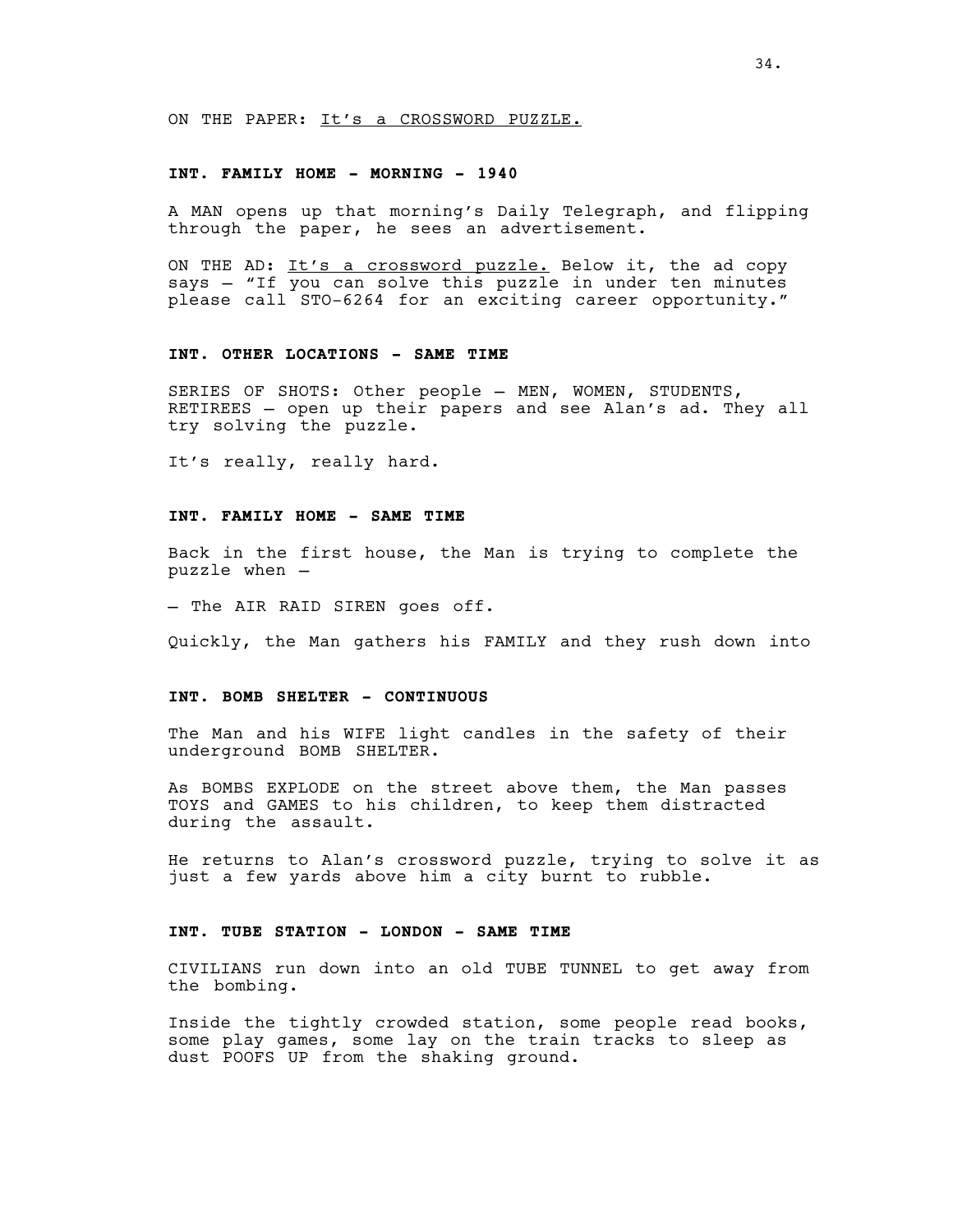By the dim flickering, we see OTHER PEOPLE trying their hand at Alan's puzzle.

# **EXT. MI-6 HEADQUARTERS - LONDON - DAY**

Alan bicycles through London, passing a group of GASMASKED SCHOOLCHILDREN being led calmly on a DRILL by their TEACHER.

As a MILKMAN crosses a BOMBED OUT BUILDING to delivers his wares, Alan comes to a stop beside a MARRIED COUPLE who are digging through the RUBBLE. The husband digs while the wife rests, sipping tea as if her house was other than a war zone.

While FIREMEN tend to a nearby smoldering mess, Alan locks up his bike and enters MI-6 HEADQUARTERS.

END SEQUENCE

# **INT. MI-6 HEADQUARTERS - LONDON - MOMENTS LATER**

Alan and Stewart Menzies talk in the hallway, outside a closed door.

> STEWART MENZIES Who are they?

ALAN TURING All sorts, really. A school teacher. An engineer. A handful of students.

STEWART MENZIES And you think they're qualified for Bletchley because they're good at crossword puzzles?

ALAN TURING Well, they say they're good. Now we should probably find out.

Alan leads Menzies into:

# **INT. CLASS ROOM - CONTINUOUS**

Alan and Stewart Menzies are in an MI-6 conference room. It's been set up like a class room: Rows of identical desks, at which sit a COLLECTION OF CROSSWORD ENTHUSIASTS. There are around 20, all men.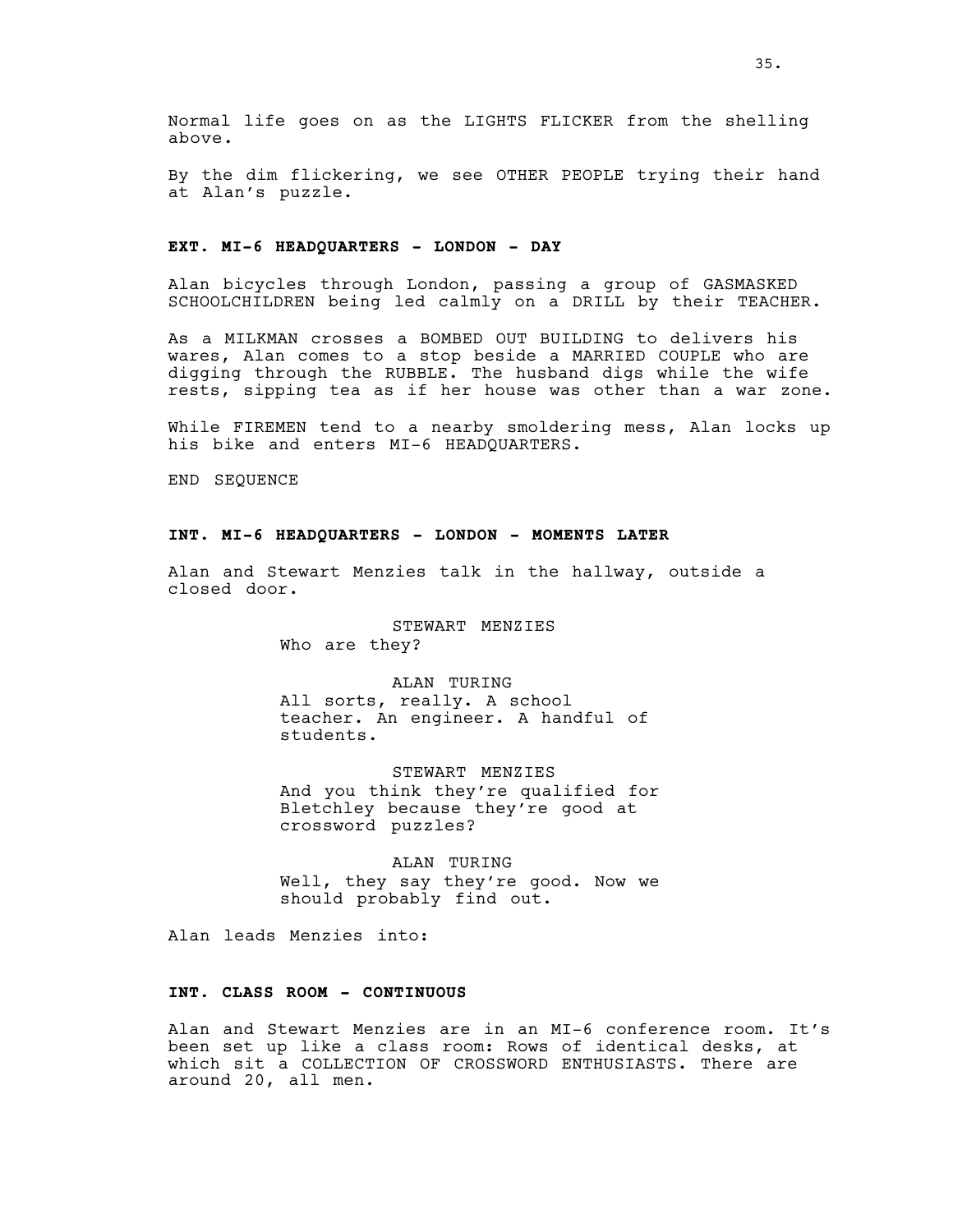ALAN TURING ... You'll have six minutes to complete the puzzle, at which point—

Just then, a WOMAN enters. Everyone turns to look...

Her name is JOAN CLARKE, 20s, a graduate student at Cambridge who's trying to get as far away from her preacher father as possible, and she's about to become very important to this story.

> MI-6 AGENT Pardon, Ma'am, this room is restricted.

JOAN CLARKE Apologies for my tardiness — bus caught a flat tire.

ALAN TURING (irritated) May I continue, please?

MI-6 AGENT (to Joan) You're not allowed in here, Ma'am.

# JOAN CLARKE

I'm only a few minutes late. With the bombing there's ten potholes to each road.

# MI-6 AGENT

No, ma'am, the secretaries are to head upstairs. This room is for the candidates.

ALAN TURING May I please get on with this?

JOAN CLARKE I am a candidate.

MI-6 AGENT For what position?

JOAN CLARKE The letter did not say, precisely.

MI-6 AGENT Yes, so, secretaries are to head upstairs.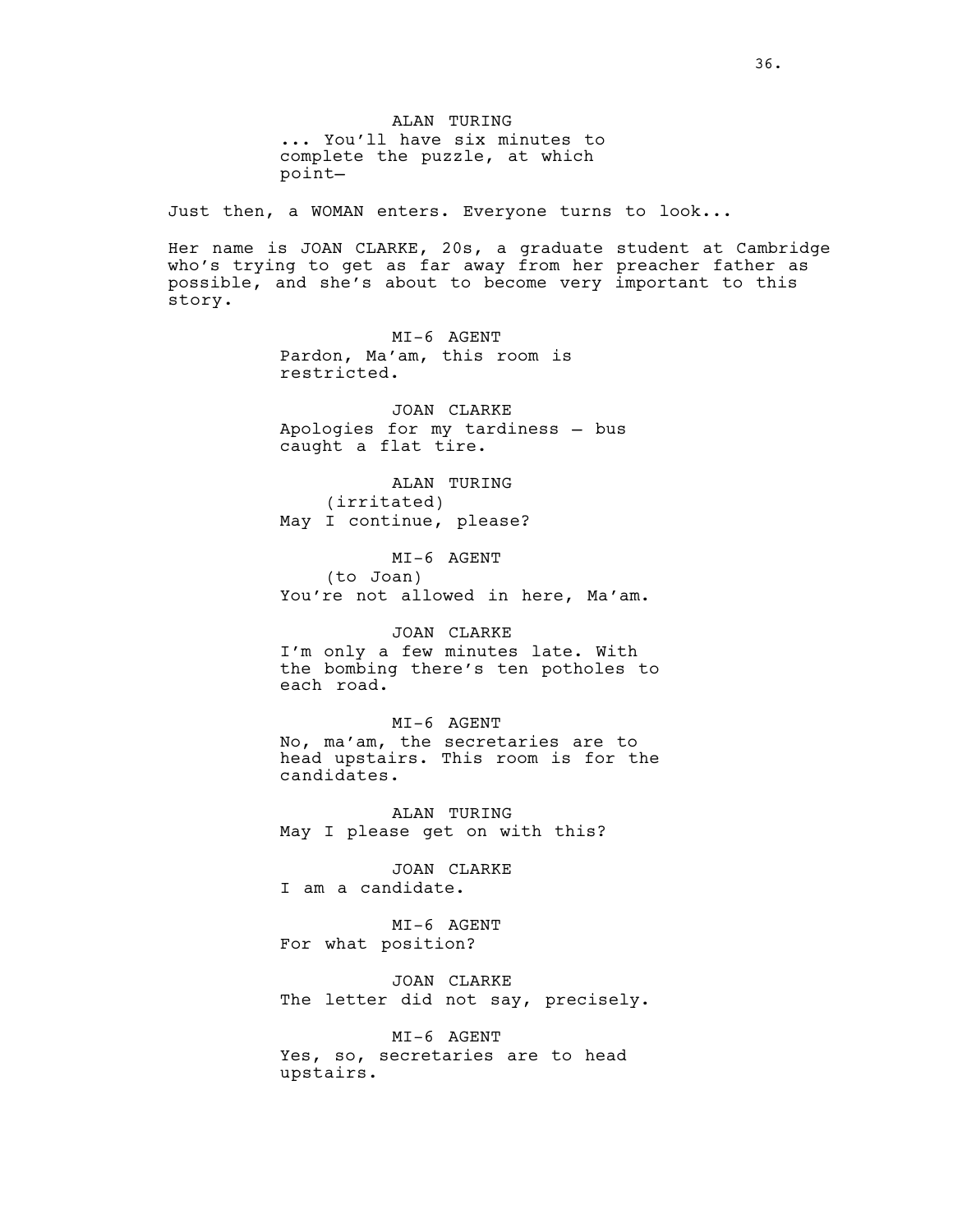JOAN CLARKE It said it was top secret.

ALAN TURING (comes over to them) What is going on here?

JOAN CLARKE There was a crossword in the paper. I solved it. I got a letter saying I was a candidate for some mysterious job. So here I am. My name is Joan Clarke.

She hands the Agent the LETTER.

MI-6 AGENT Miss, did you really solve this puzzle yourself?

JOAN CLARKE What makes you think I couldn't have solved the puzzle myself? I am quite —

MI-6 AGENT — Ma'am I'll have to ask you —

ALAN TURING — *Miss Clarke*. I find tardiness unacceptable under any circumstance. Now take a seat, so we may continue.

Joan stares at Alan: Thank you.

JOAN CLARKE Apologies again for being late.

As Joan SITS, the Agent turns to Menzies — who's been silently observing Alan thus far — for support.

Menzies SHRUGS.

The Agent backs down.

Alan passes out NEW CROSSWORD PUZZLES.

JOAN CLARKE (CONT'D) — Pardon, but before we start, can you tell me a bit about this position I'm qualifying for?

ALAN TURING Oh for God's sake — No.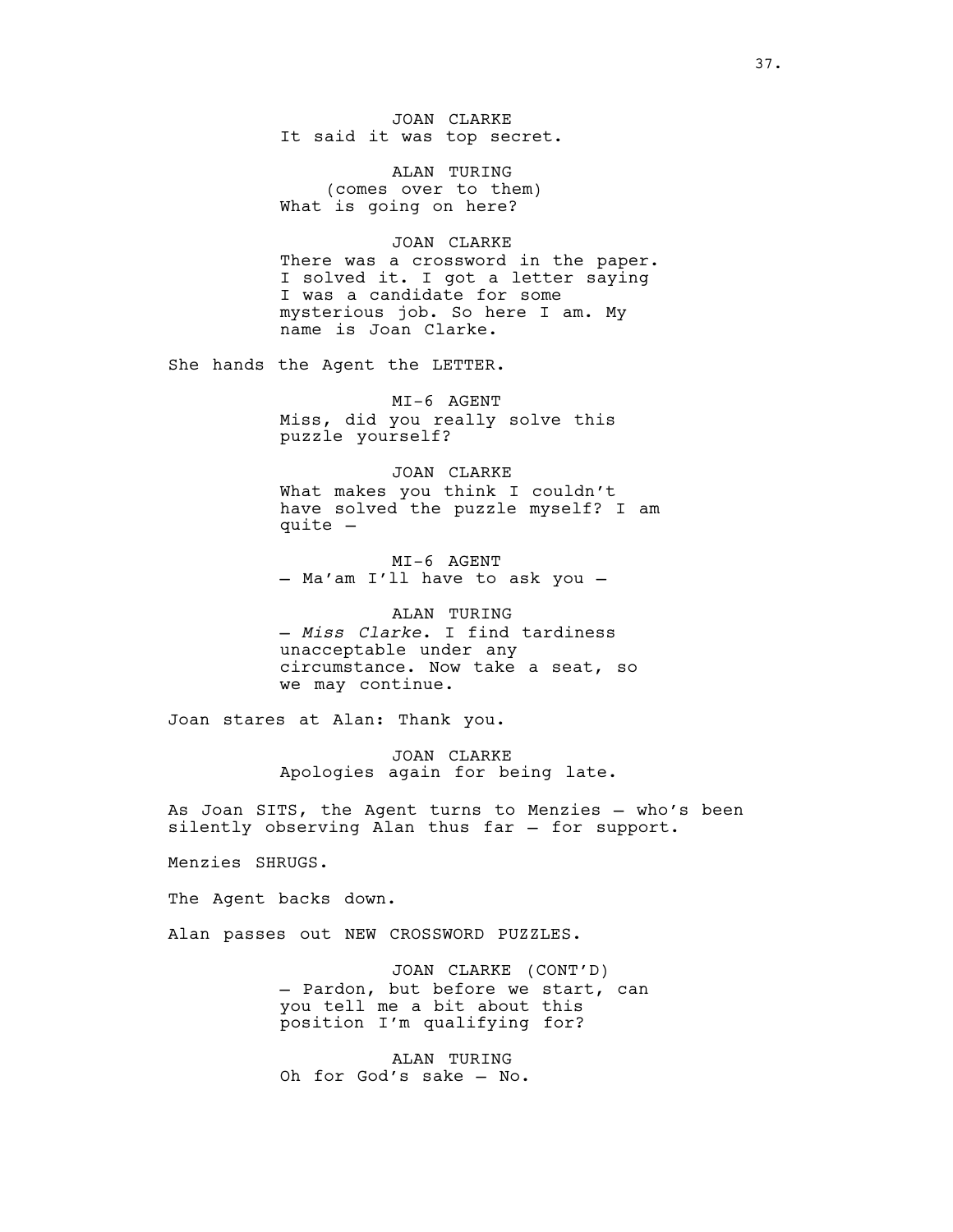JOAN CLARKE It's just that I've a pretty decent job at the University, and I'd rather not give it up for something less interesting.

ALAN TURING Miss Clarke. You now have the distinct honor of having wasted more of my time than any other person in this room. Quiet. Gentlemen. And lady. You have six minutes. Begin.

#### SHOTS: EVERYONE FRANTICALLY TRIES TO FINISH THE NEW PUZZLE.

As they work:

STEWART MENZIES (whispering to Alan) Six minutes? Is that even possible?

### ALAN TURING

No. It takes me eight. But this test isn't about crosswords — it's about how you approach solving an impossible problem. Do you take the whole thing at once? Do you divide it into smaller —

- Suddenly, Joan sits up. She's finished. Early.

ALAN TURING (CONT'D) You've finished?

JOAN CLARKE

Yes.

ALAN TURING (checking watch) ... 5 minutes, 34 seconds.

JOAN CLARKE You said to do it in under 6.

ON ALAN: The smartest man in the room is surprised for the first time in a very long time by someone who might be even smarter.

> STEWART MENZIES (to Alan) Seems like some people approach it by simply doing the impossible.

> > CUT TO: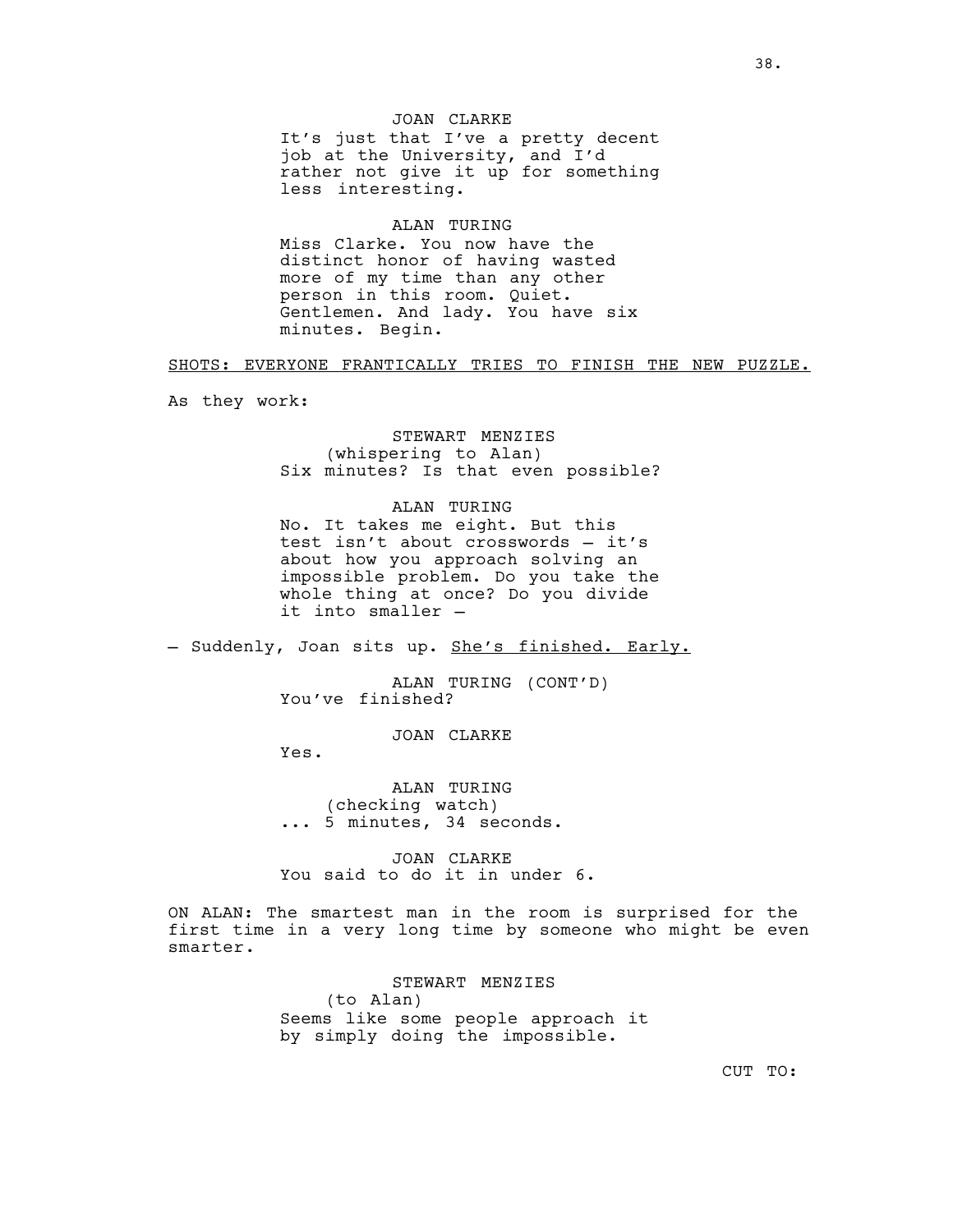## **INT. CLASS ROOM - MINUTES LATER**

Minutes later, TWO PEOPLE have survived the crossword test. Joan is one of them.

## STEWART MENZIES

Congratulations, and my warmest welcome to His Majesty's service. If you speak a word of anything I'm about to show you, you'll be executed for High Treason. You will lie to your friends, your family, everyone you meet about what it is you really do.

JOAN CLARKE And what is it that we're really doing?

ALAN TURING We're going to break an unbreakable Nazi code and win the war.

JOAN CLARKE ... Well that does sound more interesting than my university job.

CUT TO:

## **EXT. SHERBORNE SCHOOL FOR BOYS - DAY - 1927**

Young Alan and Christopher sit under a tree, the school in the distance.

Alan is going through a crossword puzzle, Christopher is reading a book. Their legs are touching affectionately without either even knowing, like two people who are effortlessly comfortable with one another.

> YOUNG ALAN What's that you're reading?

Christopher shows him: "A Guide to Codes and Cyphers."

CHRISTOPHER It's about cryptography.

YOUNG ALAN What's cryptography?

CHRISTOPHER It's complicated. You wouldn't understand.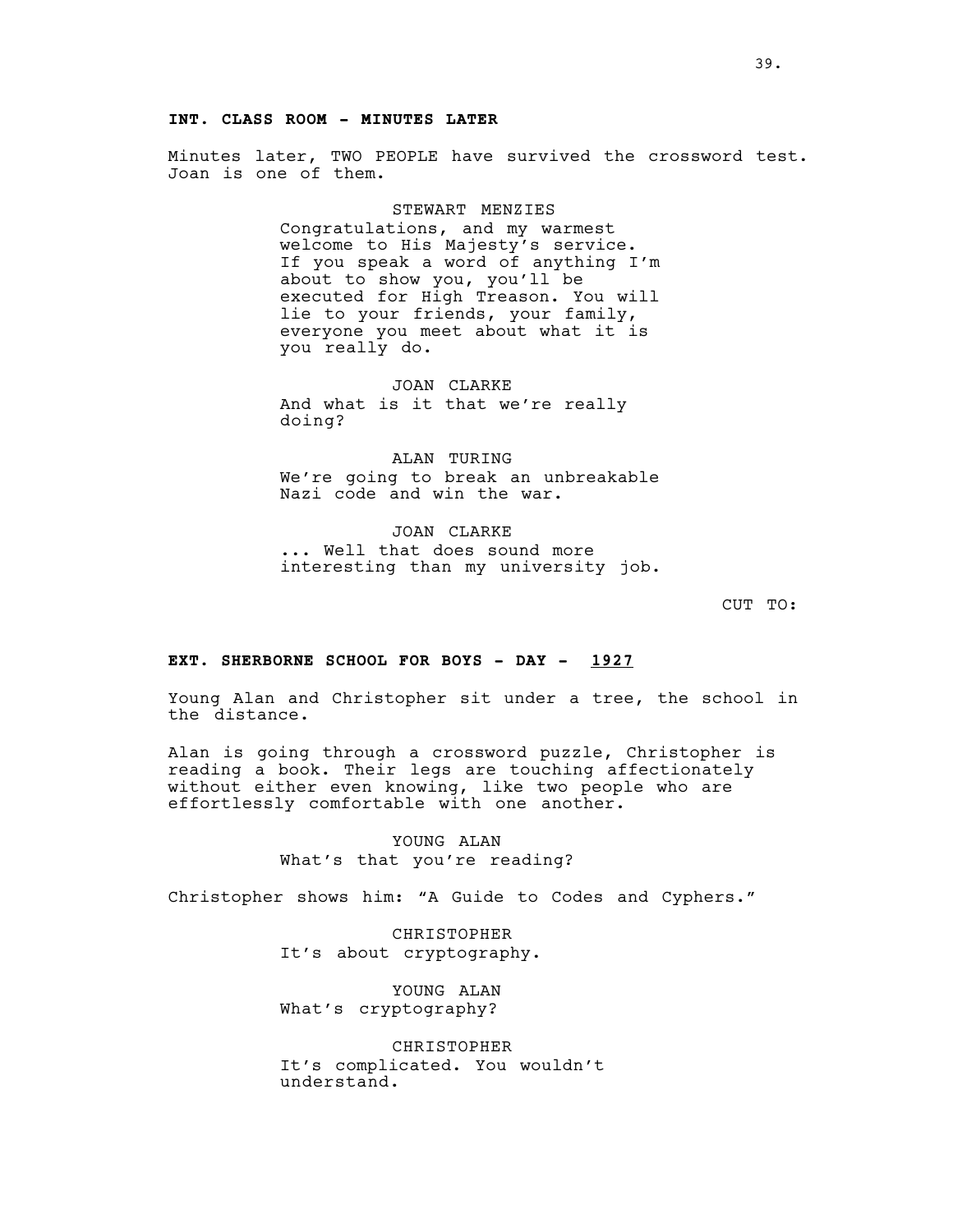YOUNG ALAN

I'm only fourteen months younger than you. Don't treat me like a child.

CHRISTOPHER Cryptography is the science of codes.

YOUNG ALAN Like secret messages?

CHRISTOPHER

Not *secret*. That's the brilliant part. Messages that anyone can see, but no one knows what they mean, unless you have the key.

#### YOUNG ALAN

(confused) How is that different from talking?

CHRISTOPHER

Talking?

## YOUNG ALAN

When people talk to each other they never say what they mean. They say something else. And you're supposed to just know what they mean. Only, I never do. So how is that different?

#### CHRISTOPHER

(handing him the book) Alan, I have a funny feeling that you're going to be very good at this.

# **EXT. SHERBORNE SCHOOL FOR BOYS - DORMITORY - EVENING**

Christopher walks Young Alan back to his dormitory. They're happy after a long day together.

CHRISTOPHER

Goodnight, Alan.

Christopher touches Alan's shoulder, and the two share a sweet moment.

## ALAN TURING

Goodnight.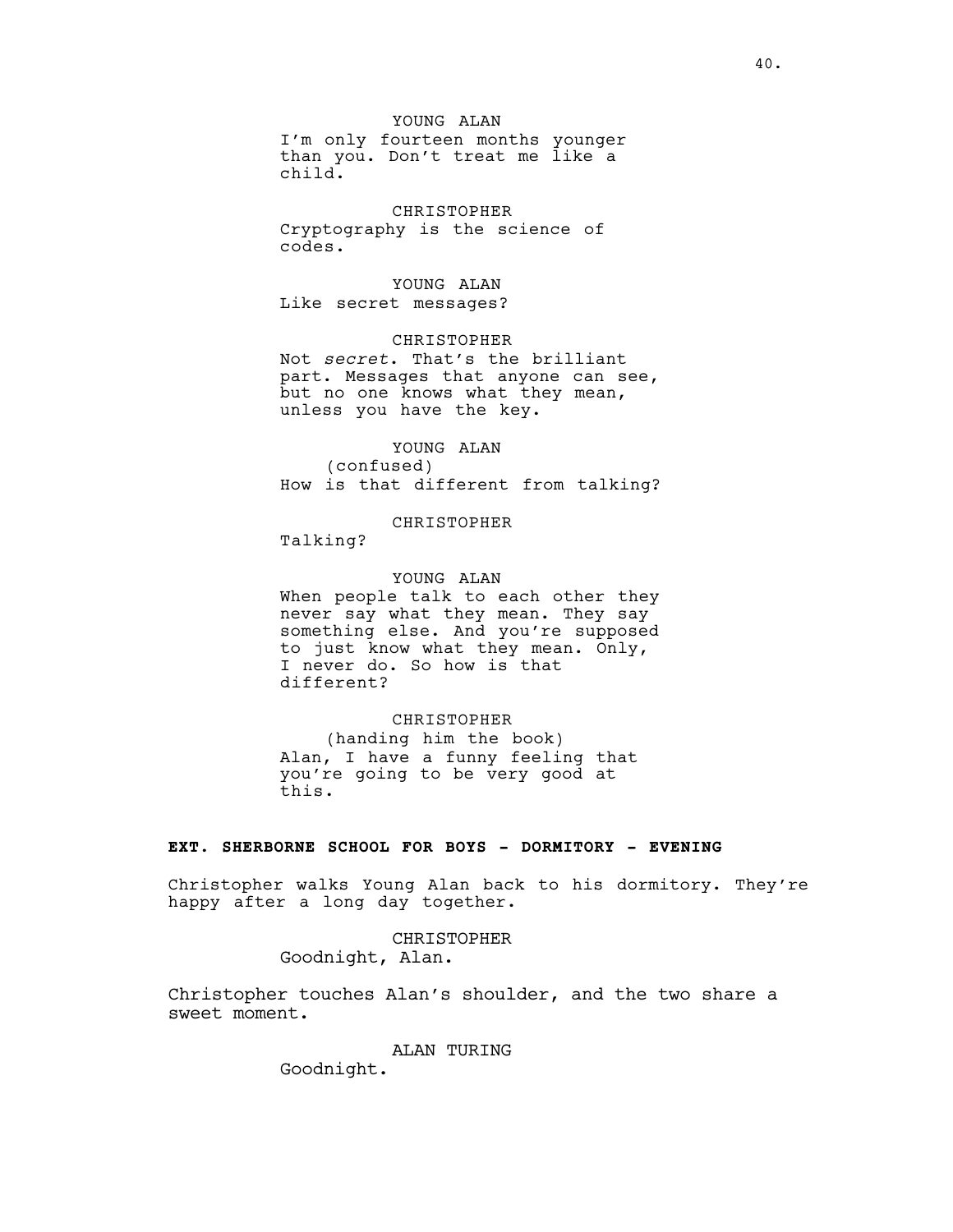CUT TO:

## **INT. MANCHESTER POLICE STATION - DAY - 1951**

A crowded POLICE STATION.

Detective Nock approaches his boss, SUPERINTENDANT SMITH, as the latter walks through the station dropping PAPERS onto various DESKS and checking the work of other POLICE OFFICERS.

Nock hands Superintendant Smith a MANILA ENVELOPE.

SUPERINTENDANT SMITH What is this?

DETECTIVE NOCK Alan Turing's classified military file.

SUPERINTENDANT SMITH (displays the file) It's bloody empty.

DETECTIVE NOCK Exactly.

SUPERINTENDANT SMITH It's an empty manila envelope.

DETECTIVE NOCK

Yes.

SUPERINTENDANT SMITH Well you've cracked the case wide open then, haven't you?

DETECTIVE NOCK Alan Turing's war records aren't just classified. They're *nonexistent*. That means someone got rid of them. Erased them, burned them.

SUPERINTENDANT SMITH And that person broke into his house and stole... Nothing?

DETECTIVE NOCK What if Turing wasn't just a math professor?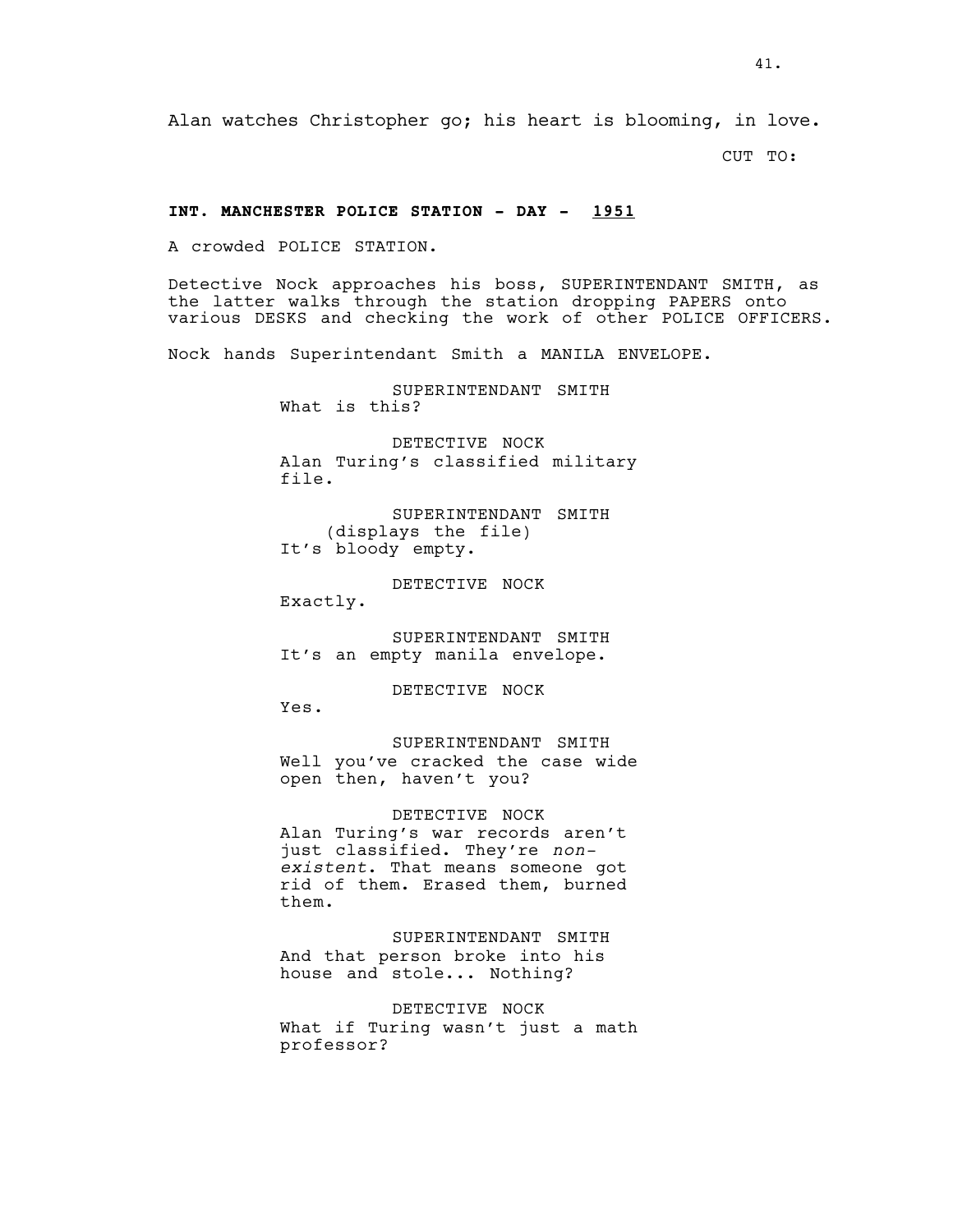SUPERINTENDANT SMITH You think maybe he also teaches English lit?

DETECTIVE NOCK Guy Burgess and Donald Maclean.

SUPERINTENDANT SMITH The spies? From the papers?

DETECTIVE NOCK The *Soviet* spies. But first, they were professors, weren't they? Newspapers say they became radicalized at Cambridge. Then they joined the Communist Party, took positions in the Foreign Office and leaked information to Stalin during the war. Now, can you think of anyone else we know who was at Cambridge, then took up something murky and top secret when the war broke out?

Smith gives him a look.

SUPERINTENDANT SMITH You think Alan Turing might be a Soviet agent?

ON NOCK'S FACE: It would explain a lot, wouldn't it?

ON SUPERINTENDANT SMITH: He's considering...

#### DETECTIVE NOCK

Something very serious is happening, right here under our noses. Wouldn't you like to find out what it is?

Smith thinks, and then hands the folder back to Nock.

SUPERINTENDANT SMITH No. I wouldn't. I like my job. Now as to yours: Those lads have been causing a ruckus down by Whitworth Park again. Will you give them a talking to? Thank you.

And with that, Smith leaves.

ON NOCK: Damn it.

He walks back across the station to find Sergeant Staehl waiting beside his desk.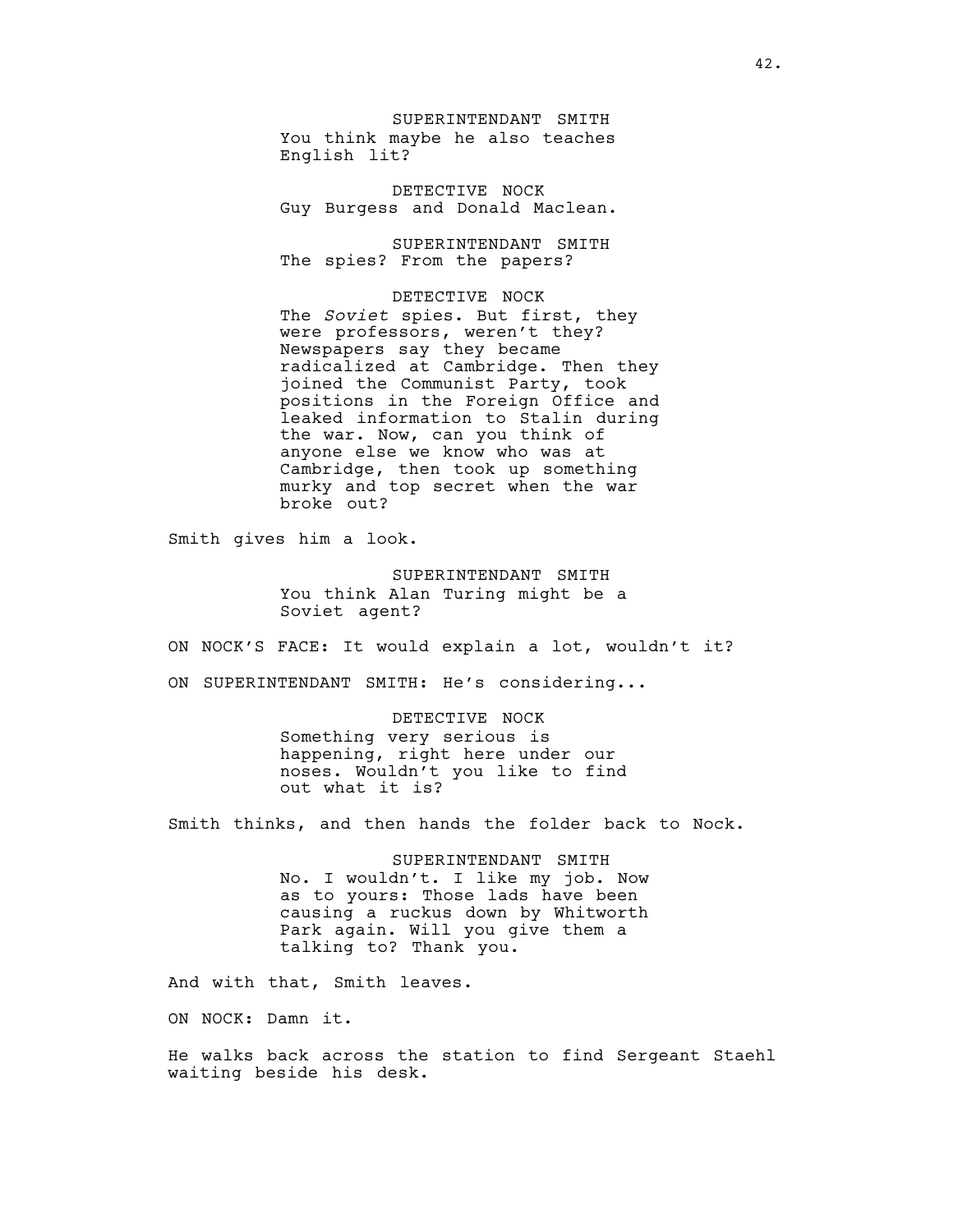43.

SERGEANT STAEHL Well? What'd he say?

DETECTIVE NOCK He said alright. Let's do it. Let's follow Turing. You'll take the first shift. Turing won't have a secret left by the time we're through with him.

CUT TO:

## **INT. BLETCHLEY PARK - HUT 11 - DAY - 1941**

CLOSE ON: A GIANT, HALF-BUILT MACHINE. The size of a dining room table, but taller than it is wide, its guts are composed of SPINNING GEARS and a seemingly endless stream of LONG RED WIRES.

REVEAL: TECHNICIANS work on putting the machine together, SOLDERING THE WIRES, while Alan FUSSES.

> ALAN TURING Careful! Damn it, will you — It's not a toy.

Alan tries to protect his precious creation when he's interrupted by:

> HUGH ALEXANDER Alan! Your new minion has arrived.

Alan turns to see: His new recruit, JACK GOOD.

... But no Joan.

ALAN TURING (displeased) ... Where's Miss Clarke?

CUT TO:

#### **INT. CLARKE HOUSE - LONDON - DAY**

Joan returns home from the market when she hears a familiar VOICE from the sitting room.

> ALAN TURING (O.S.) — Well it's a very *important* radio factory you see. It's not really — I mean along the spectrum of radio factories this one is particularly—

Joan follows the voices to find: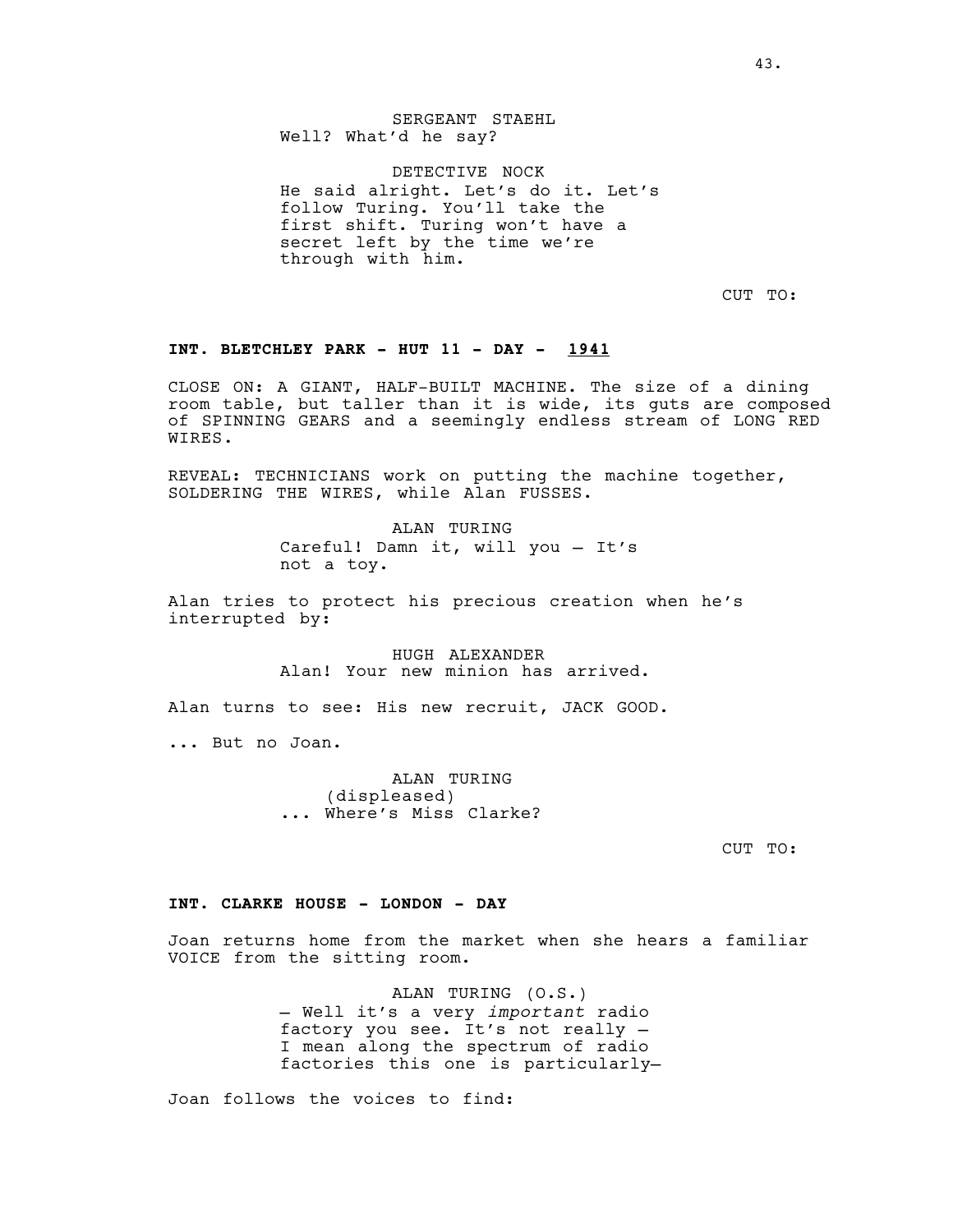ALAN TURING (CONT'D) (seeing Joan) Hello.

Joan makes the sort of face any young woman would make if she found Alan Turing sitting to tea with her parents.

CUT TO:

# **INT. CLARKE HOUSE - LONDON - MINUTES LATER**

In the KITCHEN: Joan's MOTHER hands her a TEA TRAY. The two share a look.

As Joan's Mother and Father pretend to putter in the kitchen, listening in on the conversation in the next room, Joan takes the tray to the LIVING ROOM, where she begins to serve tea.

ALAN TURING<br>... Why aren't you at Bletchley?

JOAN CLARKE ("My parents can hear us") So kind of you to visit, Mr. Turing. Was your trip pleasant?

ALAN TURING Gather your things and let's go.

JOAN CLARKE I'm sorry. I am unable to accept your offer.

ALAN TURING And why not?

JOAN CLARKE As my father told you, it is felt well we feel — that such a position would hardly be appropriate.

ALAN TURING You earned a double-first in mathematics.

JOAN CLARKE But sadly was not granted the opportunity to become a Fellow.

ALAN TURING You belong at Bletchley.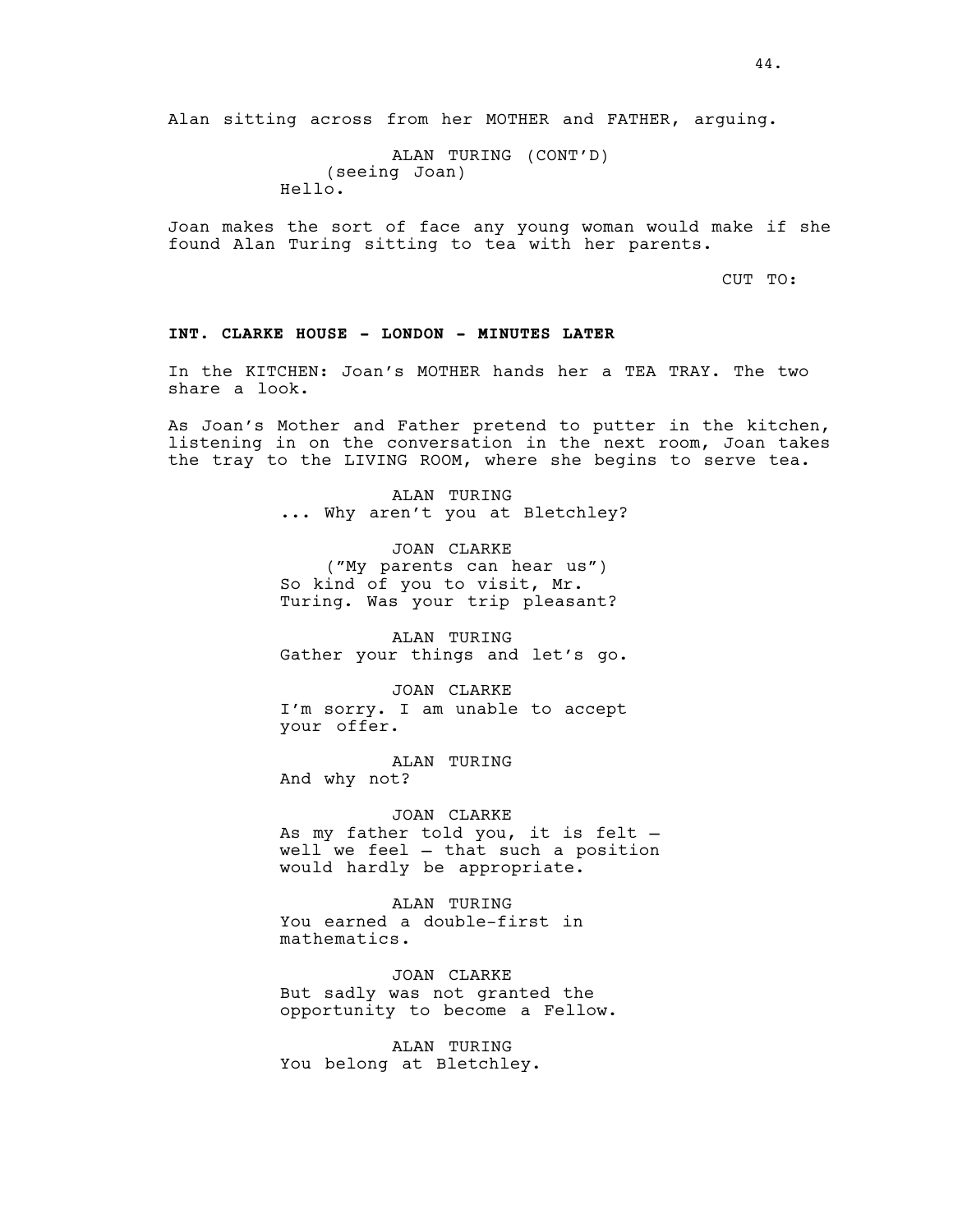JOAN CLARKE I'm sorry, but for someone in my position to work - to live amongst all of your men, so far from home... It would be indecorous.

ALAN TURING What in the world does that even -

JOAN CLARKE ("I told you they're listening!") — One lump or two?

ON ALAN: Are you fucking serious?

ON JOAN: Yes. I'm fucking serious.

ON ALAN: He tries to think of a solution...

ALAN TURING ... We have a group of young women who tend to our clerical tasks. Assistants, translators. They live together in town. Would that be a more suitable environment?

ON JOAN'S PARENTS: This sounds more promising.

JOAN CLARKE So I would be working amongst these women?

ALAN TURING ("Not actually") Yes.

ON JOAN: "Go on."

ALAN TURING (CONT'D) ... Wonderful ladies, they even organize social events at St Martin's church, down the road. The whole thing is really quite... Decorous.

ON JOAN'S PARENTS: That's much better.

JOAN CLARKE ("Good job.") Well. I will have to talk this over with my family.

As Joan's parents enter, we

CUT TO: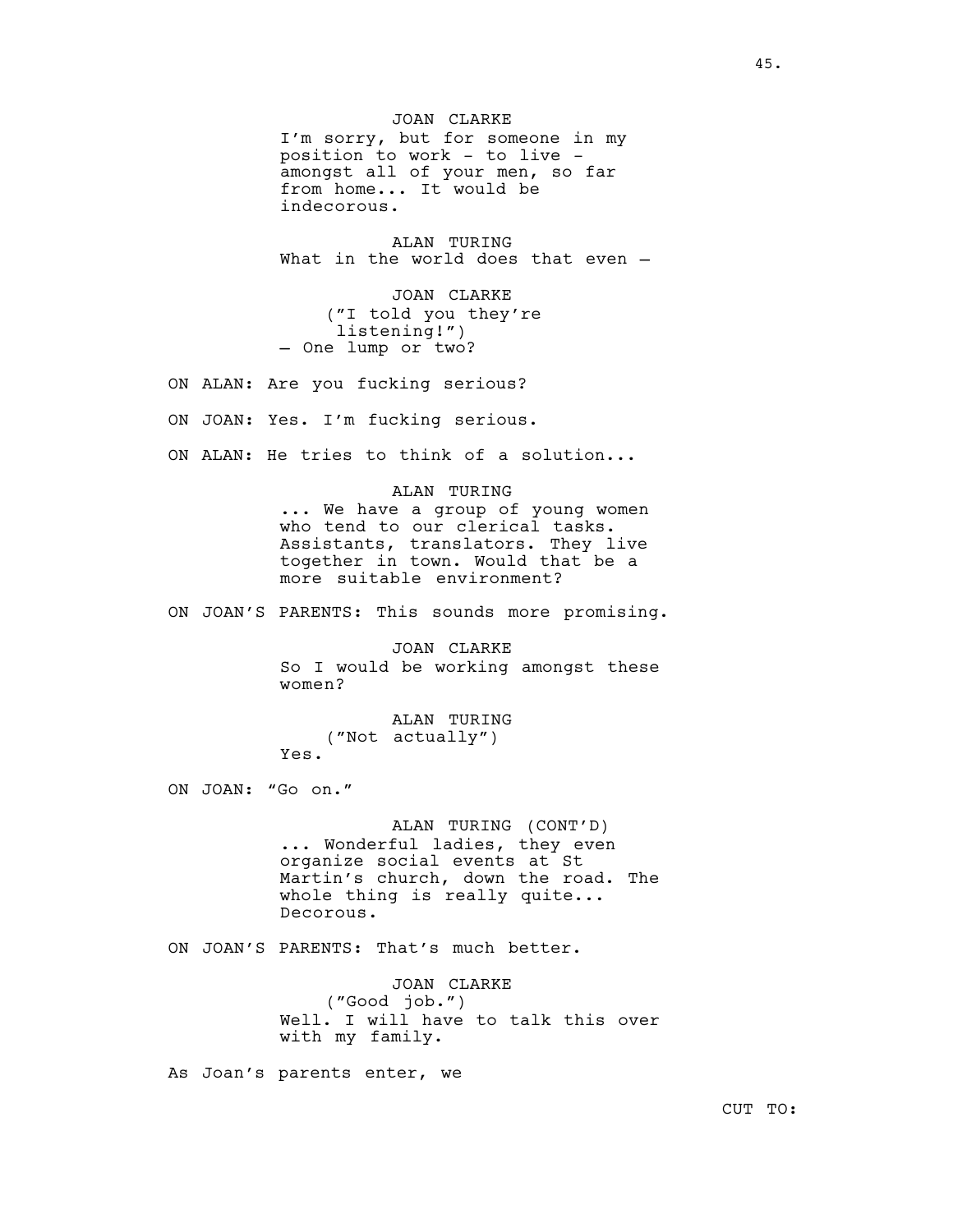46.

## **EXT. CLARKE HOUSE - MOMENTS LATER**

Joan walks Alan out of the front door, finally out of earshot from her parents for a few quick seconds.

ALAN TURING

You won't have the proper clearance, so we'll have to improvise a bit.

JOAN CLARKE Why are you helping me?

ALAN TURING There is only one thing that matters in this entire world, do you understand? Breaking Enigma.

JOAN CLARKE Mr. Turing. Why are you helping *me*?

ALAN TURING ... Sometimes it is the very people who no one imagines anything of who do the things that no one can imagine.

# **EXT. BLETCHLEY PARK - DAY**

Joan and a few OTHER WRENS exit a BUS that's deposited them in front of the Park's central mansion.

Looking up at it, she sees Alan walking across the way.

He gives her a small wave, which she returns with a small wave back.

#### **INT. BLETCHLEY PARK - HUT 8 - NIGHT**

Later in Hut 8, the team (w/o Alan) — Hugh, John, Peter, and the new guy, Jack — work frantically into the night.

The team uses their PERFORATED SHEETS to find linguistic patterns in the Enigma messages, everyone working as hard and as fast as they possibly can until —

- Suddenly a BELL GOES OFF.

Everyone stops their work, frustrated.

Angry, Hugh KICKS his desk.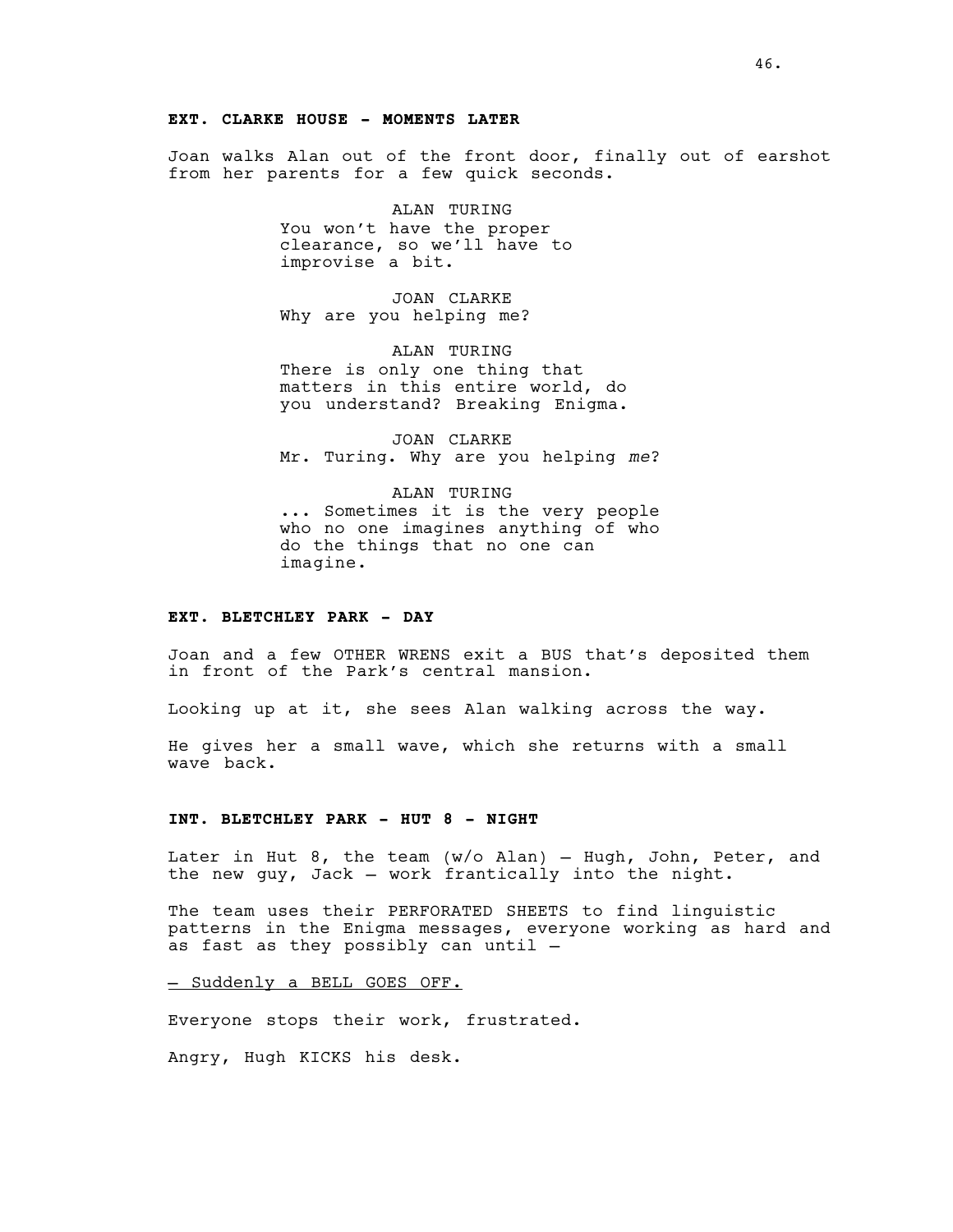JACK GOOD<br>... What just happened?

JOHN CAIRNCROSS Midnight. All the work we did today is useless. But don't worry: We've a few hours before tomorrow's messages start pouring in. And we start all over again.

PETER HILTON From scratch.

HUGH ALEXANDER I am sick of this. Sick. He made me waste four hours this morning rewiring his plugboard matrix. Three hours yesterday on rotor positions.

JOHN CAIRNCROSS Don't go over there.

HUGH ALEXANDER No. If our job was not impossible before it bloody well is now.

Hugh stands and heads to the door —

JOHN CAIRNCROSS<br>- Hugh, don't -

— But Hugh is already gone to

CUT TO:

## **INT. BLETCHLEY PARK - HUT 11 - MOMENTS LATER**

Alan stands alone with his machine, tinkering, comparing the assembly to his SCHEMATICS.

Hugh BURSTS in —

HUGH ALEXANDER — Damn you and damn your useless machine.

ALAN TURING (not even looking) My machine is how we're going to win.

HUGH ALEXANDER This machine?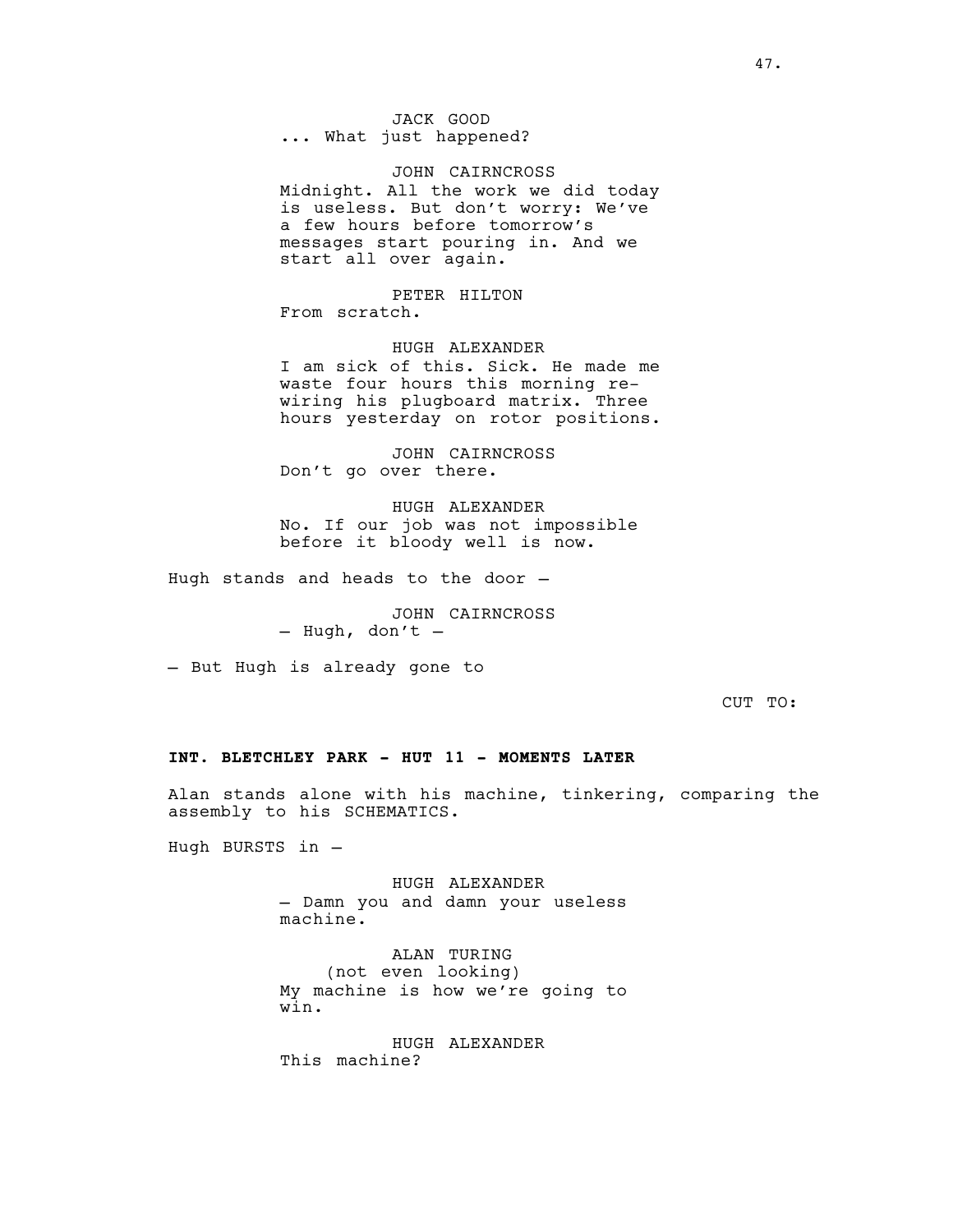Hugh grabs a GLASS from the table and SMASHES IT AGAINST ALAN'S MACHINE.

> ALAN TURING (turning around, shocked) Stop.

HUGH ALEXANDER This is the bloody machine you're talking about?

He grabs a WRENCH —

— Alan moves to protect Christopher, standing between Hugh and the machine —

ALAN TURING

No no don't —

— When the team enters behind Hugh —

— GRABBING HIM and HOLDING HIM BACK.

Alan stands between the team and his machine as Hugh STEAMS.

HUGH ALEXANDER ... You could help us. You could make this go faster. But you won't.

#### PETER HILTON

Hugh is right, Alan. There are actual soldiers out there trying to win an actual war — my brother, my cousins, all my friends, they are all making a difference, while we wile away our days producing nothing. Because of you.

HUGH ALEXANDER Because of you...

Hugh PUSHES towards Alan again —

— but John HOLDS HIM BACK.

JOHN CAIRNCROSS (to Hugh, calming) ... What's the use?

ALAN TURING My machine will work.

Hugh stares Alan, then at John.

HUGH ALEXANDER .... I'm going to the pub.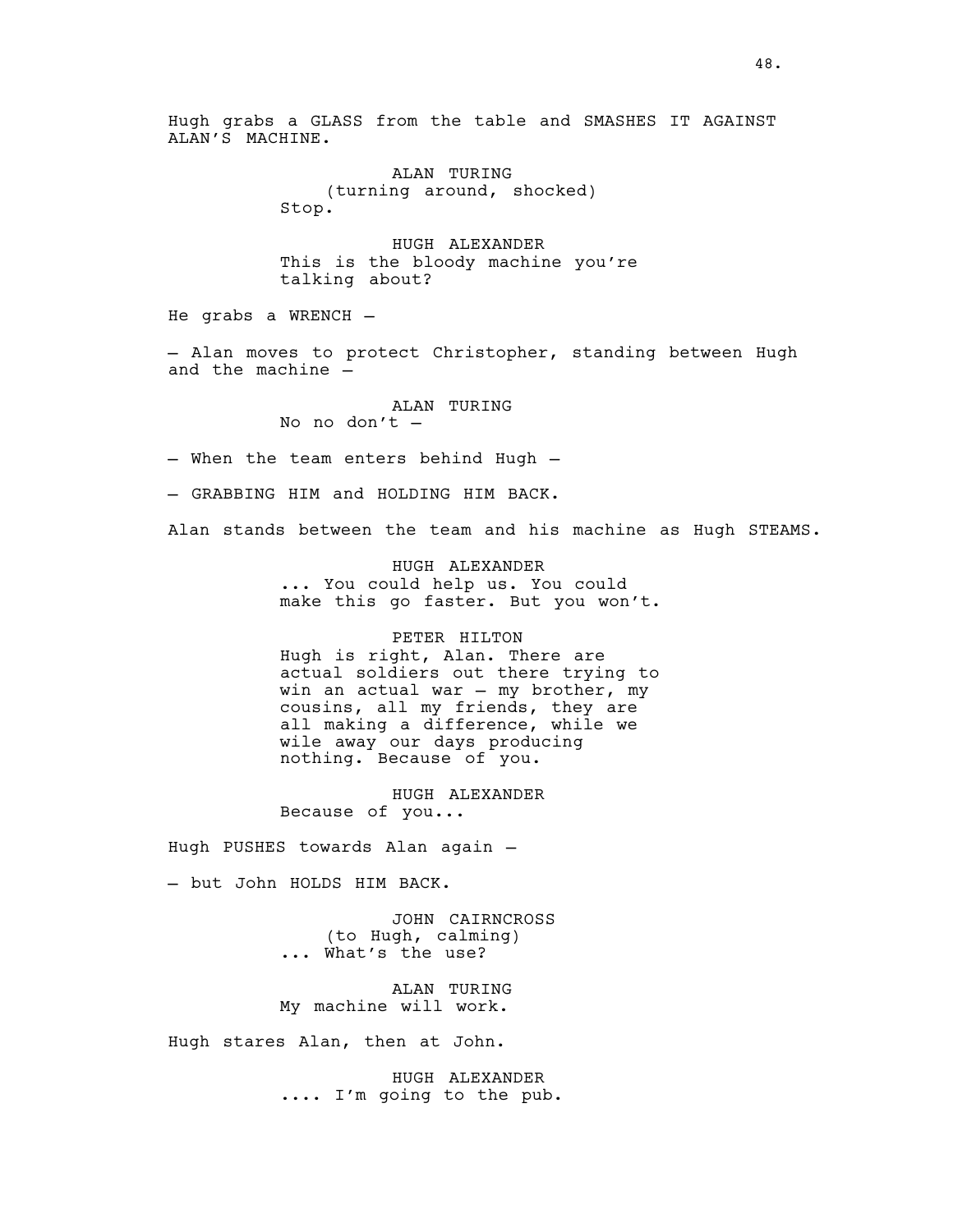Hugh leaves, and the team FOLLOWS.

ALAN TURING ... It'll work.

ON ALAN: Alone. Rattled from the violence. Scared.

And yet... Resolved.

He makes a fateful decision and runs off to

# **INT. BLETCHLEY PARK - HUT 8 - MINUTES LATER**

Alan goes back into Hut 8, which is now empty.

He goes to a far STORAGE CABINET, from which he removes a STACK OF ENIGMA MESSAGES.

Alan FOLDS THE SHEETS, STUFFING THEM INTO HIS COAT POCKETS —

— INTO HIS PANTS —

- INTO HIS SHOES —
- ETC.

He runs out, concealing enough top secret information on his body to have him hanged for treason ten times over.

# **EXT. BLETCHLEY PARK - DIRT PATH - MINUTES LATER**

Alan walks his bicycle through the CHECK POINT, showing his ID to the GUARDS.

#### **EXT. BLETCHLEY PARK - MAIN GATE - CONTINUOUS**

At the Gate, ARMED GUARDS stop him as he passes, and as is protocol, Alan opens up his BRIEFCASE for the men to see:

Nothing is inside.

Concealing the documents in his coat/pants/shoes/etc., Alan hops on his bike and heads off to:

# **EXT. JOAN'S FLAT - LATER**

Alan bicycles to the outside of Joan's new flat.

The windows are BOARDED UP at night — city regulations, so that the Germans flying overhead can't see any lights from the town.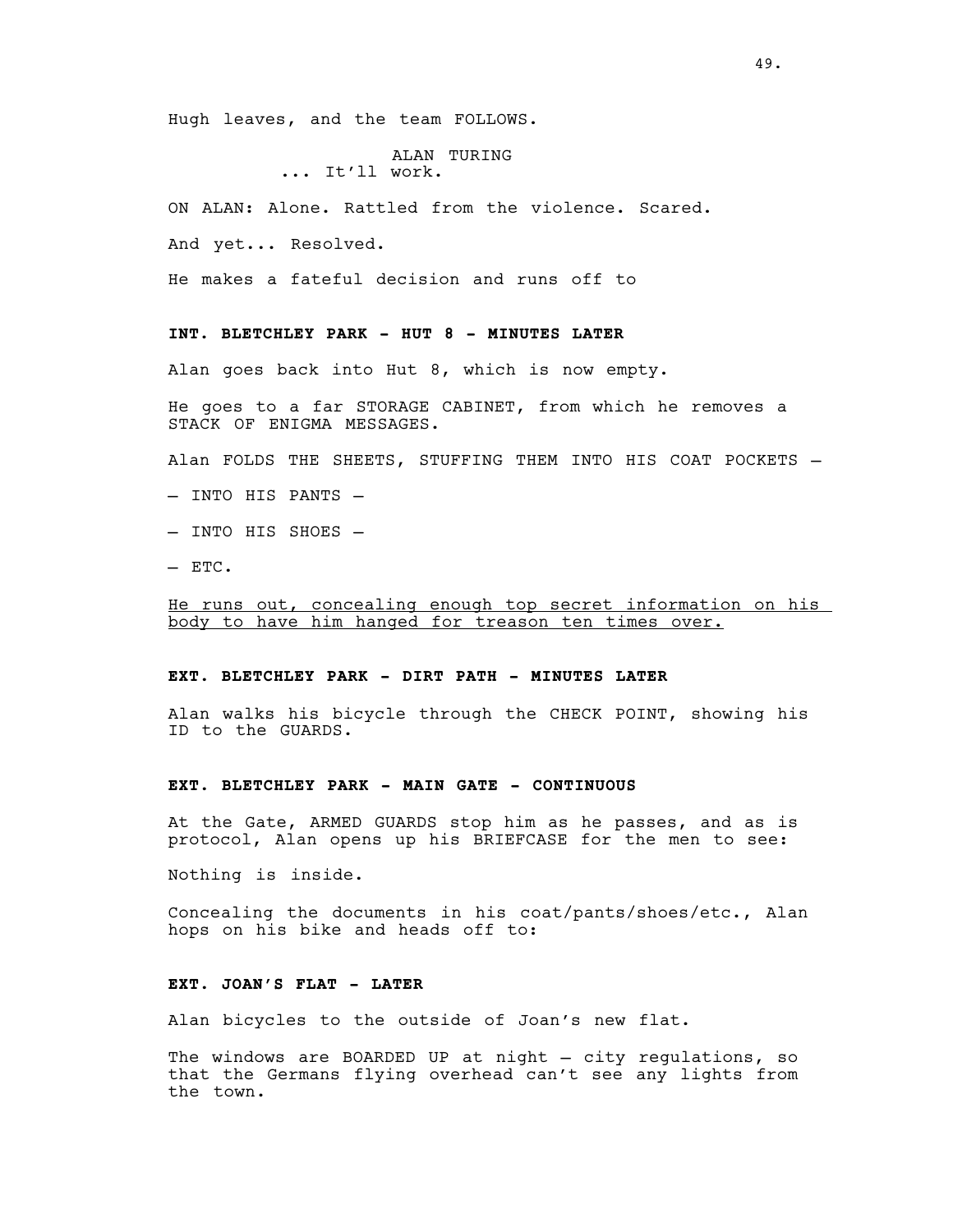Alan CHUCKS A SMALL rock at Joan's boarded window —

— Then carefully sneaks around in back of the house—

— Finding an OPEN BACK WINDOW —

— On the second floor.

He CLIMBS A NEARBY FENCE, and JUMPS FROM THE FENCE TO THE WINDOW —

— Where Joan GRABS HIM and HELPS HIM INSIDE:

#### **INT. JOAN'S FLAT - CONTINUOUS**

It's dark inside...

JOAN CLARKE (whispering) Could you have made a bit more noise, Alan? Not sure you woke up my landlady.

## ALAN TURING

Sorry.

Joan turns on a SMALL LAMP and then lights some CANDLES.

JOAN CLARKE The best I can do. No male visitors after dark.

She watches Alan remove papers from his pockets.

JOAN CLARKE (CONT'D) What'd you bring me?

Alan produces the Enigma messages from every available hiding place on his person.

> JOAN CLARKE (CONT'D) ... Some men try flowers, you know.

ALAN TURING (pulling papers from inside his shirt) These are actual decrypted Enigma messages, direct from Nazi high command.

JOAN CLARKE Or chocolates. Girls like chocolate.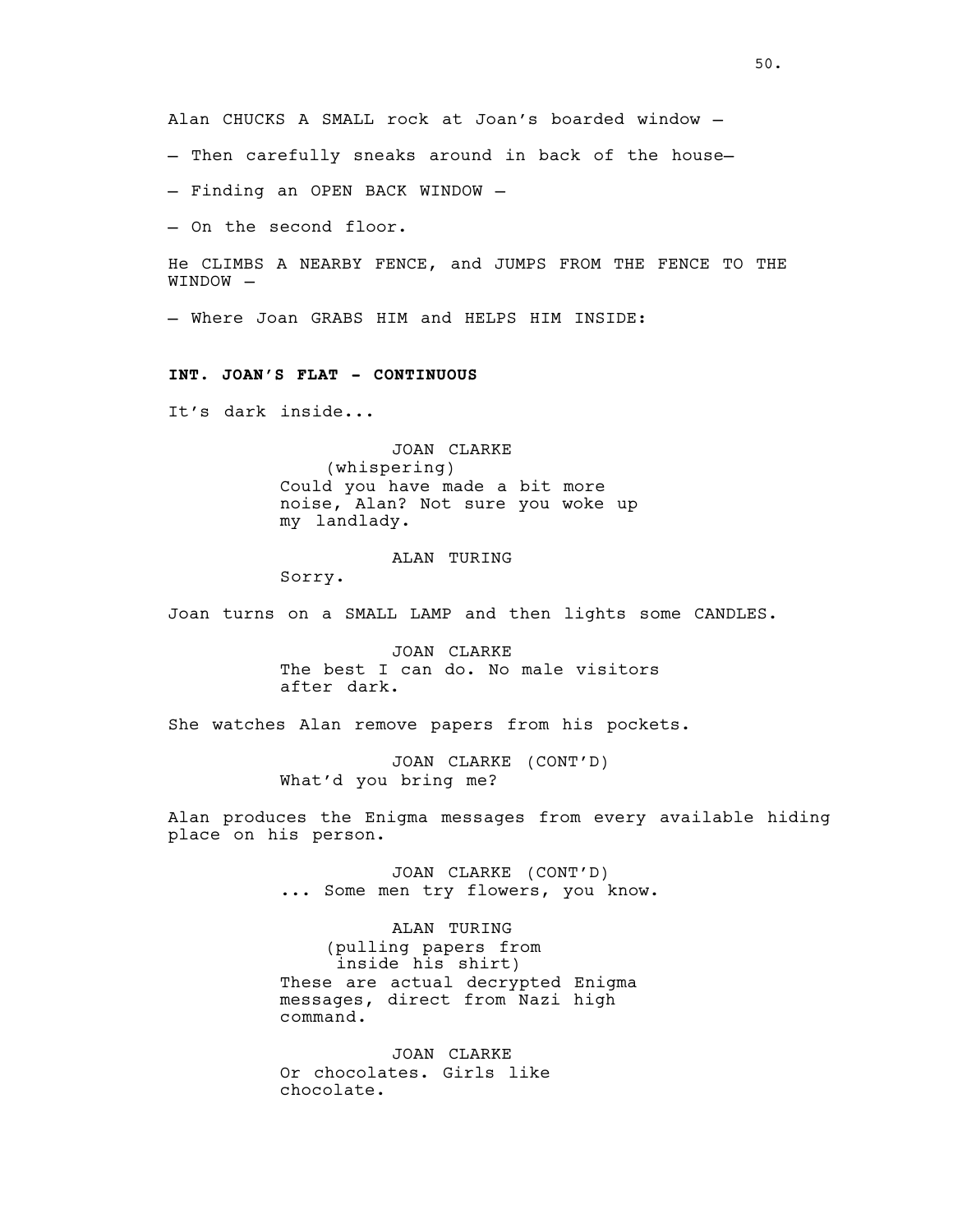Alan starts PLACING THE MESSAGES down on a table, but there isn't room, so he starts LAYING THEM OUT ON THE FLOOR.

> JOAN CLARKE (CONT'D) (reading a message) "0600 hours. Weather today is clear. Rain in the evening. Heil Hitler." Well, clearly that vital information is going to win us the war.

> ALAN TURING It's the relationship between the encrypted and decrypted messages that interests me. Is there a clue there that we can build into Christopher?

JOAN CLARKE Who's "Christopher"?

ALAN TURING Oh. He's my machine.

JOAN CLARKE You named him?

ALAN TURING Is that a bad name?

JOAN CLARKE

Nevermind... (looks over the messages) Are you trying to build your Universal Machine?

Alan looks at her: How do you know what that is? Joan smiles.

> JOAN CLARKE (CONT'D) I read your paper at university.

ALAN TURING They're teaching it already?

JOAN CLARKE Oh God no, but I was precocious. You theorized a machine that can solve any problem. It doesn't just do one thing: It does everything. The machine isn't only programmable, it's *re*-programmable.

ON ALAN: She understands what he's been writing about.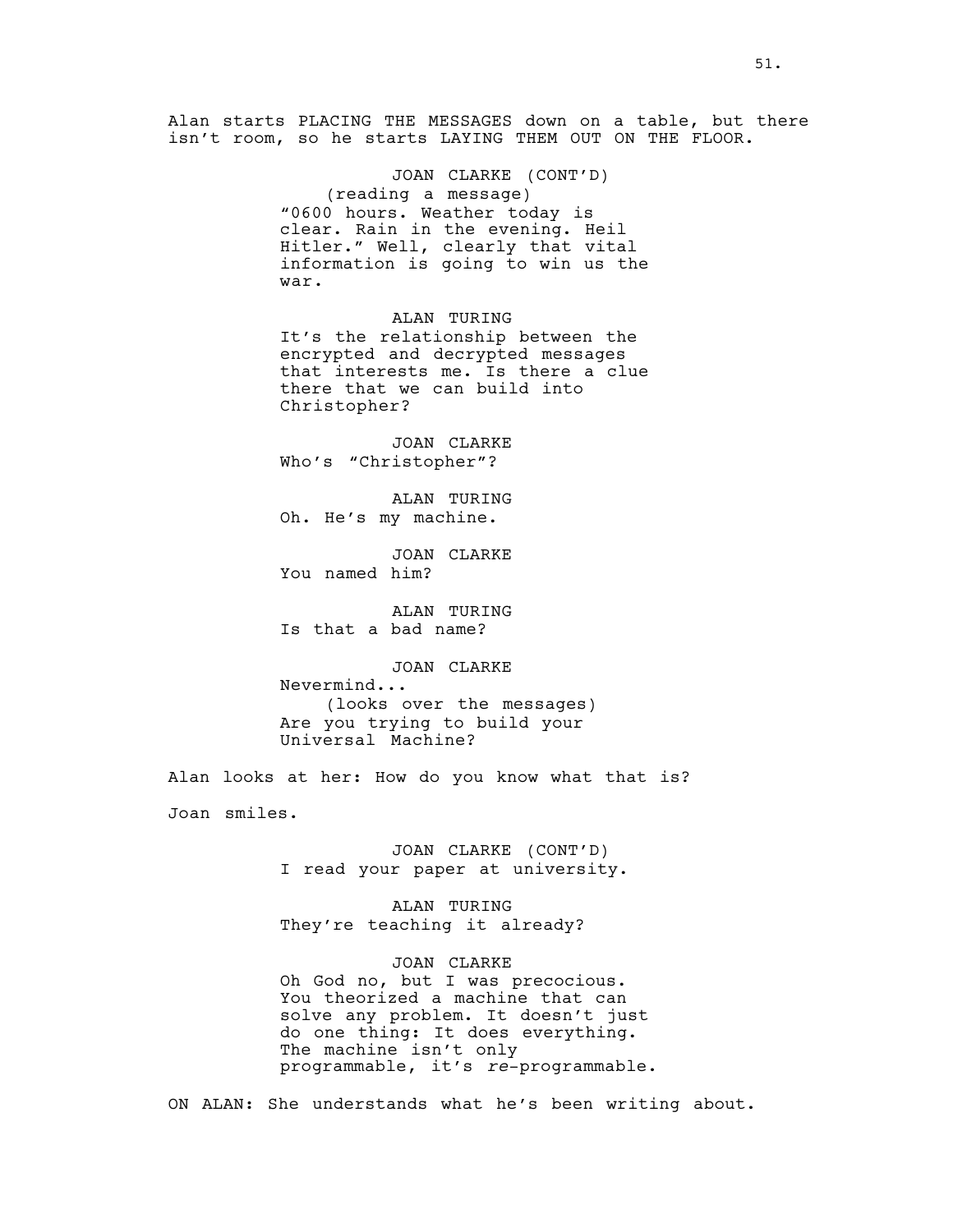JOAN CLARKE (CONT'D) Is that part of the idea behind your Christopher?

ALAN TURING Human beings can compute large sums very quickly. Even Hugh can do that. I want Christopher to be... Smarter. To make a calculation, and then to determine what to do next. Like a person does. Think of it: An electrical brain. A digital computer.

JOAN CLARKE (trying out the words on her tongue) A "digital computer?" Hmm.

ALAN TURING I'll show you —

- Alan TURNS, and KNOCKS OVER THE CANDLE...

... Which LIGHTS THE ENIGMA MESSAGES ON FIRE.

Alan and Joan SCRAMBLE TO PUT OUT THE FIRE.

They make a lot of NOISE in the process, though they do manage not to burn down Joan's flat.

> ALAN TURING (CONT'D) I'm so sorry.

They hear more noise from downstairs: "Joan?!? HELLO?!?"

JOAN CLARKE My landlady. You need to leave.

ALAN TURING

Right.

Alan moves to the front door —

JOAN CLARKE — No. The window. She's coming.

ALAN TURING (staring at window) Really?

JOAN CLARKE

Go.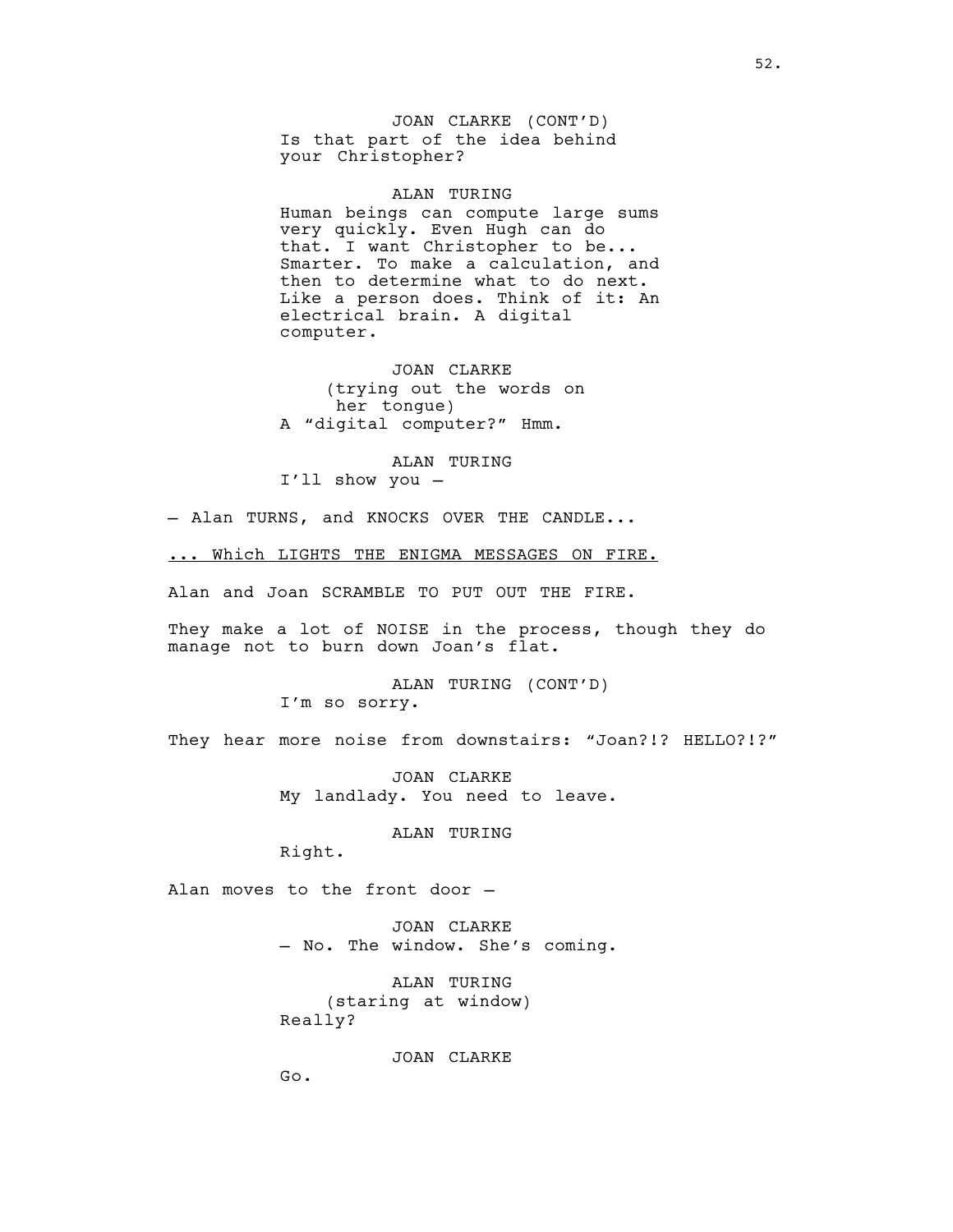Alan AWKWARDLY CLIMBS OUT THE WINDOW, TRYING NOT TO FALL...

SMASH CUT TO:

# **EXT. BLETCHLEY PARK - THE NEXT DAY**

REVEAL: Alan has been injured in his fall.

(Climbing is not his strong suit.)

Alan walks through the grounds into:

#### **INT. BLETCHLEY PARK - HUT 8 - CONTINUOUS**

Alan enters Hut 8 to find his team watching silently as a bunch of MILITARY POLICE RIFLE THROUGH HIS DESK —

— MANHANDLING his papers, his machine parts, making a mess.

ALAN TURING (re: parts of Christopher) Hey! Don't touch that!

The RMP'S TRAIN GUNS ON HIM.

MILITARY POLICEMAN Don't move!

ALAN TURING That's my desk.

COMMANDER DENNISTON (O.S.) Thank goodness. Be a pity if we were searching the wrong one.

Alan turns to find Denniston directing the search.

ALAN TURING What are you doing?

COMMANDER DENNISTON There's a spy at Bletchley Park.

JOHN CAIRNCROSS The Navy thinks one of us is a Soviet double-agent, Alan.

ALAN TURING

Why?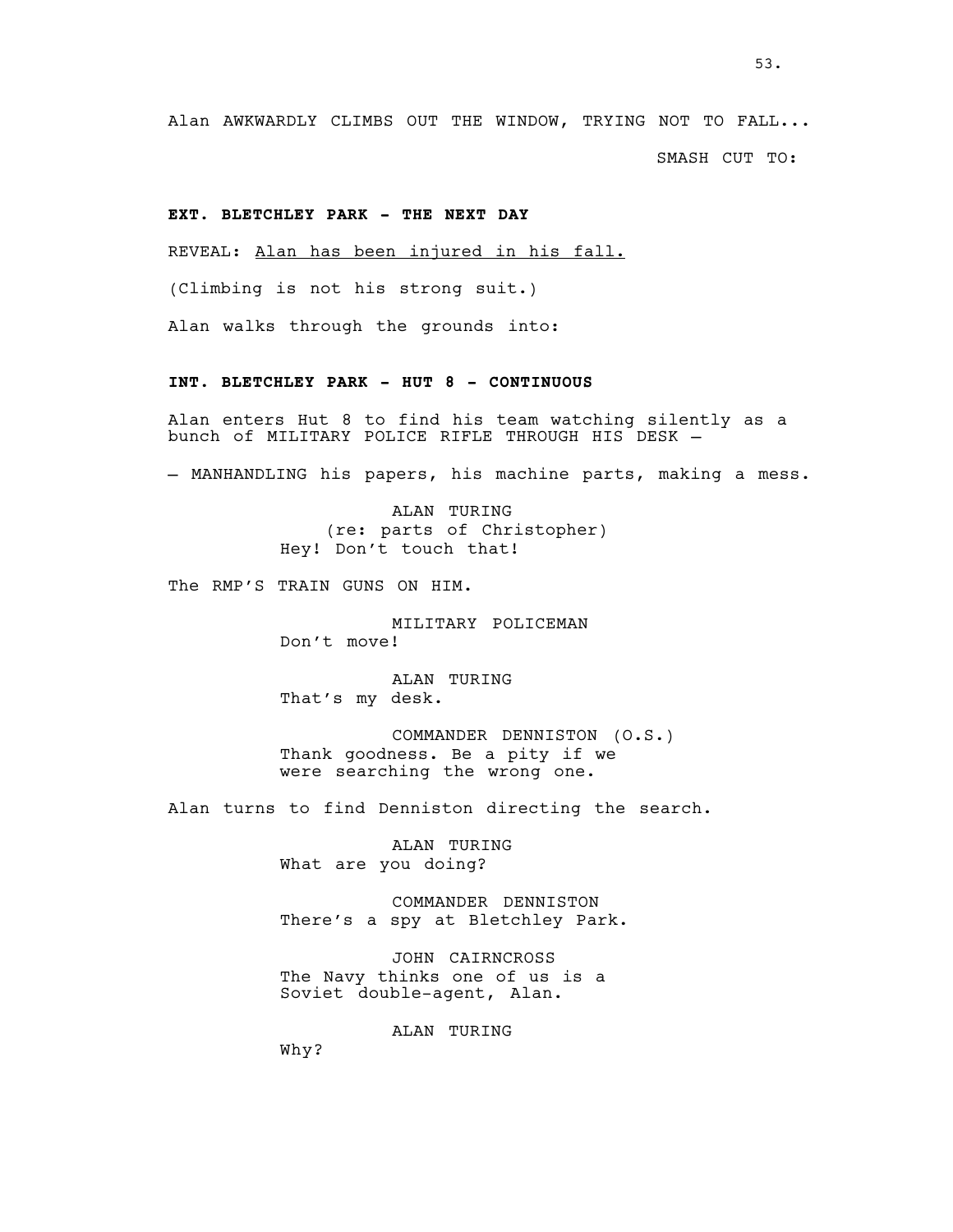COMMANDER DENNISTON Our boys intercepted this on its way to Moscow. Look familiar?

Denniston hands Alan a TELEGRAM — it's a LONG STRING OF LETTERS, running down the entire page.

> ALAN TURING (looking at the telegram) ... This is a Beale Cypher. It's encrypted with a key phrase, from a book or a poem or... (re: the team) Which one of them did this?

As Alan stares at the team, they stare back at him. He glances at the RMP's rifling through his desk. Oh fuck.

> ALAN TURING (CONT'D) I'm not a double agent.

COMMANDER DENNISTON Double agents are such bastards. Isolated loners. No attachments to friends or family. Arrogant. Think they're smart enough to get away with anything. Do you know anyone like that?

ALAN TURING I know you don't like me... But you don't think I could actually be a spy, do you?

ON THE TEAM: They won't look him in the eye.

MILITARY POLICEMAN (to Denniston) Nothing out of the ordinary, Sir.

COMMANDER DENNISTON Well then. Next time, you will make a mistake. And then, I don't even need to bother firing you — I can simply hang you for treason.

Denniston and his men LEAVE.

HUGH ALEXANDER (to Jack) ... Aren't you glad you joined up just in time?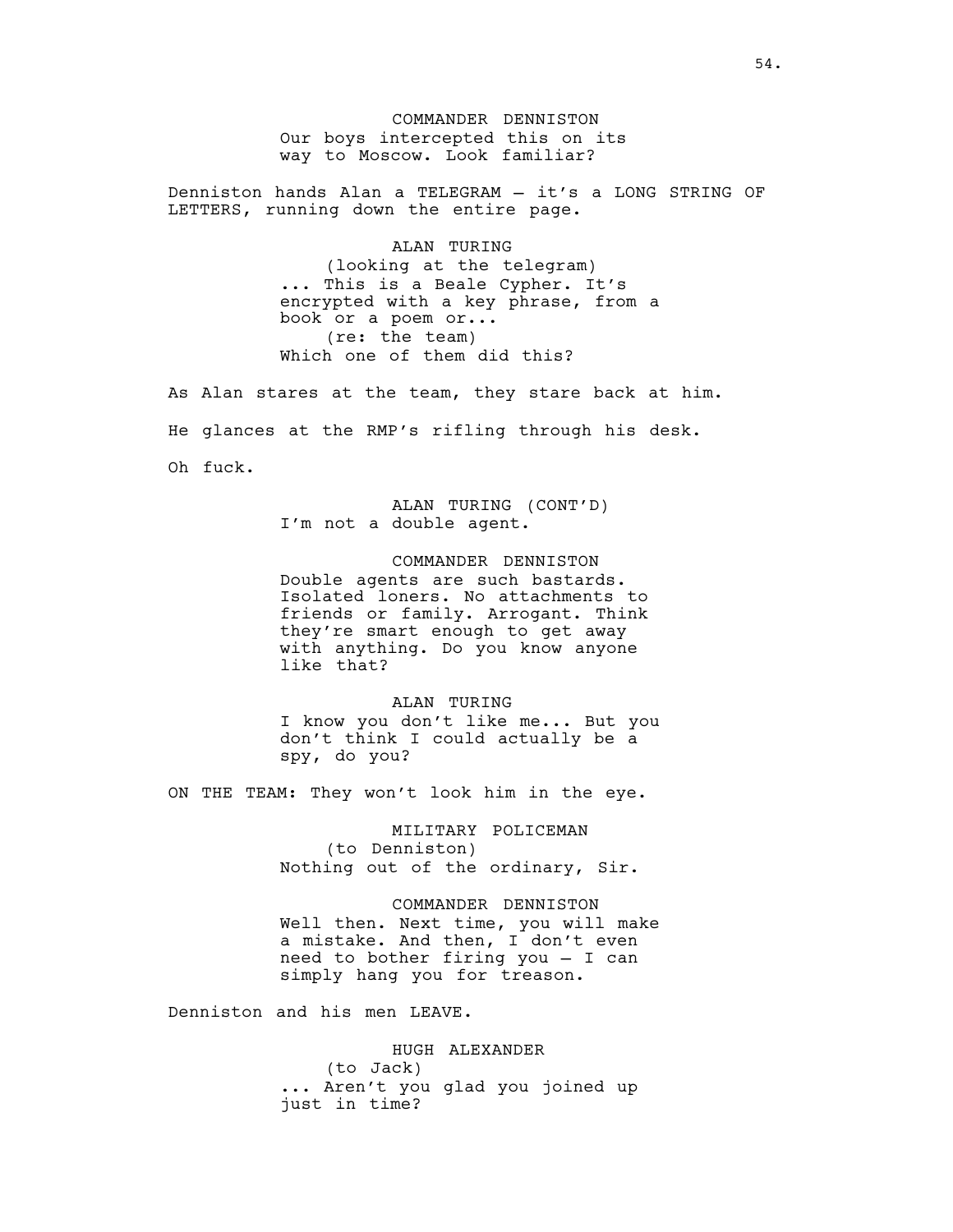# **INT. BLETCHLEY PARK - HUT 11 - MINUTES LATER**

In the machine Hut next door, Alan touches his precious machine for comfort.

Whenever he feels lonely, misunderstood, isolated — he has his machine.

There's a KNOCK on the door and...

... Joan enters.

JOAN CLARKE I heard about what happened... I have an idea of what might cheer you up.

CUT TO:

## **INT. BLETCHLEY PARK - BEER HUT - LATER**

Alan and Joan sip from beer bottles in the "beer hut" — Among the military commissaries, it's so named because, well, it's the one that serves beer.

They can be a bit more relaxed here than at Joan's flat.

They're surrounded by NAPKINS full of MATHEMATICAL EQUATIONS, which they're studying, debating, etc.

> JOAN CLARKE ... So because no letter can be encoded as itself, you've already a handful of settings that can be rejected at the outset. If you —

Just then, Hugh, John, and Peter enter the Beer Hut...

... Alan looks up, seeing them.

Joan notices.

JOAN CLARKE (CONT'D) Is that your team? Let's say hello.

ALAN TURING

No.

JOAN CLARKE (to the boys) Over here!

They see Joan...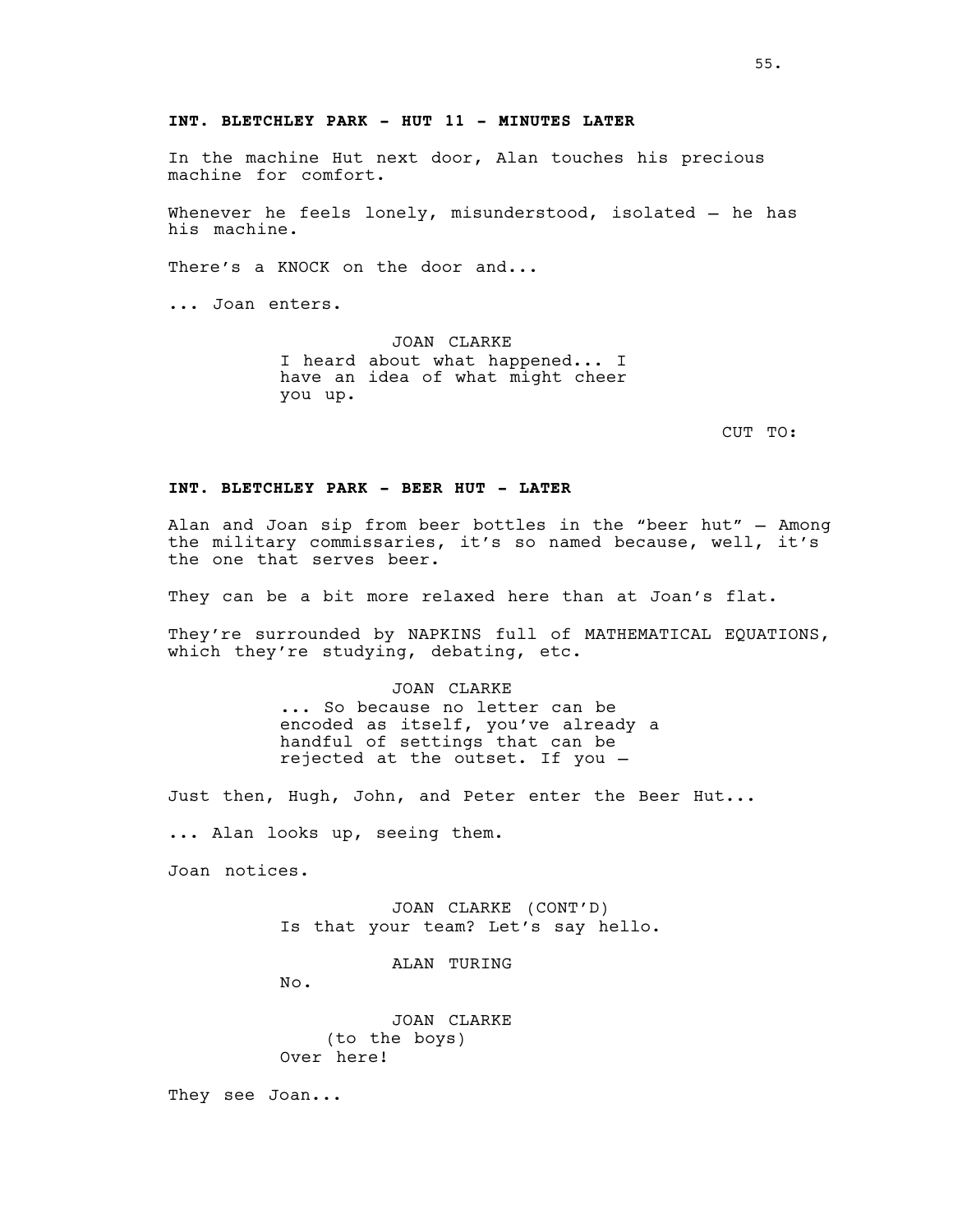ALAN TURING I told you not to do that.

JOAN CLARKE

Correct.

... Hugh, John and Peter approach.

HUGH ALEXANDER Alan. Didn't even know you drank.

ALAN TURING

Hello.

JOAN CLARKE He doesn't, really, he just sort of sips at the foam.

HUGH ALEXANDER Tell you a secret, Miss...

JOAN CLARKE ... Clarke.

HUGH ALEXANDER Miss Clarke.

JOAN CLARKE

Please.

HUGH ALEXANDER The foam's my favorite part too.

JOAN CLARKE Well then, I'll show you a trick. (to Bartender) Alex! We're in need of supplies.

Joan hops behind the bar and the BARTENDER helps her to BOTTLES OF GUINNESS.

Hugh, Alan, John and Peter watch.

HUGH ALEXANDER Alan, are you... On a date?

ALAN TURING What? No. Of course not.

HUGH ALEXANDER Mind if I have a crack?

ALAN TURING I'm not a Soviet spy.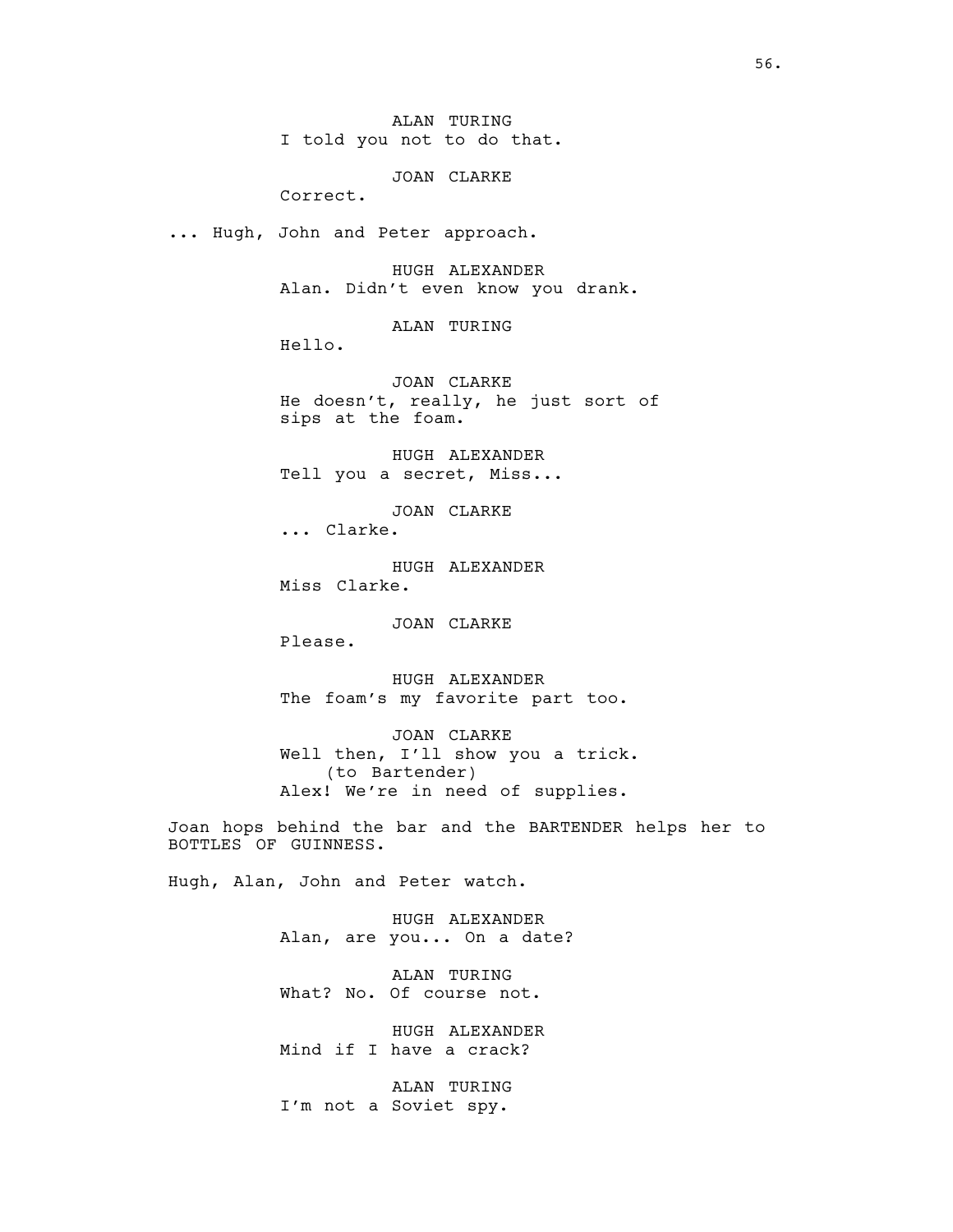HUGH ALEXANDER Do love a proper blonde.

ALAN TURING Hugh. I swear. I'm not a spy.

HUGH ALEXANDER Oh for God's sake, Alan, of course you're not a spy.

ALAN TURING

What?

HUGH ALEXANDER

Denniston gave me the Beale Cypher. And guess what? I broke it. "Ask and it shall be given you; seek and ye shall find." Matthew 7:7. That was the key. *Far* too simple for you. Pity Denniston disagrees.

Returning, Joan POURS PINTS OF GUINNESS FOR THE TEAM.

# JOAN CLARKE

Did you ever notice that the bubbles in a pint of Guinness travel *downwards*, as opposed to upwards in any other beer? Ever wonder why? It's because the pint glass creates drag on the bubbles along the side; but the center bubbles are free to sprint upwards. Then the rising current in the middle pushes down on the side bubbles and... And voila: Guinness. The official beer of mathematicians.

ON THE PINTS: Joan has etched pi symbols into the foam.

HUGH ALEXANDER Be still my beating heart. Come join us for a drink.

ALAN TURING She's assisting me with some calculations.

HUGH ALEXANDER Fine, Alan can come too.

ALAN TURING

Thank you.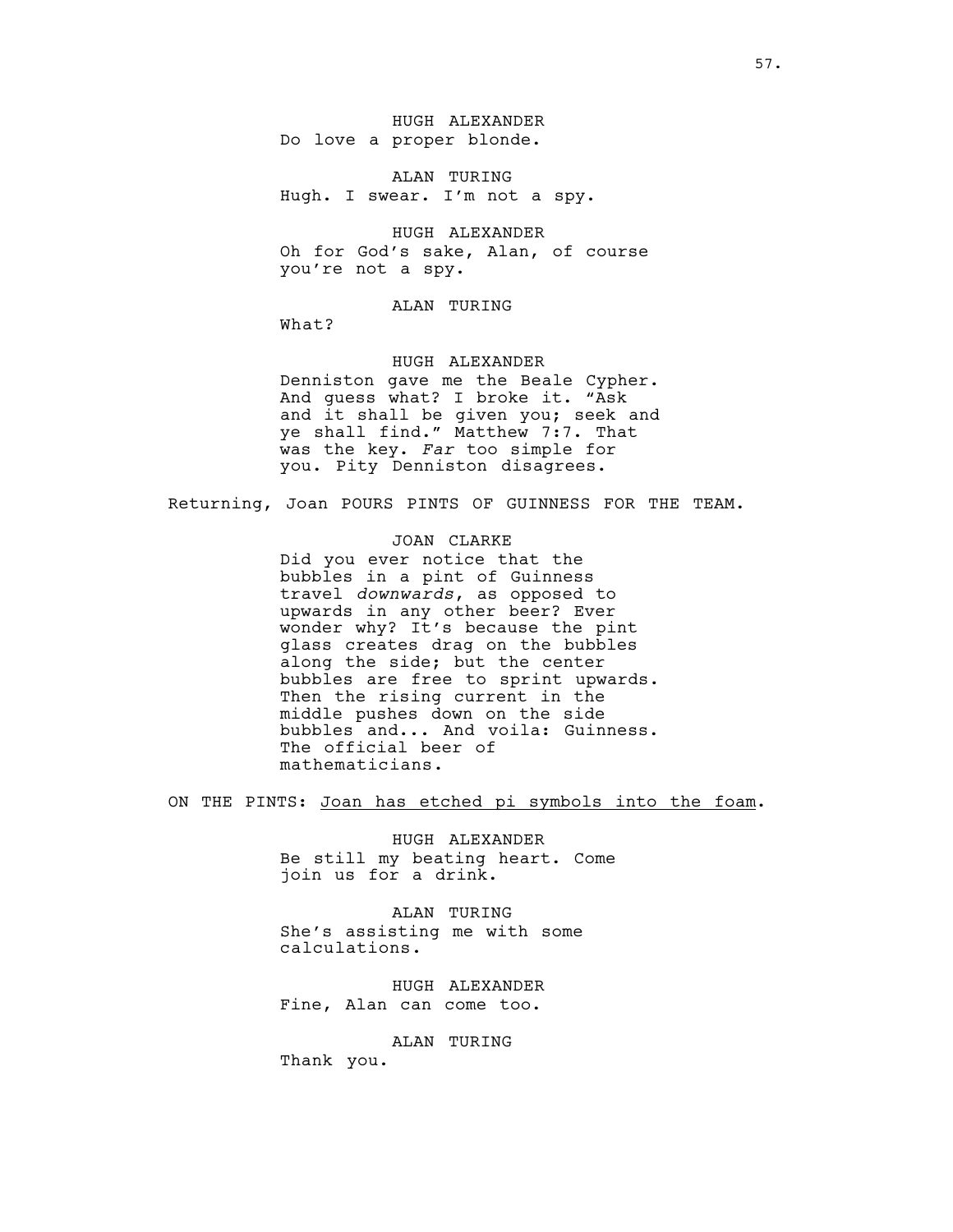JOAN CLARKE Hugh was being sarcastic.

HUGH ALEXANDER He's a lost cause, I promise.

JOAN CLARKE We'll be there in a moment.

Joan smiles at Hugh as he joins John and Peter at a separate table.

> ALAN TURING ... He likes you.

> > JOAN CLARKE

Yes.

ALAN TURING You got him to like you.

JOAN CLARKE

Yes.

# ALAN TURING

Why?

JOAN CLARKE Because I'm a woman in a man's job and I don't have the luxury of being an ass. (beat) Alan, it doesn't matter how smart you are. Enigma is smarter. If you really want to beat it — if you really want to solve your puzzle you're going to need all the help you can get. And they are not going to help you if they do not like you.

Alan thinks. The next sentence is incredibly hard for him to say out loud.

> ALAN TURING ... How should I get them to like me?

> > CUT TO:

#### **INT. BLETCHLEY PARK - HUT 8 - DAY**

Alan enters Hut 8 to find his team hard at work.

He's carrying a BAG OF APPLES.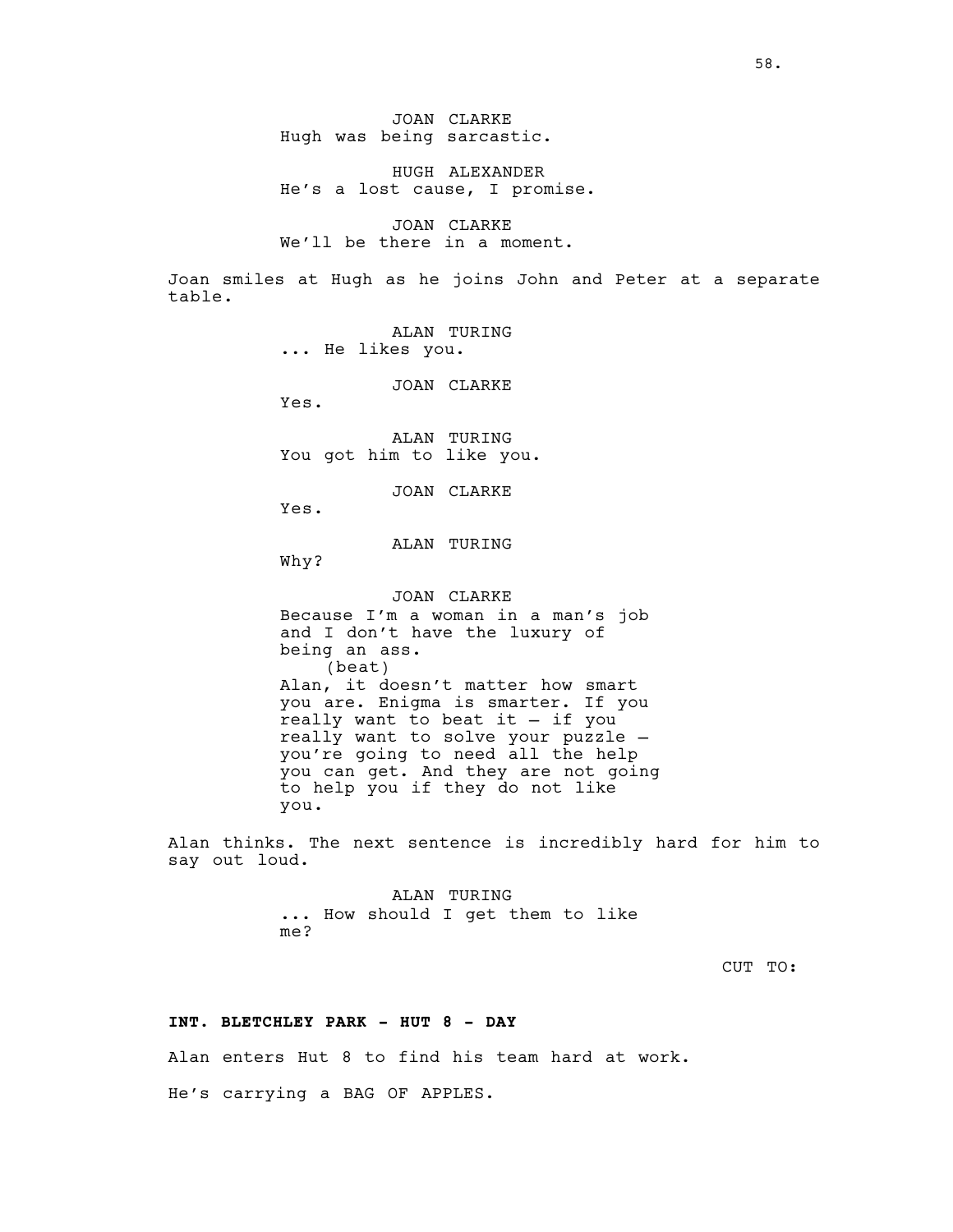(sees apples) What're those? ALAN TURING Apples. HUGH ALEXANDER No. ALAN TURING No, they really are... I... Joan told me it'd be nice to bring you all something. Alan takes the apple bag around the room, handing each man an apple. They take them. It's really awkward. JOHN CAIRNCROSS Thanks? PETER HILTON I like apples. HUGH ALEXANDER My best to Miss Clarke. ALAN TURING ... There are two fellows in the woods. And they run into a bear. The first fellow, he kneels down and starts to pray. But the second one, he begins lacing up his boots. The first one says, "my friend, what're you doing? You can't outrun a bear." And the second one responds, "I don't have to. I only have to outrun you." Ba dum bum.

HUGH ALEXANDER

Awkward silence.

ALAN TURING (CONT'D) I'll be with Christopher if anyone needs me.

Alan walks off to the adjacent Hut.

CUT TO:

# **INT. SHERBORNE SCHOOL FOR BOYS - DAY - 1927**

Young Alan and Christopher are in math class.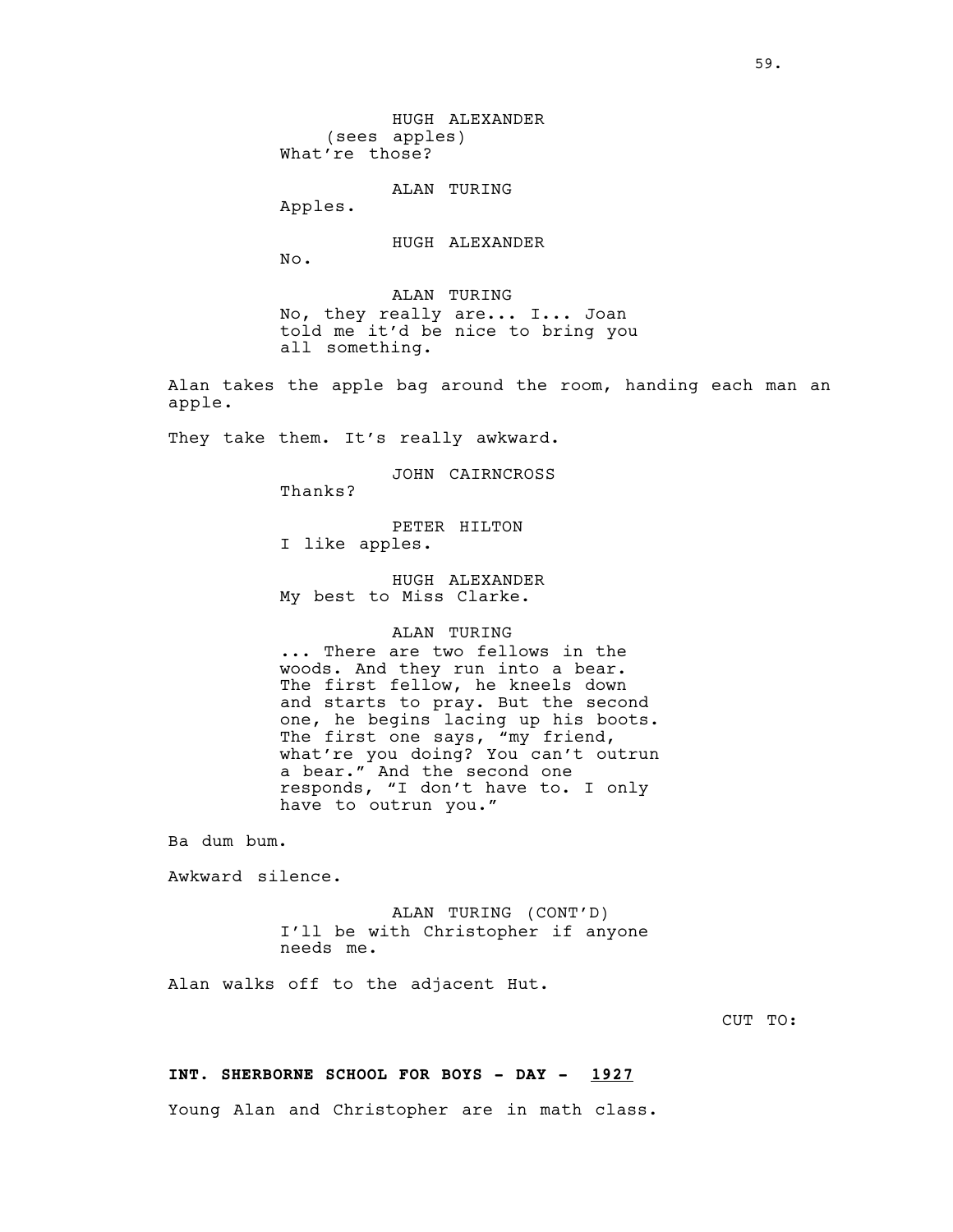The TEACHER drones on as the students pretend to pay attention.

Young Alan and Christopher PASS NOTES —

— Dropping them by each other's desks —

— And snapping them up quickly.

TEACHER Mr. Turing! Passing notes, are we?

ALAN TURING

No, Sir.

The Teacher comes over, and grabs the note from his hand.

ON THE NOTE: "FDFH RG TU HSD PDXT PEJND QERDZX."

It's encrypted.

TEACHER (holding it up for everyone) Only Mr. Turing would pass notes written in gibberish.

The other students LAUGH as the Teacher drops the note in the trash.

Alan isn't bothered by the laughter — he's safe in his private world with Christopher.

The BELL RINGS. Class is over. AS EVERYONE SHUFFLES OUT:

TEACHER (CONT'D) Alright you lot, do not forget your calculus over break. Have a pleasant holiday and we'll resume your integrals when you return.

Alan waits... And grabs the note from the trash.

#### **EXT. SHERBORNE SCHOOL FOR BOYS - CLOISTERS - MINUTES LATER**

Now alone, Alan DECRYPTS THE MESSAGE. One at a time, the letters become intelligible.

ON THE NOTE: "SEE YOU IN TWO LONG WEEKS, DEAREST FRIEND." ON ALAN: Christopher called him his dearest friend.

CUT TO: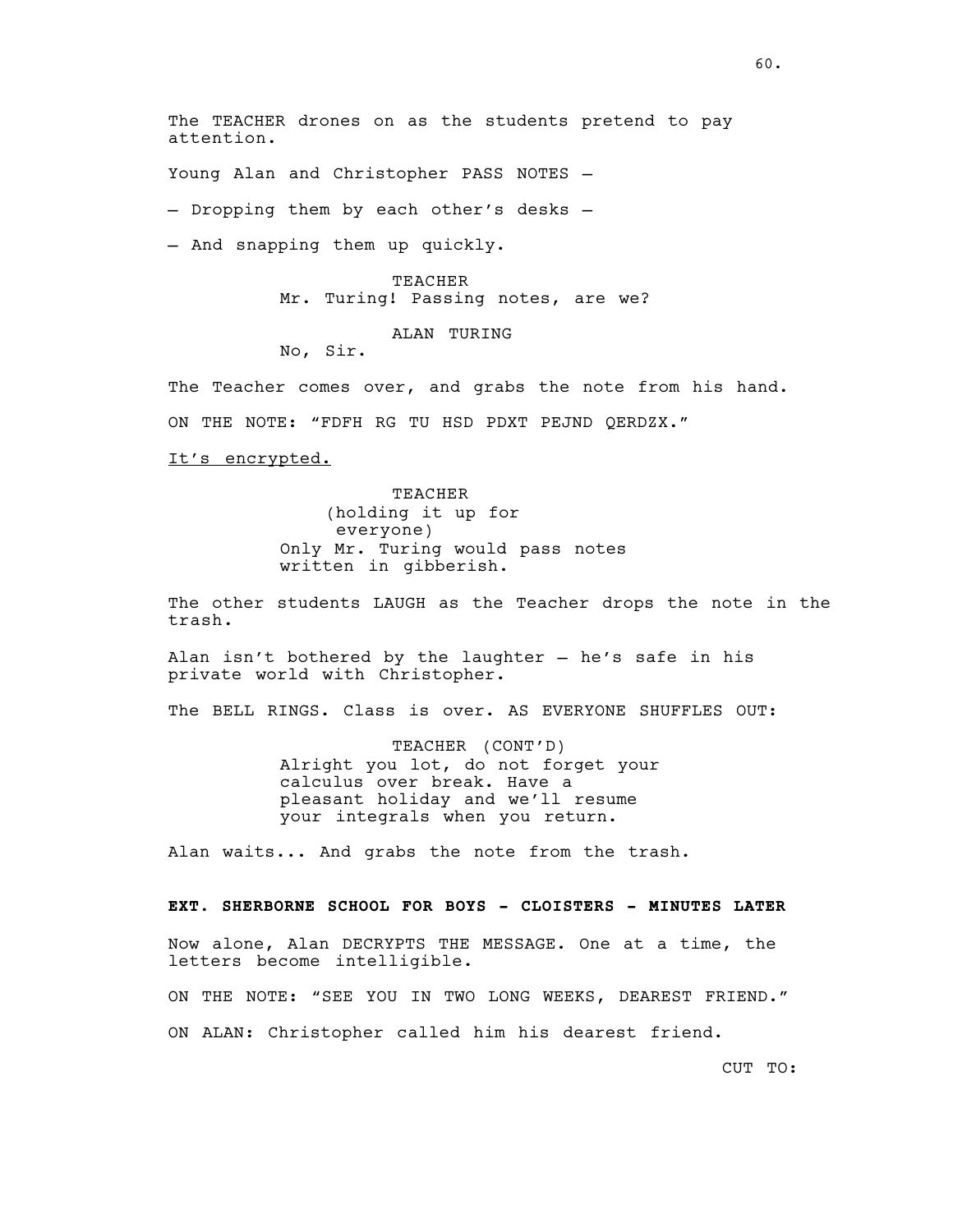#### **EXT. BLETCHLEY PARK - OUTSIDE HUT 8 - DAY - 1941**

Alan and Joan eat a PICNIC LUNCH in a wooded area behind Hut 8.

Alan finishes writing an EQUATION, then hands his NOTEBOOK to Joan.

She looks at the equation, then instantly starts CROSSING THINGS OUT and REWRITING. Alan laughs. There aren't many people who would cross out his work so brazenly.

Joan sees his laughter, looks up: "What'd I do?"

But before Alan can respond they both see: Hugh approaching.

Alan is nervous.

But Hugh simply HANDS ALAN A SHEET OF PAPER.

HUGH ALEXANDER Look at this.

As Alan and Joan stare at SCHEMATICS on the paper, Hugh SWIPES A SANDWICH from their picnic and begins to chew.

> HUGH ALEXANDER (CONT'D) If you run the wires across the plugboard matrix *diagonally*, you'll eliminate rotor positions 500 times faster.

ALAN TURING ... This is actually not an entirely terrible idea.

JOAN CLARKE That's Alan for "thank you."

ALAN TURING (looking up) That's my sandwich.

HUGH ALEXANDER You don't like sandwiches.

And with that, Hugh takes another bite, gives Joan a wink, and walks off.

#### **INT. BLETCHLEY PARK - HUT 11 - DAY**

Alan and the team (Hugh, John, Peter) stand in a half-circle around the now-completed Christopher.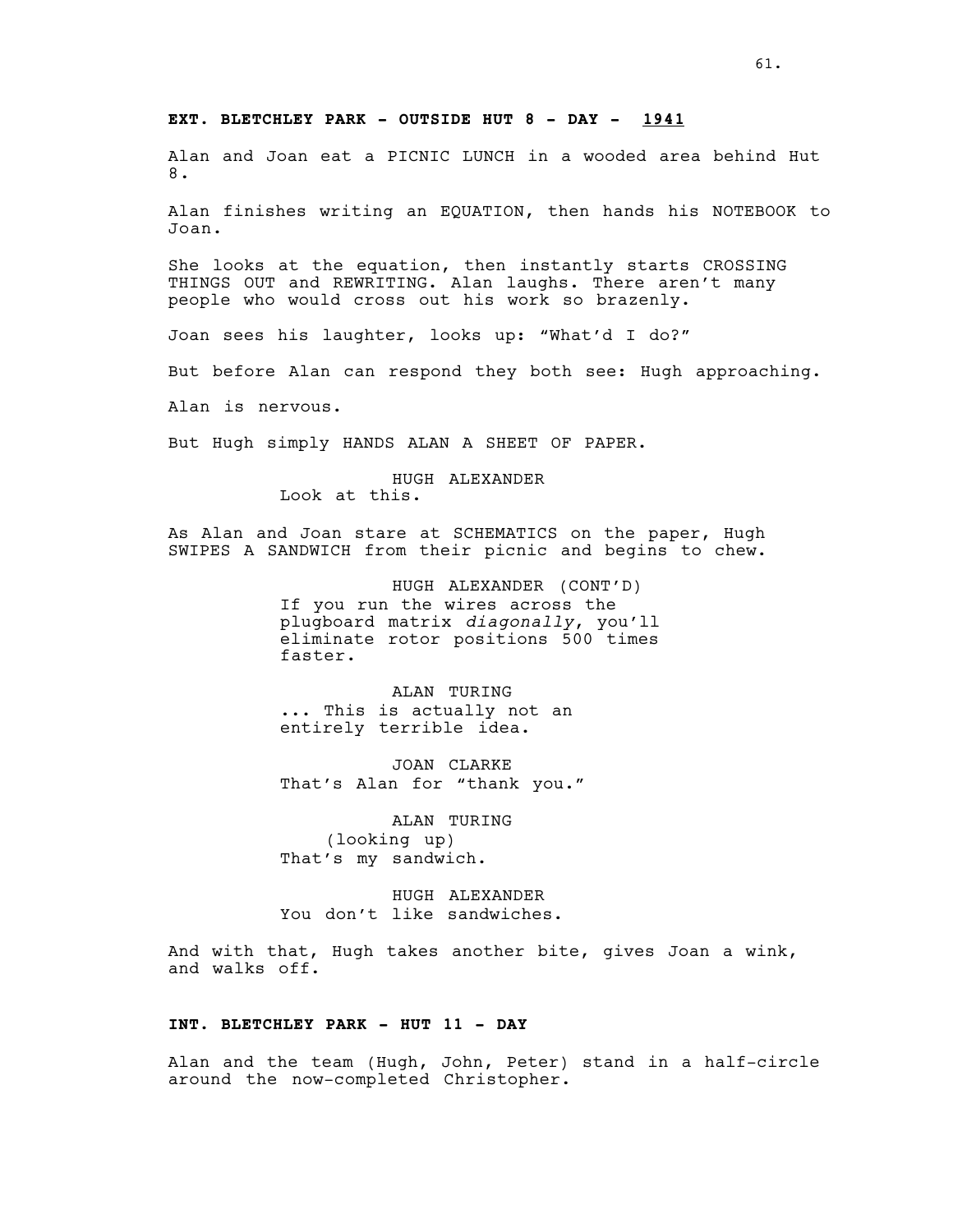The men look at each other, feeling the importance of the moment.

# JOHN CAIRNCROSS (to Alan) You nervous?

Alan takes a gulp and CONNECTS the final bit of electrical wiring...

... AND THE VERY FIRST "DIGITAL COMPUTER" IN HISTORY COMES TO LIFE.

ON THE MACHINE: GEARS ARE SPINNING, CURRENT IS RACING THROUGH THE WIRES.

The CLACKING SOUND it makes is UNBELIEVABLY LOUD.

PETER HILTON (yelling over the machine) Christ!! What happens now?!

ALAN TURING It should tell us the day's Enigma settings!!

HUGH ALEXANDER How long?!?

ON ALAN: He's not sure...

The team shares a look: Is this really going to work?

**EXT. BLETCHLEY PARK - DAWN**

Dawn rises over Bletchley Park.

## **INT. BLETCHLEY PARK - DENNISTON'S OFFICE - MORNING**

Commander Denniston receives a visit from the Electrical Assistant who'd been helping Alan in the previous scene.

> ELECTRICAL ASSISTANT The gears just keep spinning and spinning. It's endless.

COMMANDER DENNISTON And there's no result in sight?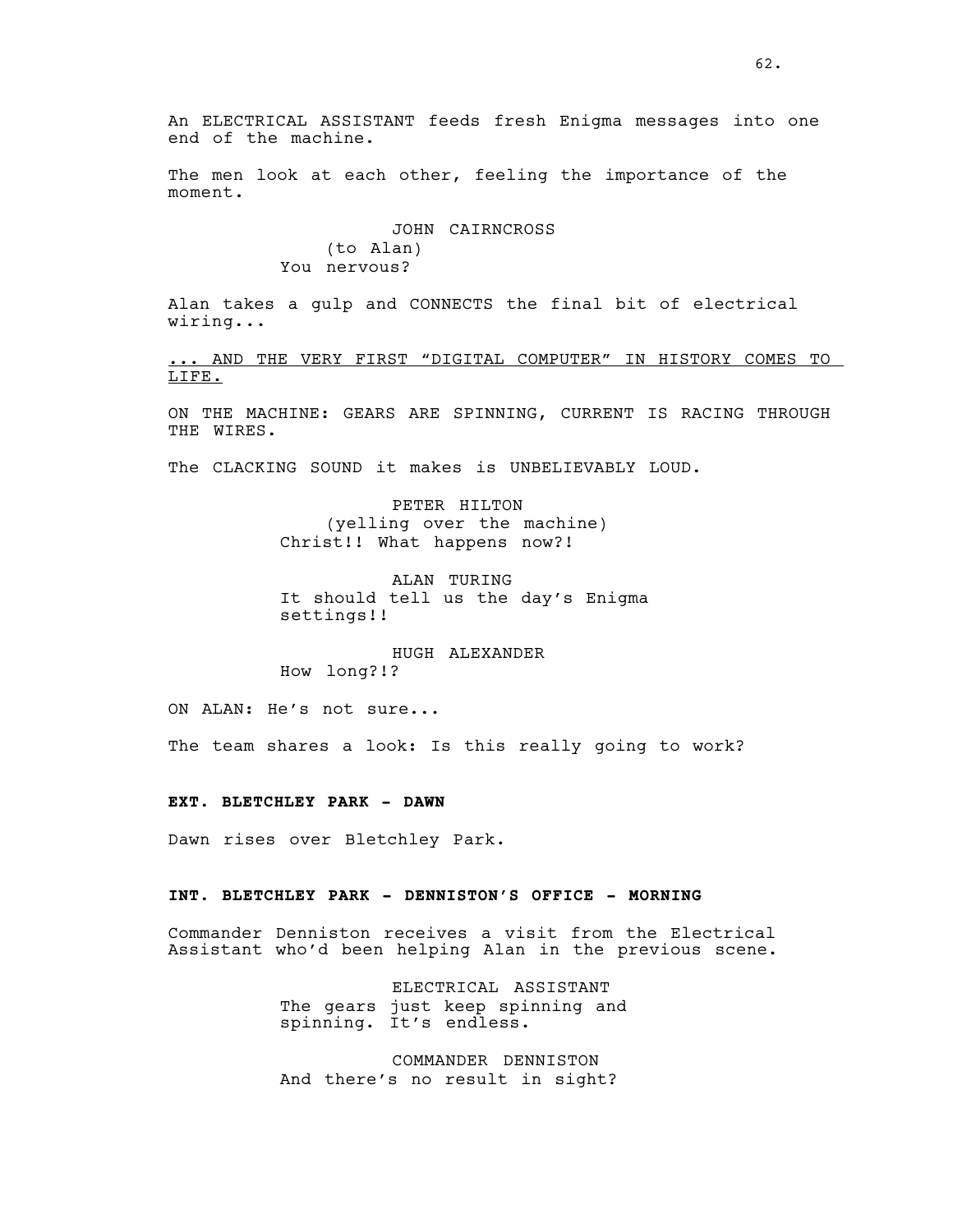The Assistant NODS. Denniston SMILES: Got him.

#### **INT. BLETCHLEY PARK - HUT 11 - EARLY MORNING**

As the machine CLACKS away, Alan is frantically going over his papers. He's unshaven, wearing yesterday's clothes. He hasn't gotten a wink of sleep.

ON ALAN'S FRANTIC PACING: Why isn't it working? Why?!

Alan rubs his eyes, exhausted, and as he does so he looks out the window to see...

... Commander Denniston walking towards the Machine Hut, accompanied by a HOME OFFICE MAN and TWO RMPs.

Alan quickly runs to the door and BOLTS it —

— Just as Denniston and the men get to it from the outside.

OUTSIDE:

Denniston tries the door. It won't open.

COMMANDER DENNISTON Turing! Open the bloody door!

INSIDE:

ALAN TURING

No!!!

OUTSIDE:

COMMANDER DENNISTON Open the door or we will break it down!!

INSIDE:

ALAN TURING I cannot let you in!! I cannot let you interfere!!!

OUTSIDE:

Denniston turns to the RMPs: Break it down.

The RMPs KICK DOWN THE DOOR —

— And the men BURST INTO THE ROOM as Alan FALLS BACK.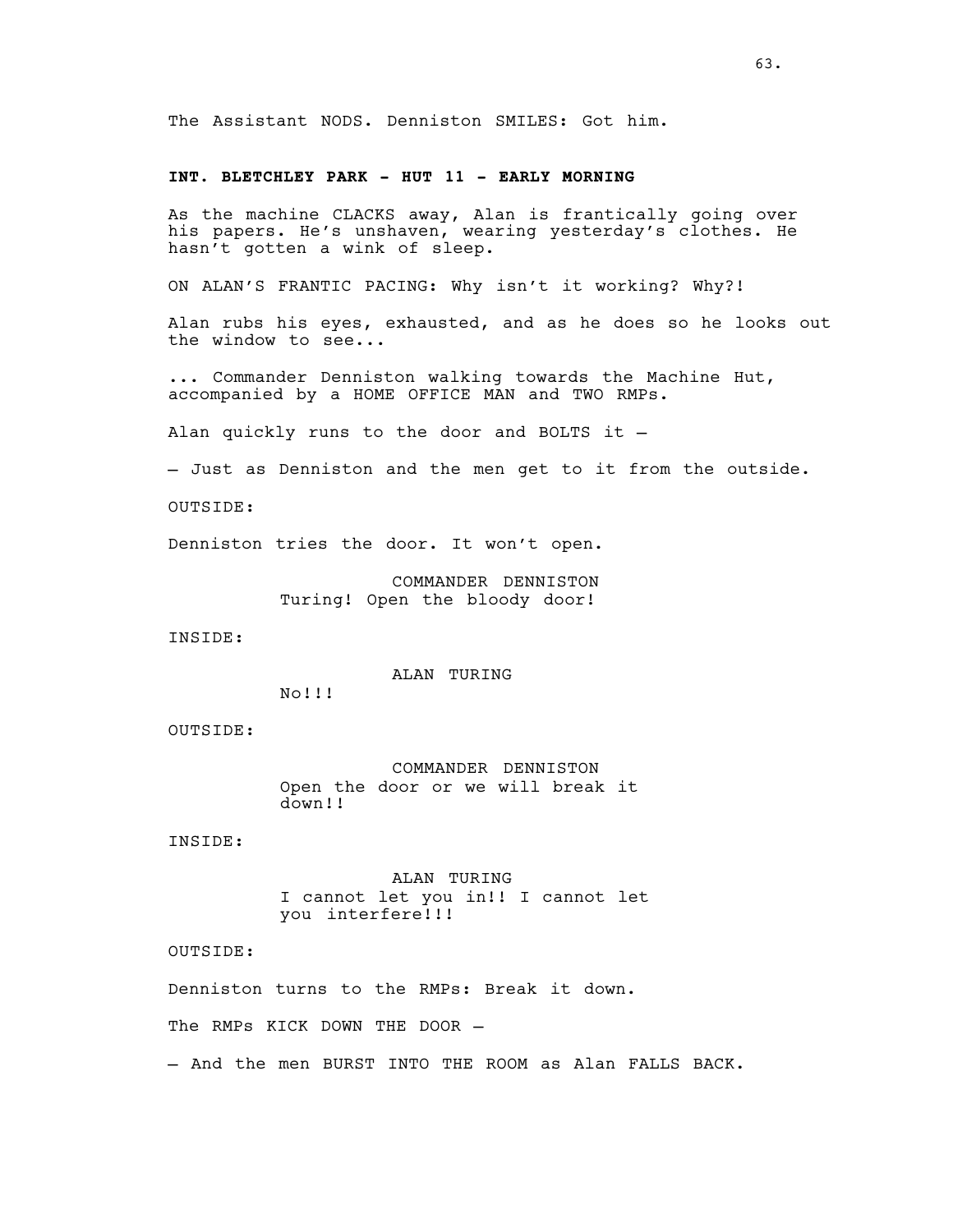COMMANDER DENNISTON (re: the horrible noise) Turn that thing off.

An RMP walks over to Christopher —

— Alan tries to stop him but they POINT GUNS AT HIM —

— And so Alan watches in absolute horror as they TURN OFF THE MACHINE.

> COMMANDER DENNISTON (CONT'D) Well then. It seems your great big expensive machine doesn't work.

> > ALAN TURING

It does.

COMMANDER DENNISTON Wonderful. So you've broken Enigma then?

ALAN TURING It works... It was just... Still working.

COMMANDER DENNISTON This is my associate from the Home Office. A hundred thousand pounds is quite a lot of money. He's here to see what you have to show for it.

ALAN TURING You will never understand the importance of what I've created here.

Commander Denniston exchanges a look with the men: See what I mean?

> COMMANDER DENNISTON Have you decrypted any German messages? A single one? Can you point to anything at all that you've achieved?

ON ALAN: He can't.

COMMANDER DENNISTON (CONT'D) Your funding is up, and our patience has expired. It is with such great pleasure that I finally get to say this: Alan Turing, you're fired.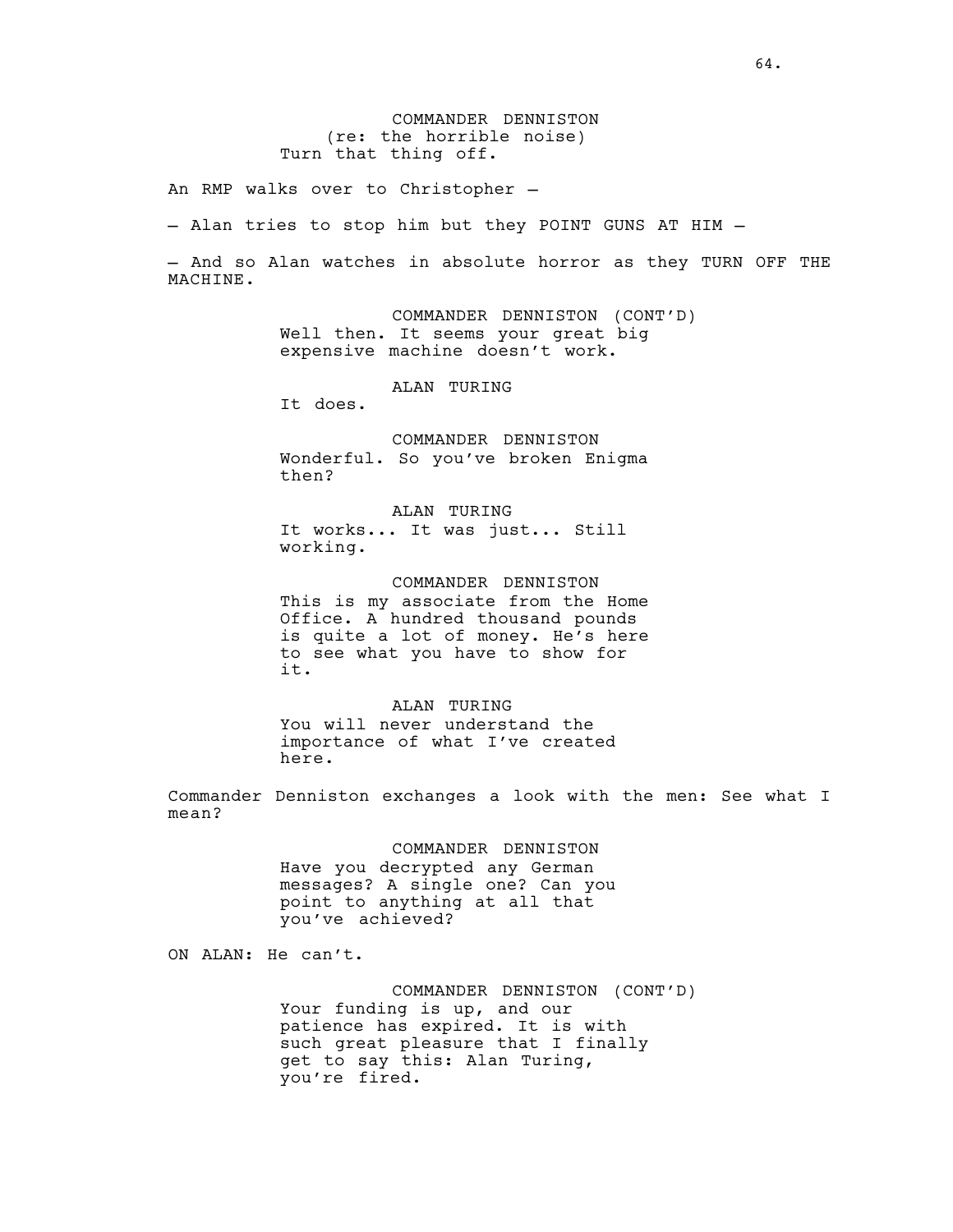ON ALAN: What can he do? This is it...

COMMANDER DENNISTON (CONT'D) Please escort Mr. Turing from the premises.

HUGH ALEXANDER (O.S.)

 $N<sub>O</sub>$ .

Everyone turns to see Hugh, John, and Peter at the door, wearing fresh clothes.

COMMANDER DENNISTON

Pardon?

HUGH ALEXANDER God help me... If you fire Alan, you'll have to fire me too.

COMMANDER DENNISTON What on earth are you saying?

HUGH ALEXANDER Trust me, no one wants to say this less than I do, but Alan's right. His machine can work. At least it's

the best chance we've got.

COMMANDER DENNISTON You must be joking.

JOHN CAIRNCROSS If you fire them, you'll have to fire me too.

PETER HILTON

And me.

HUGH ALEXANDER We're the best cryptographic minds in Britain. Are you going to fire us all?

Denniston looks to the Home Office Man, who NODS: Hugh is right.

> HUGH ALEXANDER (CONT'D) At least give us more time. Six more months, and if the machine doesn't produce results we'll go back to doing things the old way.

COMMANDER DENNISTON ... One month. And then so help me God you are all gone.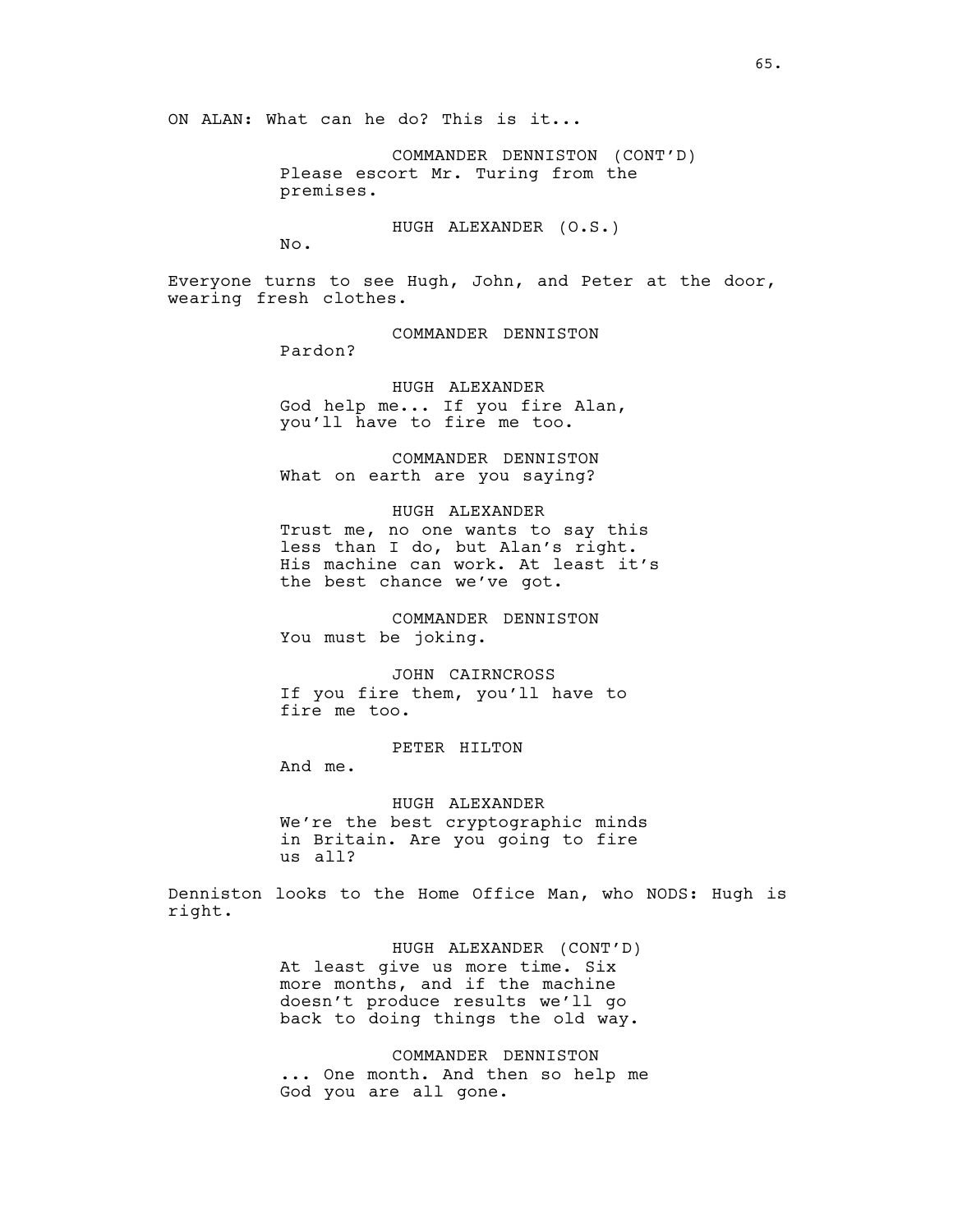Denniston and his men LEAVE.

The team breathes a sigh of relief: They've been given a temporary reprieve.

> ALAN TURING ... Thank you.

HUGH ALEXANDER This machine better bloody work.

CUT TO:

# **INT. MANCHESTER POLICE STATION - DAY - 1951**

Sergeant Staehl walks eagerly through the police station.

He comes to an office marked "SUPERINTENDANT SMITH", where he OPENS the door to find

#### **INT. MANCHESTER POLICE STATION - SMITH'S OFFICE - CONTINUOUS**

Superintendant Smith and Detective Nock are in the middle of a genial conversation.

The Superintendant turns to Staehl.

SUPERINTENDANT SMITH Can I help you?

SERGEANT STAEHL Sirs, I think I've got him.

SUPERINTENDANT SMITH

Got who?

SERGEANT STAEHL

Turing.

Detective Nock looks at Staehl — "Shhhh!"

The Superintendant looks at Nock - "You didn't..."

SERGEANT STAEHL (CONT'D) I trailed Turing to a pub last night, where he met a bloke. They exchanged an envelope. So I followed the guy, picked him up, gave him a good shake... Here, I'll show you.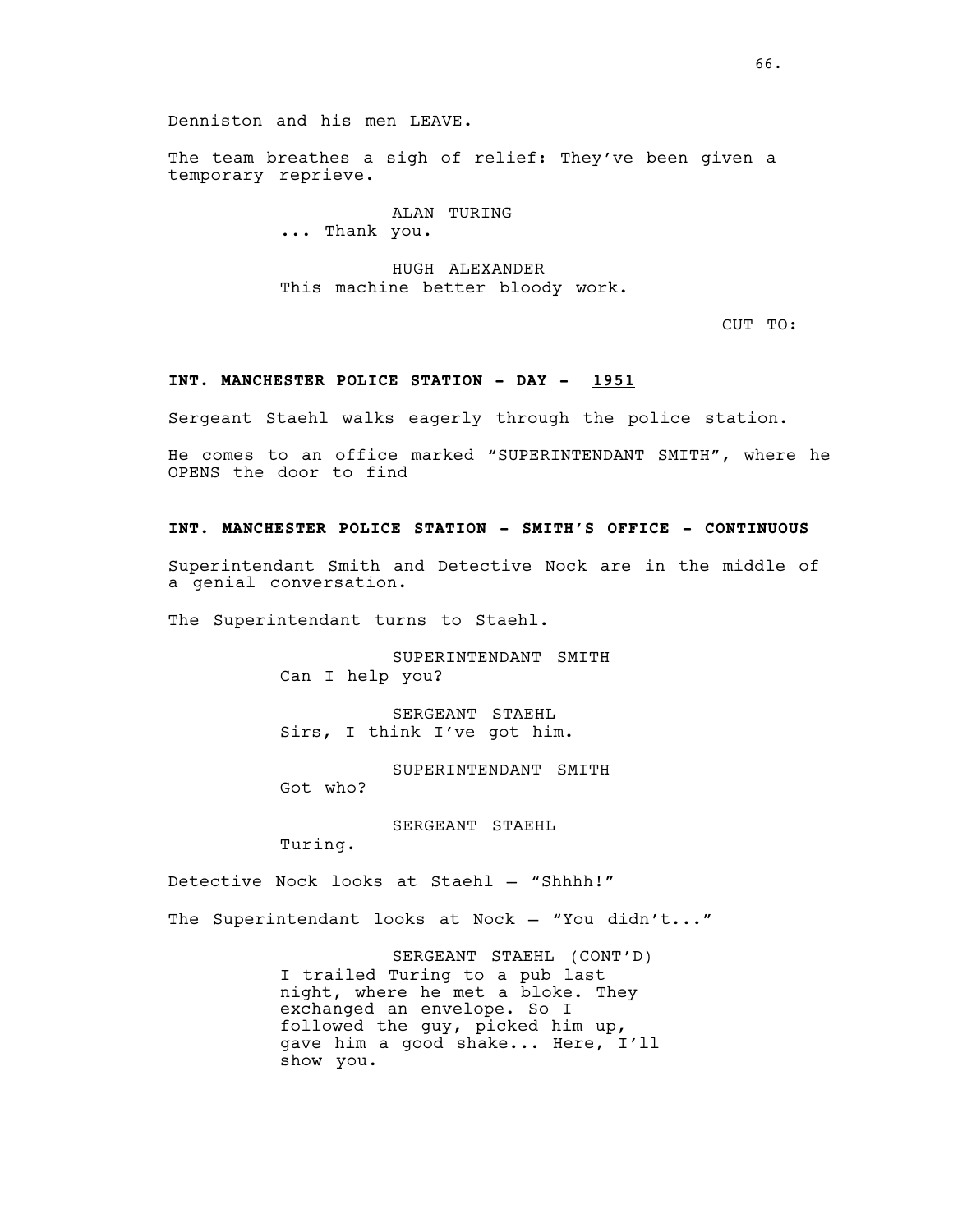SUPERINTENDANT SMITH (to Nock, angry) You and I will discuss this later. (to Staehl) Sergeant.

They follow Staehl out to...

## **INT. POLICE STATION - INTERROGATION ROOM - MOMENTS LATER**

As Nock and Smith stands outside the INTERROGATION ROOM, Sergeant Staehl points through the window in the door:

Inside is ARNOLD MURRAY, 20s, nervous.

SERGEANT STAEHL He's a bloody poofter. He confessed.

Staehl shows Nock and Smith a SIGNED STATEMENT.

DETECTIVE NOCK

What?

# SERGEANT STAEHL

The man admitted it. Arnold Murray. Bit of a hustler. Hangs around that pub, men pay him for a go. Turing is one of the men who paid. Only, Mr. Murray got the bright idea to rob Turing's house after, with a friend. That's what Turing was hiding: He's a poof, not a spy.

DETECTIVE NOCK

No.

SUPERINTENDANT SMITH This is good work, Sergeant. Quite good.

DETECTIVE NOCK No, it's not.

SERGEANT STAEHL What's the matter? We can charge a university professor with indecency.

DETECTIVE NOCK

No. No. This is bloody rubbish. Turing is up to something important, not getting his jollies in some pub.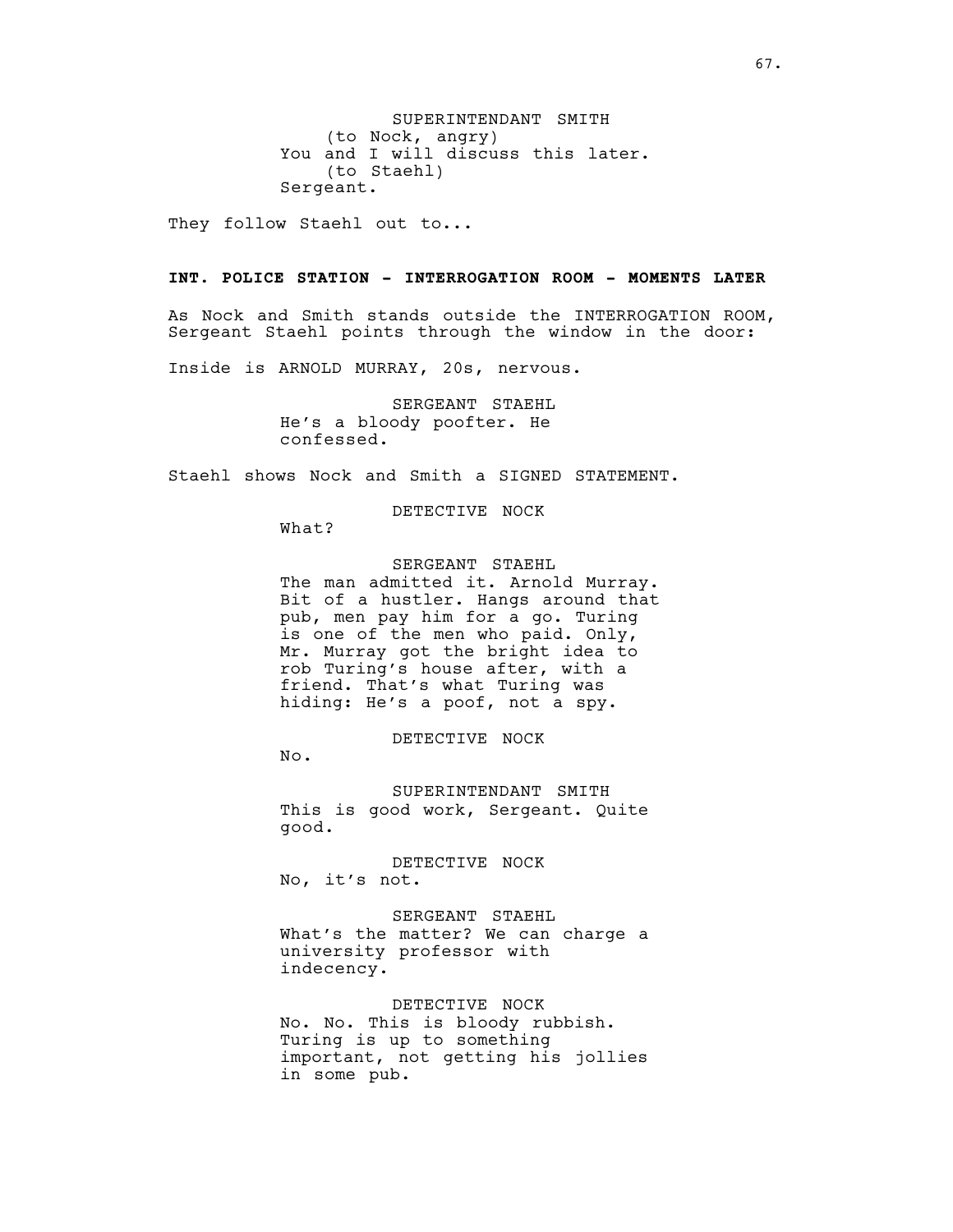#### SUPERINTENDANT SMITH

He committed a crime. He broke the law. And with a *bloke*, Christ, it's bloody disgusting.

#### DETECTIVE NOCK

I don't care if it's disgusting. This is not the investigation I was conducting.

SUPERINTENDANT SMITH Clearly. (to Staehl) Bring him in.

DETECTIVE NOCK Wait. Let me interrogate him.

SUPERINTENDANT SMITH You're asking me for a favour right now?

## DETECTIVE NOCK

Please. I know him. I know he's hiding something and I know I can get him to talk... Give me half an hour alone and then I swear to you I will spend the next month running errands on as many rubbish cases as you like.

## SUPERINTENDANT SMITH

... Fine. Now will someone get a warrant for the arrest of Alan Turing?

CUT TO:

#### **INT. JOAN'S FLAT - DAY - 1941**

Joan comes home to her flat. She looks sad as she puts her key in the lock and opens the door.

She enters to find:

HUNDREDS OF MATHEMATICAL PAPERS ARE SCATTERED ALL OVER HER LIVING ROOM.

She sighs.

JOAN CLARKE

Alan?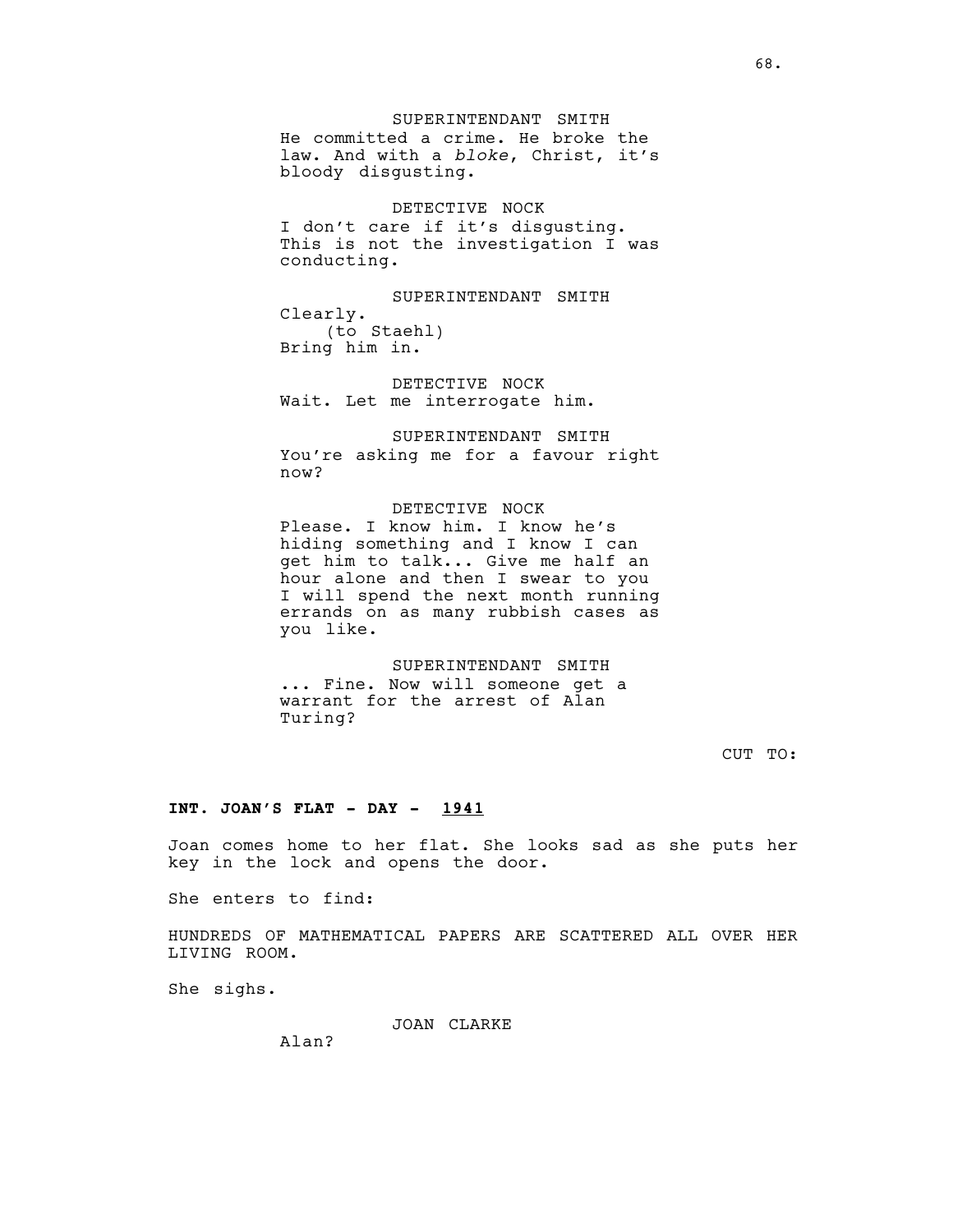At the sound of her voice, Alan comes out of the wash room, wiping the shaving cream from his face. He's moving and talking a mile a minute. ALAN TURING Christopher is simply not moving fast enough. JOAN CLARKE We should talk. Joan sits down, sadly. ALAN TURING (totally oblivious) Even with the diagonal board he's not eliminating settings as quickly as — JOAN CLARKE Alan, I'm leaving. ALAN TURING You just walked in. JOAN CLARKE No. Bletchley. ALAN TURING What? JOAN CLARKE It's my parents... I am twenty-five and I am unmarried and I am living alone... And they want me home. ALAN TURING That's ridiculous. JOAN CLARKE That's my parents. ALAN TURING You cannot leave. I won't let you. JOAN CLARKE "I'll miss you." That's what a normal person might say in this situation. ALAN TURING I don't care what's normal. JOAN CLARKE "I'll write." That'd work too.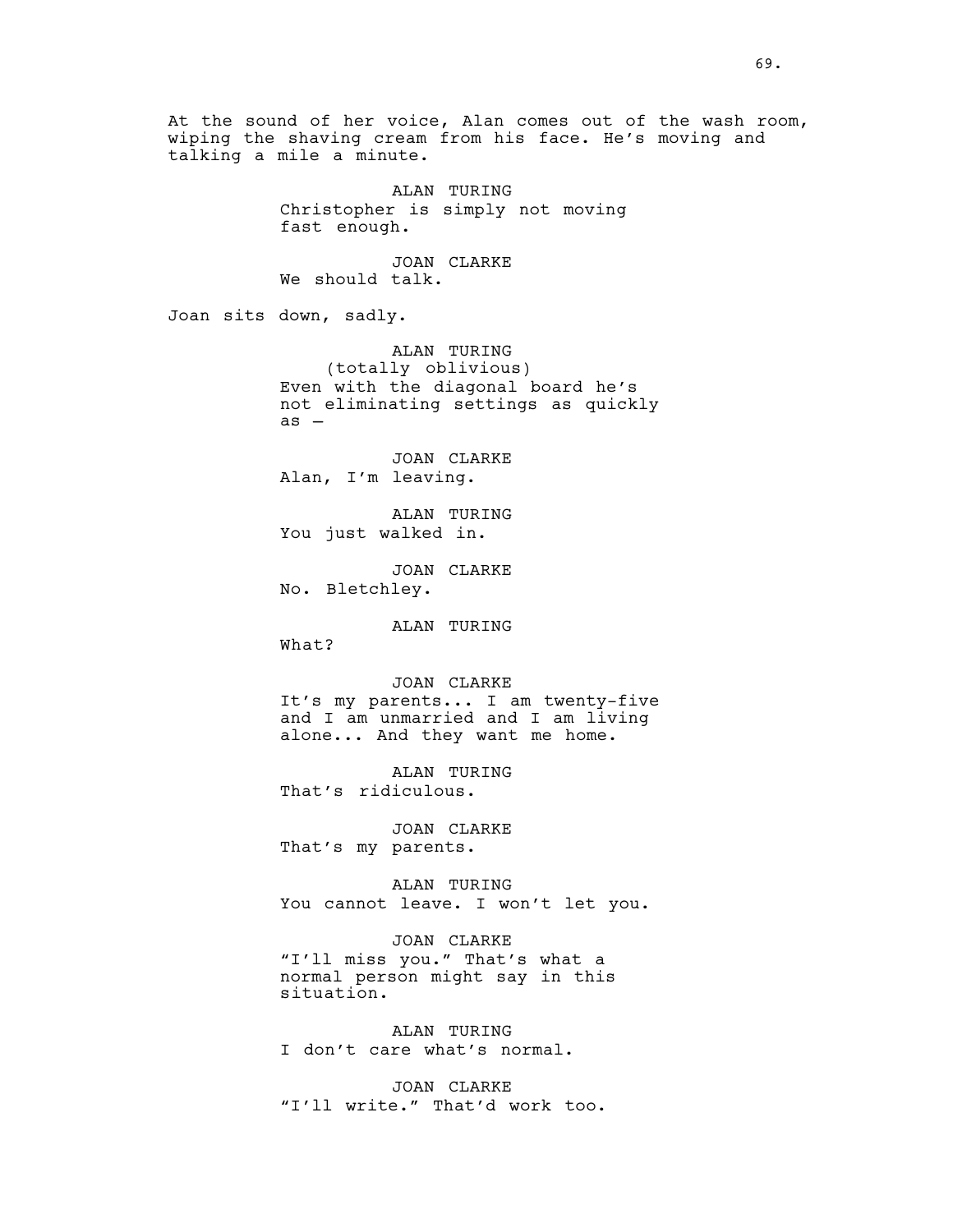ALAN TURING No. This is unacceptable. You are not leaving and that is that.

JOAN CLARKE What am I supposed to do, Alan? I will not give up my parents. The world is burning to ash and they are my family and they want me home.

ALAN TURING You have the opportunity here to make some actual use of your life —

JOAN CLARKE — And end up like you? No thanks. I'm sorry you're lonely. I'm sorry no one likes you. But Enigma will not save you. Can you decypher that, you fragile narcissist? Or do you need me to fetch your precious Christopher for help?

Silence.

Alan looks like she just slapped him across the face. Which she basically did.

> JOAN CLARKE (CONT'D) ... I'm sorry.

ALAN TURING I want you to stay because I like you.

JOAN CLARKE

I know.

ALAN TURING I like talking to you.

JOAN CLARKE I like talking to you, too, Alan.

ALAN TURING What if you weren't living alone... If you had a husband?

JOAN CLARKE You have one in mind?

ALAN TURING

I do.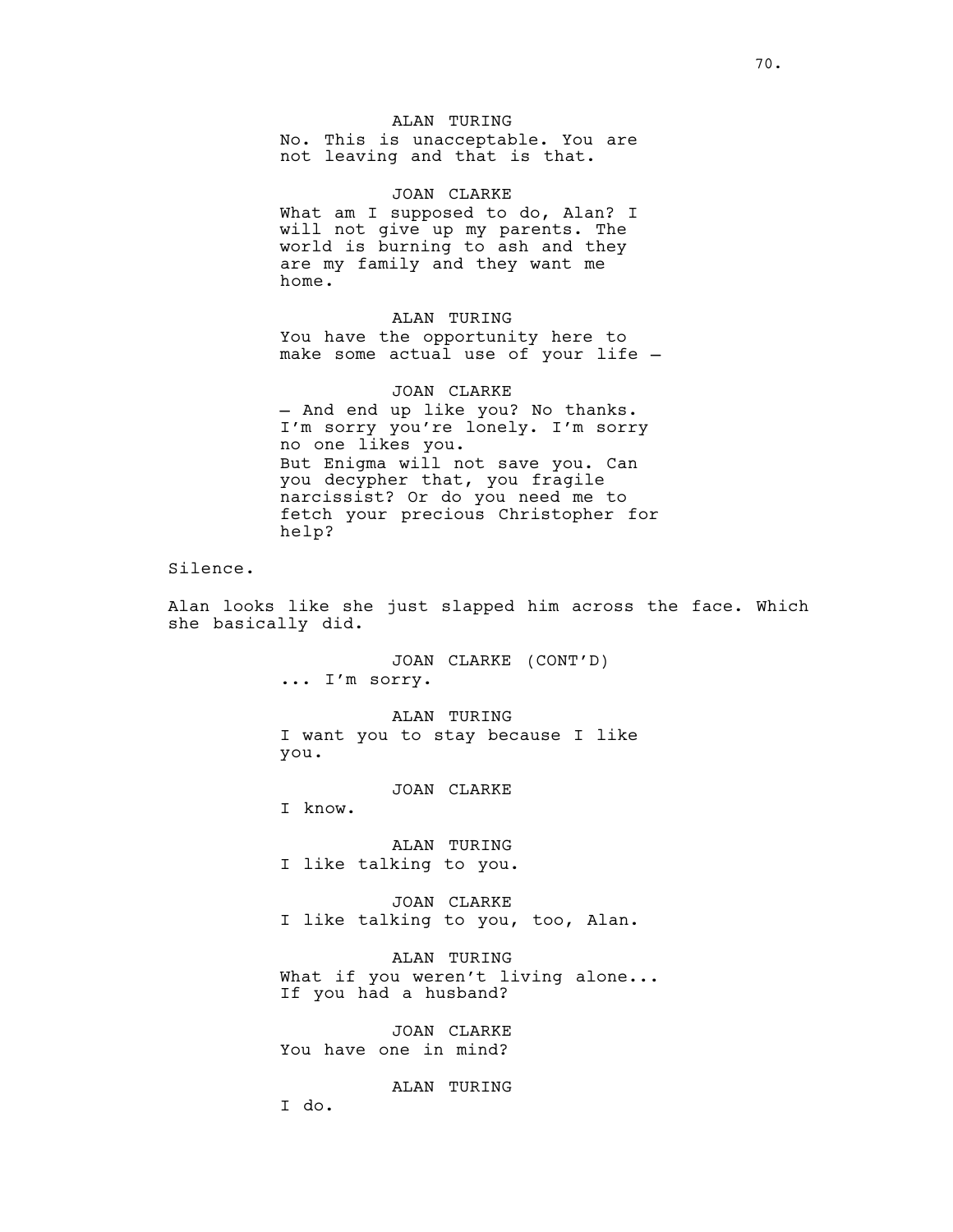JOAN CLARKE Hugh is terribly attractive, I'll give you that, but he's really not the marrying type.

ALAN TURING I wasn't referring to Hugh.

JOAN CLARKE Peter? He's so quiet...

Alan stares at Joan. She stares back.

JOAN CLARKE (CONT'D) (getting it) Oh dear Lord.

ALAN TURING This makes sense.

JOAN CLARKE Did you just propose to me?

ALAN TURING It's the logical thing to do.

JOAN CLARKE This is ridiculous.

ALAN TURING This is your parents.

JOAN CLARKE (trying to process) I cannot believe this is happening.

Alan fishes a piece of ELECTRICAL WIRE from his pocket...

ALAN TURING Joan Ca... Wait, is your middle name Caroline or Catherine?

JOAN CLARKE

Elizabeth.

ALAN TURING Joan Elizabeth Clarke, will you marry me?

... And then FASHIONS IT INTO A RING.

ON JOAN'S FACE: What's she going to do?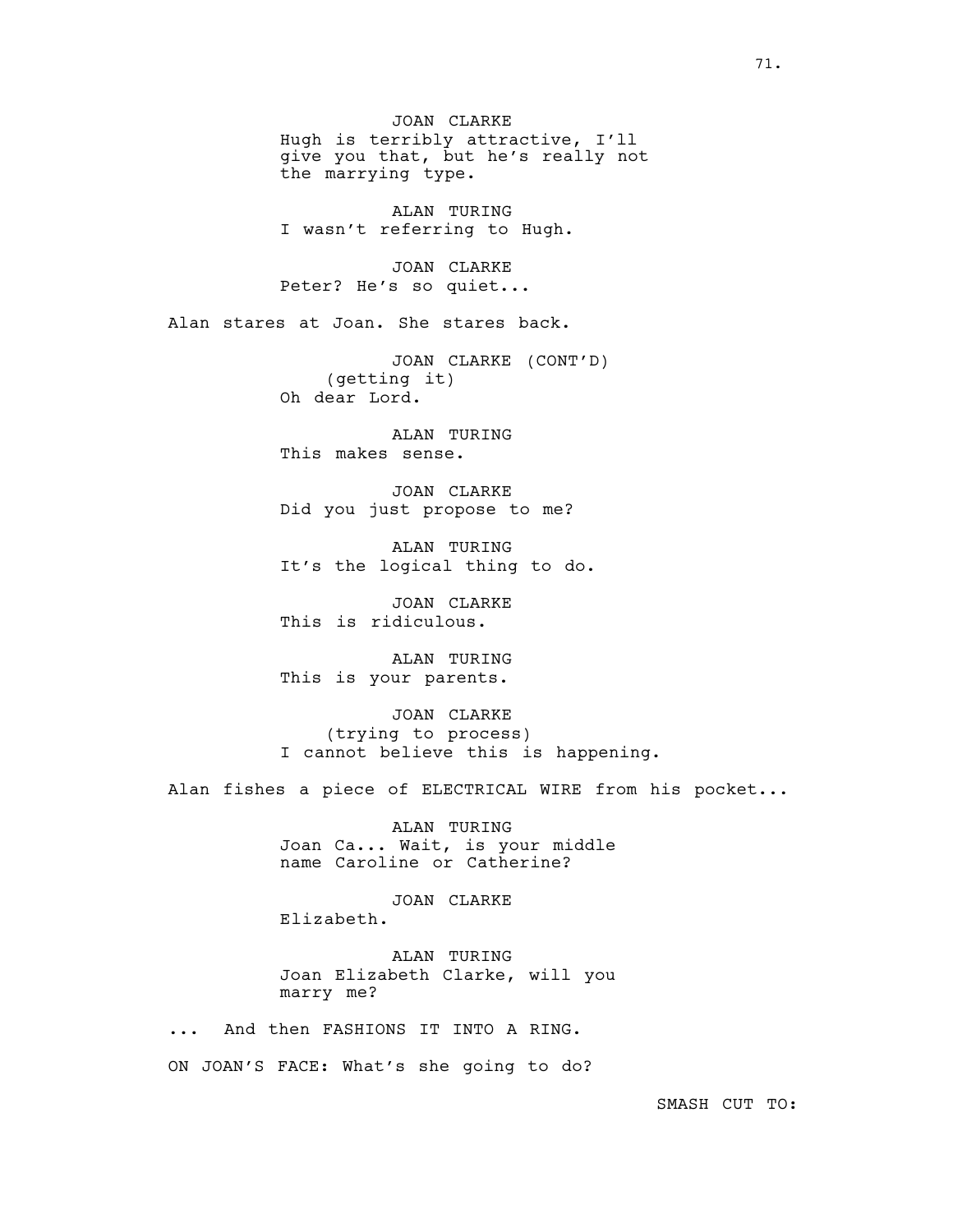### **INT. BLETCHLEY PARK - BEER HUT - NIGHT**

An impromptu ENGAGEMENT PARTY in the Beer Hut that night:

— A BANNER made from PUNCH CARDS reads: "CONGRATULATIONS!"

— Music plays as DANCERS TWIRL in the center of the Hut.

— Joan LAUGHS with her WREN FRIENDS in one corner, while in another Alan drinks beer with his team.

ON JOAN AND THE GIRLS: She shows off her makeshift wire engagement ring:

> JOAN'S FRIEND (trying her best) ... It's... beautiful?

Joan LAUGHS. She understands.

JOAN CLARKE I know it's not an ordinary ring...

She looks over at Alan warmly.

JOAN CLARKE (CONT'D) ... But who ever loved ordinary?

ON ALAN AND THE BOYS: They're are all a bit drunk, TELLING DIRTY STORIES:

#### HUGH ALEXANDER

... So she's got it in her hands, right, and she looks up at me and says, "I'm to put it in my mouth?" And I say, "yes, you know. The French way." So she pops it in, closes her lips around the thing... And then she starts humming the bloody Marseillaise!

The men BURST INTO LAUGHTER.

Except for Alan, who looks a bit confused.

PETER HILTON (to Alan) What about you and Joan? Does she do it the French way?

Alan looks away, uncomfortable.

HUGH ALEXANDER Soon enough, you lucky bastard.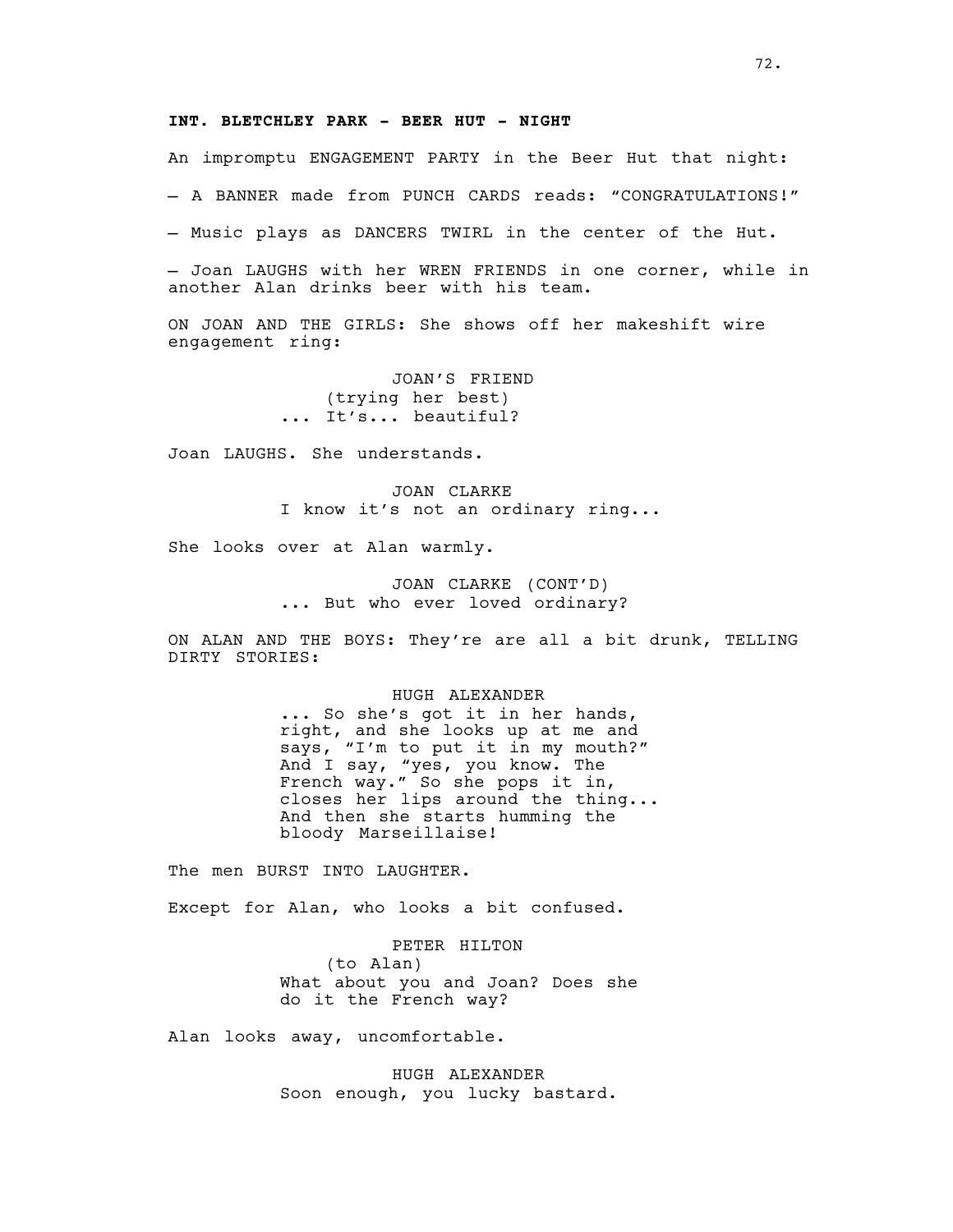Just then, Joan comes over and throws an affectionate arm around Alan.

> JOAN CLARKE Care for a dance?

HUGH ALEXANDER No no, your fiancé can dance with you anytime he likes. Now it's my turn.

Hugh takes Joan's hand, and leads her across the room. They begin to DANCE, while Peter follows, dancing with one of Joan's friends.

Alan and John are left alone at the table.

Alan looks worried.

JOHN CAIRNCROSS What's the matter?

ALAN TURING ... What if I don't fancy... being with Joan in that way?

JOHN CAIRNCROSS Because you're a homosexual?

Alan looks at him, surprised.

JOHN CAIRNCROSS (CONT'D) I suspected. You're not quite as much of an enigma as you think you are. Or as much as Enigma is.

ALAN TURING Should I tell Joan? I've had affairs. With other men.

#### JOHN CAIRNCROSS

You know, in my admittedly limited experience, women tend to be a bit touchy about accidentally marrying homosexuals. I think perhaps not spreading this information around might be in your best interest.

### ALAN TURING

Having children, a family... I want that with her. I do. I just don't know if I can... Pretend...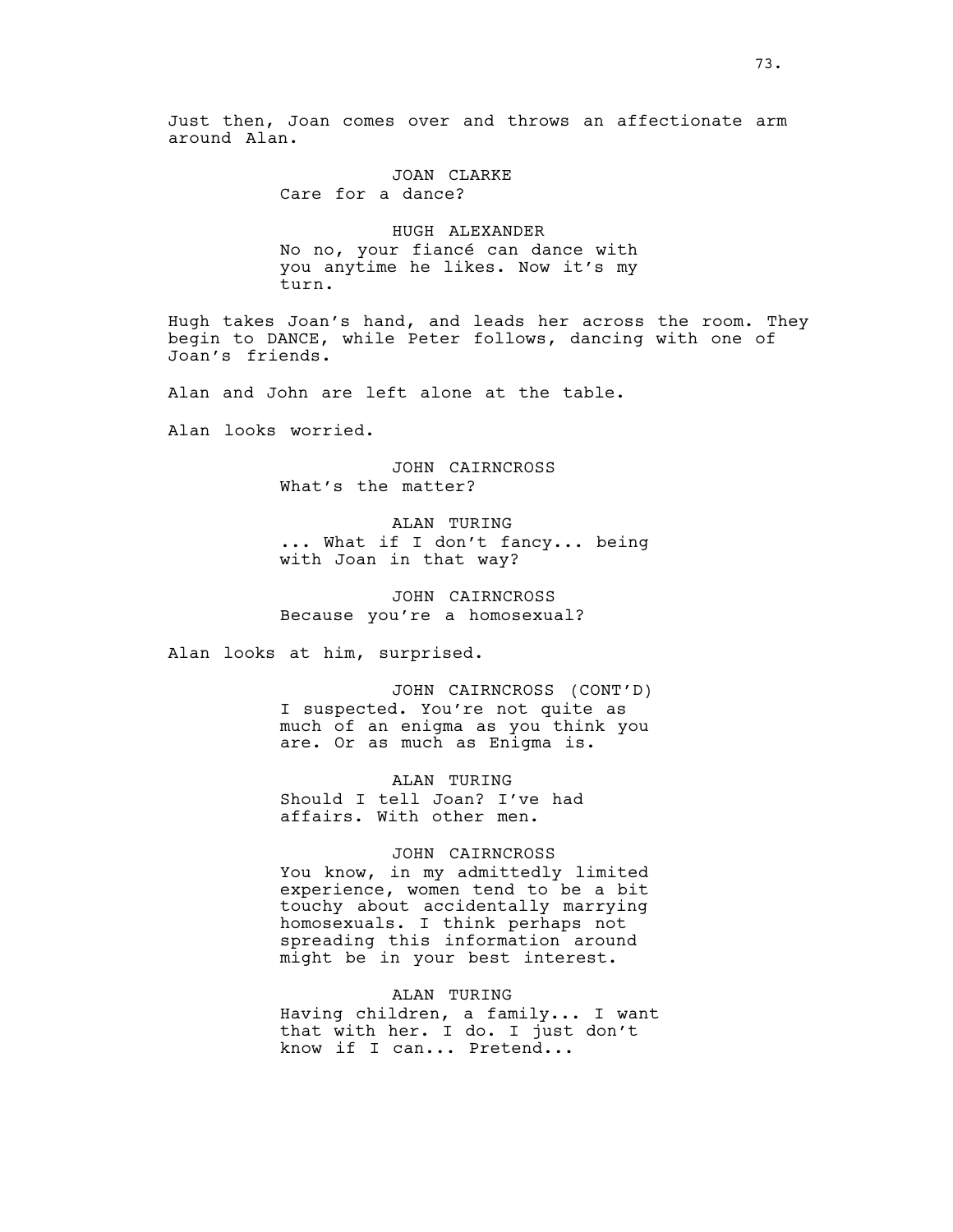JOHN CAIRNCROSS You can't tell anyone, Alan. It's illegal. And Denniston is looking for any excuse he can get to put you away.

#### ALAN TURING

... I know.

JOHN CAIRNCROSS This has to stay a secret, or trust me, they'll kill you for it.

ON ALAN: He knows John is right.

As Alan thinks, Joan comes back over and offers him her hand.

JOAN CLARKE Come on, now it's your turn.

She leads him to the dance floor.

As they START TO DANCE, chastely, sweetly, WE

CUT TO:

### **INT. SHERBORNE SCHOOL FOR BOYS - ALAN'S ROOM - DAY - 1927**

CLOSE ON A LETTER: "I LOVE YOU" is written on the paper.

REVEAL: Young Alan sits in his dormitory room, ENCRYPTING his love letter to Christopher.

Slowly, letter by letter, Alan transforms "I LOVE YOU" into code...

Hearing a commotion, Alan LOOKS OUT THE WINDOW:

BOYS are being unloaded from a BUS at the gates, dropped off to begin the new spring term.

Alan sees them all, excited: Christopher is coming back! He STUFFS HIS ENCRYPTED LETTER IN AN ENVELOPE and RUNS OFF to

**EXT. SHERBORNE SCHOOL FOR BOYS - FRONT GATES - MINUTES LATER** Alan waits eagerly by the main gate as BOYS STREAM PAST — — Joking, horsing around —

— Alan waits patiently, looking for Christopher's face among the rowdy schoolboys —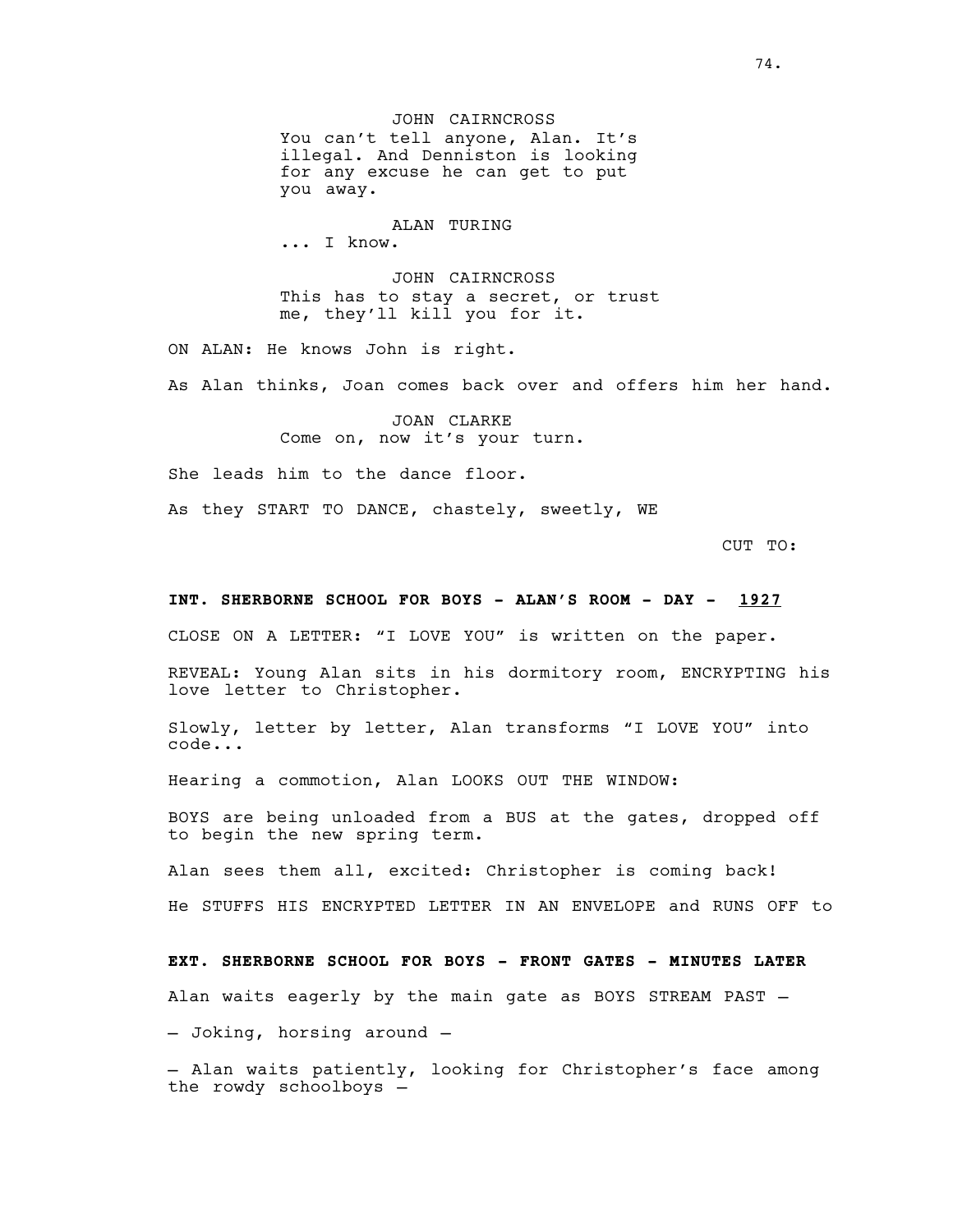— Until: They're all gone.

Christopher never shows.

Alan looks at his undelivered note, then at the empty yard before him.

Where is Christopher?

Confused, Young Alan finally gives up...

... When he runs into the PACK OF BOYS who beat him up earlier.

> BOY #1 Well look. Mr. Turing is all alone.

Young Alan stands frozen as they come at him, and we

CUT TO:

### **INT. MANCHESTER POLICE STATION - INTERROGATION ROOM - 1951**

Alan Turing sits alone in the interrogation room with his eyes closed.

Detective Nock enters.

DETECTIVE NOCK Cup of tea?

ALAN TURING (eyes closed) Thanks, no.

DETECTIVE NOCK ... Mr. Turing, may I tell you a secret?

ALAN TURING I'm quite good with those.

DETECTIVE NOCK I'm here to help you.

Suddenly, Alan opens his eyes.

ALAN TURING (re: being in jail) Clearly.

DETECTIVE NOCK (changing tacks) ... Can machines think?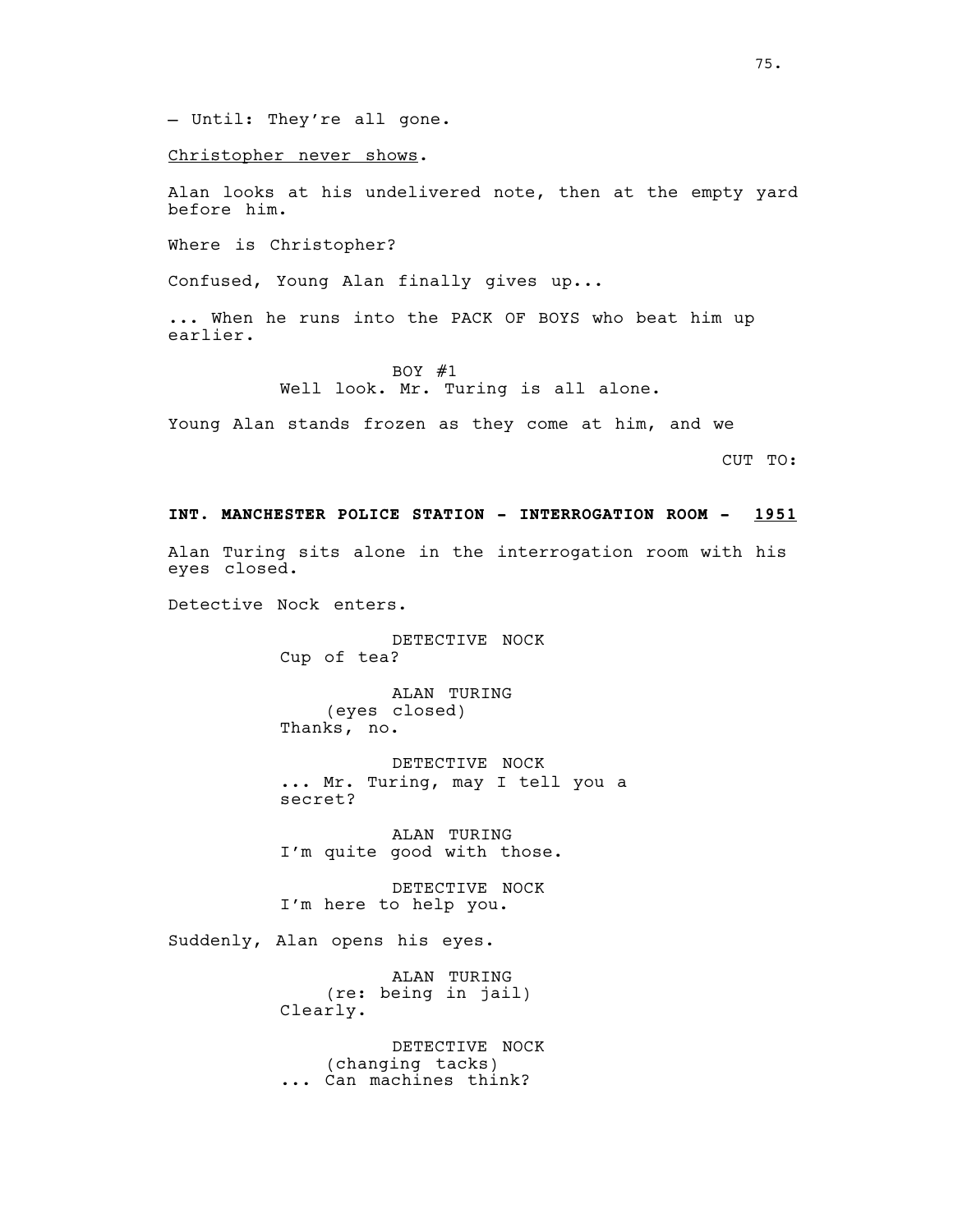ALAN TURING You've read my published work.

DETECTIVE NOCK What makes you say that?

#### ALAN TURING

Because I'm sitting in a police station, accused of entreating a young man to touch my penis, and you're asking me whether machines can think.

DETECTIVE NOCK Can they? Could machines ever think as human beings do?

ALAN TURING Most people say no.

DETECTIVE NOCK You're not most people.

ALAN TURING

The problem is that you're asking a stupid question.

DETECTIVE NOCK

I am?

#### ALAN TURING

Of course machines can't think "as human beings do." A machine is different from a human being; hence, it would think differently. The interesting question is, just because something thinks differently from you, does that mean it's not thinking? We allow that humans have such divergences from one another. You like strawberries. I hate ice-skating. You cry at sad films. I'm allergic to pollen. What does it mean to have different tastes — different preferences — other than to say that our brains work differently? That we think differently from one another? And if we can say that about each another, why can't we say the same for brains made of copper and steel?

DETECTIVE NOCK That's... This big paper you wrote... What's it called?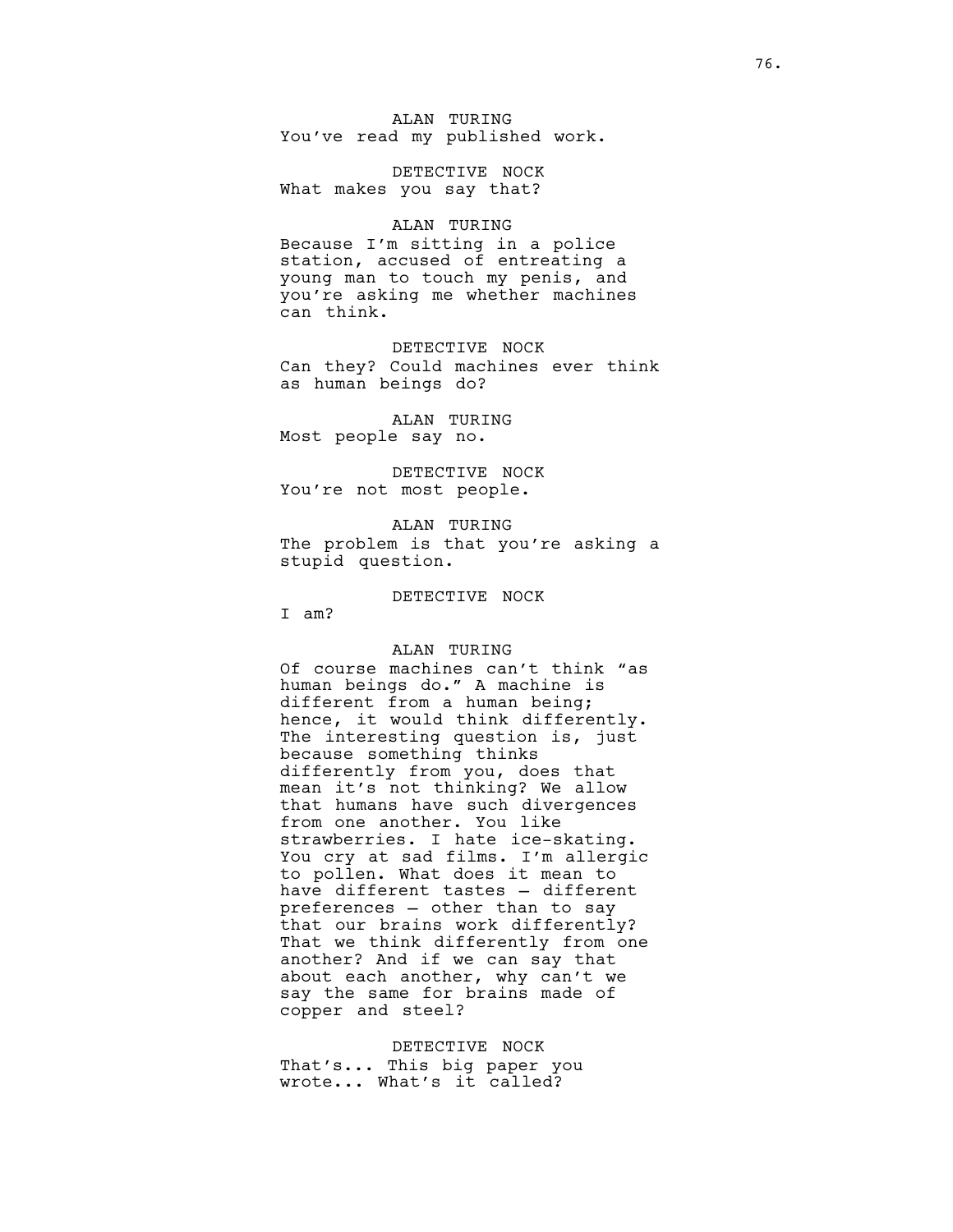ALAN TURING "The Imitation Game."

DETECTIVE NOCK Right. That's what it's about?

ALAN TURING (thinking) ... Would you like to play?

DETECTIVE NOCK

Play?

### ALAN TURING

The game. It's a test, of sorts. For determining whether something is a machine, or a human being.

DETECTIVE NOCK How do we play?

### ALAN TURING

There's a judge, and a subject. The judge asks questions, and based on the subject's answers, he determines: Who is he speaking with? *What* is he speaking with? All you have to do is ask me a question.

DETECTIVE NOCK ... What did you do during the war?

ALAN TURING I worked in a radio factory.

DETECTIVE NOCK What did you *really* do during the war?

Alan smiles — Detective Nock is smarter than he looks.

ALAN TURING ... Are you paying attention?

#### **INT. BLETCHLEY PARK - HUT 11 - NIGHT - 1942**

Alan and his team — Hugh, John, Peter — anxiously stand before Alan's huge machine as it CLACK CLACK CLACKS, ferociously loud.

The gears are spinning, current is flowing through the wires, and the team stares at it, taking turns compulsively checking their watches.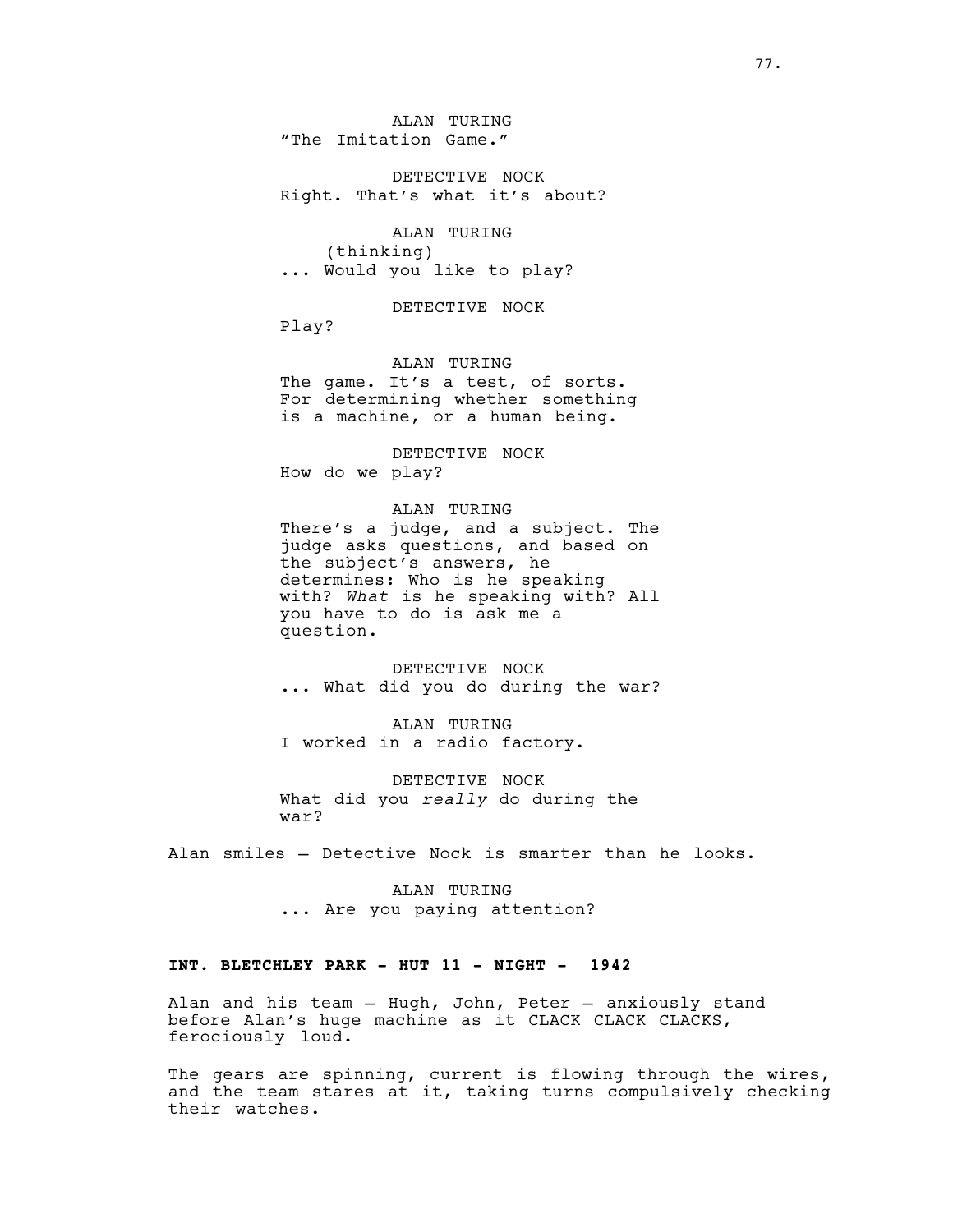ON ALAN: This is going to work. This has to work.

Suddenly...

... DING. The chime announces the stroke of midnight.

HUGH ALEXANDER

Damn it!

Everyone is pissed, frustrated.

Alan looks as if he's about to rip his own hair out: Why won't this damned thing work?

As the machine CLACKS on, oblivious, they all walk outside:

## **EXT. BLETCHLEY PARK - NEAR HUT 11 - CONTINUOUS**

The team walks across Bletchley together, moving as one through the most highly secret war zone in the world.

MORE SECURITY has been added throughout the park, including along the path from Hut 11 — ARMED GUARDS check IDs, which the team hands over absentmindedly.

> JOHN CAIRNCROSS We're soon out of time. Our month...

> PETER HILTON So that's it then. We lost.

> > HUGH ALEXANDER

It does not matter how much we improve on it, that machine will never be able to check 159 million million million possibilities in time.

ALAN TURING

It's searching... It's just... It doesn't know what it's searching for... If only we knew what the messages were going to say...

JOHN CAIRNCROSS If we knew what the messages were going to say, we wouldn't have to decrypt them at all.

ON ALAN: Maybe it was always impossible after all.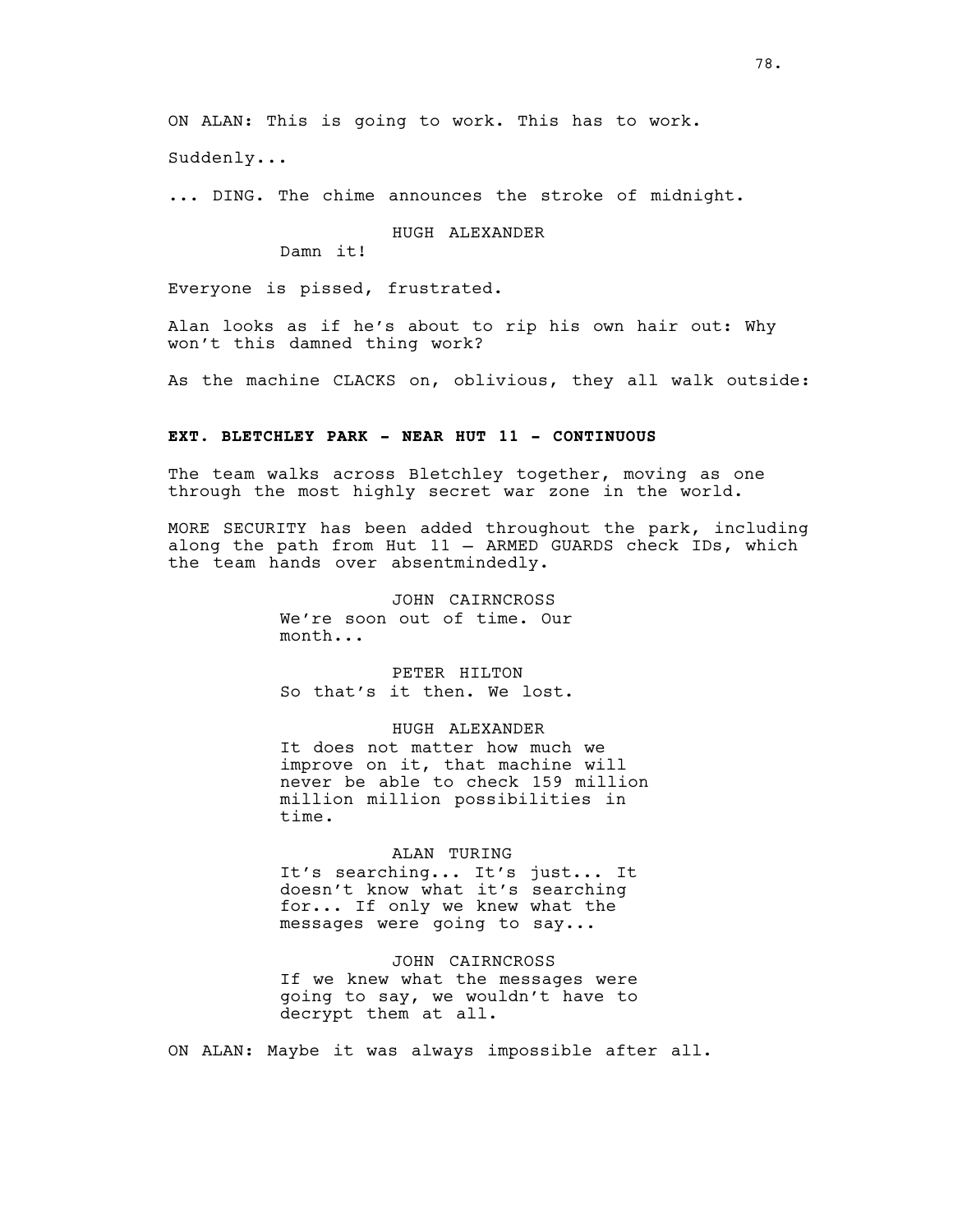### **INT. BLETCHLEY PARK - BEER HUT - LATER**

It's crowded in the beer hut, even this late at night.

On one side of the room, Alan, Hugh, John, and Peter are drinking. Commiserating about their fate.

On the other side, Joan is drinking with her friend HELEN — a fellow WREN.

ON JOAN AND HELEN:

HELEN Who's Alan's friend?

JOAN CLARKE Hugh? Bit of a cad, actually.

HELEN So my type then?

JOAN CLARKE Here, I'll introduce you.

HELEN No! Lord, engaged for a fortnight and you've already forgotten how to do this? He'll come over.

JOAN CLARKE Are you sure?

HELEN Yes. I smiled at him fifteen minutes ago and haven't looked at him since.

ON HUGH, ALAN, JOHN, AND PETER:

Hugh is looking at the girls.

HUGH ALEXANDER (re: Helen) Who's that, then?

ALAN TURING Helen? Works with Joan in the WREN's hut.

PETER HILTON You do have a point about the little hats.

HUGH ALEXANDER She wants me to come over.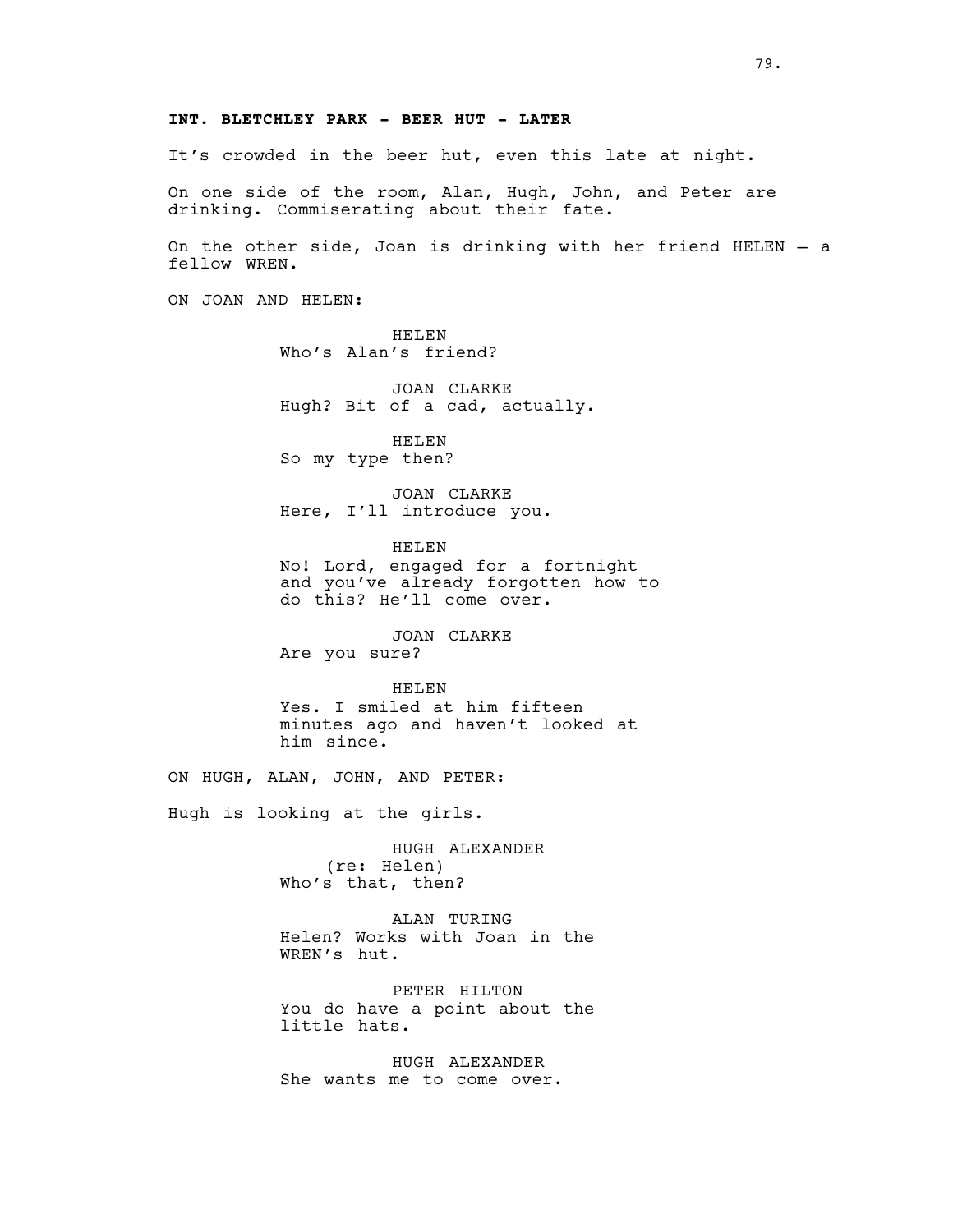ALAN TURING How can you possibly know that?

HUGH ALEXANDER She smiled at me awhile back and hasn't looked again since.

ON JOAN AND HELEN:

HELEN (re: Hugh's glances) And... Got him.

JOAN CLARKE Is it odd that when I was single this game felt tedious, but now it seems just dreadfully fun?

ON THE BOYS:

HUGH ALEXANDER (re: Helen's glances) And... Brilliant. She's in. Alan, introduce me.

ALAN TURING

Why me?

### HUGH ALEXANDER

Because there is nothing like a friend's engagement to make a woman want to do something she will later regret with the fiancé's betterlooking chum.

Hugh drags Alan across the pub to Helen and Joan.

ON JOHN AND PETER:

JOHN CAIRNCROSS Half crown says Alan bollockses this up entirely.

PETER HILTON

No bet.

ON HUGH, ALAN, JOAN, AND HELEN:

HUGH ALEXANDER (to the ladies) Alan Turing has a theory.

JOAN CLARKE He has many.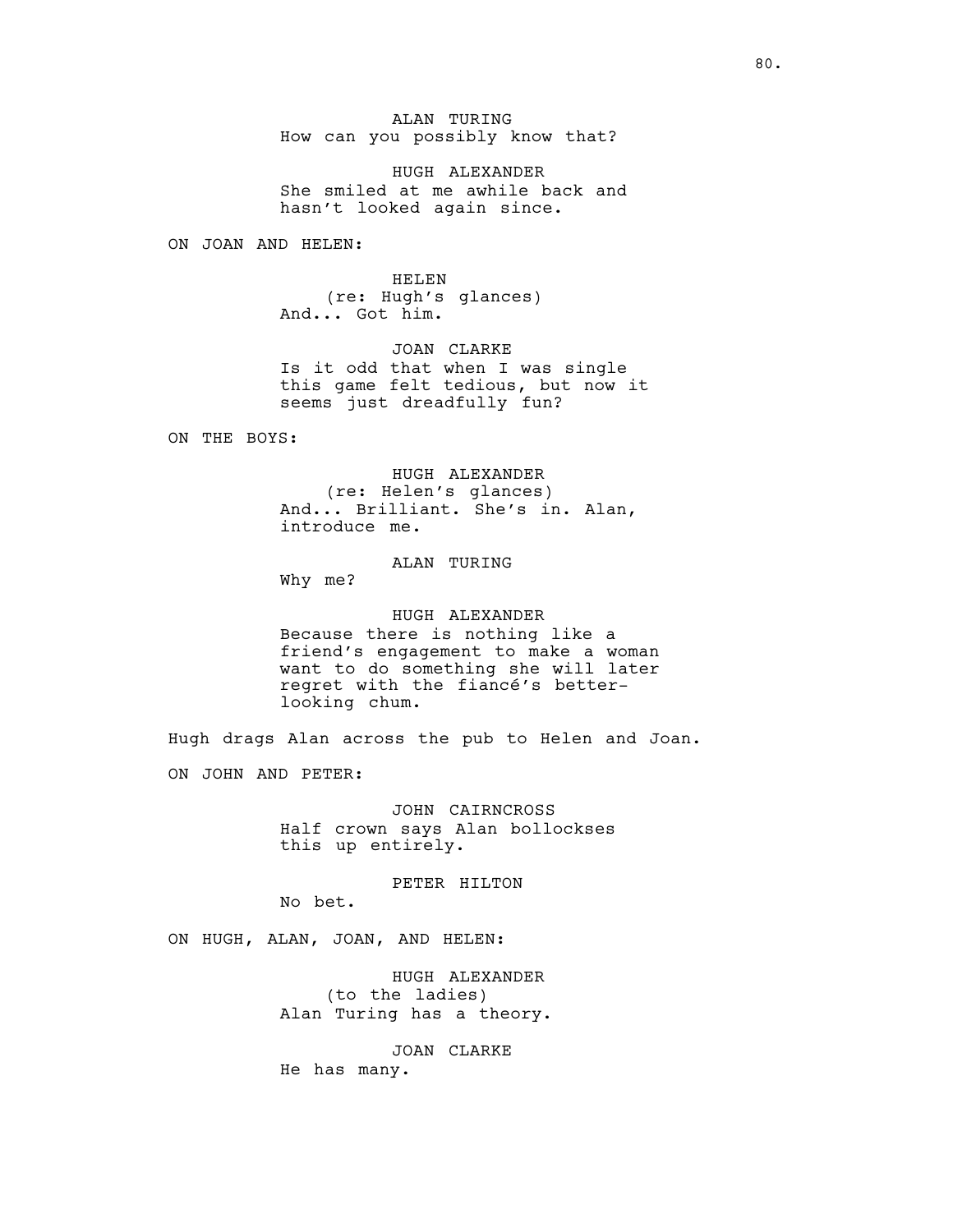### HUGH ALEXANDER

He believes that the regulations against men and women working sideby-side are sound, because such proximity will necessarily lead to romance.

ALAN TURING

No I don't —

Hugh KICKS Alan, who shuts up.

HUGH ALEXANDER — However, I disagree.

HELEN

You do?

## HUGH ALEXANDER

I think that if I were working beside a woman all day long, I could manage to appreciate her abilities and intellect without needing to take her to bed. (to Helen) Pardon, have we met?

HELEN

I don't recall. But let's assume we haven't.

Hugh looks at Alan for an introduction: Alan is silent.

Joan picks up the slack:

JOAN CLARKE Helen Stewart, Hugh Alexander.

HUGH ALEXANDER So who do you agree with? Alan or myself?

HELEN Well, Alan, of course.

ALAN TURING I'm flattered, but this is not actually —

Now Joan KICKS Alan, who is still very confused.

HUGH ALEXANDER

— Rubbish.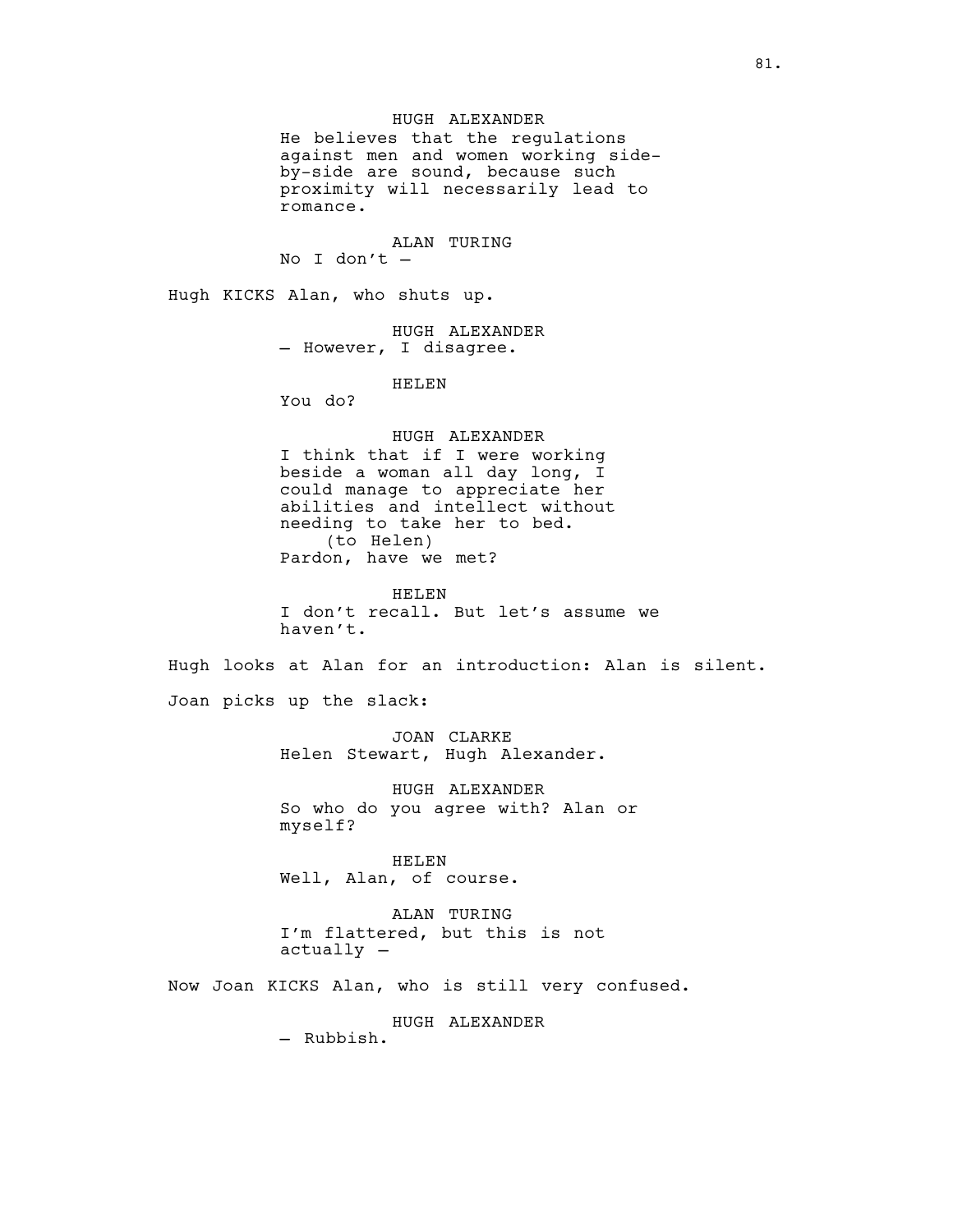HELEN

I work beside a man every day, and I can't help but have developed a bit of a crush on him.

#### HUGH ALEXANDER

Well who is this man, so I can kick his arse?

#### HELEN

Oh, it's been chaste, you've no need to worry. We've never even met. He's a German.

HUGH ALEXANDER Now I really want to kill him.

#### ALAN TURING

How do you mean you work alongside a German?

#### HELEN

Each of us intercepts messages from a specific German radio tower. So we've a counterpart on the other side, who's tip-tapping out the messages. Everybody types a touch differently; you get to know the rhythm of your counterpart. It's strangely intimate. I feel as if we know each other. Pity he has a girlfriend... But that's why I disagree with you. I'm in love with a co-worker, of sorts, even if we've never met.

HUGH ALEXANDER I'll require another pint to tell you why you're wrong.

#### HELEN

Let's.

Helen and Hugh walk away to the bar...

JOAN CLARKE (to Alan) That's what flirting looks like. In case you were curious.

But Alan is lost in thought...

Something is wrong...

ALAN TURING (screaming) HELEN!!!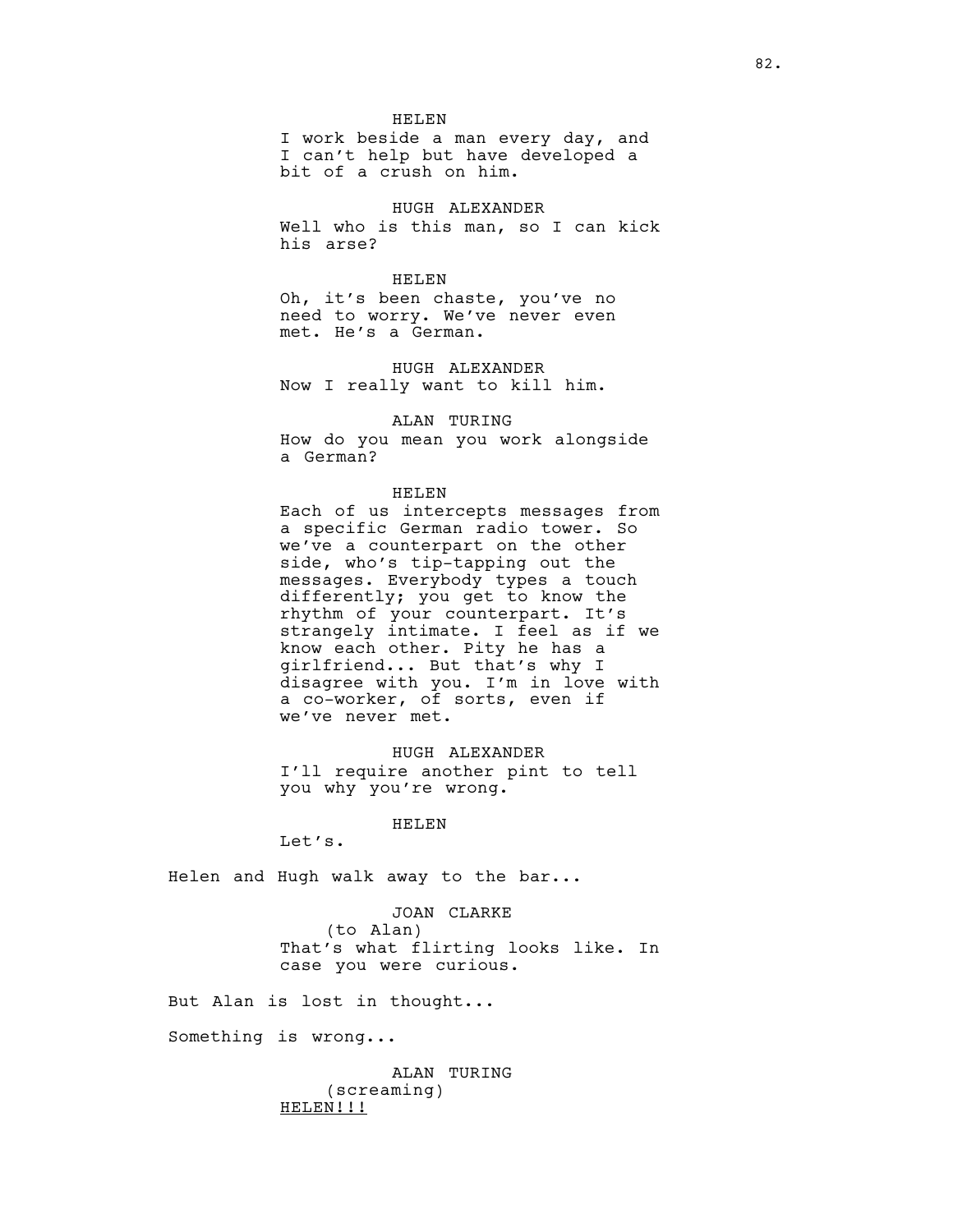Joan winces.

Helen and Hugh come back over.

HELEN Yes, Alan?

ALAN TURING Why do you think your German counterpart has a girlfriend?

Everyone in the room turns and stares at him.

HELEN Oh, it's a stupid joke, don't worry about it.

### ALAN TURING

Tell me.

HELEN

Each one of his messages begins with the same five letters. C-I-L-L-Y. So I suspect Cilly must be the name of his amore.

ALAN TURING

That's impossible. The Germans are instructed to choose five letters at random to start every message.

HELEN Well, this bloke doesn't.

HUGH ALEXANDER Love'll make a man do strange things, I suppose. Anyhow —

ALAN TURING - In this case, love just lost the Germans the whole bloody war.

Alan BOLTS out of the bar —

— SPILLING BEER ALL OVER HELEN —

— Who CRIES OUT, and ANGRILY RUNS OFF —

— Leaving Hugh and Joan standing there, confused.

They share a look: What's gotten into Alan?

Joan quickly RUNS OFF after Alan —

— Hugh follows suit —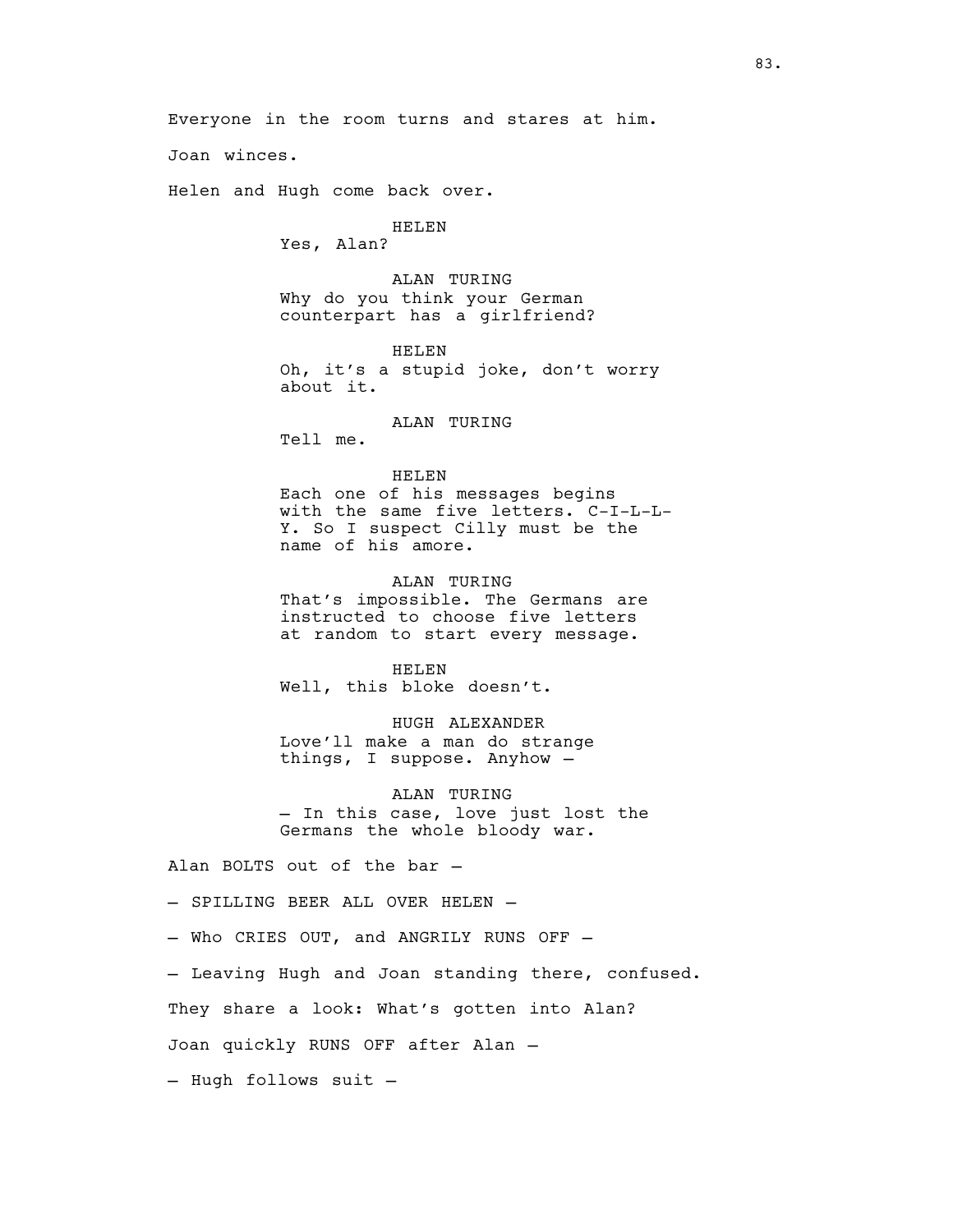— And John and Peter, seeing this across the room, take off after Hugh —

#### **EXT. BLETCHLEY PARK - CONTINUOUS - SEQUENCE**

Everyone chases Alan across Bletchley Park —

— GUARDS YELL at Alan as he bypasses security checkpoints —

— Guards are screaming at them, drawing guns as he and Joan barrel into Hut 8 —

— Hugh and John show their IDs to the Guards, yelling back at them —

— Hugh and John finally get rid of the guards and enter:

## **INT. BLETCHLEY PARK - HUT 8 - CONTINUOUS**

— Joan runs into the Hut to find that Alan has grabbed a BOX OF PREVIOUSLY DECRYPTED MESSAGES —

— Alan POURS those messages out all over the floor —

JOAN CLARKE

Alan?

— Hugh, John, and Peter enter as Alan spreads the messages out on the floor. (Just like he did in Joan's flat!)

> ALAN TURING What if Christopher doesn't have to search through all the settings? What if he only had to search the ones that produce the words we already know will be in the message?

HUGH ALEXANDER Repeated words! Predictable words...

— They all search the messages with Alan —

— Joan holds up a DECRYPT: It's the same one she read earlier.

> JOAN CLARKE Like this? (reading aloud) "0600 hours. Weather today is clear. Rain in the evening. Heil Hitler."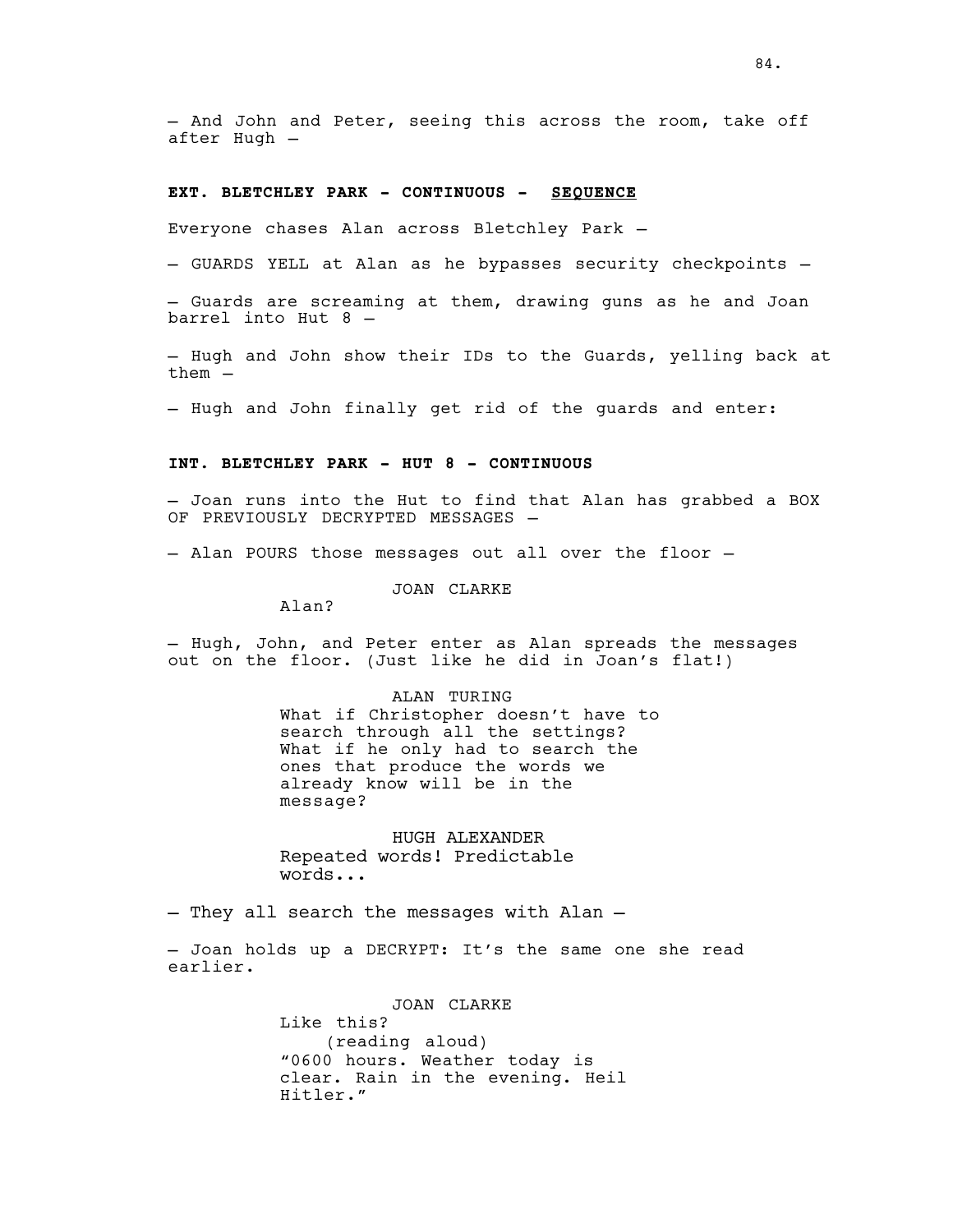ALAN TURING Yes! That's it! (looking at message) They send a weather report at 6AM. Every day. That means there are three words we already know will be in the 6am message. "Weather," obviously, and —

HUGH ALEXANDER — "Heil bloody Hitler."

ALAN TURING Heil bloody Hitler.

Joan searches through a PILE, finding:

JOAN CLARKE Here's the 6 o'clock message from this morning.

Joan holds the message as they all run out to:

### **EXT. BLETCHLEY PARK - HUT 8 - CONTINUOUS**

Alan runs from Hut 8 to Hut 11, the team chasing behind him.

### **INT. BLETCHLEY PARK - HUT 11 - CONTINUOUS**

Alan, Joan, John, Peter and Hugh burst in —

ALAN TURING Hugh — the right hand letter-rings. Set them to —

HUGH ALEXANDER — I know, I know. "Veter." "Hitler."

— Hugh turns the rings while —

ALAN TURING — Peter, John — Run voltage from those rings through the back scramblers —

— John and Peter go around back —

JOHN CAIRNCROSS — So we'll use the loops?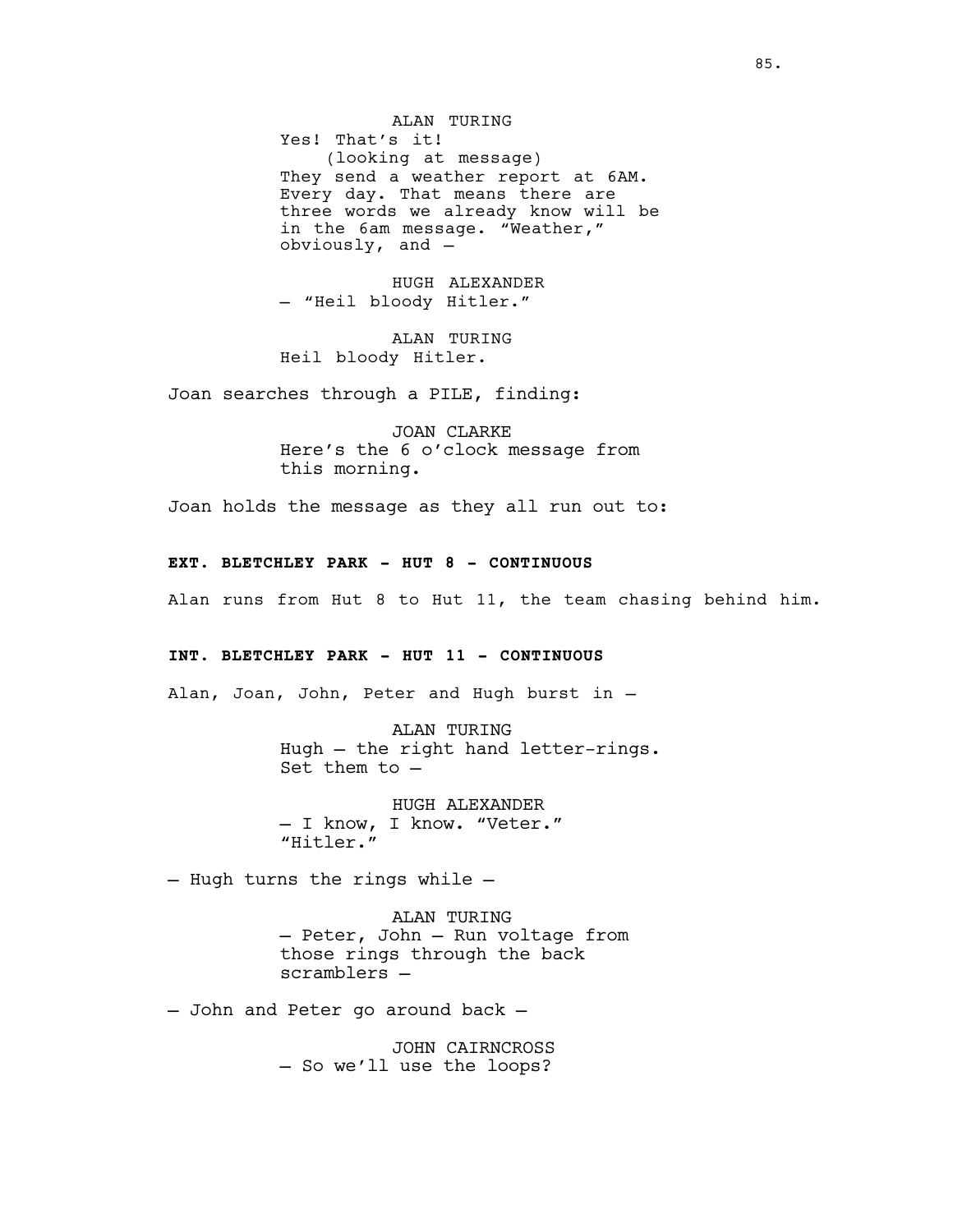ALAN TURING — Yes. Joan, what's the last 6am message?

Joan reads aloud to Alan as he enters it in:

JOAN CLARKE  $L - H - W - A - U - Q - X - K...$ 

They all stand back as Alan TURNS ON the machine.

They watch the CLACK CLACK CLACK of Christopher as he processes the message...

— They're nervous, fretting, anxiously awaiting his calculations...

... Finally, Christopher STOPS.

Silence, as a SERIES OF ROTORS on the side of Christopher snap into place, displaying a SET OF LETTERS.

> PETER HILTON What happened? Did it work?

Alan SCRIBBLES down the letters ("EXBAO...") and they all run back to —

### **INT. BLETCHLEY PARK - HUT 8 - CONTINUOUS**

Where Alan takes a DUMMY ENIGMA MACHINE, turns the machine's rotors to the setting he wrote down ("EXBAO...") —

> ALAN TURING Give me a fresh message. The last one we intercepted.

Peter hands Alan one from a nearby folder —

— Alan starts typing one of today's gibberish encrypted messages into Enigma —

— As John TAKES DOWN the decoded German letters —

— Hugh looks at what John is writing and TRANSLATES the German into English —

> HUGH ALEXANDER "KMS Jaguar... Is auf punkt — is directed - 53 degrees, 24 minutes north... And auf punkt 1 degree west..."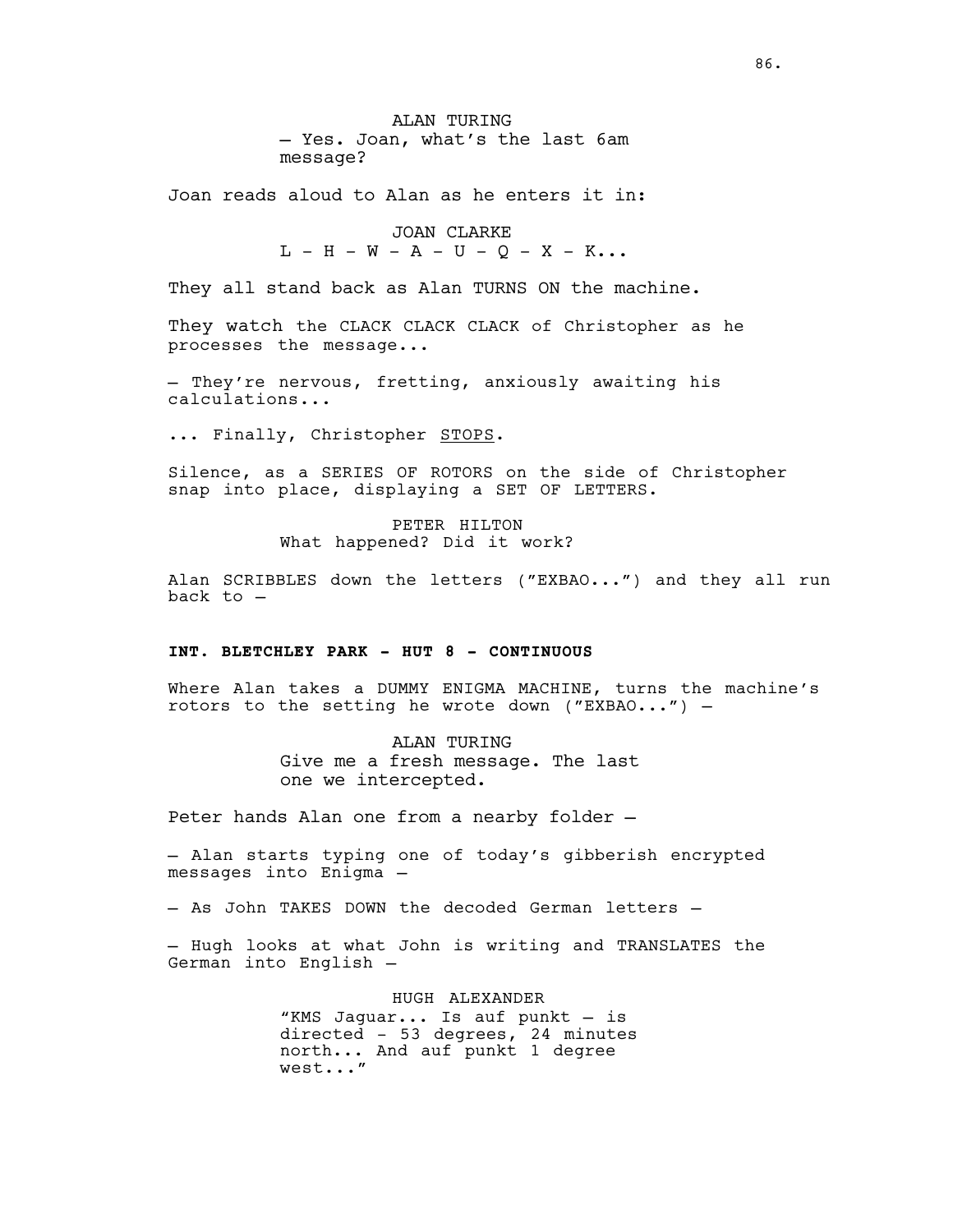HUGH ALEXANDER (CONT'D) "... Heil Hitler." ALAN TURING "... Heil Hitler."

Alan and Hugh look at each other: Oh my god.

ALAN TURING Turns out that's the only German you need to know to break Enigma.

The team EXPLODES WITH JOY.

LAUGHING, HOOTING, SCREAMING, JUMPING, HUGGING.

This is the happiest moment of their lives.

John even starts to TEAR UP, and TRIES TO HUG ALAN —

— Who just STANDS THERE, limp.

JOHN CAIRNCROSS (re: Alan) Not a hugger. Probably could have guessed that.

#### **EXT. BLETCHLEY PARK - DAWN**

Dawn rises over Bletchley Park.

## **INT. BLETCHLEY PARK - HUT 8 - DAWN**

The team has been there working all through the night.

There's a flurry of activity: Decoding messages, translating the decrypts, reading the information contained within.

Hugh steps back for a moment to look at the product of their work: A BIG MAP ON THE WALL.

ON THE MAP: It's the Atlantic Ocean. Blue pins represent the Allied ships, red ones represent the Axis ships.

> HUGH ALEXANDER You did it. (turns to Alan) Bloody hell, you did it. You just defeated Nazism with a crossword puzzle. What does it feel like to do the impossible?

ON ALAN'S FACE: He's not sure. Something is bothering him, but he can't figure out what.

John steps back from his work to join Hugh.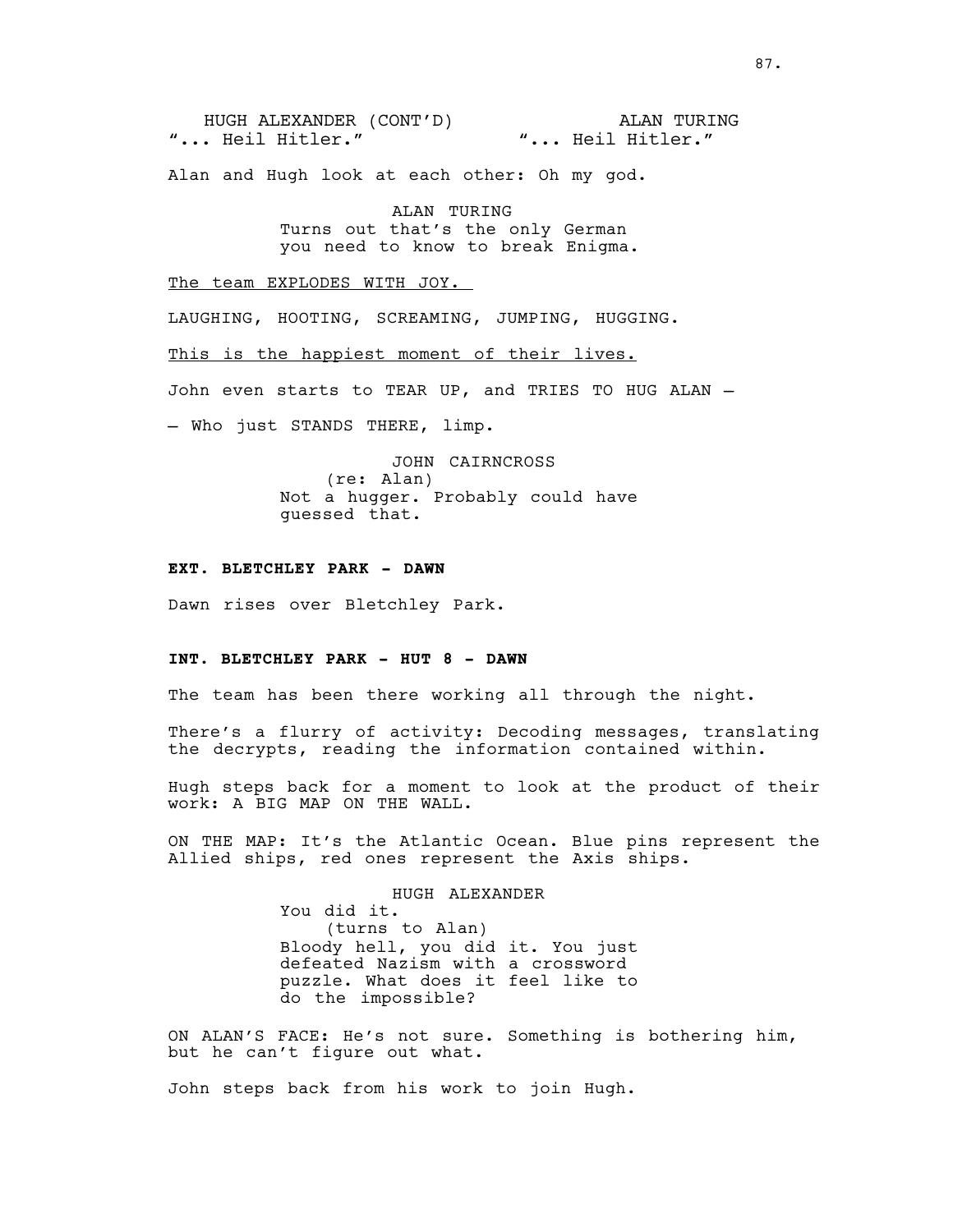JOHN CAIRNCROSS There are five people in the world who know the position of every ship in the Atlantic. They are all in this room.

Now Joan joins Hugh and John in seeing the full map for the first time.

> JOAN CLARKE Oh my good God.

HUGH ALEXANDER I don't think even He has the power that we do right now.

JOAN CLARKE (getting closer to map) There's going to be an attack on a British passenger convoy. There.

JOHN CAIRNCROSS You're right. Those U-Boats are only twenty or thirty minutes away.

JOAN CLARKE Civilians. Hundreds of them. We can save their lives.

JOHN CAIRNCROSS And knock out a whole German fleet in the process.

HUGH ALEXANDER I'll call Denniston. Have him radio his Admirals immediately.

Hugh picks up the phone —

ALAN TURING (figuring something out) No.

JOAN CLARKE Is there enough time to save them?

JOHN CAIRNCROSS Should be. If we can get a message to the passenger convoy, she can turn —

Hugh DIALS —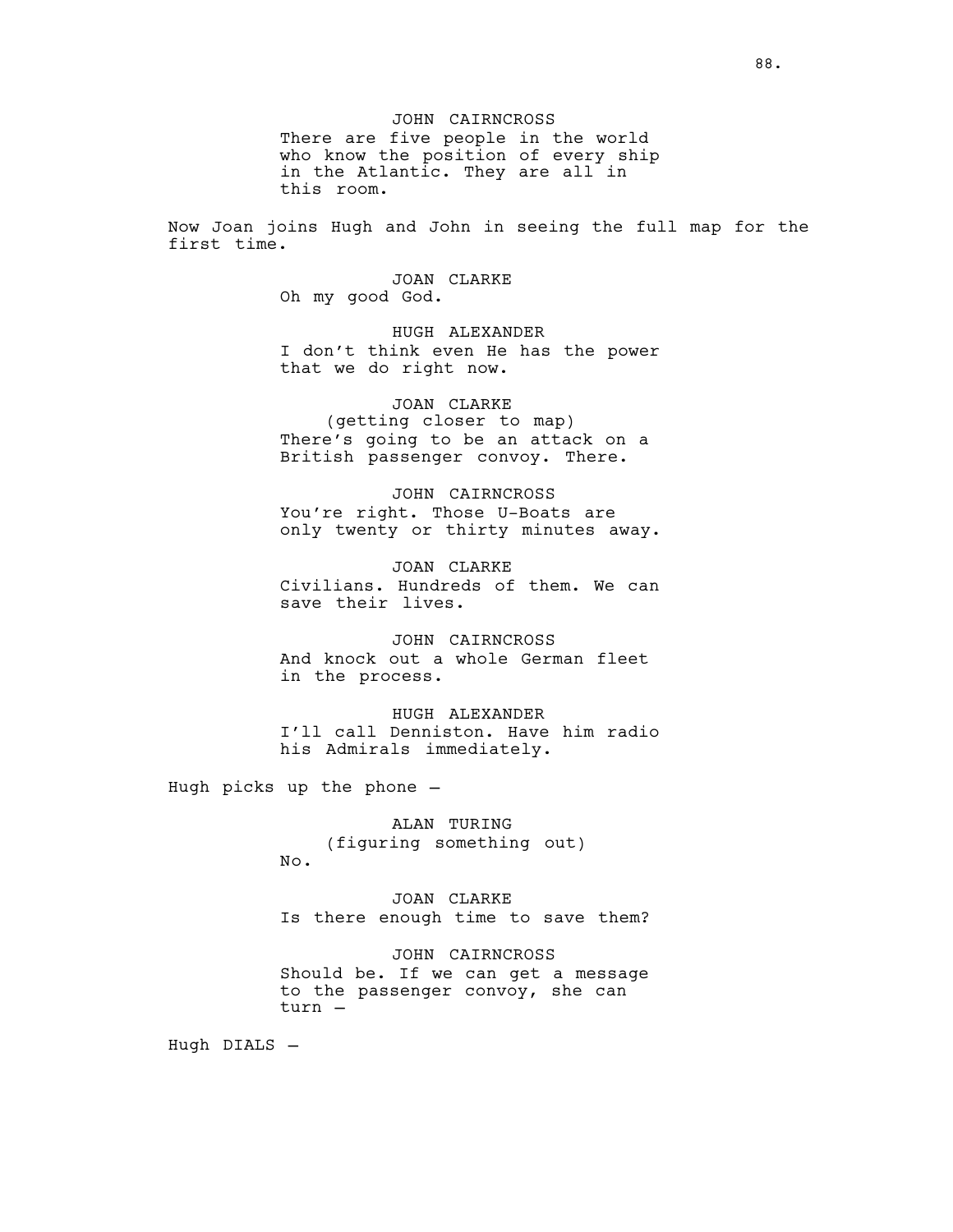(louder) No. No. HUGH ALEXANDER (into phone) — Commander Denniston's office — ALAN TURING

ALAN TURING

NO.

HUGH ALEXANDER (into phone) — This is urgent, top priority —

ALAN TURING

NO!!!

Alan LEAPS ACROSS THE ROOM and GRABS THE PHONE FROM HUGH.

HUGH ALEXANDER What the bloody hell?

Hugh tries to grab the phone back —

— But Alan pulls away sharply.

Everyone STOPS. Turns. Looks at Alan.

HUGH ALEXANDER (CONT'D) Are you mad?

ALAN TURING No. No. You can't call Denniston. You can't tell him about the attack.

JOAN CLARKE Alan, are you all right? What's going on?

JOHN CAIRNCROSS We can have air support over the passenger convoy in *ten minutes*.

ALAN TURING No. Let the U-Boats sink the convoy.

JOHN CAIRNCROSS Look, this has been a big day, maybe you're going through a bit of shock —

HUGH ALEXANDER — There's no time for this.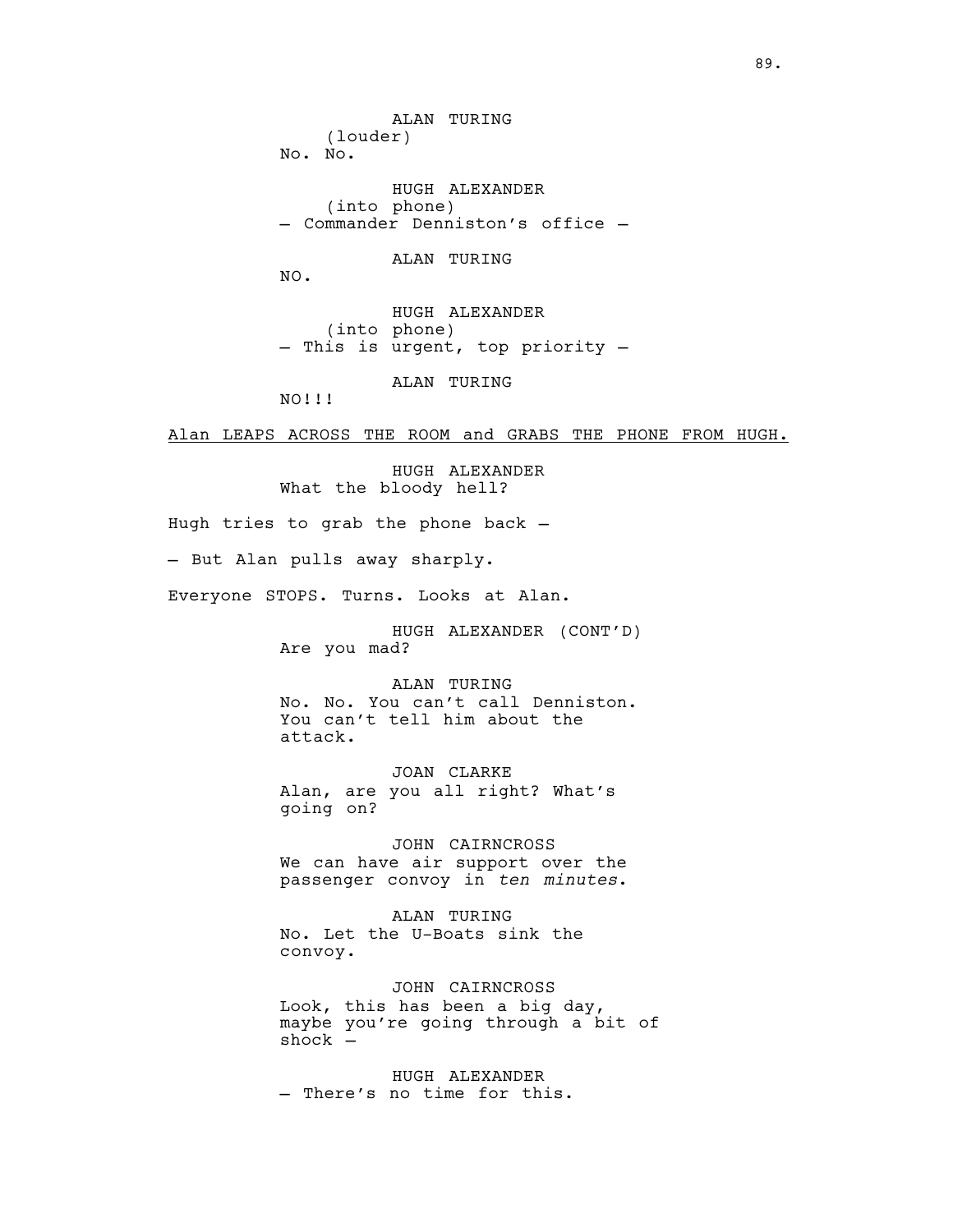Hugh tries to GRAB THE PHONE from Alan —

— but Alan PULLS it away and SMASHES THE PHONE AGAINST THE GROUND.

JOAN CLARKE

Alan!

Hugh can't take it anymore —

— He TAKES A SWING AT ALAN —

— Who CRUMPLES AT THE BLOW ON HIS JAW —

- Hugh stares down at Alan, who's bleeding on the floor -

— Hugh WINDS UP FOR ANOTHER PUNCH —

- When Joan CATCHES HIS ARM mid-swing —
- Surprised, Hugh instinctively SWINGS AT HER —

— Smacking Joan hard across the face.

— He's stunned by what he's done as she responds by PUSHING HIM INTO A TABLE —

— And Hugh falls to the floor, next to Alan.

Joan stands above them.

JOAN CLARKE (CONT'D) (to Hugh) If you hurt him, you will just barely live to regret it.

Silence. Just the sounds of panting.

JOHN CAIRNCROSS Everyone stop. Please. Calm down.

PETER HILTON The attack is in minutes. We don't have time to calm down.

ALAN TURING Do you know why people like violence, Hugh? Because it *feels good*. (wipes blood from his nose) It would feel good to blow those U-Boats out of the Atlantic. But sometimes we can't do what feels good. We have to do what's logical.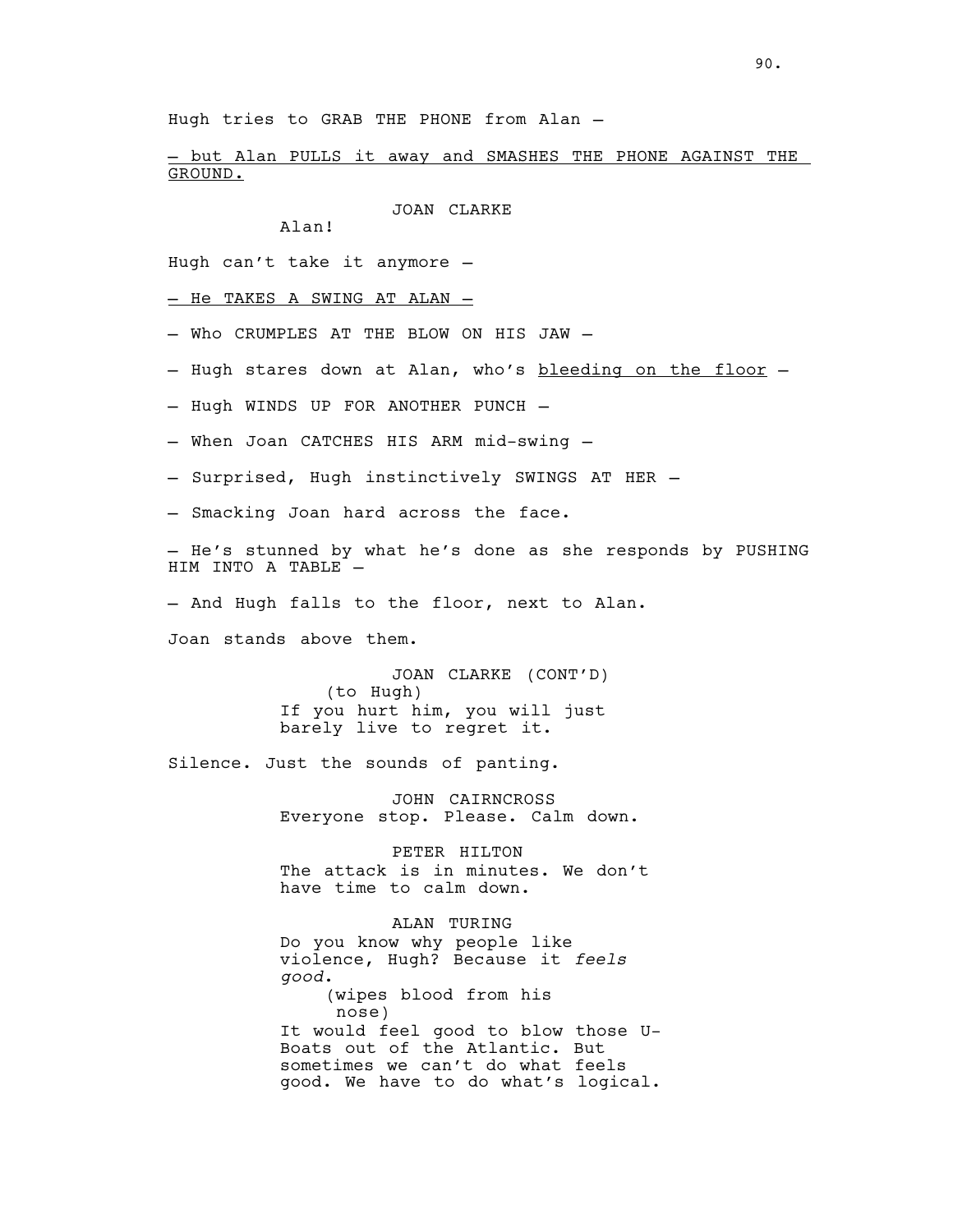JOHN CAIRNCROSS What's logical?

ALAN TURING The hardest time to lie is when the other person is expecting to be lied to.

JOAN CLARKE (getting it) Oh my God.

JOHN CAIRNCROSS

What?

ALAN TURING If they're waiting for a lie, you can't just give them one.

JOAN CLARKE Oh my God. *Damn it*. Alan's right.

PETER HILTON

What?!?

ALAN TURING What will the Germans think if we destroy those U-Boats?

PETER HILTON Nothing. They'll be dead.

JOHN CAIRNCROSS (getting it) No. No. You can't be right.

PETER HILTON Am I the only one who's still not getting this?

#### ALAN TURING

Suddenly our convoy veers off course and a fleet of RAF bombers magically descends on the location of a pack of U-Boats? What will the Germans think?

# PETER HILTON

Hugh?

HUGH ALEXANDER

... The Germans will know we broke Enigma.

JOAN CLARKE They'll put a halt on radio communication by noon. (MORE)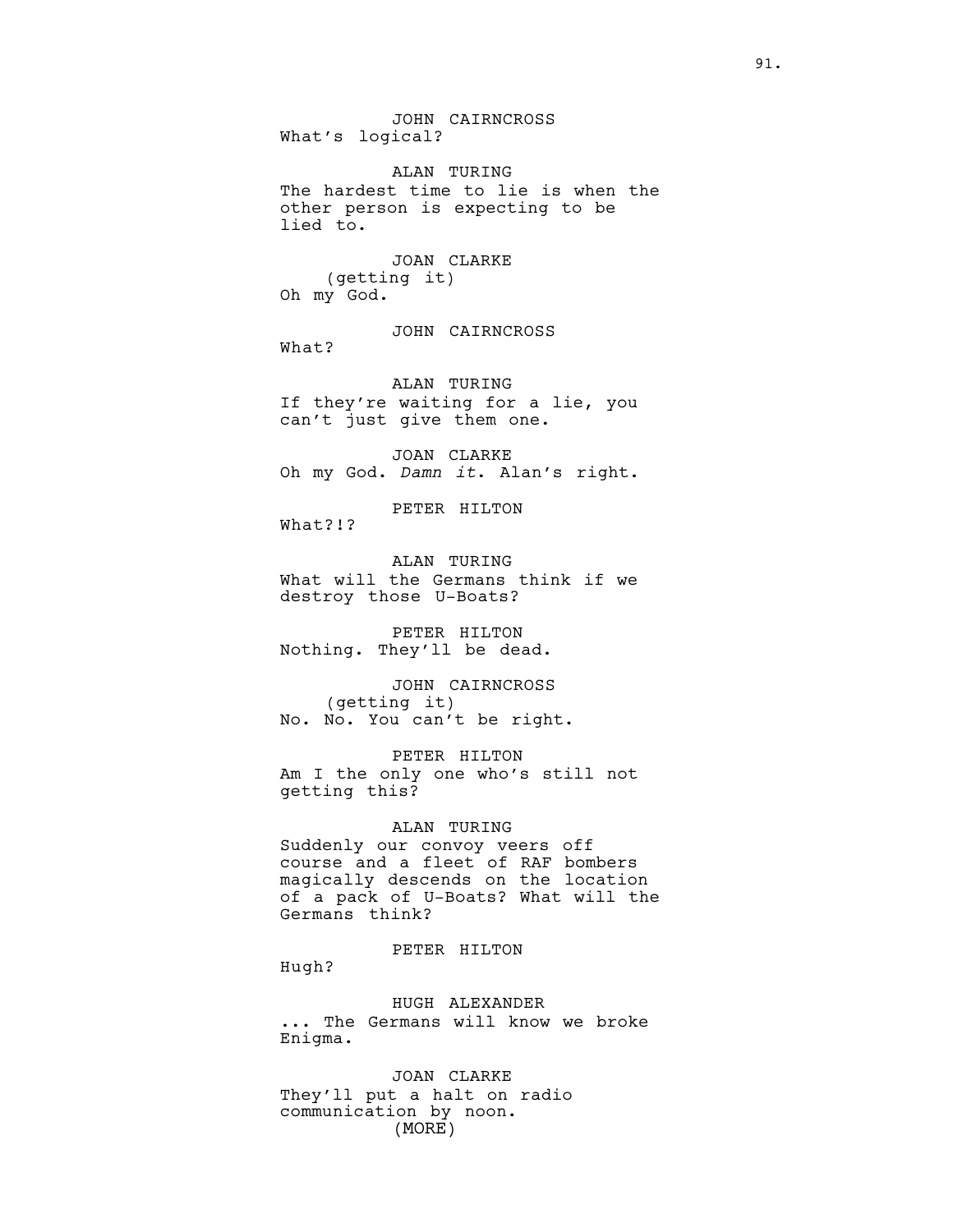And they'll have the design of Enigma changed by the weekend. JOAN CLARKE (CONT'D)

ALAN TURING Two years of work. Everything we've done here. It'll all be for nothing.

JOHN CAIRNCROSS There are 500 people in that convoy. Civilians. Women. Children. We're about to let them die.

ALAN TURING Our job wasn't to save one passenger convoy. It was to win the war.

HUGH ALEXANDER Our job was to break Enigma.

ALAN TURING Done. Now for the hard part: keeping it a secret. Forever.

Peter looks at the map...

PETER HILTON It's the Carlisle.

They all look at him.

JOAN CLARKE

What?

PETER HILTON The convoy you're about to... It's... The HMS Carlisle is one of the ships.

ALAN TURING

So?

PETER HILTON We can't act on every piece of intelligence? Fine. We won't. Just this one. The Germans won't find us out if we stop one attack.

JOAN CLARKE What's gotten into you, Peter?

PETER HILTON ... My brother. Phillip. He's on the Carlisle. Gunnery ensign.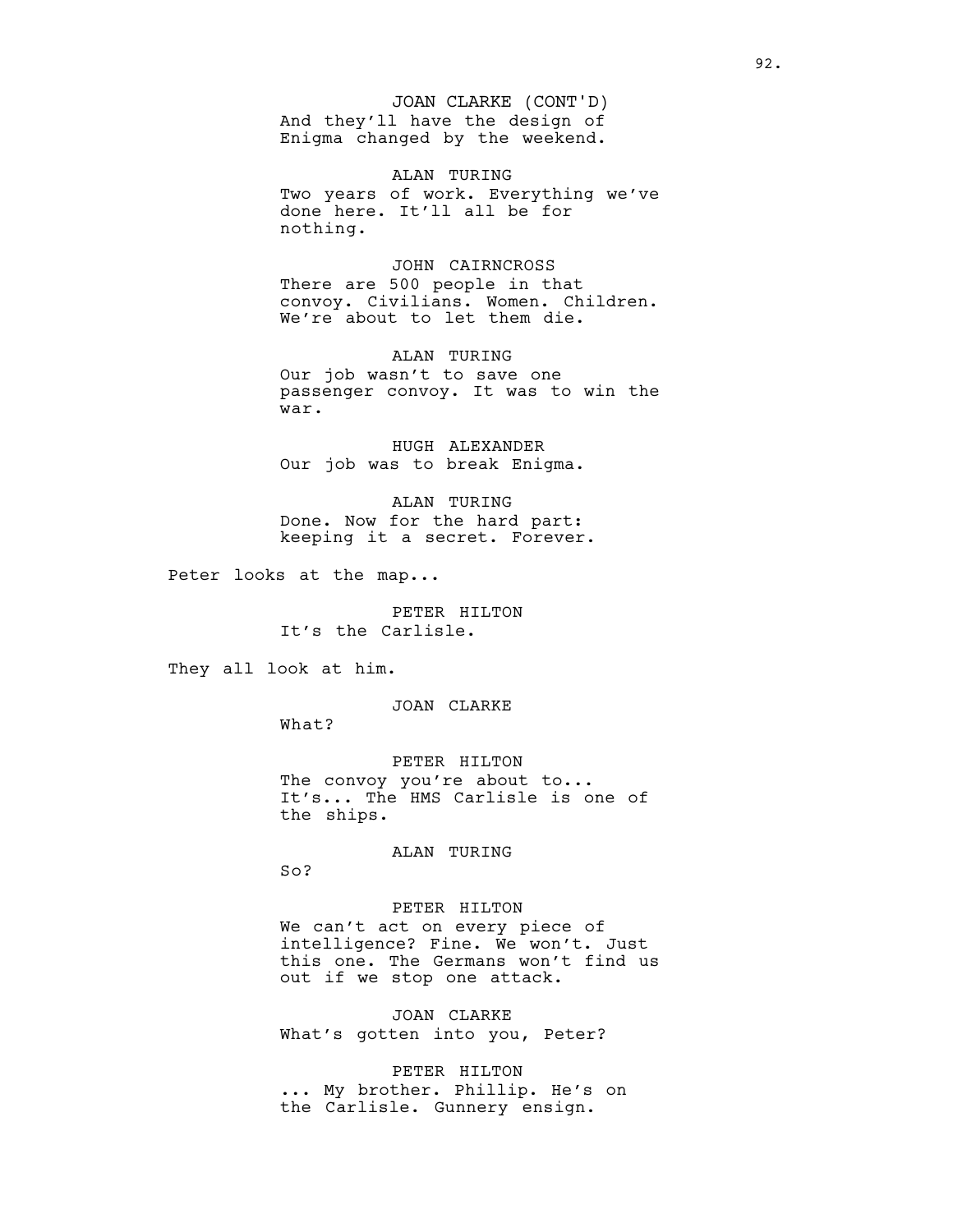### Silence. Fuck.

#### ALAN TURING

I'm sorry.

## PETER HILTON

Who the hell do you think you are? This is my brother. My big brother. He was the only one — Look, he was there after my mum — He's my big brother, alright, and you have a few minutes to call off his murder.

ALAN TURING

It's not my fault.

Peter DIVES for Alan —

— But John stops him.

JOHN CAIRNCROSS Alan is right. We can't.

### PETER HILTON

AND WHY THE BLOODY HELL NOT? I am begging you. Alan. Joan. Hugh. John. Please. I am *begging* you. Just this once. Just one time. The Germans won't get suspicious just because we stopped *one* attack. It's *one* time. No one will know. I'm asking you. As your friend. If I mean anything to you. Please.

Silence. This is the hardest thing anyone in this room has ever had to do.

ALAN TURING

I'm so sorry.

PETER HILTON You're not God, Alan. You don't get to decide who lives and who dies.

ALAN TURING

Yes, we do.

PETER HILTON Why? Why?

ALAN TURING Because no one else can.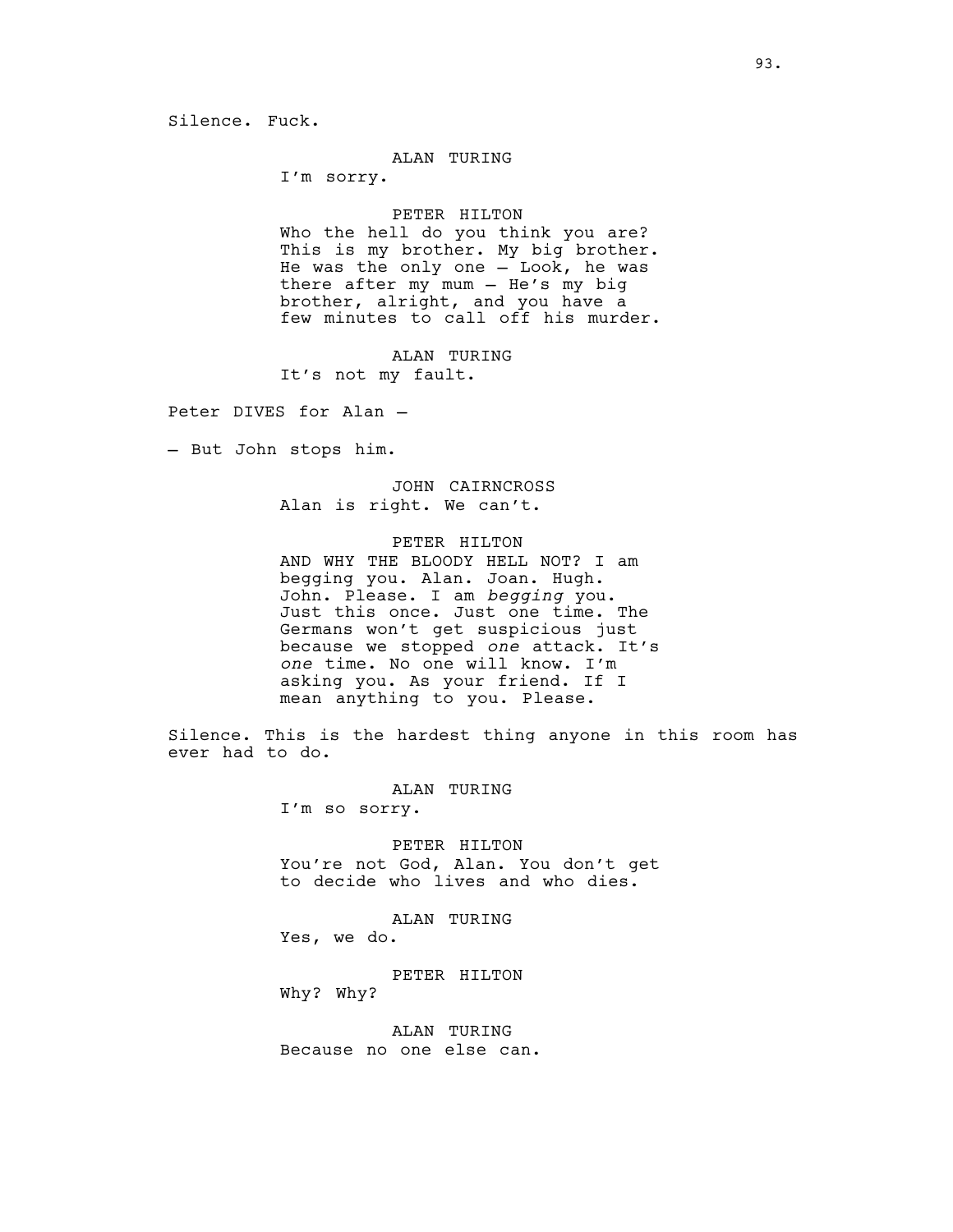#### **INT. TRAIN - DAY**

Alan and Joan ride the train from Bletchley into London.

They know what they have to do.

#### **EXT. TRAIN STATION - DAY**

Alan and Joan exit the train and walk down the platform.

## **INT. TEA SHOP - LONDON - DAY**

In a quiet TEA SHOP, Alan, Joan, and Stewart Menzies sip their Twinings. Outside the GLASS WINDOWS, NURSES help WOUNDED SOLDIERS out of an AMBULANCE and into a local HOSPITAL.

> STEWART MENZIES ... Why are you telling me this?

ALAN TURING We need your help to keep this from the Admiralty. Army. RAF. No one can know we broke Enigma, not even Denniston.

STEWART MENZIES Who is in the process of having you fired.

JOAN CLARKE You'll take care of that.

ALAN TURING

While we develop a system for determining how much intelligence to act on. Which attacks to stop, which to let through. Statistical analysis. The minimum number of actions it'll take to win the war, but the maximum number we're able to take before the Germans get suspicious.

STEWART MENZIES You're going to trust this all to statistics? To maths?

ALAN TURING

Correct.

JOAN CLARKE

And then MI-6 can come up with the lies we'll tell everyone else.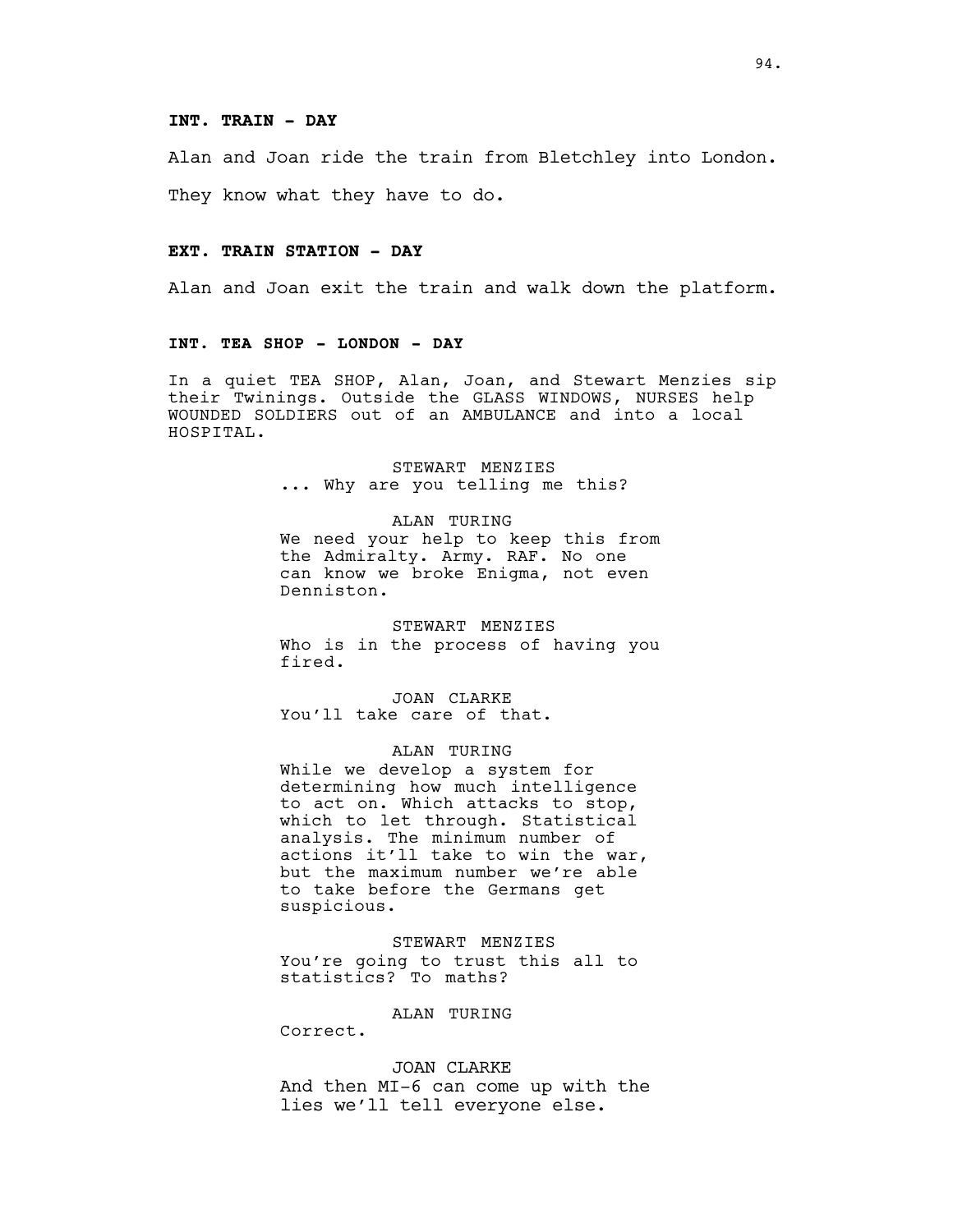ALAN TURING We'll require a believable alternate source for each piece of information we use.

JOAN CLARKE A false story that exlains how we got that information, that has nothing to do with Enigma. And then you'll need to leak those stories to the Germans.

ALAN TURING And the rest of our military.

JOAN CLARKE Can you do that?

STEWART MENZIES Maintain a conspiracy of lies through the highest levels of our government? Yes, that sounds right up my alley.

ON ALAN AND JOAN: Okay. Let's do it.

STEWART MENZIES (CONT'D) (smiling) Alan, I so rarely have cause to say this. But you are *exactly* the man I always hoped you would be.

## **INT. TRAIN - DAY**

Alan and Joan ride the train back to Bletchley.

She reaches out and puts her hand in his. They're in this so deep now... But at least they're in it together.

#### **EXT. BLETCHLEY PARK - LAWNS - SEQUENCE**

At 6am, dawn is threatening to break across the Park.

ALAN TURING (V.O.) They codenamed it "Ultra."

### **INT. BLETCHLEY PARK - WREN'S HUT - SEQUENCE**

But in the WREN'S HUT, the women eagerly await the coming of the day's first messages —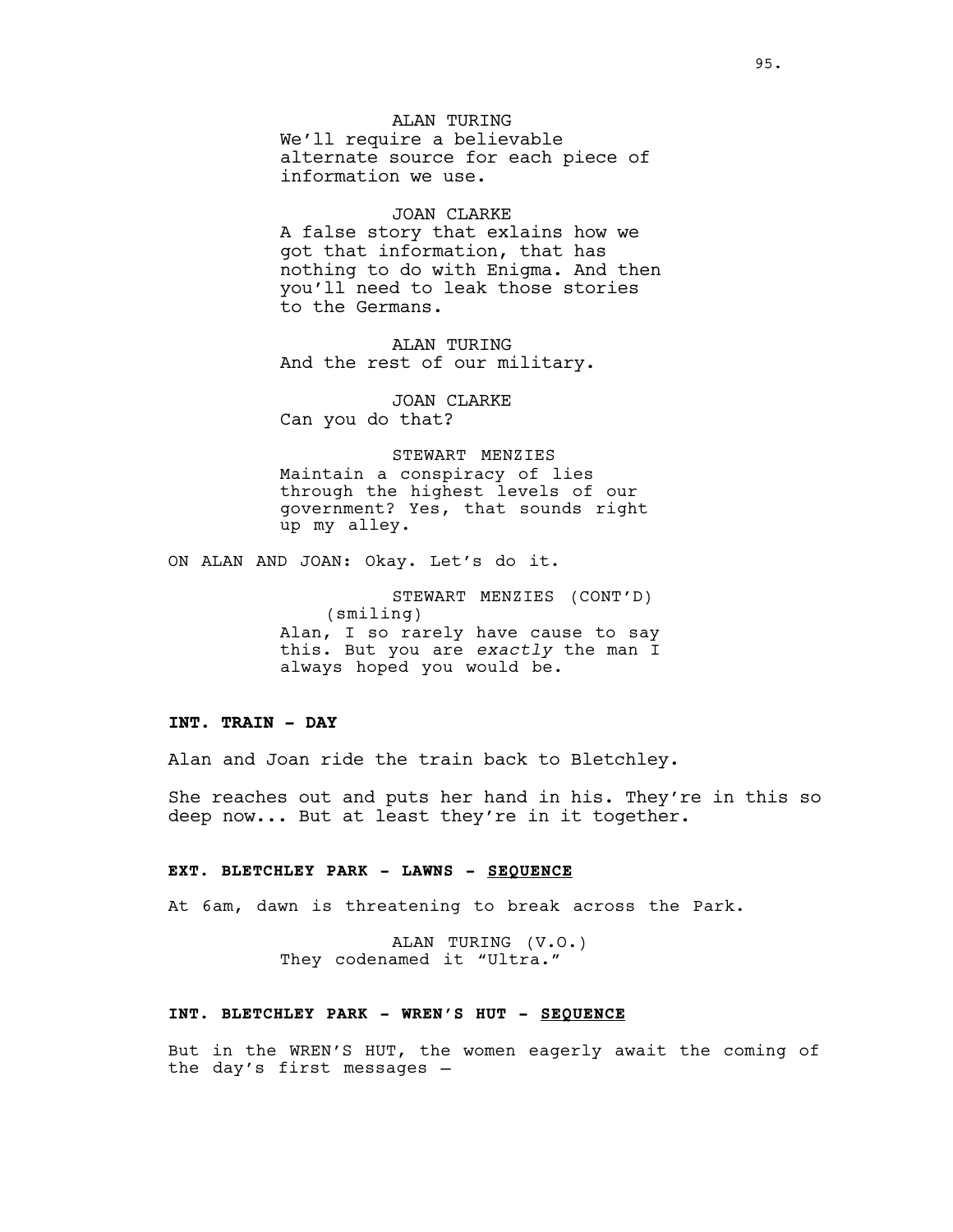— And a sudden BEEP BEEP BEEP announces that they have. The WRENs quickly take down the first messages —

> ALAN TURING (V.O.) And it quickly became the largest store of military intelligence in the history of the world.

A WREN removes the first few dozen from a pile —

— And hands it over to another WREN —

### **INT. BLETCHLEY PARK - HUT 11 - SEQUENCE**

— In Hut 11, the WREN gives the day's first messages to Hugh, who enters them into Christopher —

> ALAN TURING (V.O.) It was like having a tap on Himmler's intercom.

— Christopher HUMS —

— And Hugh, after a few minutes, reads the day's Enigma settings on the machine's read-out: "FSOQR"

#### **INT. BLETCHLEY PARK - HUT 8 - DAY**

Jack turns his Enigma machine to the day's setting — <mark>"FSOQR"</mark><br>— and one by one types in the newly intercepted messages, recording the now decrypted results in a BOOKLET. On the cover, the booklet is marked: "ULTRA."

> ALAN TURING (V.O.) Secrecy became the primary concern. And for some reason they trusted me.

Alan organizes stacks of similar ULTRA booklets when he has trouble finding one of them — He looks up to see Peter walking nearby.

> ALAN TURING Peter, do you have the 9:30 decrypts —

But instead of answering, Peter BUMPS HARD against Alan's shoulder, scattering Alan's papers to the floor.

Jack looks over. Peter keeps on walking.

No one helps Alan as he bends down to clean up his papers. Peter LEAVES Hut 8 without speaking a single word.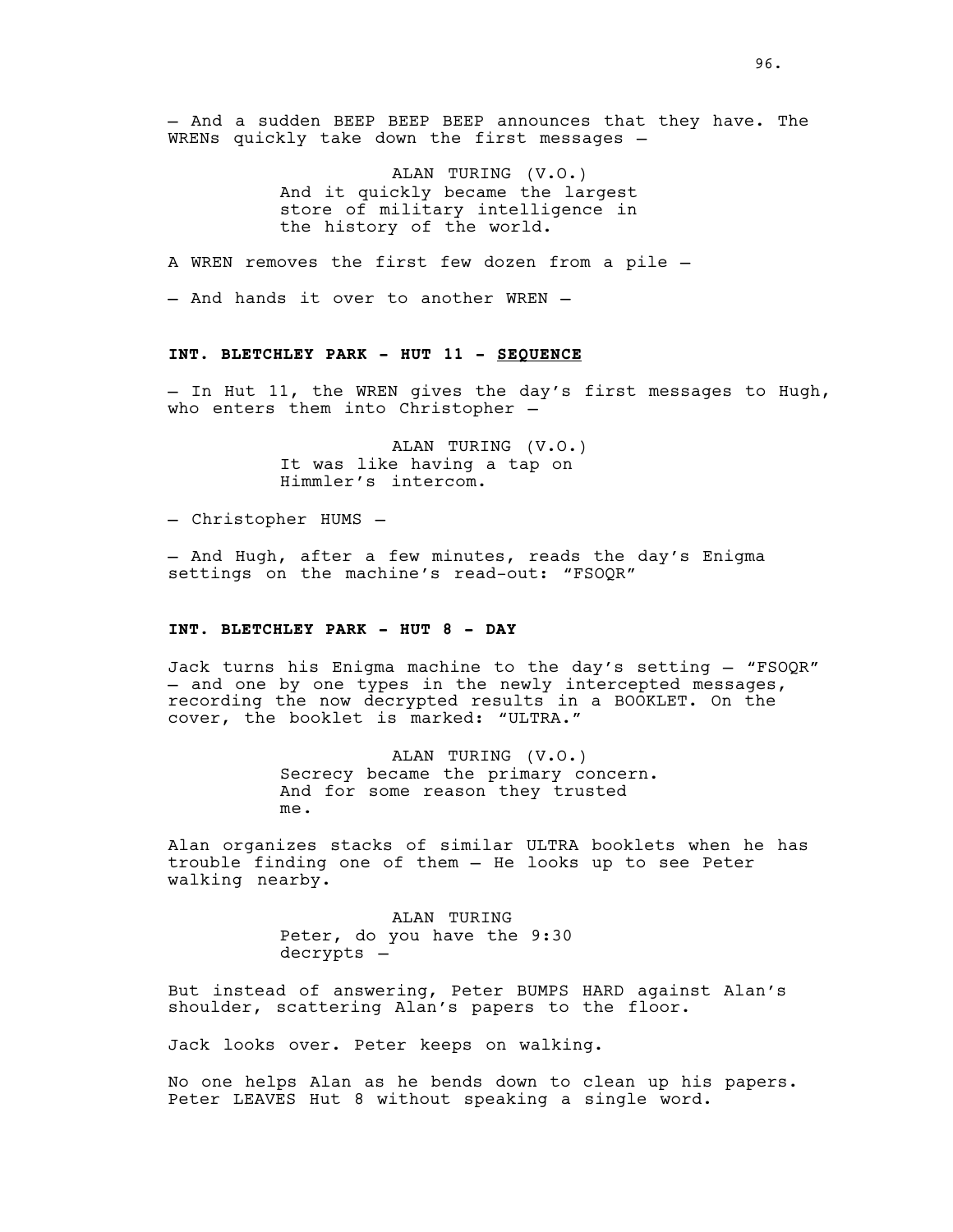ON ALAN: He's kneeling down in front of John's MESSY DESK, picking up papers from the floor, when his eyes come level with something on the desk...

... It's a BOOK. Buried underneath CRYPTOGRAPHIC PAPERS.

Alan stares at it strangely. Something about its shape and colour look familiar... He UNCOVERS it...

IT'S A BIBLE.

Holy shit.

There's a page dog-eared. Alan opens to the page — it's Matthew 7:7. "Seek and ye shall find..."

ON ALAN: JOHN CAIRNCROSS IS THE SOVIET SPY.

Suddenly:

JOHN CAIRNCROSS (O.S.) Peter will come around eventually.

Alan turns and stands — there's John, right behind him.

ON JOHN: He sees something on Alan's face. Something is wrong. He looks down at the desk... AND SEES THE UNCOVERED BIBLE.

What's John going to do? Alan is terrified...

JOHN CAIRNCROSS (CONT'D) ... Jack, could you give Alan and I a moment?

Across the room, Jack looks over. Whatever is going on between Alan and John, he wants no part of it.

Jack leaves.

Alan is now alone with John, the Soviet spy.

JOHN CAIRNCROSS (CONT'D) ... The Soviets and us, we're all on the same side. What I'm doing will help Britain.

ALAN TURING I'll tell Denniston.

JOHN CAIRNCROSS No you won't. Because if you tell him my secret, I'll tell him yours.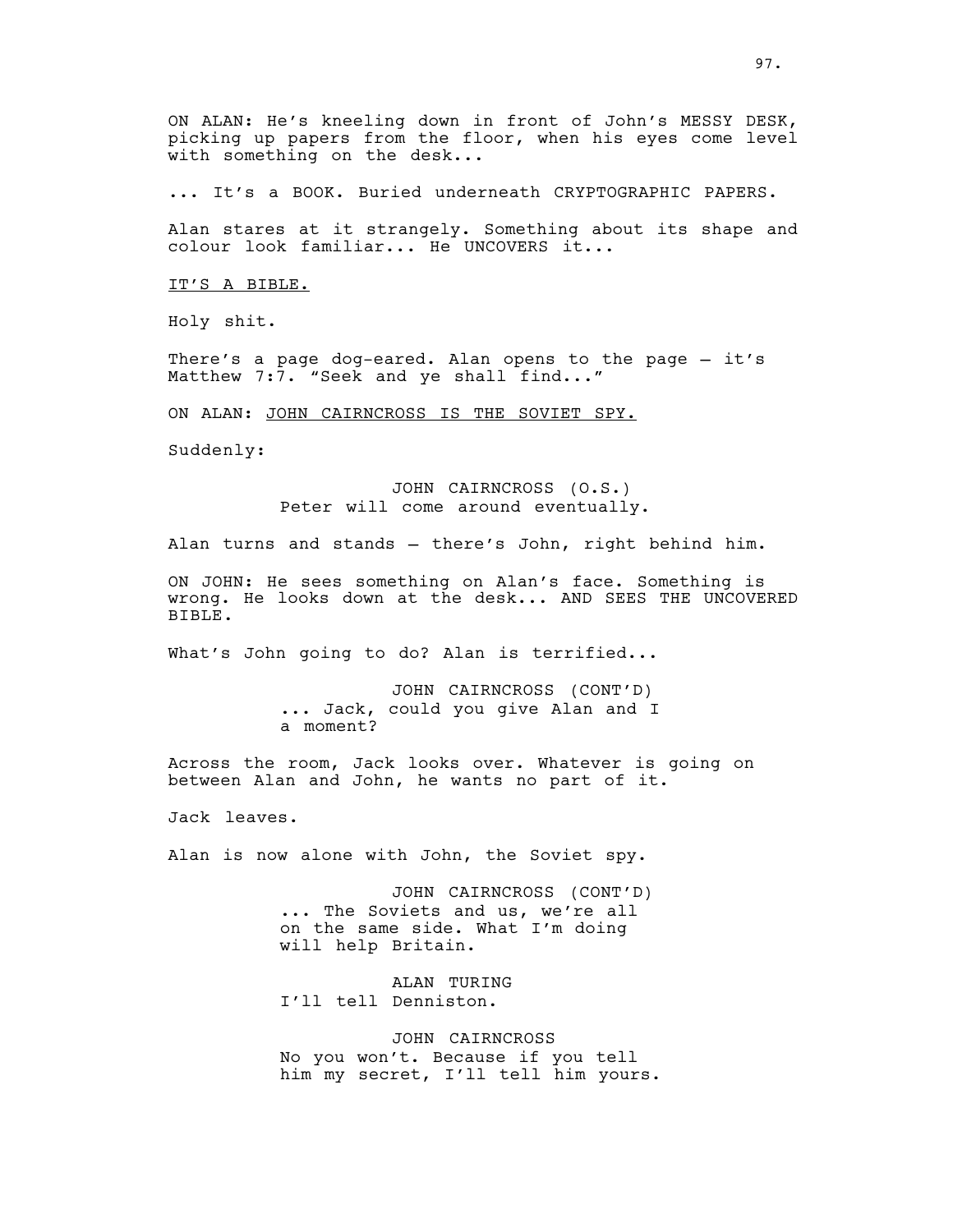ON ALAN: Oh God, John was the one person he trusted.

JOHN CAIRNCROSS (CONT'D) Do you know what they do to homosexuals? You'll never be able to work again. Never be able to teach. Your precious machine -<br>doubt you'll ever see him again.

ON ALAN: Looks down. He's beaten. He puts an understanding hand on Alan's shoulder.

> JOHN CAIRNCROSS (CONT'D) Until the history books are ready to call you a hero, sometimes you have to play the villain.

And with that, John takes his bible and leaves. ON ALAN: What's he going to do?

## **INT. BLETCHLEY PARK - CENTRAL MANSION - DAY**

Alan borrows a phone in the central mansion.

ALAN TURING (into phone) I need to speak to Menzies...

... But frustrated by the response he hears, Alan HANGS UP.

## **INT. BLETCHLEY PARK - JOAN'S FLAT - DAY**

Alan bursts into Joan's flat to tell her what he's found.

ALAN TURING Joan! Joan! Are you there?

It's dark. He FLICKS ON THE LIGHT...

REVEAL: The room has been ransacked.

Clothes, books, papers scattered everywhere.

ALAN TURING (CONT'D)

— Joan?!?

He quickly moves through the flat: What happened here?

ALAN TURING (CONT'D) Joan, are you okay? Where are you?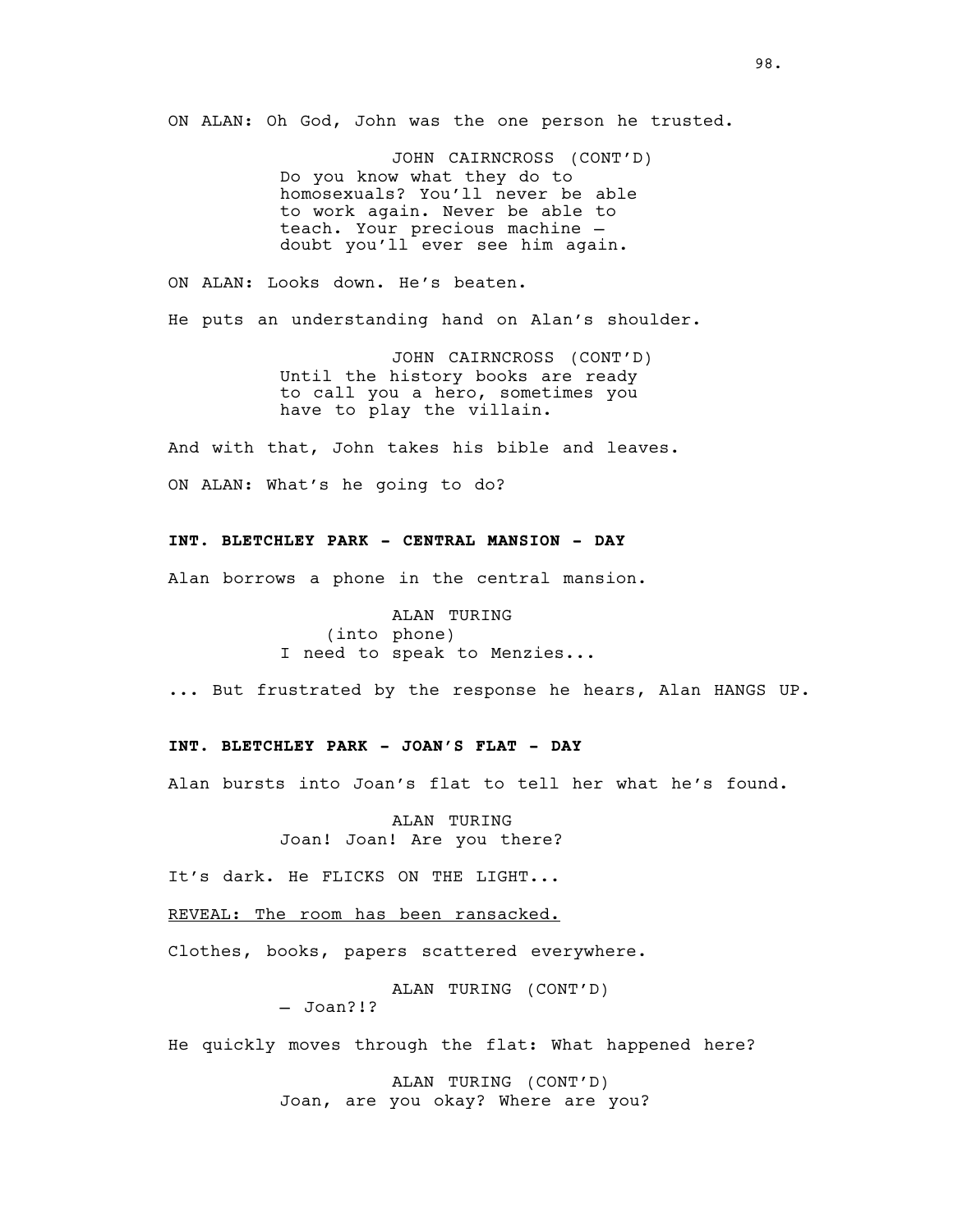Runs to the back bedroom, where he finds...

... Stewart Menzies. Calmly looking over some papers.

ALAN TURING (CONT'D)

Where's Joan?

STEWART MENZIES Military prison.

ALAN TURING What have you done?

STEWART MENZIES (holding up papers) Decoded Enigma intercepts. A stack of them under her nightstand.

ON ALAN: Fuck.

ALAN TURING I gave those to her. A year ago. When she was with the clerks I was-

STEWART MENZIES — Yes yes yes, I'm sure. But Denniston has been looking for a Soviet spy, and he's been looking for one inside Hut 8.

ALAN TURING I know who the Soviet agent is. It's not Joan.

Menzies looks at Alan: Who is it if not her?

ALAN TURING (CONT'D) ... I found the bible... The spy is John Cairncross.

Menzies SMILES. As if he's impressed.

STEWART MENZIES ... God, how I wish you'd been the spy. You're so much better at this than he is.

ALAN TURING You knew Cairncross was the spy?

STEWART MENZIES Well of course Cairncross was the bloody spy. (MORE)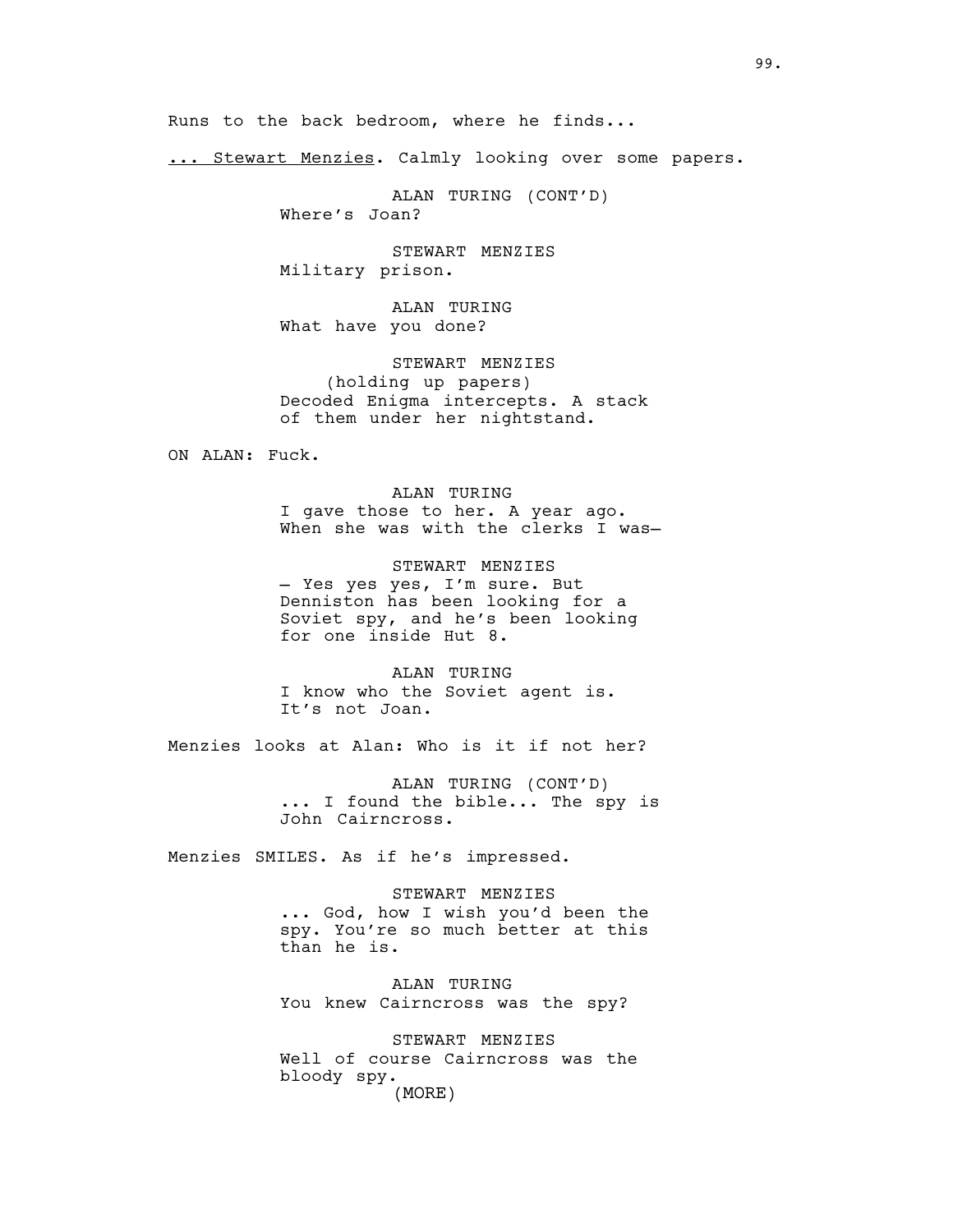QUICK CUT TO:

### **INT. BLETCHLEY PARK - HUT 8 - DAY - FLASHBACK**

Flash to the first scene where Alan met his new team after arriving at Bletchley. Commander Denniston explains how Enigma works, while Menzies stands in the corner, observing.

Menzies keeps a special eye on Cairncross as Alan and Hugh compete over who knows more about cryptography.

> STEWART MENZIES (V.O.) You said yourself he was a pisspoor mathematician.

> > CUT BACK TO:

## **INT. BLETCHLEY PARK - JOAN'S FLAT - CONTINUED**

ALAN TURING You placed a Soviet agent at Bletchley?

STEWART MENZIES It's quite useful to be able to leak whatever we like to Stalin.

QUICK CUT TO:

### **EXT. BLETCHLEY PARK - MAIN GATE - DUSK - FLASHBACK**

A year earlier, John Cairncross exits the Main Gate of Bletchley carrying a SUITCASE —

> STEWART MENZIES (V.O.) Churchill is too damned paranoid. He won't share a shred of intelligence with the Soviets.

> > CUT TO:

#### **EXT. BLETCHLEY VILLAGE - STREET - NIGHT - FLASHBACK**

Cairncross walks through the village with the suitcase —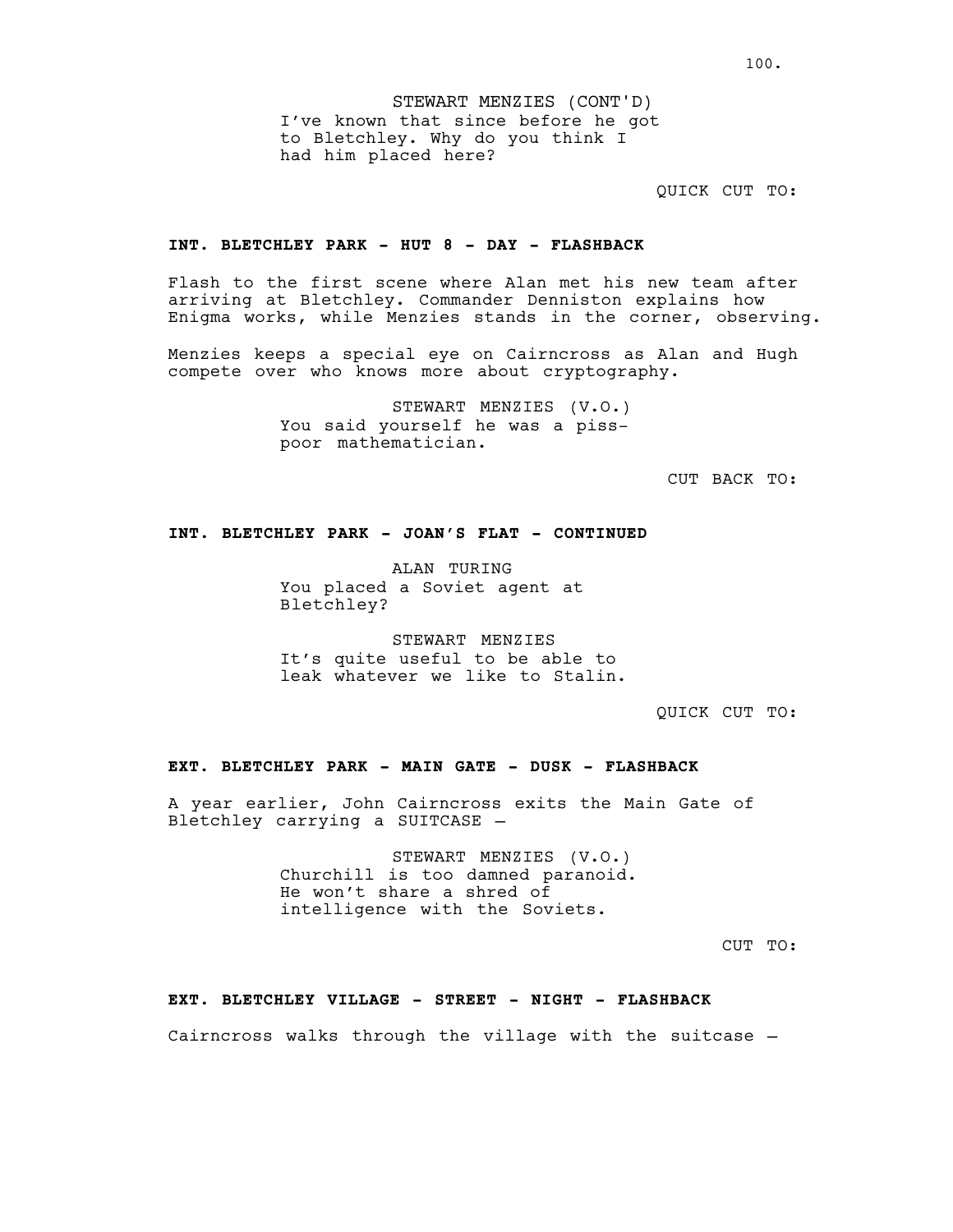STEWART MENZIES (V.O.) Even information that will help them against the Germans. So much secrecy...

CUT TO:

#### **EXT. BLETCHLEY VILLAGE - STREET - NIGHT - FLASHBACK**

Cairncross comes to a MAILBOX, where under cover of night he OPENS HIS CASE —

— Removing A FOLDER OF COPIED ENIGMA INTERCEPTS —

— Which he then places in the mailbox.

STEWART MENZIES (V.O.) Cairncross has no idea we know, of course. Really not the brightest bulb.

Cairncross WALKS AWAY into the night.

After he leaves, two MI-6 AGENTS come and UNLOCK THE MAILBOX—

— Removing his FOLDER —

— The Agents take SOME MESSAGES OUT, and put other NEW ONES BACK IN -

— Before re-sealing the folder and putting it back in the mailbox —

— And RE-LOCKING the mailbox lid.

CUT BACK TO:

#### **INT. BLETCHLEY PARK - JOAN'S FLAT - CONTINUED**

STEWART MENZIES That's why I'll need your help now to work out what to leak to John. What to feed the Soviets, as well as the British.

ON ALAN: Flustered. Terrified.

ALAN TURING I'm not a spy. I'm just a mathematician.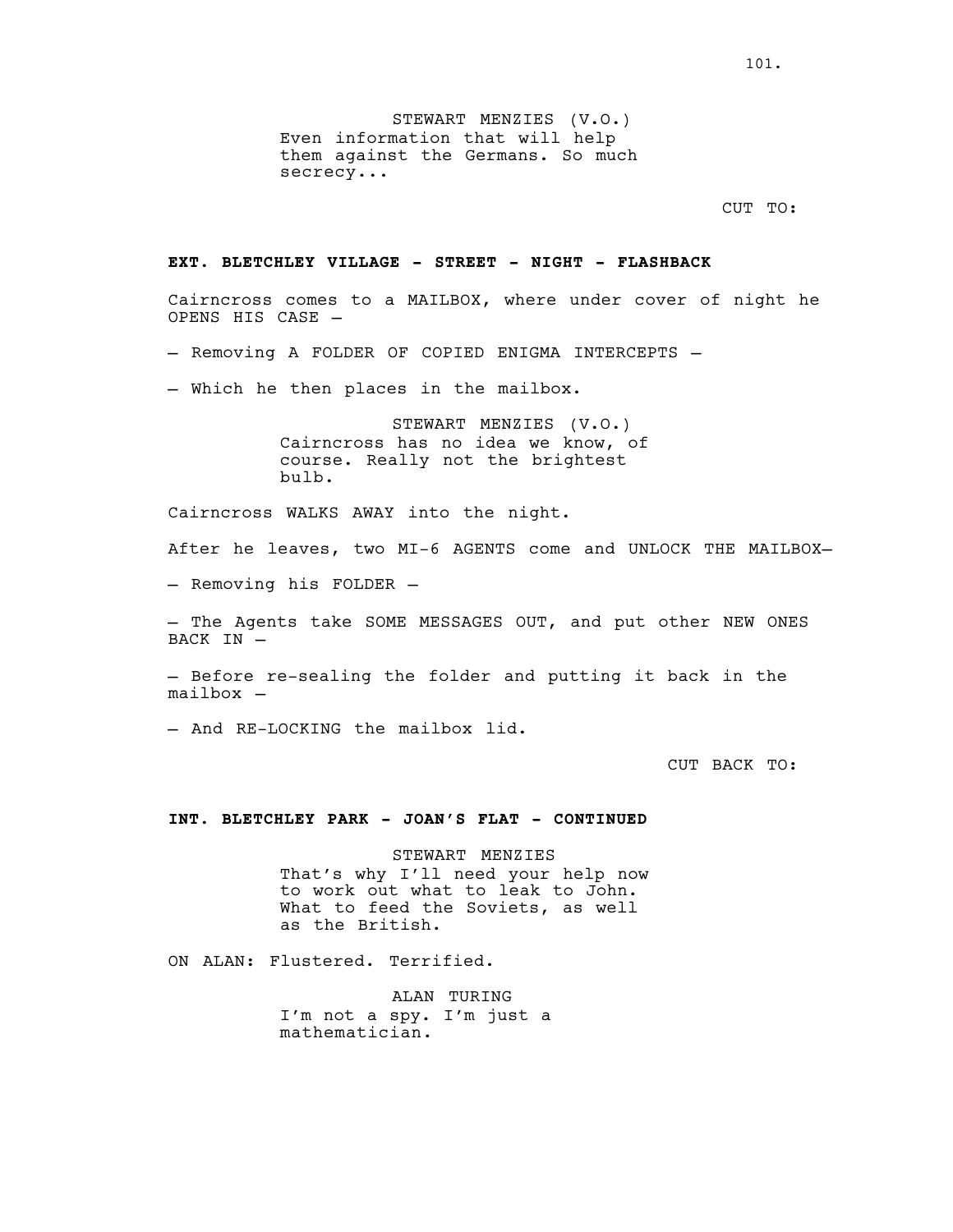STEWART MENZIES I know a lot of spies, Alan. You're holding on to more secrets than the best of them.

Menzies holds up the stolen decrypts. The threat is palpable.

ALAN TURING You must promise to get Joan out of prison.

STEWART MENZIES She's at the market. She'll be back in an hour. I lied. (puts the decrypts into his pocket) I'd better hold on to these. If anyone finds out about them, prison will be the least of her worries.

ON ALAN: What choice does he have? He looks down.

STEWART MENZIES (CONT'D) Oh Alan. We're going to have such a wonderful war together.

## **EXT. BLETCHLEY PARK - PATHWAY NEAR HUT 8 - DAY**

Joan walks towards Hut 8, showing her ID to the new GUARDS who are closely monitoring entry to the Huts.

In front of Hut 8, Alan watches her. Steeling himself up for what he has to do.

As she approaches, she sees Alan waiting for her. She smiles at him, but he doesn't return it. Something is wrong.

#### **EXT. BLETCHLEY PARK - BEHIND HUT 8 - MOMENTS LATER**

Alan and Joan talk behind Hut 8.

ALAN TURING ... I need you to leave Bletchley.

JOAN CLARKE (annoyed) What?

ALAN TURING Menzies. I don't trust...

ON ALAN: He wants to tell her, but he can't. It's too dangerous.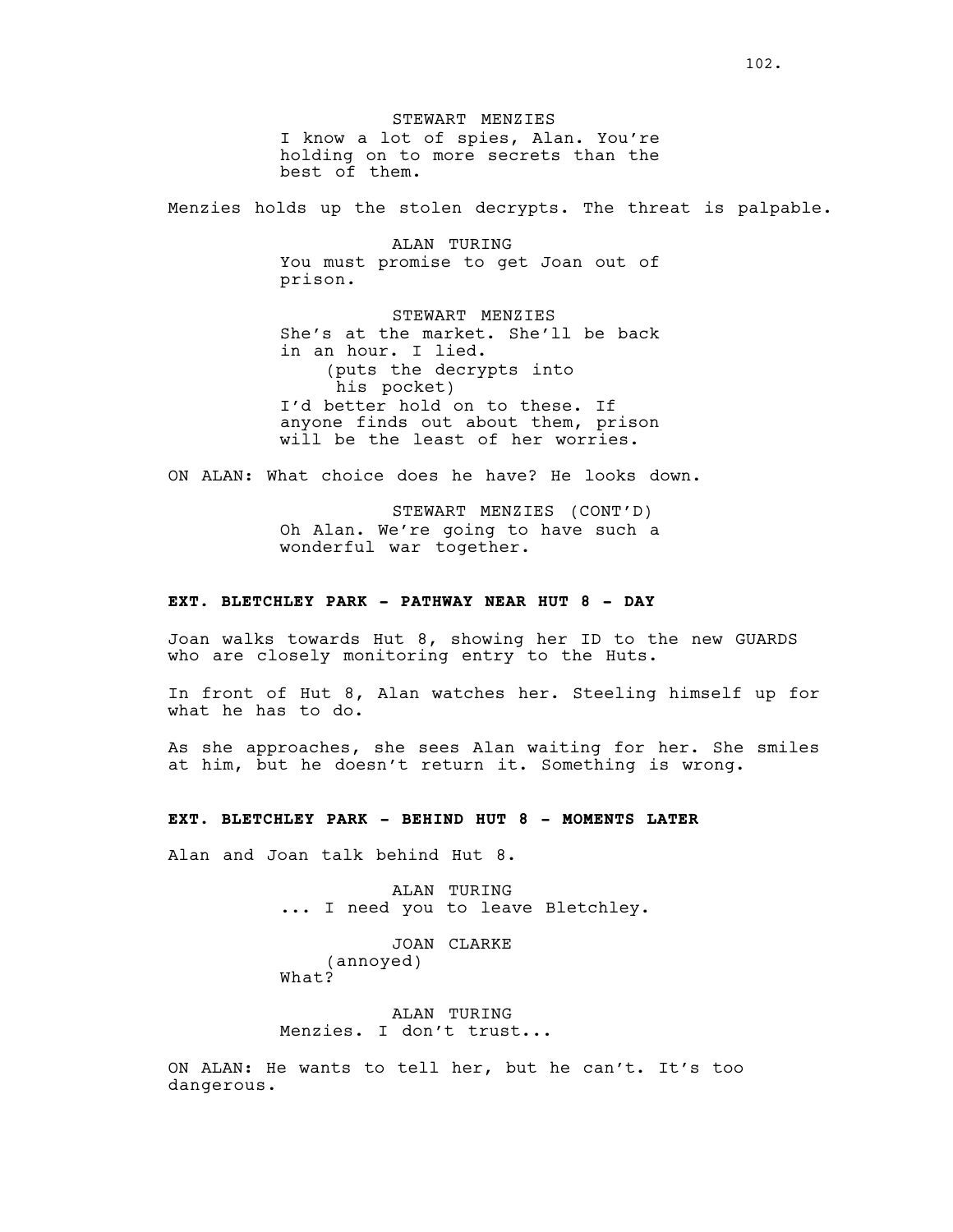ALAN TURING (CONT'D)<br>... I don't think it's safe here.

JOAN CLARKE You think it's safe somewhere else?

ALAN TURING You need to leave, and you need to get very far away from me.

JOAN CLARKE Alan. What's happened?

ON ALAN: This isn't working. He's going to have to try a different approach.

#### ALAN TURING

... We can't be engaged anymore. Your parents will have to take you back and find you a husband elsewhere.

JOAN CLARKE What is wrong with you?

ALAN TURING ... There's something I have to tell you. I'm... I'm a homosexual.

JOAN CLARKE

Alright.

ON ALAN: What?

ALAN TURING Men, Joan. Not women.

JOAN CLARKE

So what?

ALAN TURING

I just said —

JOAN CLARKE

— So what? I had my suspicions. I always did. But we're not like other people. We love each other in our own way, and we can still live the life together that we want. You won't be the perfect husband? I can promise you I harboured no intention of being the perfect wife. I'll not be fixing your lamb all day awaiting your return from the office, will I? I'll work. (MORE)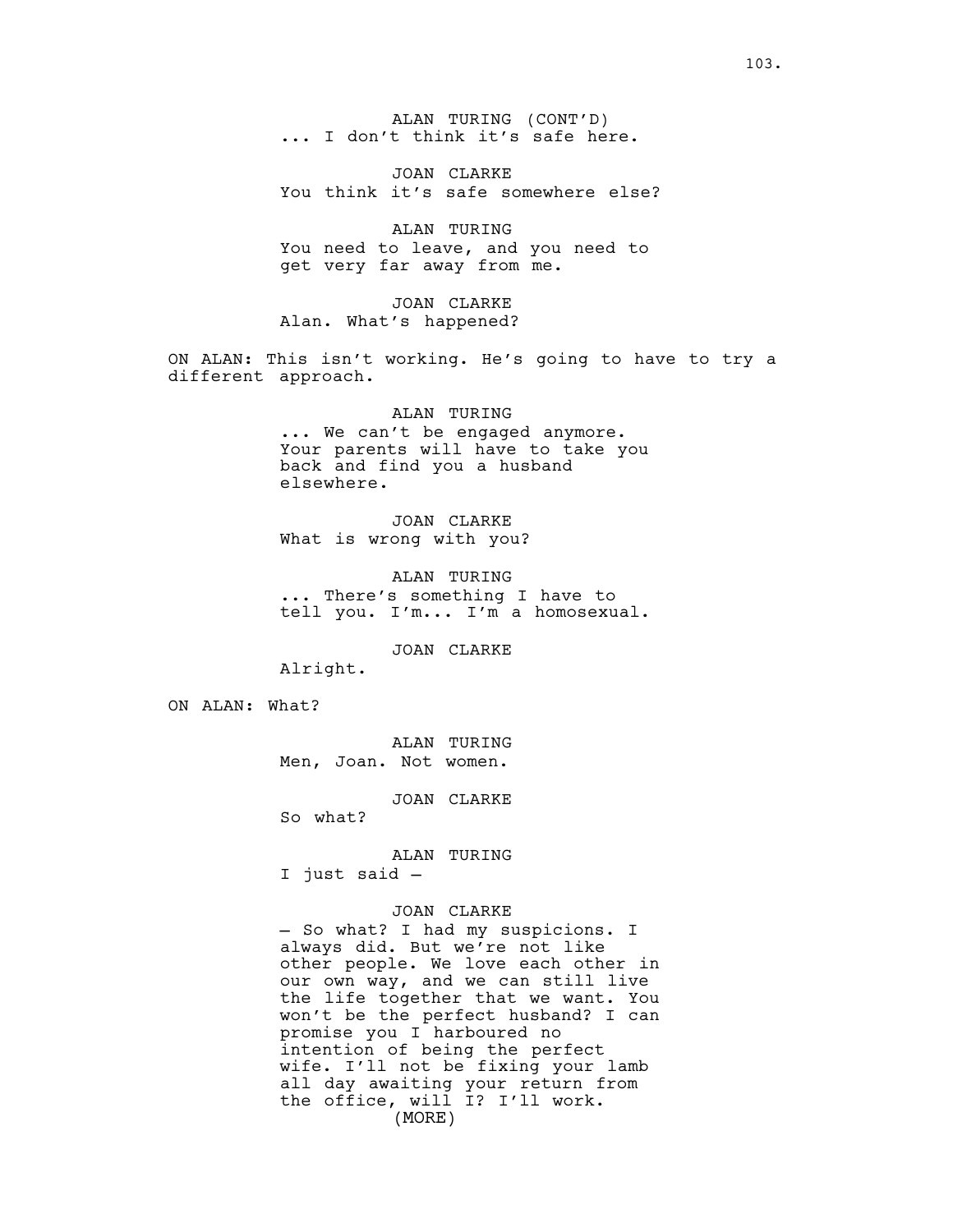### JOAN CLARKE (CONT'D)

You'll work. We'll have each other's company. We'll have each other's minds. Sounds like a better marriage than most. Because I care for you. And you care for me. And we understand one another more than anyone else ever has.

ON ALAN: He needs to get rid of her, to save her, and she is making this impossible.

ALAN TURING

I don't.

JOAN CLARKE

What?

ALAN TURING Care for you. I never did. I only needed you to break Enigma. And now I've done it, so you can leave.

She SLAPS HIM.

### JOAN CLARKE

I am not going anywhere. I have spent entirely too much of my life worried about what you think of me, or what my parents think of me, or what the boys in Hut 8 or the girls in Hut 3 think, and you know I am done with it. This work is the most important thing I will ever do in my life. And no one will stop me. Least of all you.

Joan turns to walk away, and then, angry, she turns back.

She TOSSES HER WIRE ENGAGEMENT RING AT ALAN.

JOAN CLARKE (CONT'D) ... They were right. John. Hugh. Peter. You really are a monster.

Alan watches her walk away, struggling to maintain his facade of icy indifference.

CUT TO:

#### **INT. SHERBORNE SCHOOL FOR BOYS - HEADMASTER'S OFFICE - 1927**

Young Alan enters the HEADMASTER'S OFFICE.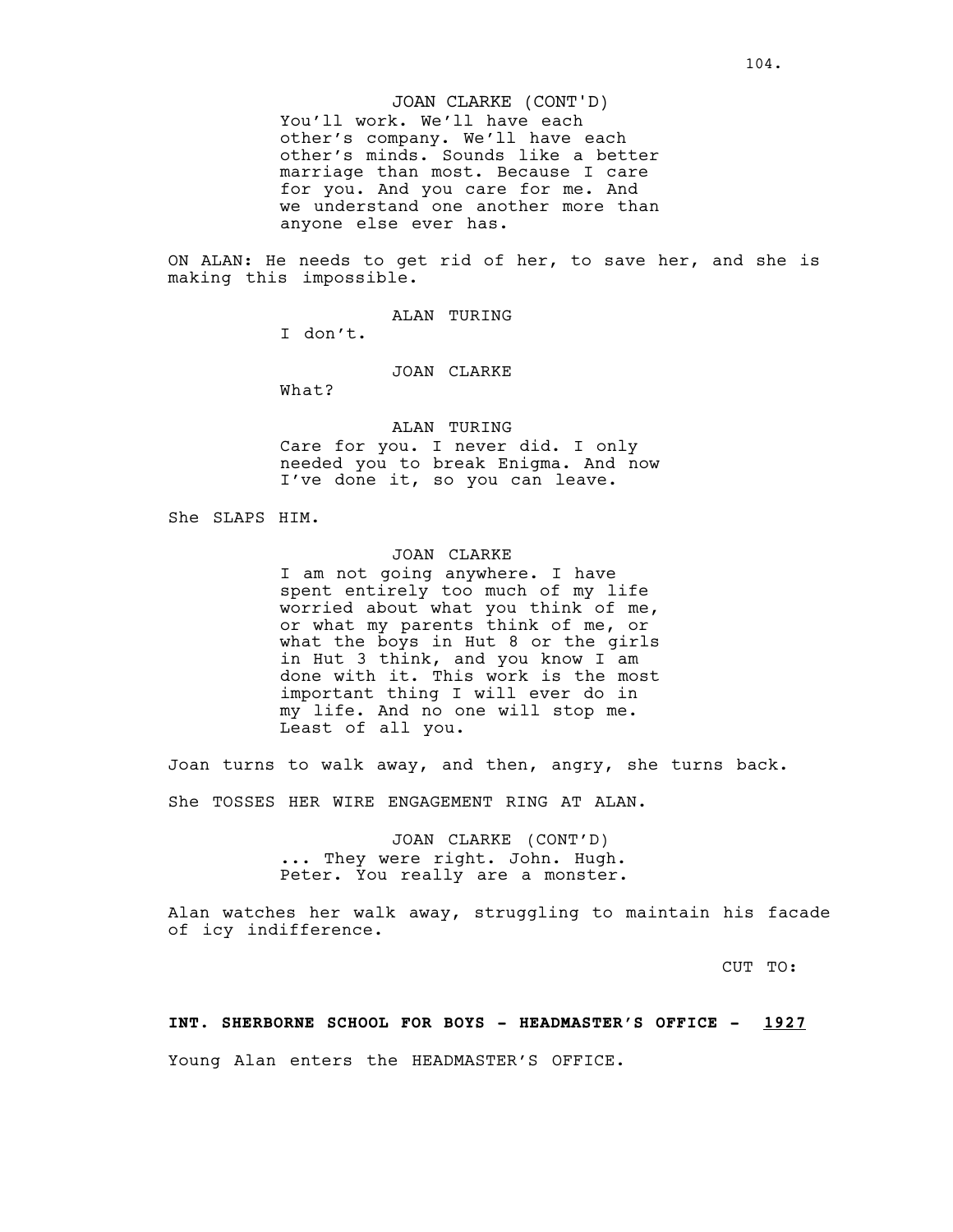YOUNG ALAN You wanted to see me, Sir?

HEADMASTER Turing. Sit down.

YOUNG ALAN Is something the matter?

HEADMASTER You and Christopher Morcom are quite close.

YOUNG ALAN I wouldn't say that.

HEADMASTER Your mathematics teacher says you two are positively inseparable.

### YOUNG ALAN We're the best students in the class.

HEADMASTER He caught you passing notes the other day.

## YOUNG ALAN

Cryptography. To pass the time. The class is too simple.

#### HEADMASTER

You and your friend solve maths problems during maths class because maths class is too dull?

YOUNG ALAN He's not my friend.

HEADMASTER I've been told he's your only friend.

YOUNG ALAN Who said that?

HEADMASTER Something has come up. About Morcom.

YOUNG ALAN Why am I here?

HEADMASTER Christopher is dead.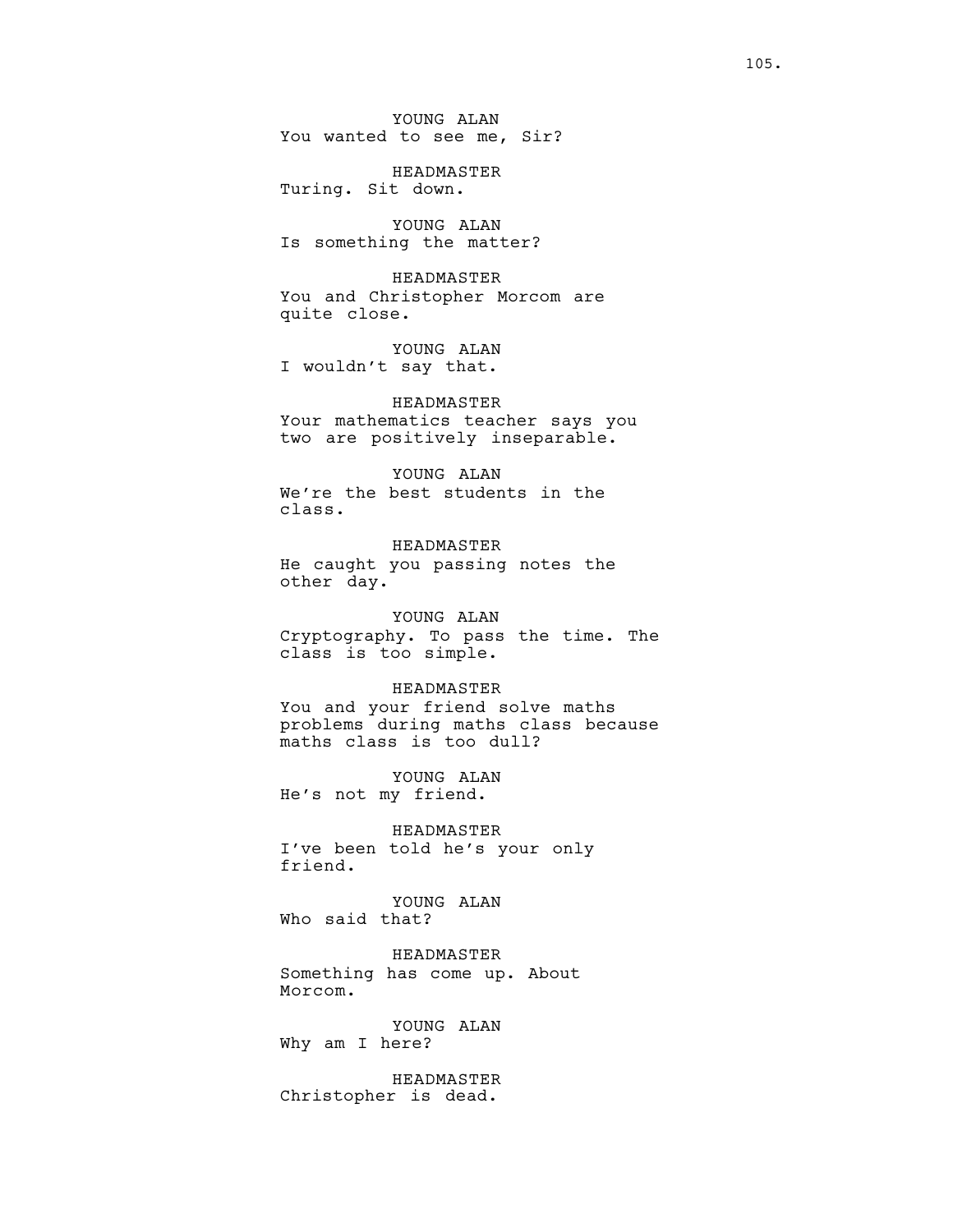YOUNG ALAN<br>I don't understand.

#### HEADMASTER

His mother sent word this morning. The family was on holiday, you see.

YOUNG ALAN I don't understand.

HEADMASTER

He had bovine tuberculosis, as I'm sure he told you. This mustn't be a shock, but all the same, I'm sorry.

YOUNG ALAN You're mistaken.

HEADMASTER Did he not tell you? He's been sick for a long time. Knew this was coming soon, but he had a stiff upper lip about it. Good lad.

ON ALAN'S FACE: Christopher never told him.

HEADMASTER (CONT'D) Are you all right, Turing?

YOUNG ALAN Yes. Of course. As I said, I didn't know him well.

HEADMASTER Ah. Very well then.

YOUNG ALAN May I leave, Headmaster?

HEADMASTER Of course. Oh, but Turing?

YOUNG ALAN

Yes, Sir?

HEADMASTER Do pay more attention in maths class, will you?

CUT TO:

### **INT. BLETCHLEY PARK - HUT 8 - 1943-5 - SEQUENCE**

Alan, Joan, John, Hugh, and Peter decrypt messages together for another two exhausting years.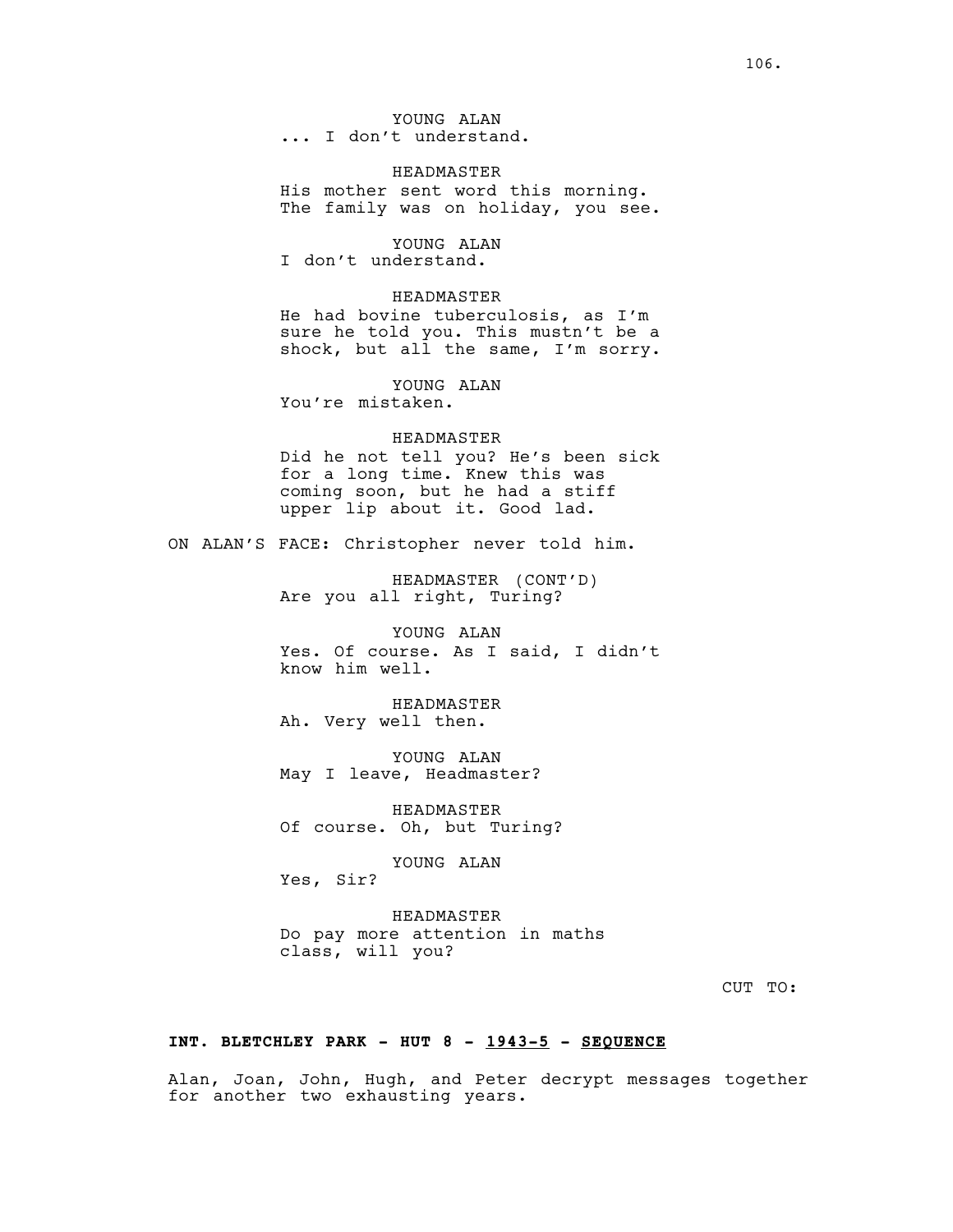ALAN TURING (V.O.) The war dragged on for another two solitary years.

Alan spends two years pressed shoulder-to-shoulder with the woman whose heart he broke. With the man whose dark secret he uncovered. With the man whose brother he allowed to die.

> ALAN TURING (V.O.) Every day we performed our bloodsoaked calculus. Every day we decided who lived and who died. And every day we guided the Allied armies to victory without anyone knowing.

# **EXT. MEDITERRANEAN SEA - SICILY (ARCHIVE FOOTAGE) - DAY**

INTERCUT WITH ARCHIVAL FOOTAGE: The FRONTLINE BATTLES whose outcomes, good and bad, are determined by the work of Hut 8. The MEDITERRANEAN FLEET is RAVAGED outside Sicily... 6,000 SHIPS launch for the surprise attack on Normandy...

> ALAN TURING (V.O.) Stalingrad? The Ardennes? Normandy? None of those victories would have been possible without the intelligence we produced.

## **INT. BLETCHLEY PARK - HUT 8 - DAY**

IN HUT 8: Peter and Hugh each decrypt a message, placing TWO BLUE PINS on the board, and then one RED. They look to Alan: Two British ships, and they can only save one of them.

Alan runs a statistical analysis of their options. We see KEY WORDS: "LIKELIHOOD OF DETECTION," "CASUALTIES," "MATERIAL LOSSES" interspersed with mathematical equations. Alan places his results into a GREEN FOLDER. A MESSENGER comes in and takes the folder to —

## **INT. MI-6 - WAR ROOM - DAY**

AN MI-6 WAR ROOM: The Messenger delivers the Green Folder to Menzies and a TEAM OF MI-6 AGENTS. They look over Alan's analysis and decide what military actions to take. The Agents TELEPHONE Churchill's office in London.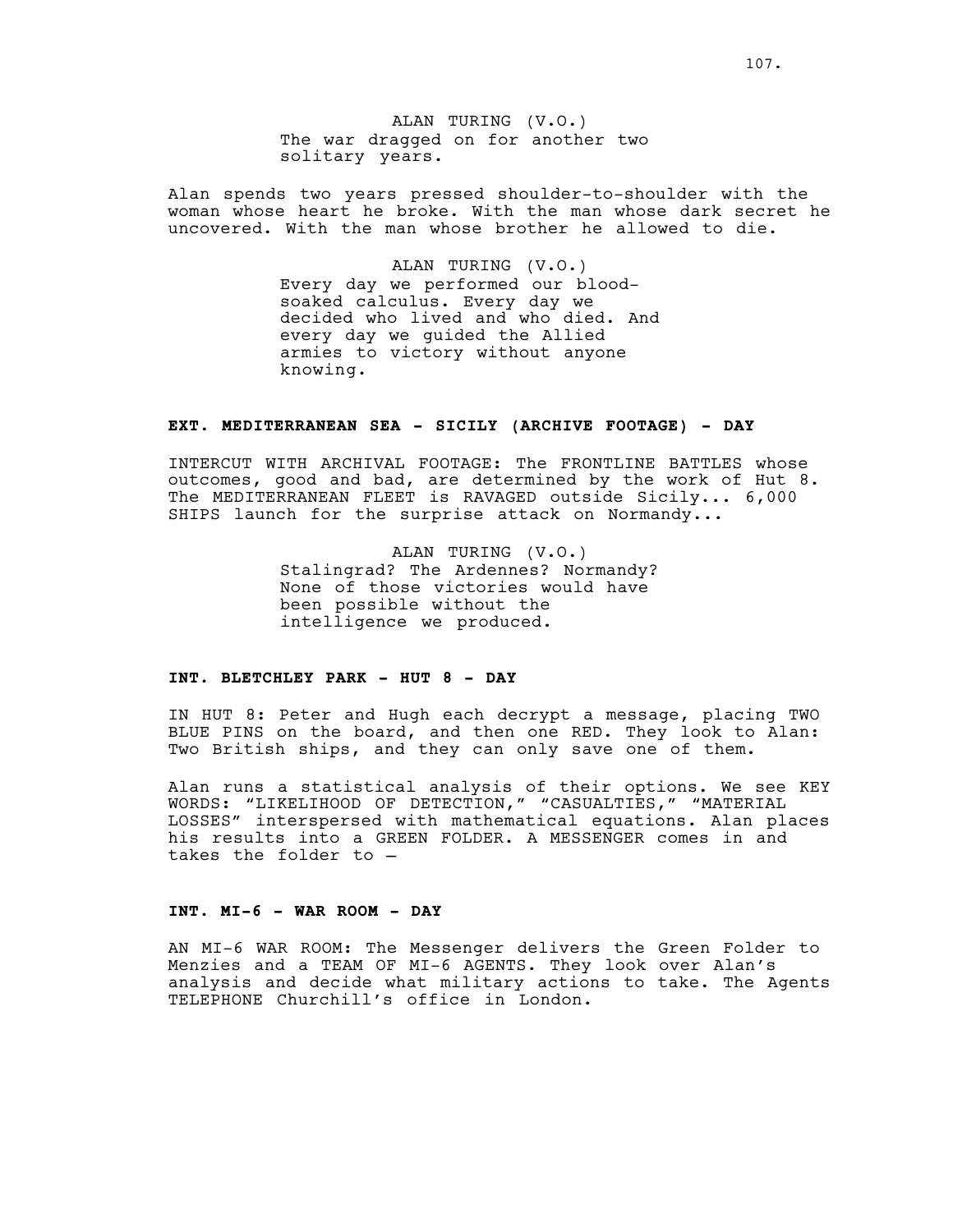## **EXT. NORTH OF ALGIERS (ARCHIVE FOOTAGE) - DAY**

ARCHIVAL FOOTAGE: We see the impact of Hut 8's work as a dozen British ships are BLOWN OUT OF THE OCEAN just north of Algiers, sacrificed for the greater good in Operation Torch.

### **EXT. BLETCHLEY PARK - HUT 8 - DAY**

BACK IN HUT 8: The team learns of the outcome as they decode more German messages. Peter takes the BLUE PIN down from the map, tossing it angrily in the trash. He looks at Alan, who looks away — another ship they could not save.

## **EXT. BLETCHLEY VILLAGE/ ENVIRONS - NIGHT**

OUTSIDE BLETCHLEY VILLAGE: Alan RUNS at night on a dirt path along the outskirts of Bletchley. He runs for miles, sweating, panting, until his legs almost give way.

> ALAN TURING (V.O.) People talk about the war as this epic battle between civilizations. Good versus evil, liberty versus tyranny. Armies of millions bleeding into the mud, fleets of ships that weighed down the oceans, packs of airplanes that dropped bombs until they blotted out the sun itself. But it wasn't.

#### **INT. BLETCHLEY PARK - HUT 8 - NIGHT**

QUIET MOMENTS IN HUT 8: Hugh lays a folded-up coat under a sleeping Peter's head as a pillow. John makes tea for Joan.

> ALAN TURING (V.O.) The war was really just a halfdozen crossword enthusiasts in a tiny village in the south of England.

#### **EXT. WHITEHALL (ARCHIVE FOOTAGE) - DAY**

ARCHIVAL FOOTAGE: On V-E Day, Churchill speaks to millions from a balcony in Whitehall. Truman dedicates the victory to Roosevelt as Times Square erupts into drunken cheers.

The whole world kisses. The whole world cries.

ALAN TURING (V.O.) Was I God? No. Because God didn't win the war. I did.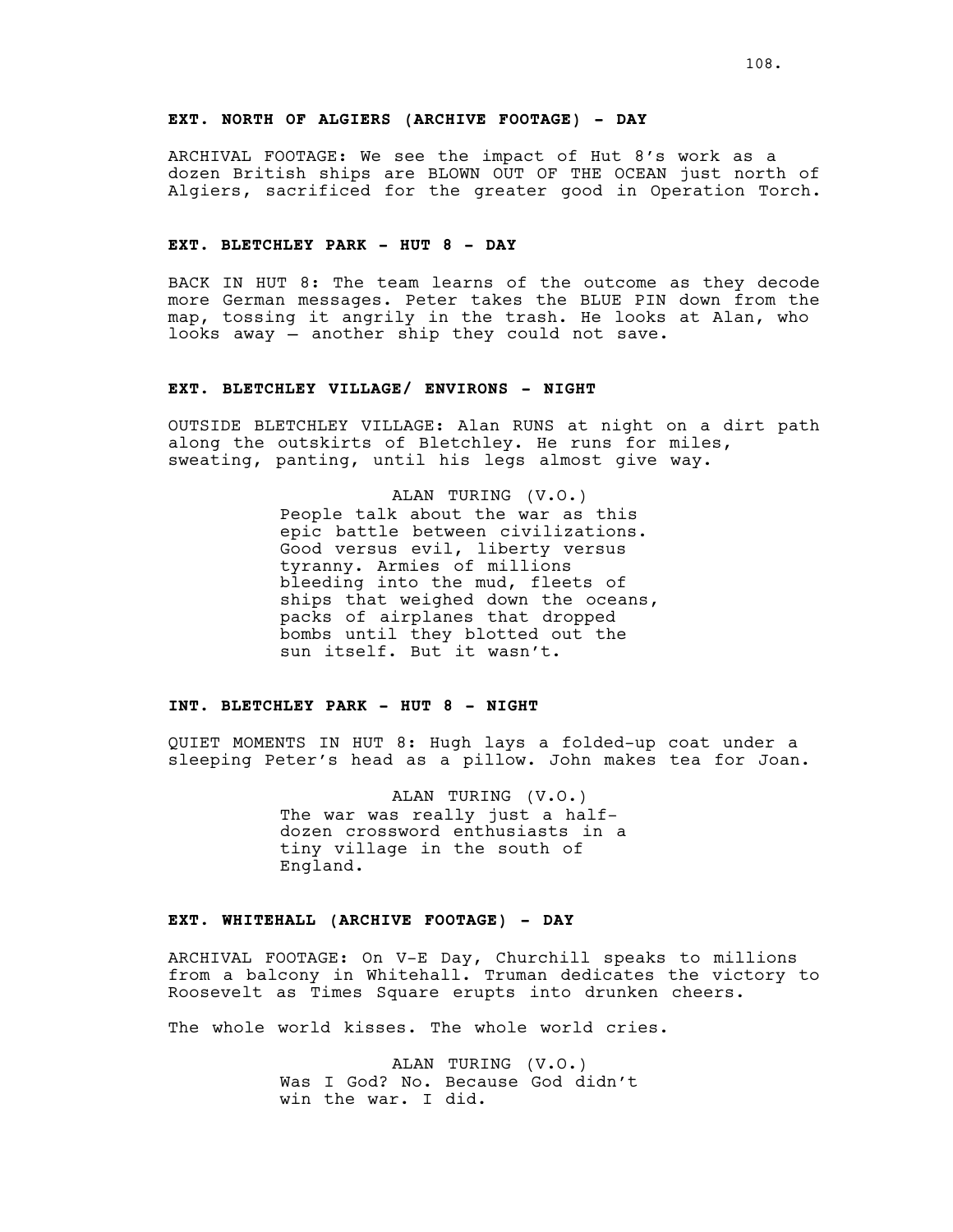## **EXT. BLETCHLEY PARK - DAY - 1945**

All of Bletchley Park is celebrating the end of the war. Flags are being waved, people are dancing, cheering. But inside the central mansion:

## **INT. BLETCHLEY PARK - CENTRAL MANSION - CONTINUOUS**

Alan and his team are assembled before Stewart Menzies.

HUGH ALEXANDER ... What happens now? Back to the university for us?

STEWART MENZIES Yes. You've only one thing left to do before your service to your government is concluded.

JOHN CAIRNCROSS What's that?

STEWART MENZIES Burn everything.

HUGH ALEXANDER What?

STEWART MENZIES

We told you when you started that this was a top secret program. Did you think we were joking?

HUGH ALEXANDER But the war is over.

### ALAN TURING

*This* war is over. But there will be more. And we know how to break a code that everyone else thinks is unbreakable.

#### STEWART MENZIES

(with a smile at Alan) Alright. Tear it down, light it up, sweep away the ashes. None of you have ever met before. None of you have ever even heard the word Enigma. Have a safe trip home. (MORE)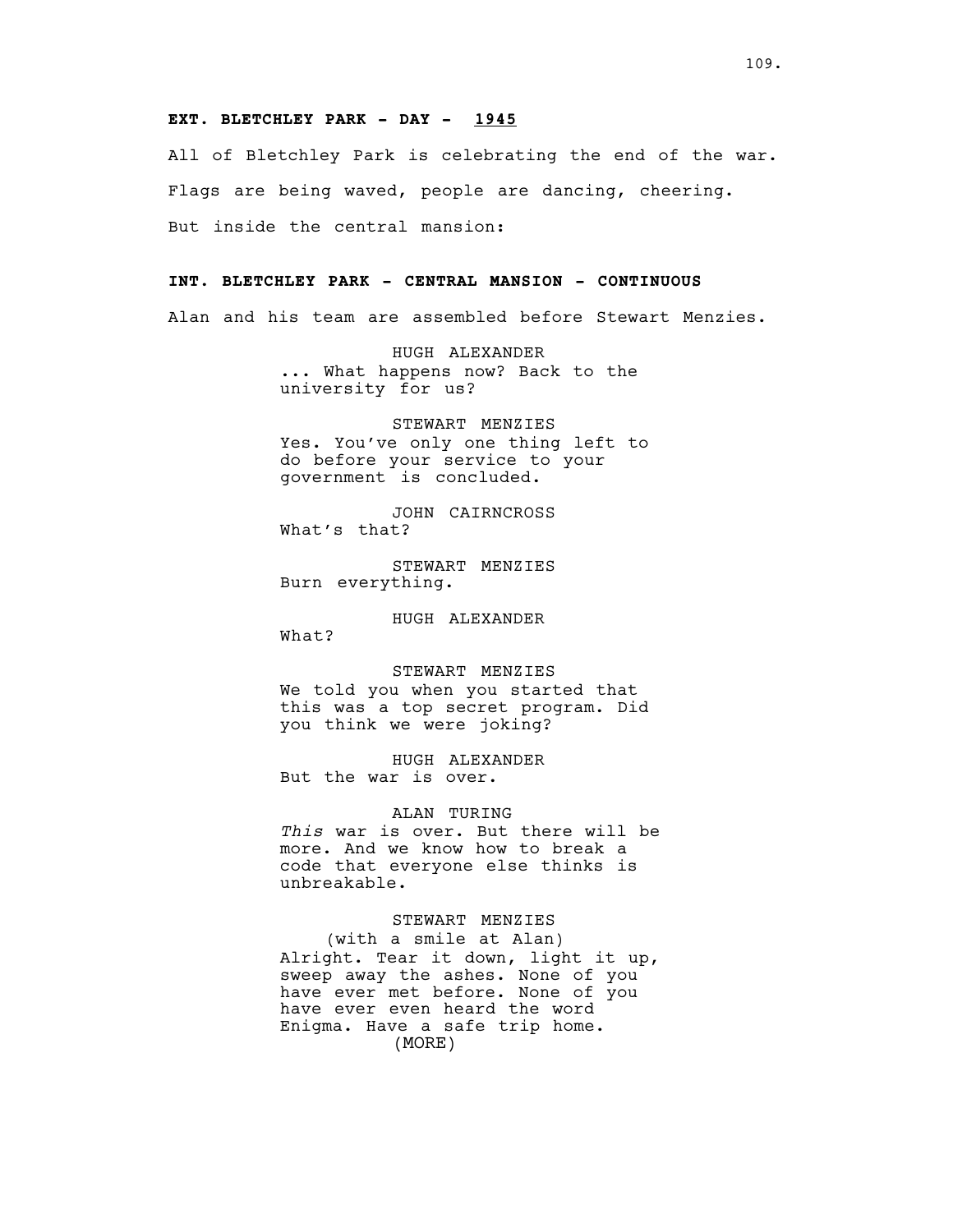Behave, and with a bit of luck none of you will ever see me — or one another — again in your lives. STEWART MENZIES (CONT'D)

CUT TO:

#### **INT. MANCHESTER POLICE STATION - INTERROGATION ROOM - 1951**

Alan Turing finishes telling his story to Detective Nock.

DETECTIVE NOCK That's... Unbelievable.

ALAN TURING That's the Imitation Game.

DETECTIVE NOCK I don't know what to do now.

## ALAN TURING

Now, Detective, you get to judge. That's how the game works. I answered your questions. You know my story. That's the point of the game. We are all pretending to be something. Imitating something. Someone. And we are no more, and no less, than what we can convince other people that we are. So tell me: What am I? Am I a person? Am I a machine? Am I a war hero? Am I a criminal?

DETECTIVE NOCK I can't judge you.

ALAN TURING Well then you're no help to me at all.

ON ALAN: Turning away. He's done with Nock.

CUT TO:

## **INT. POLICE STATION - MANCHESTER - DAY - 6 MONTHS LATER**

A PLAINCLOTHES OFFICER walks through the police station, carrying a NEWSPAPER under his arm.

He makes his way to —

— Detective Nock's desk.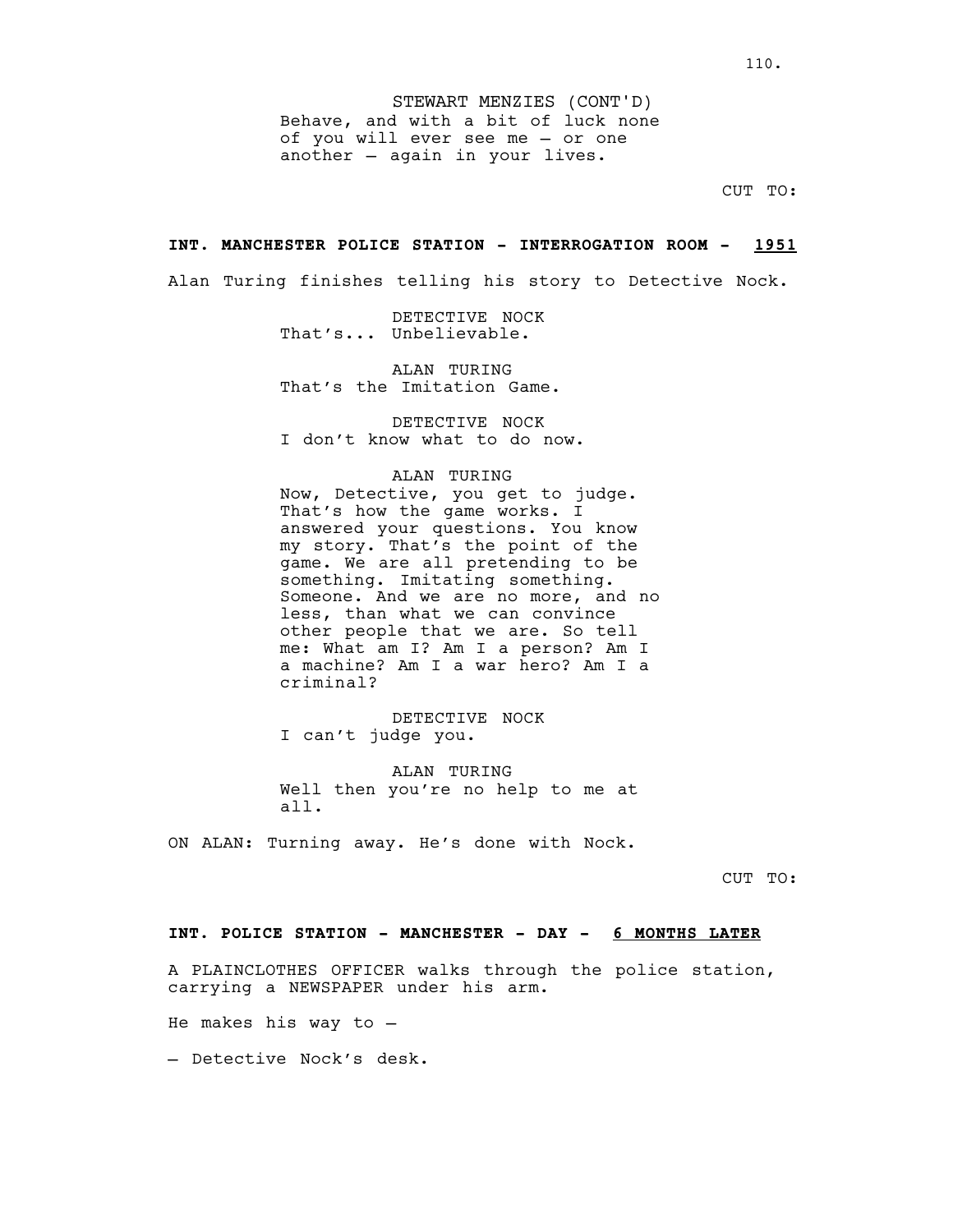## PLAINCLOTHES OFFICER Congratulations, Sir.

The Officer drops the newspaper in front of Nock.

The headline reads: "CAMBRIDGE PROFESSOR SENTENCED FOR INDECENCY", above a photo of Alan.

ON NOCK: This should make him happy. But instead he feels only empty and sick.

## **INT. ALAN TURING'S HOUSE - DAY**

We find Alan in his study. He's gained weight since last we saw him — he's grown paler as well. Haggard. And the place is a horrible mess.

He compares his half-built NEW MACHINE to the plans on his desk — his work progresses. Slowly.

(This is the machine we saw in the opening scene, which appears different but related to the Bletchley machine — like a newer model of the same basic concept.)

The doorbell RINGS. Alan ignores it, focused on his work.

It RINGS again. Irritated, he gets up and shuffles through his house —

— He's walking with an odd limp, like it's hard for him to move his legs normally —

— And as the bell keeps RINGING insistently he reaches the front door, opening it to find:

> JOAN CLARKE I had to find out from the bloody newspapers.

> > CUT TO:

#### **INT. ALAN TURING'S HOUSE - SITTING ROOM - MOMENTS LATER**

Joan takes a seat while Alan fusses, embarrassed at the state of the place and trying to clean up for her.

> JOAN CLARKE ... You never responded to my letters. (silence from Alan) I would have come. I would have testified.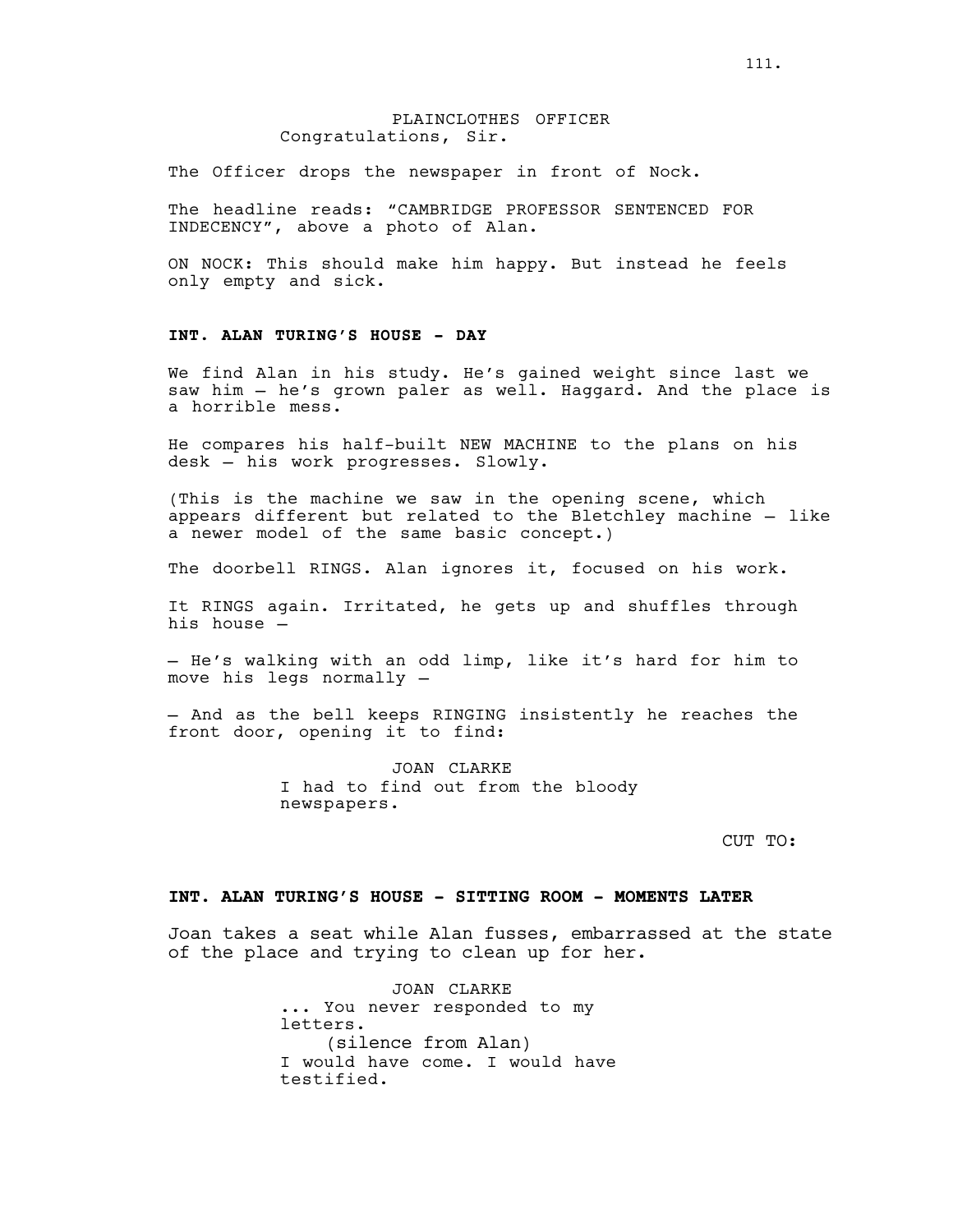And what would you have said? That I *wasn't* a homosexual? JOAN CLARKE I would have said something. This is serious. They could send you to jail — Alan tries to move a glass of water... ... Which he DROPS, shattering it. ALAN TURING Damn it... JOAN CLARKE Your hands... You're twitching. ALAN TURING No I'm not. He is. JOAN CLARKE Alan. ALAN TURING<br>It's the medication. JOAN CLARKE The medication? ALAN TURING I have to go in for weekly oestrogen treatments. At the hospital. JOAN CLARKE What are you talking about? ALAN TURING The judge gave me a choice. Prison. Or "hormonal therapy." JOAN CLARKE Oh my god. Oh my god. That's — ALAN TURING — Chemical castration. Yes. To cure my homosexual predilections. Of course I chose that. I wouldn't be able to work from prison.

ALAN TURING

Joan is HORRIFIED.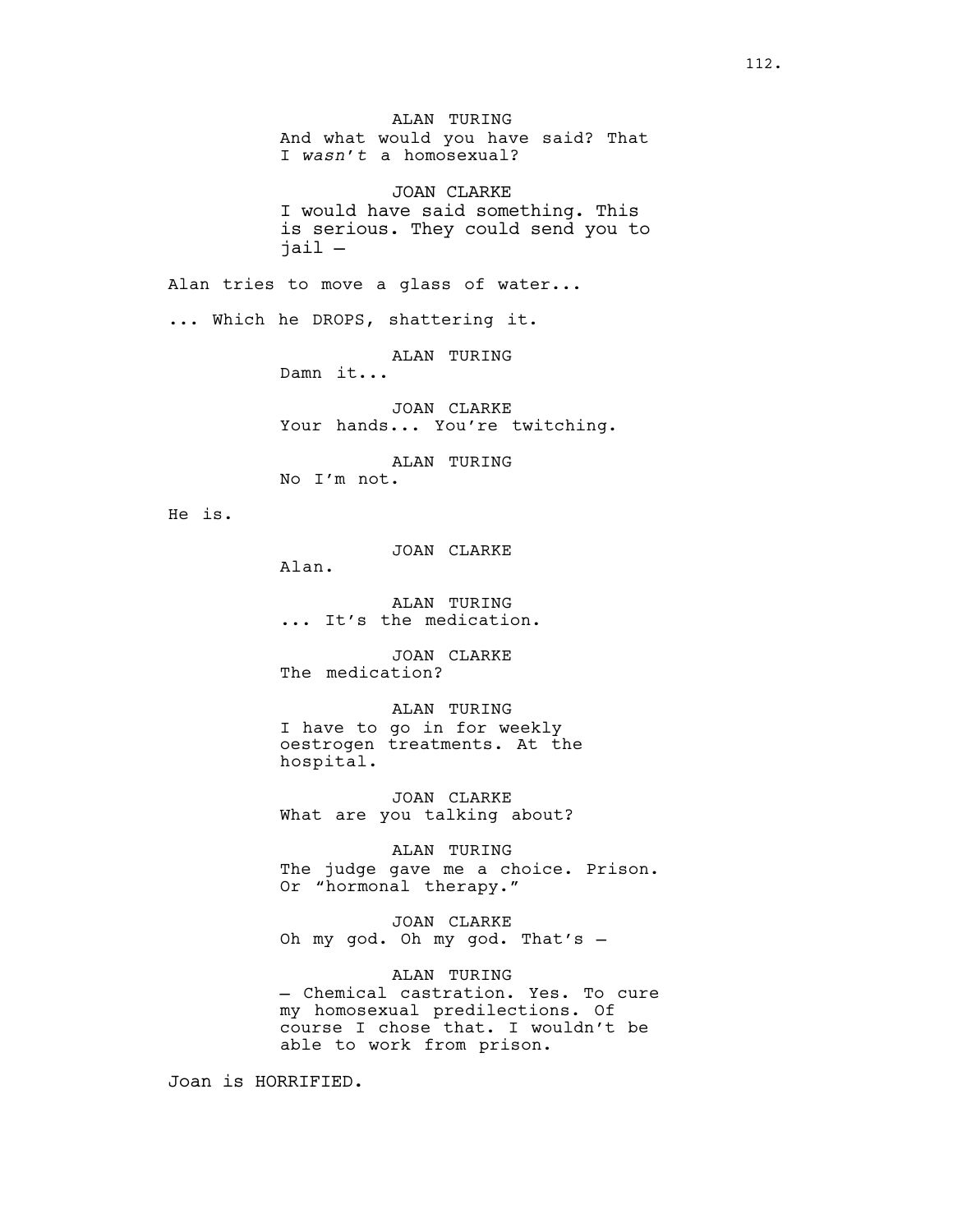ALAN TURING (CONT'D) Well how would I even have got parts in jail? It just makes no sense.

#### JOAN CLARKE

All right. This is what we're going to do. I'm going to speak to your doctors. I'm going to speak to your lawyer. We're going to find a way out of this.

ALAN TURING

No.

JOAN CLARKE You are not thinking clearly. There are a million chemicals flowing through your brain. This treatment—

ALAN TURING<br>- I'm fine.

JOAN CLARKE Please let me help you.

ALAN TURING I don't need your help.

JOAN CLARKE You do not have to do this all alone.

ALAN TURING Alone? I'm not alone. I never have been.

He looks lovingly at his machine — at Christopher.

ALAN TURING (CONT'D) . Christopher has got so smart. If I stop the treatment, they'll take him away from me. You can't let them do that. You can't. Don't let them leave me alone.

Joan looks at Alan. And at Christopher. His true love.

Looking at his machine, Alan starts to have a small PANIC ATTACK — he's getting more emotional, twitching more, getting teary — the hormones are flowing through him.

> JOAN CLARKE (re: Alan's freak out) Here, it's alright. It's alright. Sit down.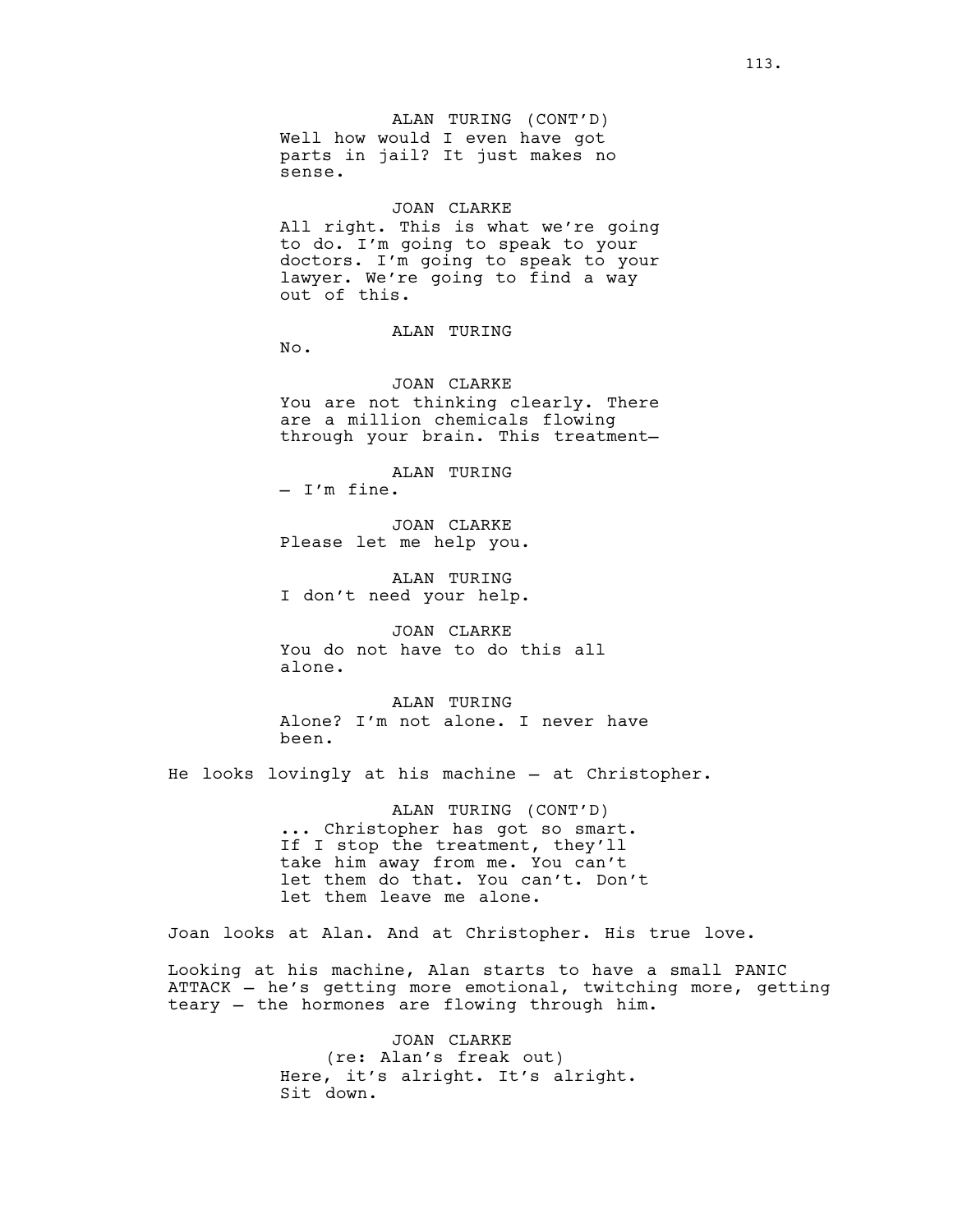She sits him in a chair, trying to contain his hyperventilating.

Alan, embarrassed at this uncontrollable display, tries to play it off, but of course he can't stop it.

With her hand on his shoulder, he notices her WEDDING RING.

ALAN TURING (trying to seem normal) ... It's a much nicer ring than the one I got you.

JOAN CLARKE His name is Jock. We work together in Eastcote. He's gotten me into coin collecting. Can you believe it?

Joan looks around the room for a tea cup, a glass of water, anything that isn't mouldy she can have him sip from.

She sees the newspaper she brought in, grabs it.

JOAN CLARKE (CONT'D) Do you want to do a crossword? For old times' sake. It'll only take five minutes. Or in your case, six.

She tries to get him to smile at her joke.

Joan opens the paper to a PUZZLE.

Alan looks down at it.

His fingers twitch. He stares at the puzzle, confused. He doesn't know how to do it.

Alan moves his hand away from the puzzle.

ALAN TURING<br>... Perhaps later.

The treatment has wrecked his brain so badly that he can't do crossword puzzles anymore.

Joan watches and her heart utterly breaks.

ON JOAN: He's gone forever. And she knows it.

Alan sees her sadness. He's embarrassed, angry, bitter.

ALAN TURING (CONT'D) ... At least it worked out for one of us. (MORE)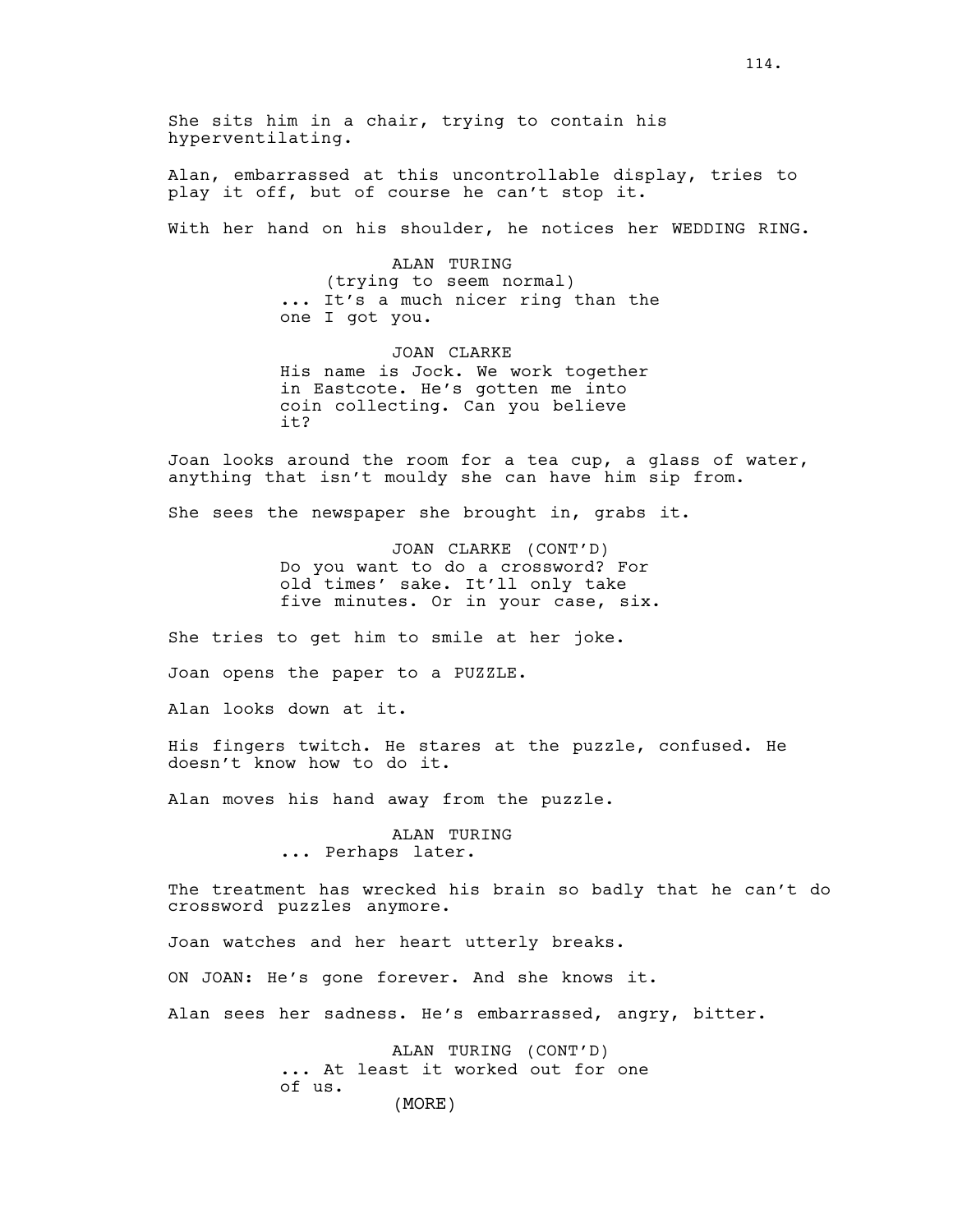You got what you wanted, didn't you? Work. A husband. A normal life. ALAN TURING (CONT'D)

She looks at him quietly for a moment.

JOAN CLARKE But no one normal could have done this.

(gestures to Christopher) This morning I took a train through a city that would not exist if it wasn't for you. I bought a ticket from a man who would likely be dead if it wasn't for you. I read up on my work, a whole field of scientific inquiry that only exists because of you. If you wish you could have been 'normal', I can promise you, I do not. The world is an infinitely better place precisely because you weren't.

ALAN TURING Is that what you think?

JOAN CLARKE ... I think that sometimes it is the very people who no one imagines anything of who do the things that no one can imagine.

CUT TO:

## **EXT. SHERBORNE SCHOOL FOR BOYS - DAY - 1927**

Young Alan sits under the tree where Christopher first taught him about cryptography. He's holding the book that Christopher gave him.

He starts to cry. He's alone now, and he will be for a very long time.

CUT TO:

## **INT. ALAN TURING'S HOUSE - DAY - 1954**

Alan sits at his desk, going over papers. He closes a book. Gets up. Walks past Christopher, giving him a look. He turns off the light, walking away down the dim hallway.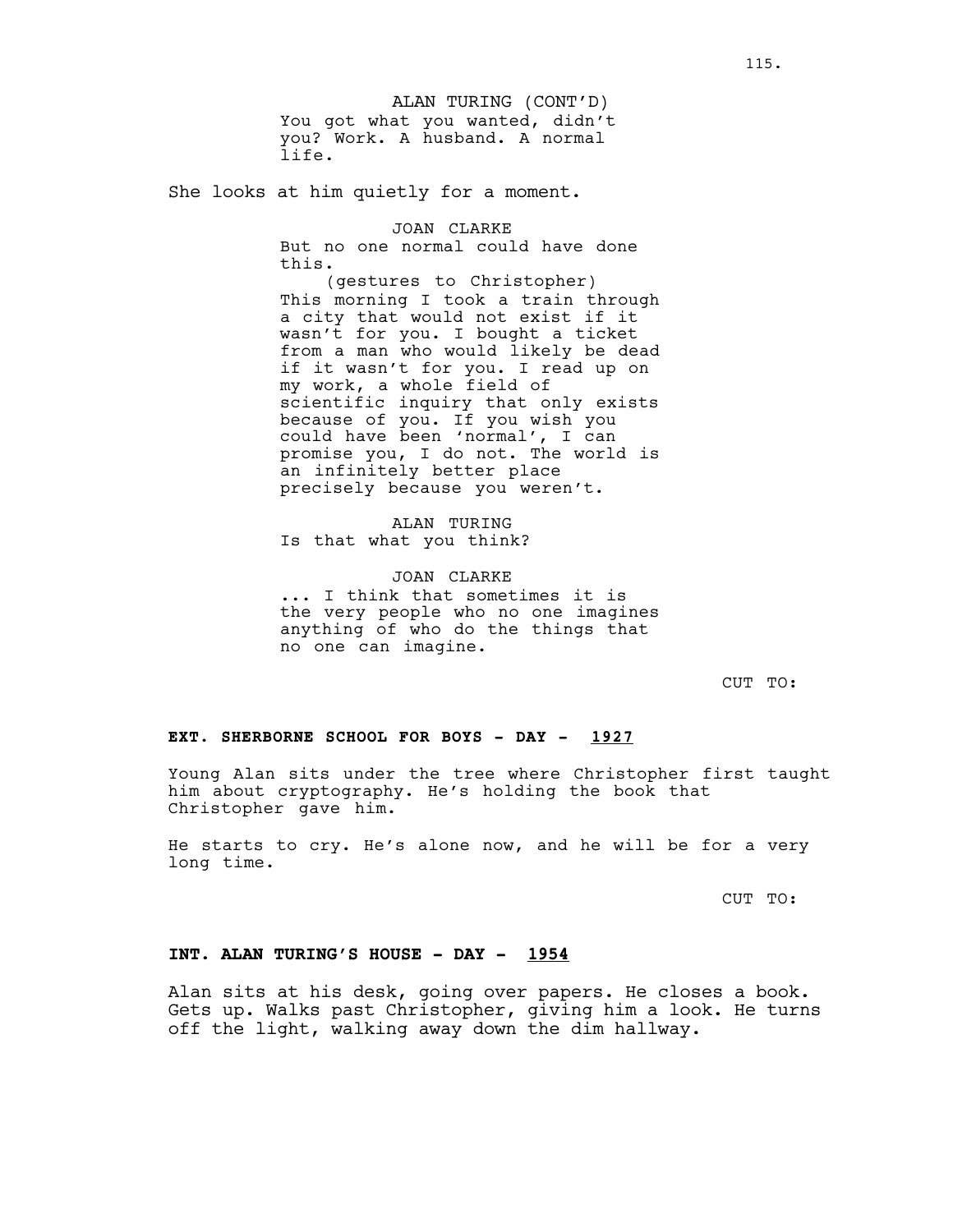## **EXT. ALAN TURING'S HOUSE - DAY - 1954**

A familiar scene: A HALF-DOZEN POLICE OFFICERS swarm the Manchester home of (former) mathematics professor Alan Turing.

Detective Nock passes the double-parked police cars and ascends the front steps of Alan's house.

Remembers the first time he was here.

# **INT. ALAN TURING'S HOUSE - CONTINUOUS**

A CONSTABLE leads Detective Nock upstairs, gesturing into the open BEDROOM door.

In the doorway, we see a team of COPS tending to something on the bed. There's an APPLE on the nightstand.

> CONSTABLE Suicide, looks like. Half-eaten apple next to the bed. Some sort of white powder all over it.

DETECTIVE NOCK Cyanide.

(off the Constable's look) You'll find a tub of it downstairs.

The Constable makes a curious face: How can you know that?

Nock approaches the bed, and stares into the lifeless face of Alan Turing.

ON NOCK: Alan Turing made the world a better place... And Nock killed him for it.

CUT TO:

#### **EXT. BLETCHLEY PARK - NIGHT - 1945**

Alan, Joan, Hugh, John, and Peter stand before the MASSIVE BONFIRE that's been built in the center of the Park.

**TITLE: Alan Turing committed suicide in 1954.**

**TITLE: His machine was never perfected, though it generated a whole field of research into what became nicknamed "Turing Machines." Today, we call them "computers."**

Hugh comes over and puts one arm around Alan, another around Joan. They have a moment: They did it. They won the war.

John throws a stack of Enigma messages high into the air —